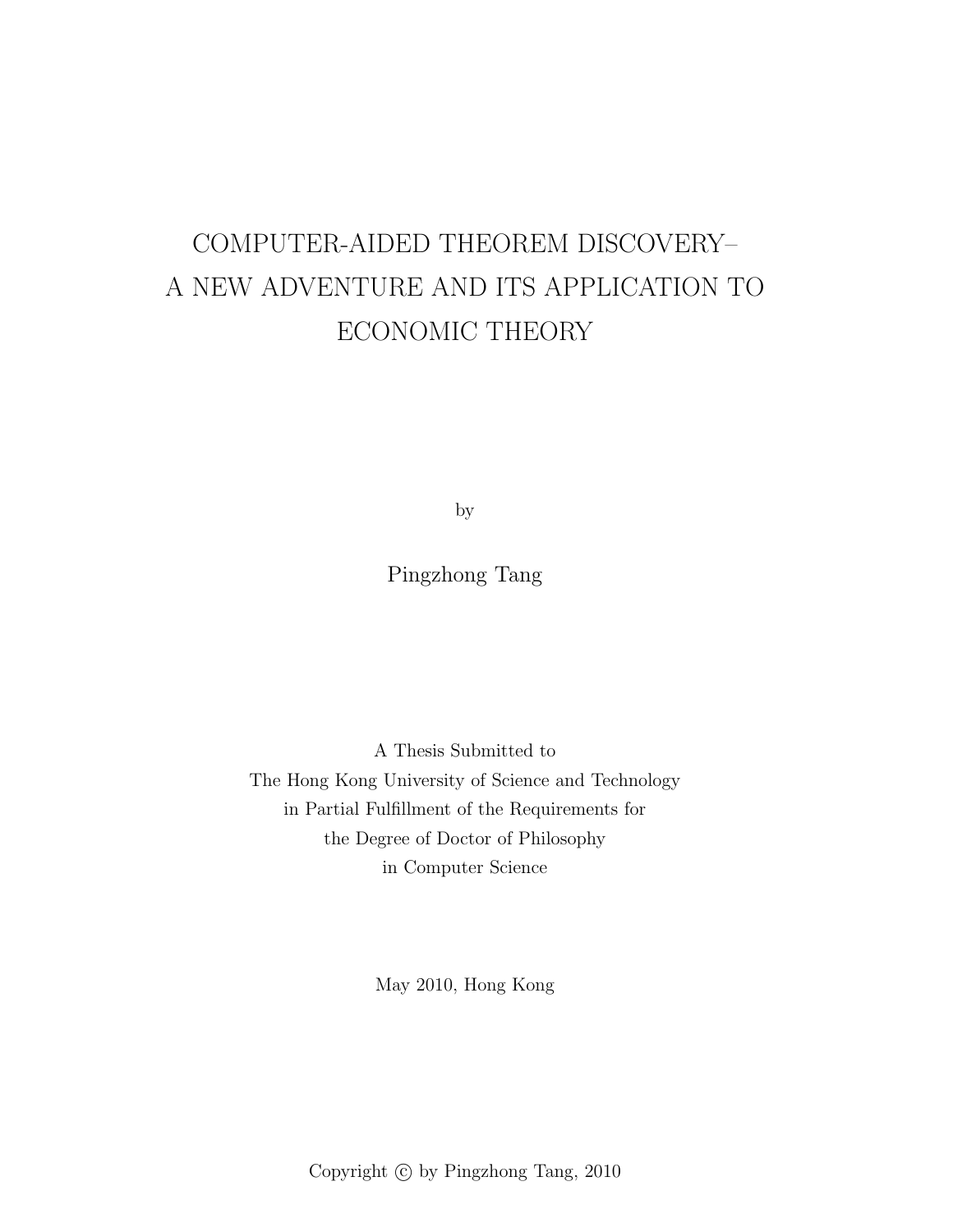### Authorization

I hereby declare that I am the sole author of the thesis.

I authorize the Hong Kong University of Science and Technology to lend this thesis to other institutions or individuals for the purpose of scholarly research.

I further authorize the Hong Kong University of Science and Technology to reproduce the thesis by photocopying or by other means, in total or in part, at the request of other institutions or individuals for the purpose of scholarly research.

Pingzhong Tang

17 May 2010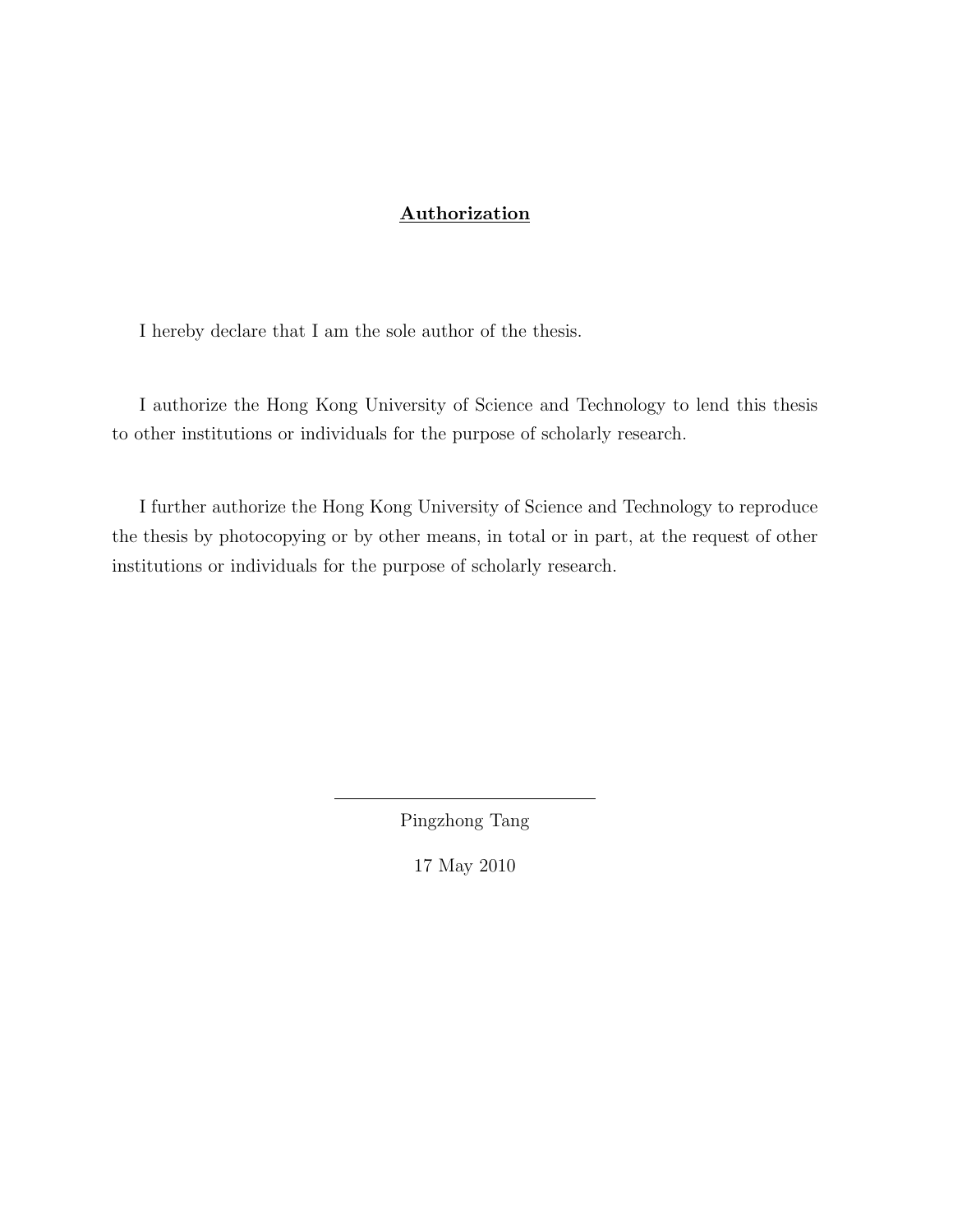# COMPUTER-AIDED THEOREM DISCOVERY– A NEW ADVENTURE AND ITS APPLICATION TO ECONOMIC THEORY

by

Pingzhong Tang

This is to certify that I have examined the above PhD thesis and have found that it is complete and satisfactory in all respects, and that any and all revisions required by the thesis examination committee have been made.

Prof. Fangzhen Lin, Thesis Supervisor

Prof. Mounir Hamdi, Head of Department

Department of Computer Science and Engineering 17 May 2010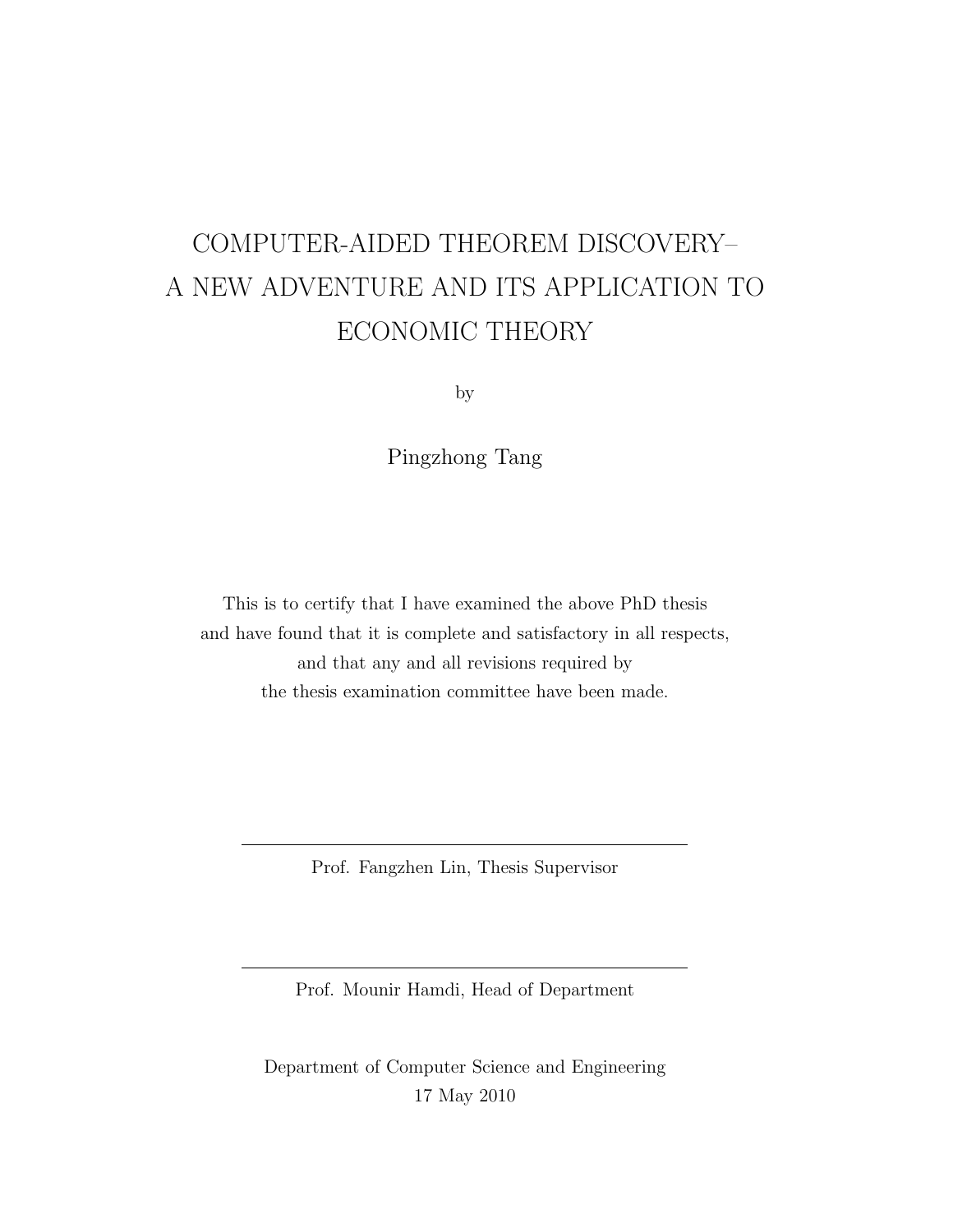## Acknowledgments

I have been extremely lucky to learn from a number of advisors and colleagues during my Ph.D study.

First and foremost, I am deeply indebted to my PhD advisor Prof. Fangzhen Lin. Fangzhen is everything a Ph.D student can dream of; an insightful advisor, a technical co-worker and a generous friend. I will always go back to the time when I was struggling with the implementation of theorem discovery in game theory – that is, Chapter 4 of this dissertation, Fangzhen helped me to debug and optimize the PROLOG program and sent back the results to me at 2am with excitement. Just like that, every time I encountered a technical problem, Fangzhen was always there to turn to, from algorithm to implementation, so that I would not fear to explore new topics that I would otherwise not have the courage to think of. Every time I came up with a nice solution to a difficult problem, Fangzhen always congratulated me with a smile. It then becomes part of my motivation to work hard in order not to disappoint him. Every time I wrote a complicated solution, Fangzhen was also interested in simplifying it in some elegant fashion and sometimes pointing out errors during his rewriting. Besides research, Fangzhen is also a fun friend to talk to when it comes to politics, sports, wine and many others.

I would also like to thank Prof. Yoav Shoham, who hosted and supervised me during my visit to Stanford University in my 4th year of Ph.D study. Yoav deeply impressed me from his sense to research ideas, insightful views towards many scientific branches, to his beautiful and huge castle, and things in between. Special thanks also goes to Prof. Yiling Chen, who hosted and supervised me when I visited Harvard University in my final year of Ph.D. Yiling's guidance exposed me to several forefront research issues in electronic commerce.

I am very thankful to my external thesis reader, Prof. Johan van Benthem, for his detailed suggestions and insights in many perspectives that help improve this thesis. Johan, the world authority on logics and computational logics, introduced to me several related areas that I haven't thought of.

I am also grateful to a number of faculty members in HKUST. These include my thesis examination committee members Prof. Shiu-Yuen Cheng, Ke Yi, Nevin Zhang. Prof. Cheng who sets aside his busy schedule as a Vice President of HKUST to give me detailed advise on readings (including the impeccably lecture notes of Lloyd Shapley) in cooperative game theory and bargaining theory. These also include Prof. Chi-Keung Tang and Cunsheng Ding who generously give me advice and information on job hunting.

I owe lots of gratitudes to colleagues in AI, TCS and Networking Labs of HKUST, where I have spent a significant amount of time during the last five years. Special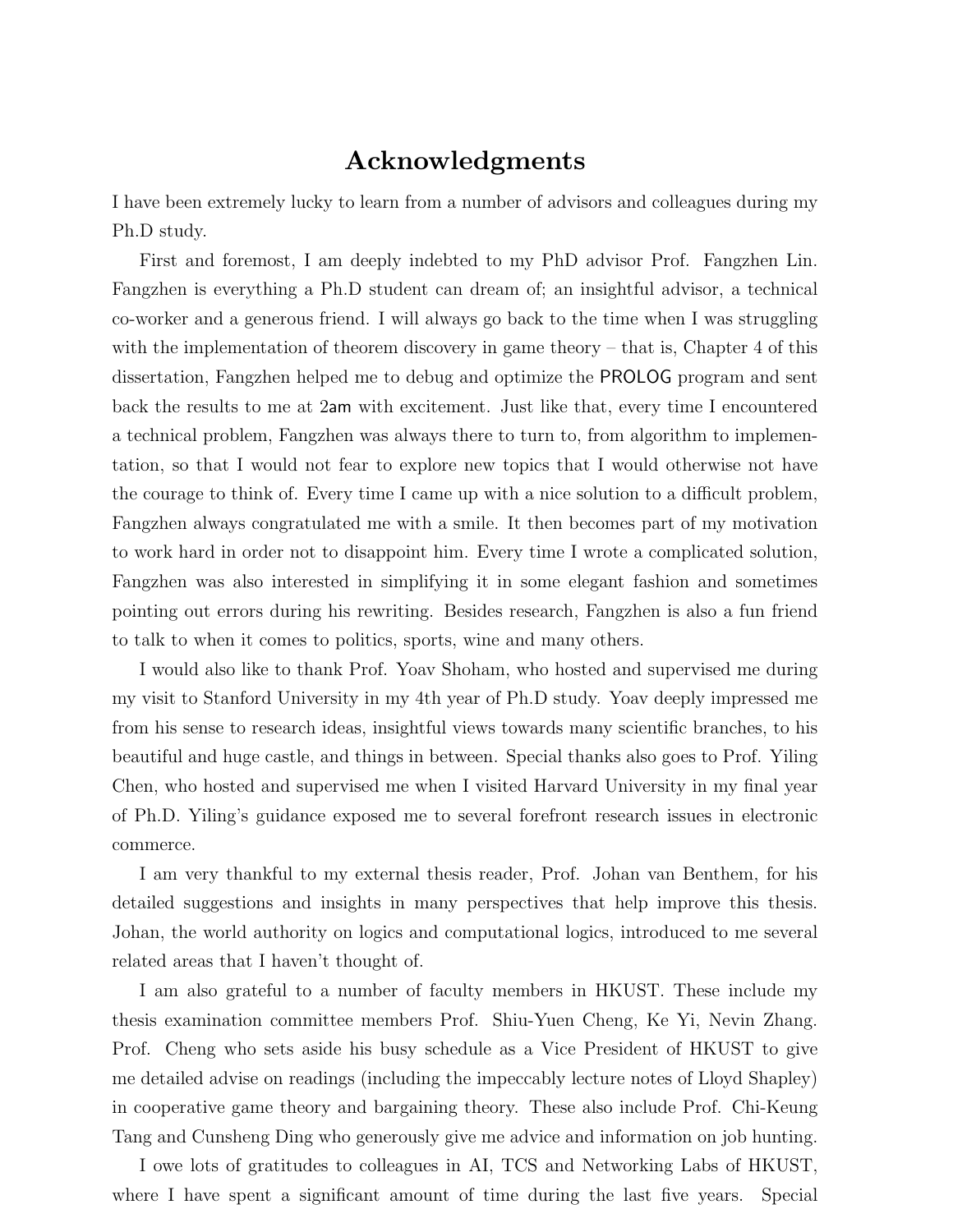thanks goes to Zhen Zhou, YajunWang, Shan Chen, Rong Pan, Junfeng Pan, Jialin Pan, Juncheng Jia, Jian Xia, Qin Zhang and Qi Wang – each time I proposed an interesting topic, either academic or not, these guys just suffocate me with all kinds of creative suggestions and solutions. I am also grateful that I have "passively" picked up lots of machine learning knowledge from members in AI lab, as the only non-machine-learning person. Ph.D life could be boring and frustrating without a healthy working environment.

Of all my other friends, I'll single out Tong Zhang, for her kind help and support.

Finally, I would like to give my deepest gratitudes to my parents, who made me who I am. I dedicate this dissertation to them.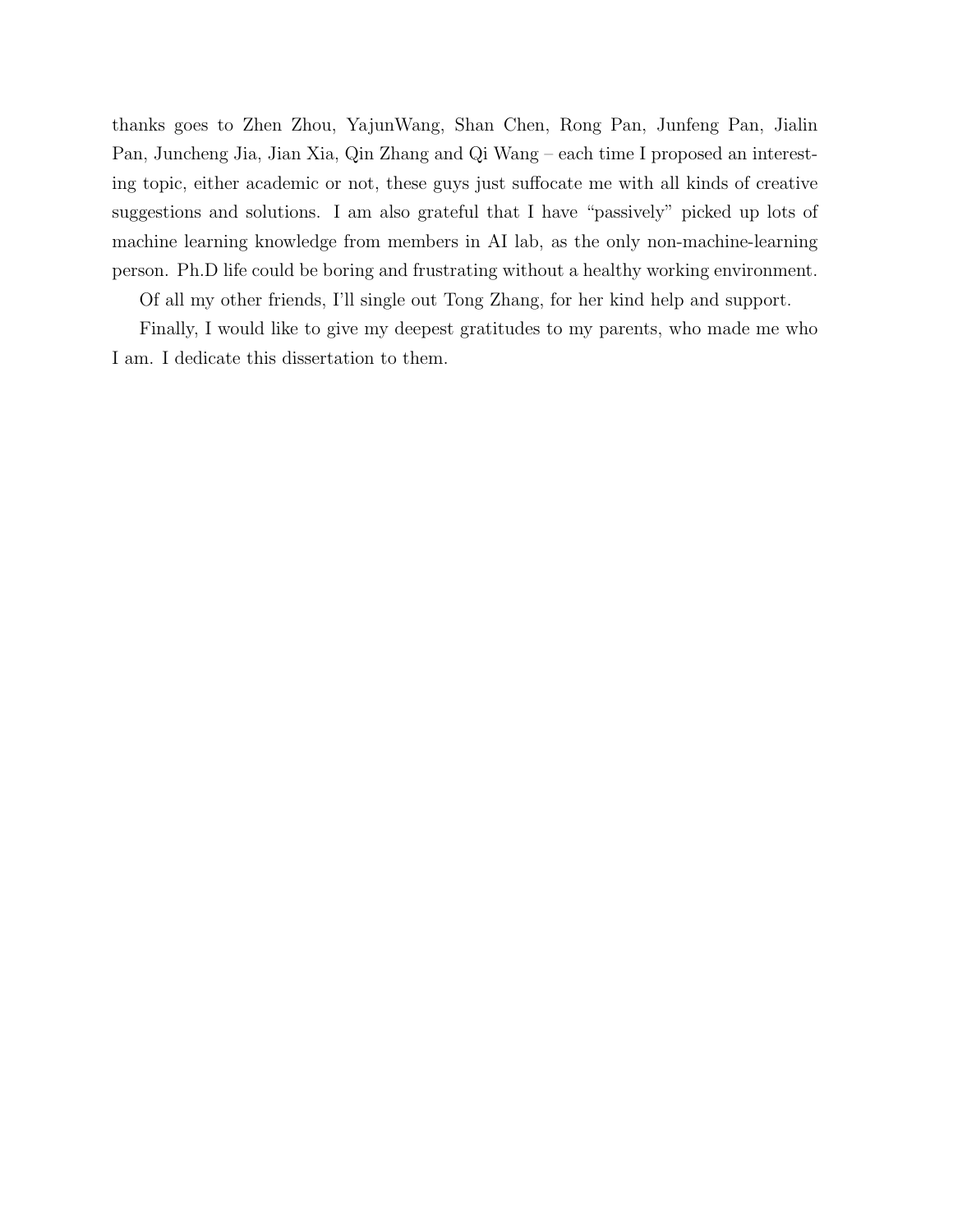## Table of Contents

| Title Page            |                                                                    | $\mathbf{i}$   |
|-----------------------|--------------------------------------------------------------------|----------------|
| Authorization Page    |                                                                    | ii             |
| Signature Page        |                                                                    | iii            |
| Acknowledgments       |                                                                    | iv             |
| Table of Contents     |                                                                    | vi             |
| Abstract              |                                                                    | viii           |
| Chapter 1             | Introduction                                                       | $\mathbf{1}$   |
| Chapter 2             | Preliminary                                                        | 5              |
| 2.1 First order logic |                                                                    | 5              |
|                       | 2.2 Finitely verifiable property of $\forall \exists$ formulas     | 6              |
| Chapter 3             | The methodology                                                    | $\overline{7}$ |
|                       | Chapter 4 Discovering theorems in game theory                      | 9              |
|                       | 4.1 Two-person games                                               | 9              |
| 4.1.1                 | Strictly competitive games                                         | 10             |
| 4.1.2                 | Potential games and ordinal potential games                        | 11             |
| 4.1.3                 | Supermodular games and quasi-supermodular games                    | 13             |
|                       | 4.2 Formulating two-person games in first-order logic              | 15             |
|                       | 4.3 Uniqueness of PNE payoffs                                      | 17             |
| 4.3.1                 | Theorem discovering                                                | 18             |
| 4.3.2                 | General games                                                      | 19             |
| 4.3.3                 | Strict games                                                       | 22             |
| 4.3.4                 | Generalization of the experimental results                         | 24             |
| 4.4 Existence of PNE  |                                                                    | 27             |
| 4.4.1                 | Theorem discovering                                                | 27             |
| 4.4.2                 | Generalization of the experimental results                         | 28             |
|                       | 4.5 Summary and discussion                                         | 33             |
|                       | Chapter 5 Proving and discovering theorems in social choice theory | 34             |
|                       | 5.1 Social choice theory and impossibility theorems                | 34             |
| 5.2 Arrow's Theorem   |                                                                    | 35             |
|                       | 5.3 An inductive proof of Arrow's Theorem                          | 37             |
| 5.3.1                 | The inductive case                                                 | 37             |
| 5.3.2                 | The base case                                                      | 41             |
|                       | 5.4 Muller-Satterthwaite Theorem                                   | 42             |
| 5.5 Sen's Theorem     |                                                                    | 45             |
|                       | 5.6 Discovering new theorems                                       | 47             |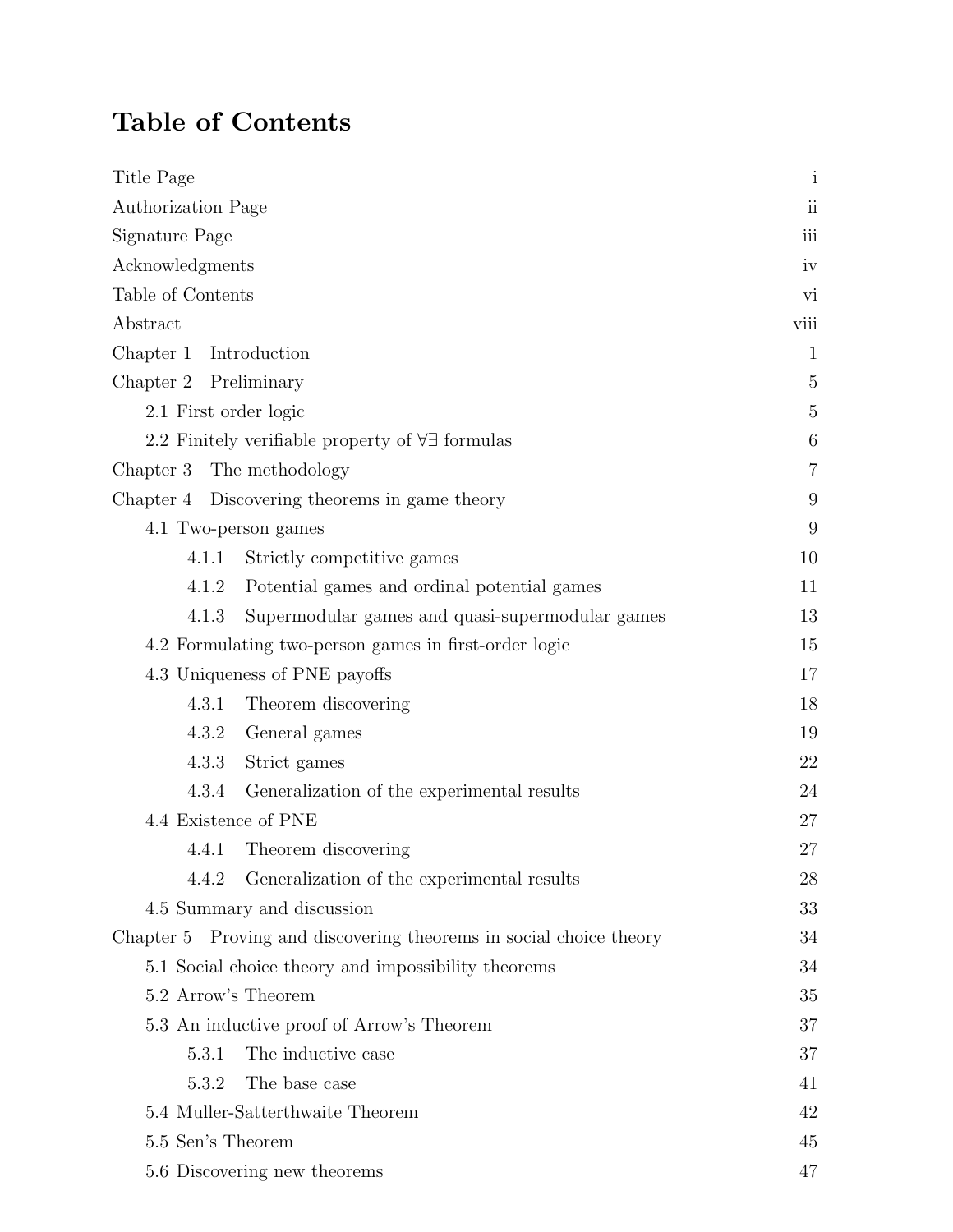| 5.6.1        | An observation in small domain                          | 48 |
|--------------|---------------------------------------------------------|----|
| 5.6.2        | The inductive step                                      | 49 |
| 5.6.3        | The implication of the new theorem                      | 51 |
|              | 5.7 A logical language for social choice theory         | 52 |
|              | 5.8 Summary and discussion                              | 55 |
|              | Chapter 6 Proving theorems in implementation theory     | 56 |
|              | 6.1 Gibbard-Satterthwaite Theorem                       | 56 |
|              | 6.2 An inductive proof of Gibbard-Satterthwaite Theorem | 57 |
| 6.2.1        | The inductive step                                      | 58 |
| 6.2.2        | The base step                                           | 61 |
| 6.2.3        | Related work                                            | 62 |
|              | 6.3 Maskin's Theorem                                    | 62 |
|              | 6.4 An inductive proof of Maskin's Theorem              | 63 |
| 6.4.1        | The inductive step                                      | 63 |
| 6.4.2        | The base step                                           | 66 |
|              | 6.5 Summary and discussion                              | 66 |
|              | Chapter 7 Concluding remarks                            | 67 |
| Bibliography |                                                         | 69 |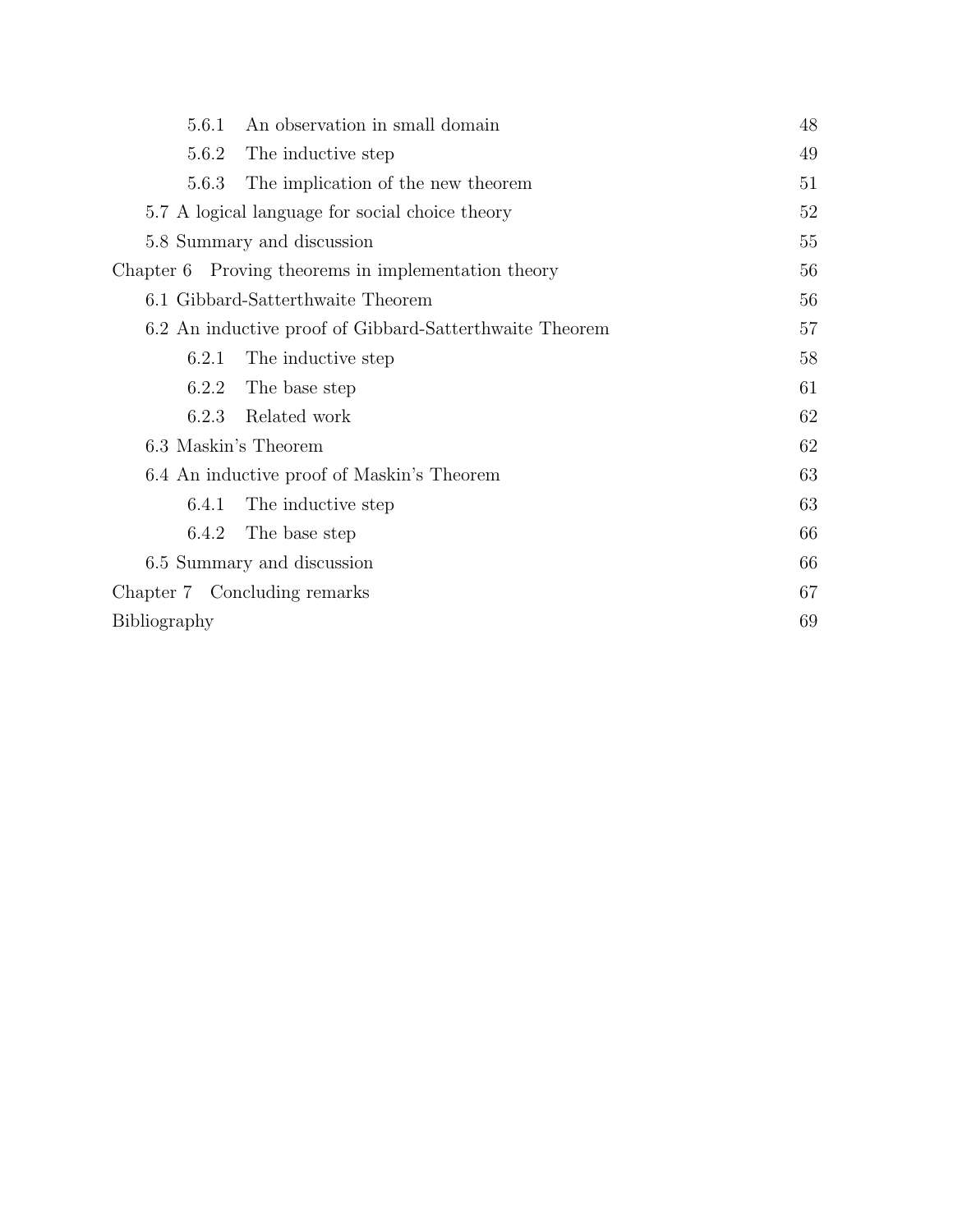# COMPUTER-AIDED THEOREM DISCOVERY– A NEW ADVENTURE AND ITS APPLICATION TO ECONOMIC THEORY

by

Pingzhong Tang

Department of Computer Science and Engineering The Hong Kong University of Science and Technology

## Abstract

"Everything about him was old except his eyes and they were the same color as the sea and were cheerful and undefeated."

—Ernest Hemingway, The old man and the sea.

Theorem discovery, with the help of computer, presents at least two steps of challenges. The first concerns how to come up with reasonable conjectures automatically. This raises further challenges, such as how to represent these conjectures within the computers, what is the yardstick for reasonableness, etc. The second concerns how to prove or negate the conjectures automatically. However theorem proving, even for the best of human beings, is still an intelligence-demanding endeavor and sometimes even a nightmare.

Our starting point however, is a basic form of proof, namely proof by induction. The heuristic behind is extremely straightforward: We first formulate the problem domain in a proper language, say logic or other formal languages. We then enumerate the sentences (within certain length limit) in the underlying language that describe propositions in the domain. After that, we use a computer program to verify through these sentences to find those true in base cases, that is, where the problem size is small. The remaining sentences serves as conjectures, which can be extended, one way or other, to inductive cases.

It turns out that this methodology has been quite effective since we adopted it in economic theory. In particular, some of our programs on game theory have returned theorems that shed lights on the understanding of basic game forms such as zero-sum game, potential game and super-modular game. Some of them have helped us prove some Nobel Prize winning theorems such as Arrow's impossibility theorem and Sen's theorem on voting functions and discover new theorems that better characterize key concepts in social choice theory. Others also have helped us prove Nobel Prize winning theorems such as Maskin's theorem on Nash implementation as well as Gibbard-Satterthwaite theorem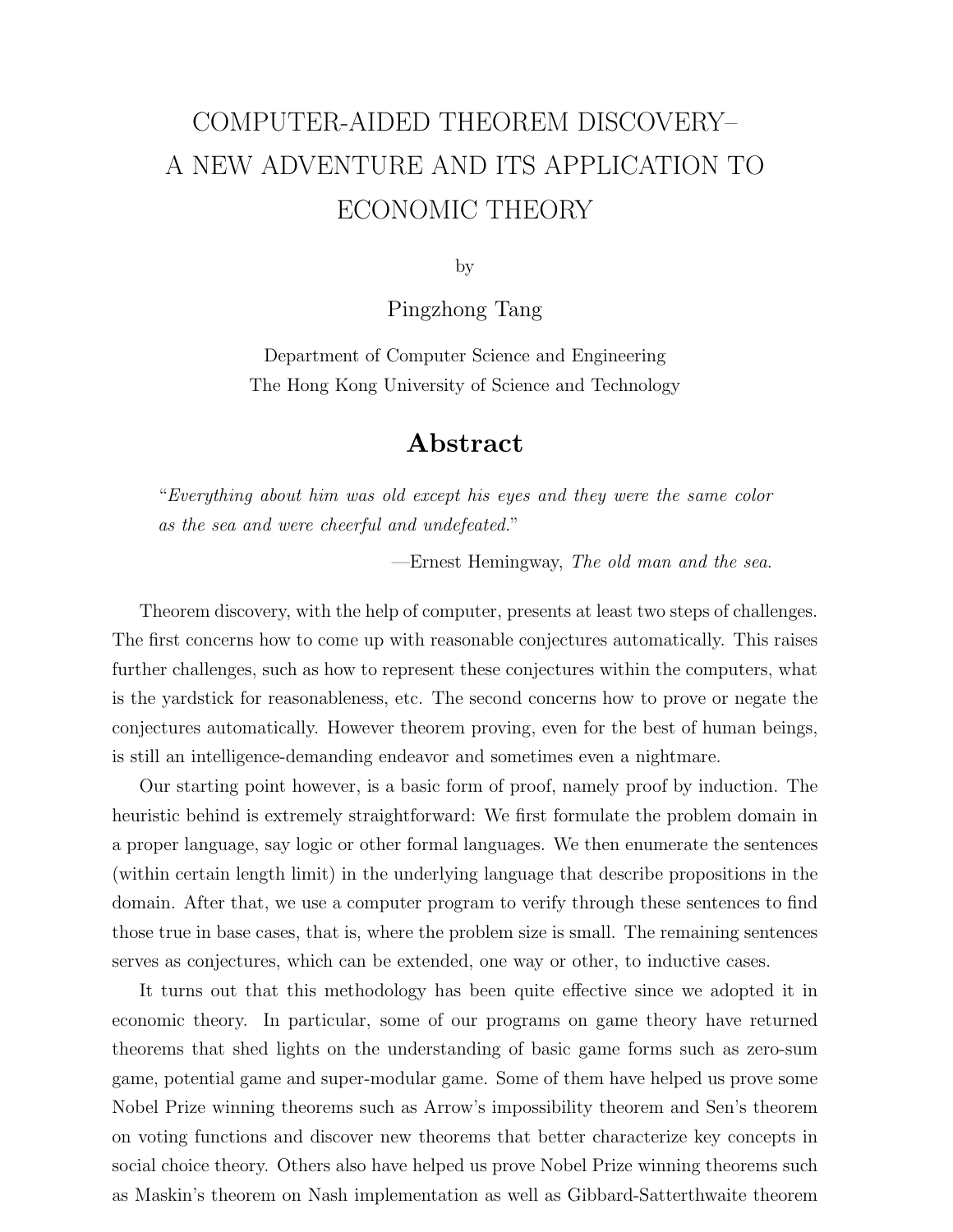on dominant strategy implementation. These proofs themselves also provide insights on discovering similar theorems.

This thesis reports all attempts that we have conducted in the past few years, in support of the general methodology of theorem discovery.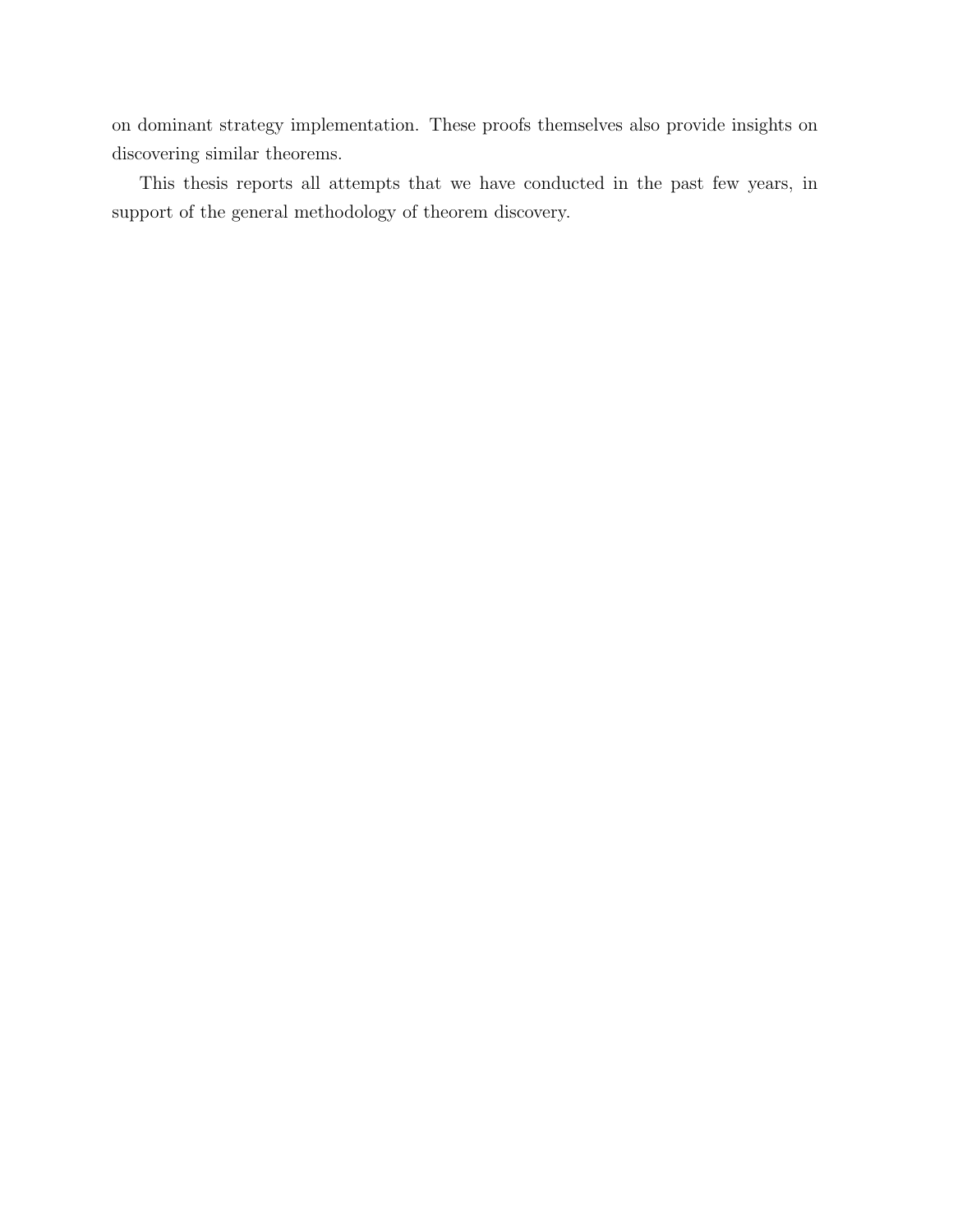## Chapter 1

## Introduction

"The ultimate goal of mathematics is to eliminate any need for intelligent thought."

—Alfred N. Whitehead.

"Your vacuum cleaner roams around your home at night. Your rice cooker, toaster, and washing machine have their own minds. Your car parks itself; its transmission adapts itself to your driving preference, and it tells the dealership which parts it thinks it will need to have replaced three months from now. Your PDA knows your preferences and acts as your personal radio station, playing only music you like. You use a search engine that is capable of looking through billions of documents with new documents being added every millisecond. Semiautonomous rover are driving around on Mars. There is a virtual person on the phone, tirelessly trying to help you. You still cannot beat the AI in your kid's video game."

The above description, by Goker and Haigh from a special issue of AI Magazine [11], is one of many sweet dreams that AI researchers have had. However, using computers to automatically discover new, scientific theorems for us might go so far as to be beyond our sweetest dreams.

Theorem discovery, with the help of computer, presents at least two steps of challenges. The first concerns how to come up with reasonable conjectures automatically. This raises further challenges, such as how to represent these conjectures within the computers, what is the yardstick for reasonableness, etc. The second concerns how to prove or disprove the conjectures automatically. However theorem proving, even for the best of human beings, is still an intelligence-demanding endeavor and sometimes a nightmare.

Despite the implausibility as it seems, researchers have repeatedly challenged it with various attempts. In one pioneer work, Petkovsek et. al. [29] showed that to prove the following theorem,

"The angle bisectors of every triangle intersect at one point.",

it suffices to verify it in 64 non-isomorphic triangles, which can be automated by computers. In the same spirit, the authors went on to demonstrate that certain forms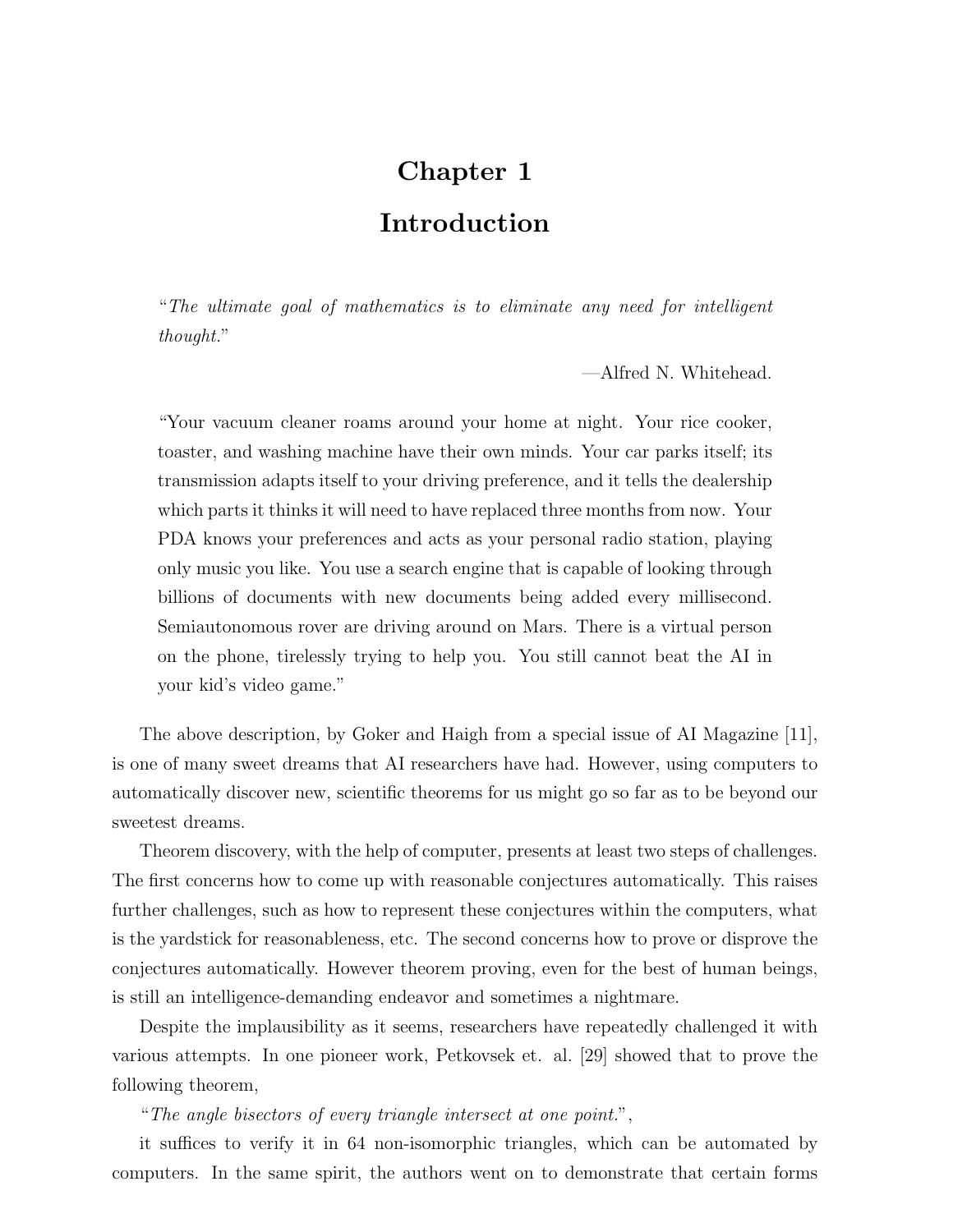of theorems concerning the close form of the sum of combinatorial sequences can be completely discovered by computers programs.

Langley [13] had briefly summarized the attempts of computer-aided discovery until 1998, ranging from mathematics to physics, chemistry as well as biology. Among those attempts, Lenat's AM system [14] and Fajtlowicz's Graffiti [7] are also remarkable progresses on theorem discovery. The AM system aims at finding new concepts and theorems based on existing concepts as well as a large amount of heuristic rules, which require extensive domain knowledge of the designers. Despite the complexity of design, the system managed to rediscover hundreds of common concepts as well as simple theorems. The Graffiti system, on the other hand, is more intuitive in design. First of all, the system itself does not attempt to prove anything. Alternatively, it aims at generating interesting conjectures in graph theory by guessing and testing some invariants, most of which are of forms  $a \geq b$ ,  $a = b$ , and  $\sum a_i \geq \sum b_i$ , concerning two numerical features in a graph. It is worth some attention that Graffiti maintains the quality of the set of conjectures by filtering those implied by existing ones. In other words, the current set of conjectures are the strongest ones generated so far. This is similar to our approach in game theory, which will be introduced in detail later.

Our work follows from the ideas emerged in a previous line of work [15, 16]. Both papers try to simulate the pattern of proving a theorem by induction. In particular, the problem domain is formulated in a symbolic language. They then enumerate the sentences (within certain length limit) in the underlying language that describe propositions in the domain. After that, they use a computer program to test through these sentences to find those true in base cases, that is, where the problem domain size is small. The remaining sentences are then extended to inductive cases, automatically in [15] and manually in [16].

As mentioned, we choose economic theory as the domain to investigate. We do so for three reasons. For one thing, some of the existing theorems, especially those Nobel-prize winning ones in social choice theory, have very similar forms. Thus, we wonder if we can slightly vary them to get some other theorems of the same form. For another, the key concepts, such as pure Nash Equilibrium in game theory and preference in social choice theory, are ordinal, thus allowing for a concise formulation by a logical language. This property greatly facilitates our conjecture generation process. Last but not least, we are fascinated by the beauty of the interactions between computer science, game theory and social choice theory. It is the intense interest and curiosity that motivate us to explore the field.  $<sup>1</sup>$ </sup>

<sup>&</sup>lt;sup>1</sup>Exemplified by our recent paper on Team Competition  $[41, 42]$ , which characterizes the set of conditions for designing desirable forms of team competitions. Examples of such competitions include David Cup on tennis, Corbillon Cup on table tennis, etc.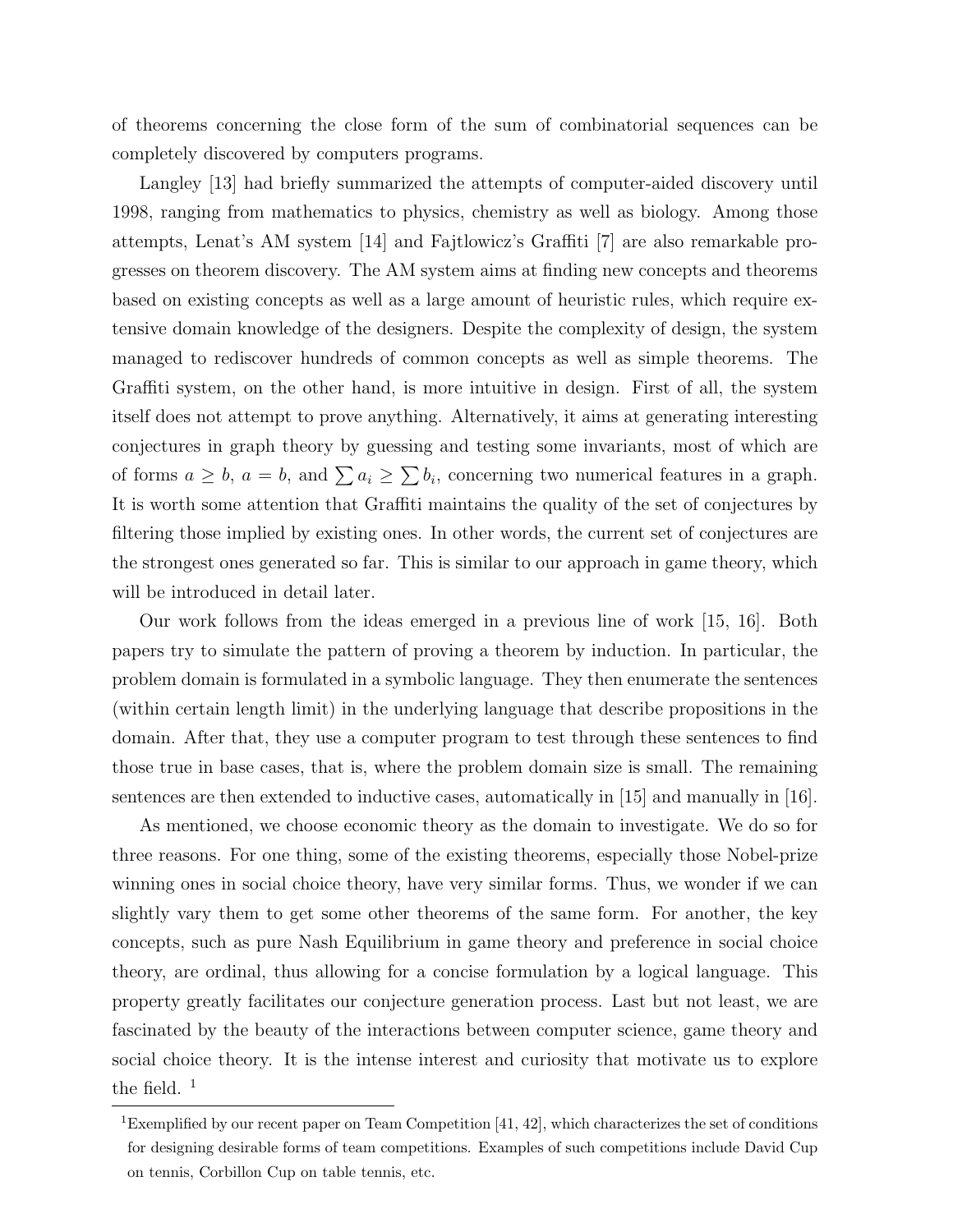We are then thrilled at the abundance of the theorems discovered by our programs.

- In our first project on game theory [39, 40], we discover several classes of games, known or unknown, that guarantee the uniqueness of pure Nash Equilibria (PNE). Similarly, we discover several classes of games that guarantee the existence of PNE as well as those guarantee pareto optimality of PNE. These discoveries also lead to our later more important findings of two equivalence relations, one about strictly competitiveness and uniqueness of PNE and the other about super-modular games and potential games.
- In our second project on social choice theory [17, 38], we prove three of the most important impossibility theorems in a unified computer-aided framework. It is worth mentioning that Arrow's impossibility theorem is the main citation of the author's Nobel prize. It is also worth mentioning that our proof is amongst the shortest and most straightforward proofs of these theorems. We also similarly discover several theorems that generalize Arrow's conditions as well as a new theorem that better interprets Arrow's IIA condition.
- In our third project on social choice theory [25], we compare several commonly used voting rules based on the degrees to which they violate certain desirable properties, when the number of voters and candidates are small. As a result, we also benefit from the intuitions returned by our programs that help to prove two general asymptotic theorems. <sup>2</sup>
- In our fourth project, we prove two of the most influential theorems in mechanism design theory, namely Maskin's theorem on Nash implementability, the main citation of Maskin's Nobel Prize, as well as Gibbard-Satterthwaite theorem on dominant strategy implementability. In fact, the way that we prove it is more or less the same as we did in proving these theorems in social choice theory. That is, using computer program to test the base case and extend it to inductive case. In this aspect, we unify proofs of almost all the important theorems in these fields.

It is also worth pointing out that these results promise a new angle in the currently developing area of *computational economics* (including *computational game theory* and computational social-choice theory, in particular) - an area that aims at advancing economic research via computational means.

The aim of this dissertation is to describe all of our findings, in support of the idea and methodology of computer-aided theorem discovery. We next introduce the preliminary

<sup>&</sup>lt;sup>2</sup>The methodology for this part is somehow different from the previously described one. We decide to leave out this part and refer the readers to our paper.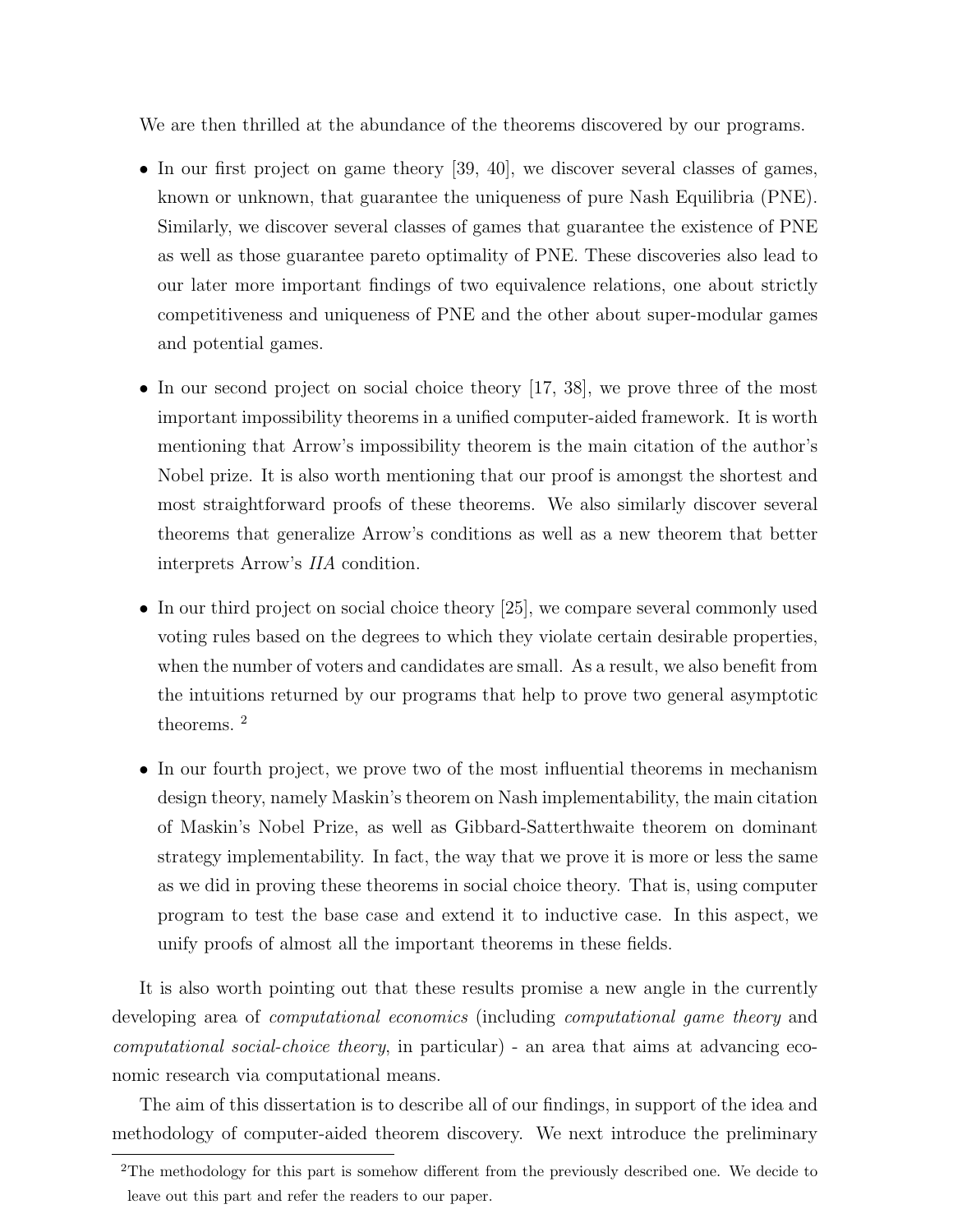knowledge for this manuscript in chapter 2, followed by our case study of our methodology on game theory, social choice theory and implementation theory in chapters 4, 5 and 6, respectively. For each of these chapters, we first introduce the background knowledge and the type of theorems that we want to discover, we then go through our procedures and report the theorems proved and discovered. We finally discuss, generalize and summarize these theorems. Finally in chapter 7, we conclude this dissertation.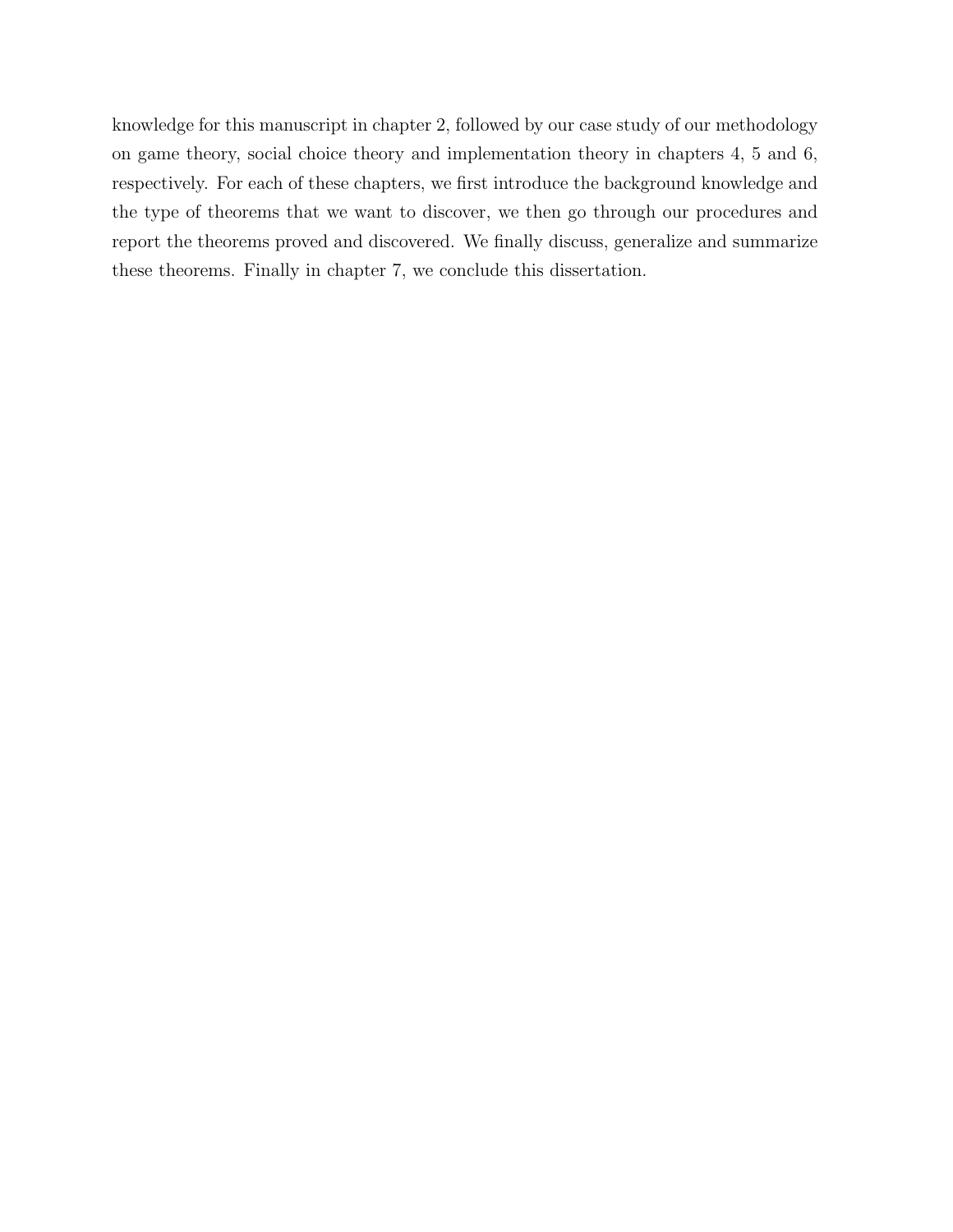## Chapter 2

## Preliminary

"What we can speak about we must speak clearly. What we cannot speak about we must consign to silence."

—Ludwig Wittgenstein.

We now give notations and preliminary knowledge related to first order logic for the purpose of this thesis.

## 2.1 First order logic

In particular, we consider first-order language without function symbols, whose syntax consists of the following parts,

- Set of variables, denoted by  $x_i, y_i, \ldots$
- Set of constants, denoted by  $a, b, \ldots$
- Set of predicates, denoted by  $P_1, P_2, \ldots$  Predicates specify the relations between variables and constants.
- The logical connectives are as usual. That is, ∧ and ∨ for conjunction and disjunction respectively,  $\supset$  for implication and  $\neg$  for negation.
- No function symbol.
- Quantifiers ∀, ∃.

An *atomic formula* is either a predicate that takes *terms* or a *term* is equal to another term:  $term1 = term2$ , where a term is a constant or variable.

A literal is either an atomic formula or the negation of an atomic formula.

A formula is a finite length of string that is connected of literals using logical connectives. (See any logic book for the formal definition for the so-called well-formed formula.)

An *interpretation* of this language is a set of instantiated atoms (on some domains). Thus an atomic formula F is true under some interpretation M iff  $F \in M$ .

An (atomic) formula is *satisfiable* iff it is true under at least one interpretation. We say the interpretation M is the model of the formula F, written as  $\models M$ .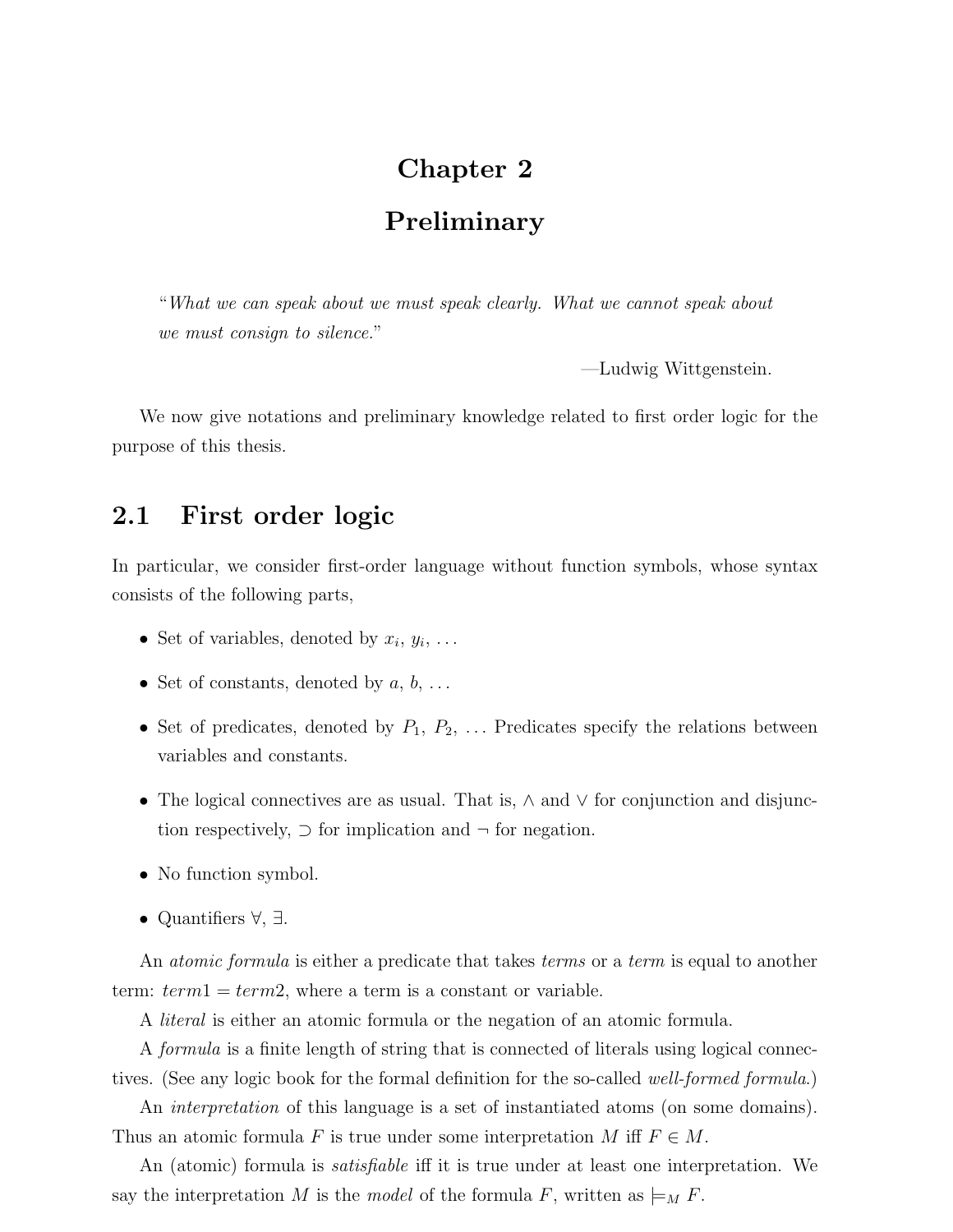The *satisfiability* relation of interpretation  $M$  and a compound formula is defined as follows:

- if F is a formula,  $\models_M \neg F$  if  $\nvDash_M F$ ,
- if  $F_1, F_2$  are formulas,  $\models M$   $F_1 \vee F_2$  if  $\models M$   $F_1$  or  $\models M$   $F_2$ ,
- if  $F_1, F_2$  are formulas,  $\models M$   $F_1 \wedge F_2$  if  $\models M$   $F_1$  and  $\models M$   $F_2$ ,
- if  $F_1, F_2$  are formulas,  $\models M$   $F_1 \supset F_2$  if  $\models M \neg F_1 \vee F_2$ ,
- if F is a formula,  $\models_M \exists x F$  if by substituting every appearance of x in F with some element a from the domain, we get a new formula  $F'$  and  $\models_M F'$ ,
- $\models_M \forall x F$  iff  $\models_M \neg \exists x \neg F$ .

Suppose  $\Sigma$  is a set of formulas and F, we say  $\Sigma \models F$  if all the models of  $\Sigma$  are models of  $F$ .

## 2.2 Finitely verifiable property of ∀∃ formulas

We have the following nice properties (cf. [15]) in any first-order language without function symbols.

**Theorem 2.1** Let Q be a formula without quantifiers. If  $\exists \vec{x} \forall \vec{y} Q$  is satisfiable, then it is satisfiable by an interpretation whose domain has  $max{1, |\vec{x}| + n}$  elements, where n is the number of constants in Q.

The theorem below then follows from a contrapositive argument on Theorem 2.1.

**Theorem 2.2** Let Q be a formula without quantifiers. If  $\forall \vec{x} \exists \vec{y} Q$  is true by any interpretation whose domain has  $max{1, |\vec{x}| + n}$  elements, where n is the number of constants in Q, then it is true by any interpretation. That is, it is valid.

In other words, to verify the validity of a formula that is in the form  $\forall \vec{x} \exists \vec{y} Q$ , one only needs to exhaustively verify all the interpretations whose domain are within certain size limit. In short, we can just say this type of formulas are *finitely verifiable*. The significance of Theorem 2.2 lies in that it reduces the proof of this class of formulas to model checking within finite domains, which can be automated by computers. It serves as the theoretic foundation of our project on game theory.

It is worth mentioning that ∃∀ formulas are also finitely verifiable. However, the underlying finite interpretation sets may be entirely different from the original interpretation sets (might be the interpretation of an entirely different language but still finite). For more on this subject, see [6].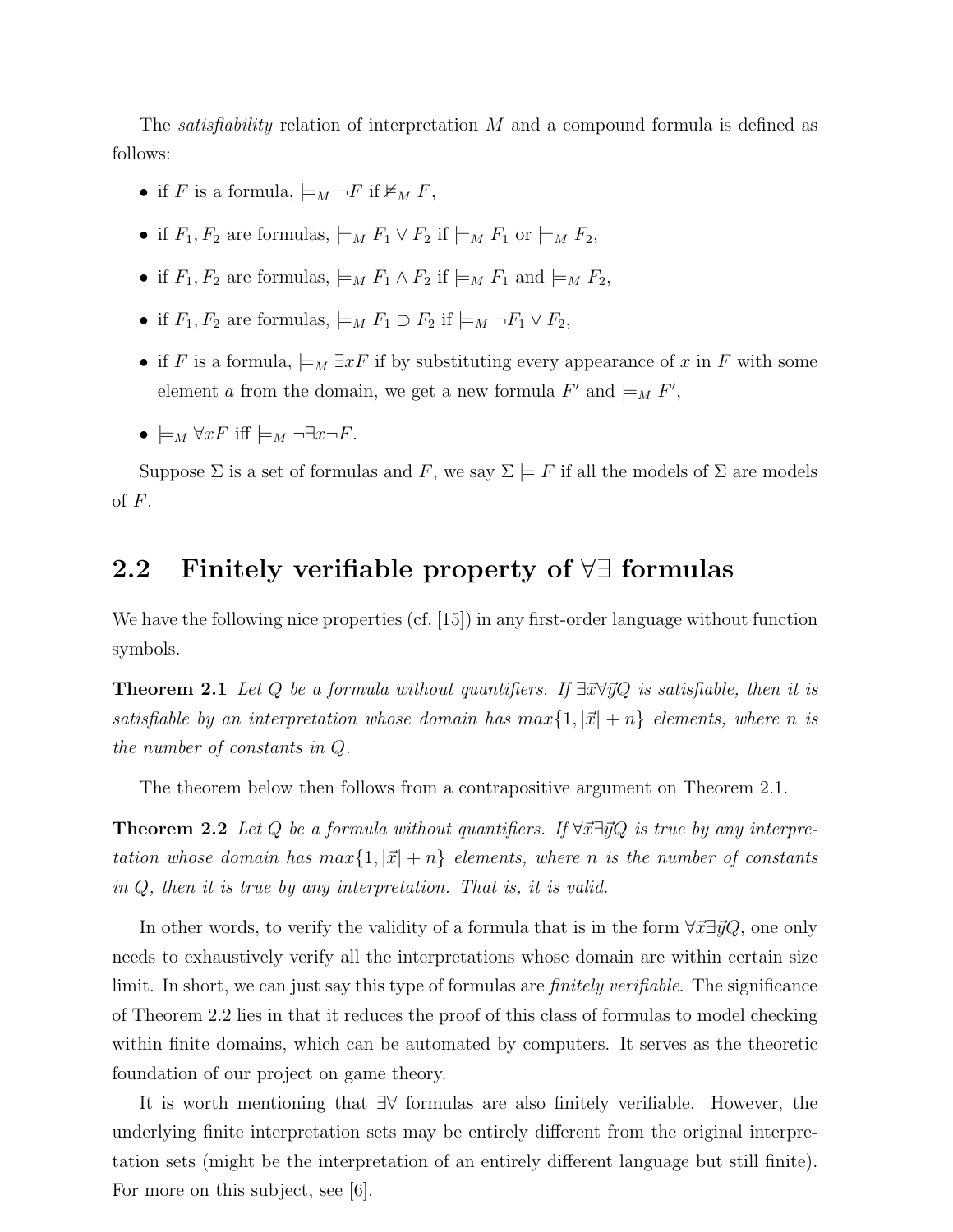## Chapter 3 The methodology

"Any academic discipline must rely on a general methodology to provide a framework for inquiry and debate. Academic methodologies enable scholars to see connections that may be obscure to untrained layman. But scholars must also be aware that our expertise is diminished beyond the scope of our methodology, and we learn to stay within its boundaries. "

—Roger Myerson

In general, we can divide our discovery process into the following two steps:

- Step 1. Automated conjecture generation.
- Step 2. Automated theorem proving.

We briefly explain both steps in below. The actual procedures that we use to carry out these steps will become clear as we present our case-studies in subsequent chapters.

To begin with, we have in mind an existing theorem of the following form,

$$
X_1
$$
 and  $X_2$ ... imply  $Y$ ,

where  $X_i$ 's are a set of conditions and Y is an important or surprising property. Note that its form captures a class of theorems concerning sufficient conditions. Our goal is to find all the theorems of similar form.

To automate this goal, we begin by coming up with a formal language that represents the theorem above as one in the language. That is,

$$
F_{X_1} \wedge F_{X_2} \ldots \Rightarrow F_Y,
$$

where  $F_{X_i}$ 's and  $F_Y$  are formulas describing  $X_i$ 's and Y, respectively.

We then start step 1, that is, to generate conjectures related to the theorem. We do so by exhaustive enumeration, that is, generating the set  $S$  of all the formulas within certain length in the language and replace  $X_1$  by any  $F' \in S$  in the theorem,

$$
F' \wedge F_{X_2} \ldots \Rightarrow F_Y.
$$

These formulas become conjectures for further consideration.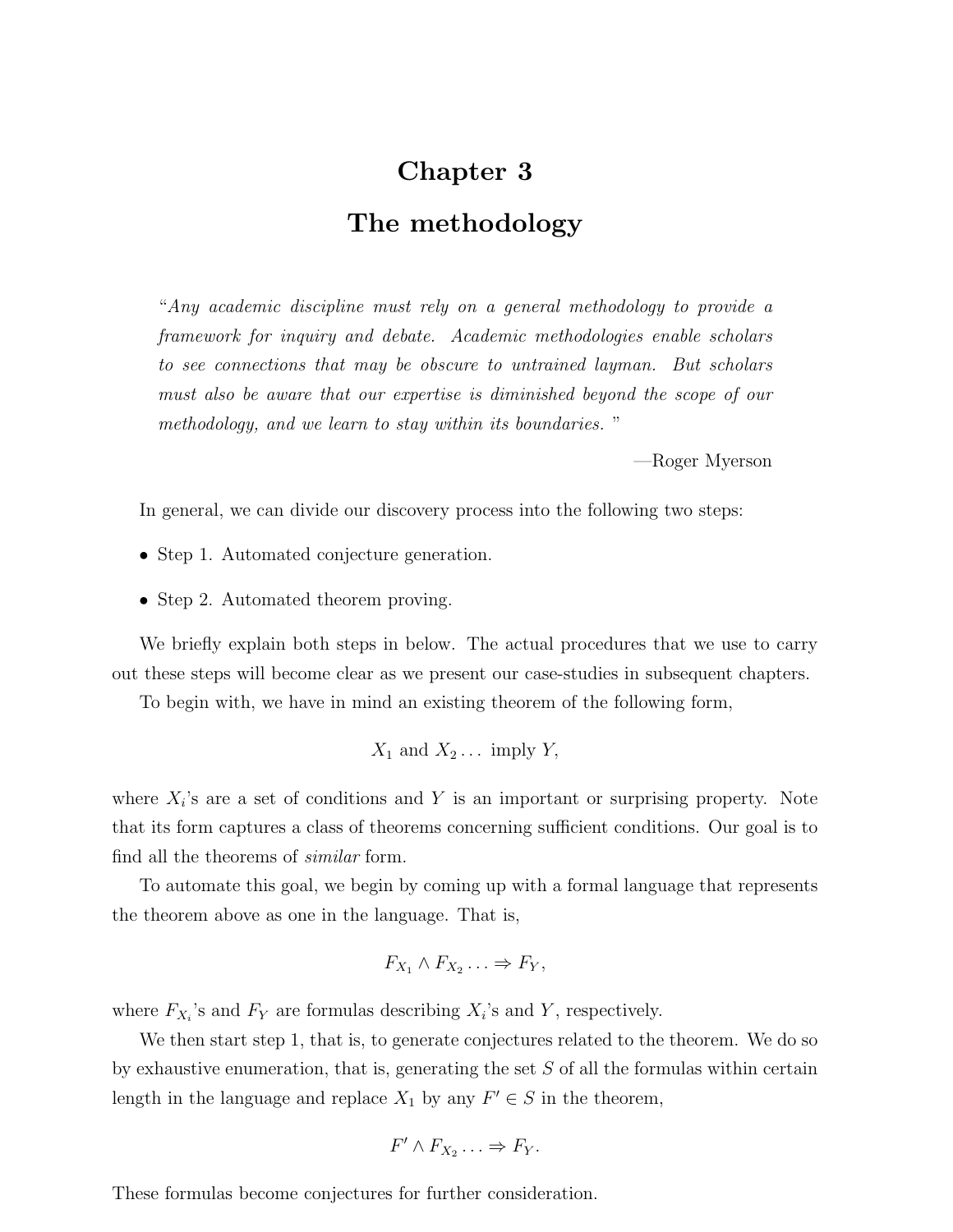The set generated so far can be quite large and contains many obviously false conjectures. To refine it, we next verify all these conjectures on models of small sizes and return the survivors of this verification. Note that this procedure cannot fail by returning nothing, as long as  $F_{X_1} \in S$ , since it would at least return the theorem that we started with.

We then leap into step 2, theorem proving. From time to time, we are lucky to find that

$$
F' \wedge F_{X_2} \ldots \Rightarrow F_Y.
$$

satisfies finitely verifiable property, which suggests that conjectures surviving refinement are already guaranteed to be theorems. For others, we need to prove or negate it by other means.

Now we have a set of provably correct theorems. However, this set could still be large and impossible to be interpreted manually (especially given their logical representation). There are several ways to further refine this set. One typical way is to delete those implied by some other theorems, or those implied by conjunctions of several other theorems. In this sense, we only return the strongest ones.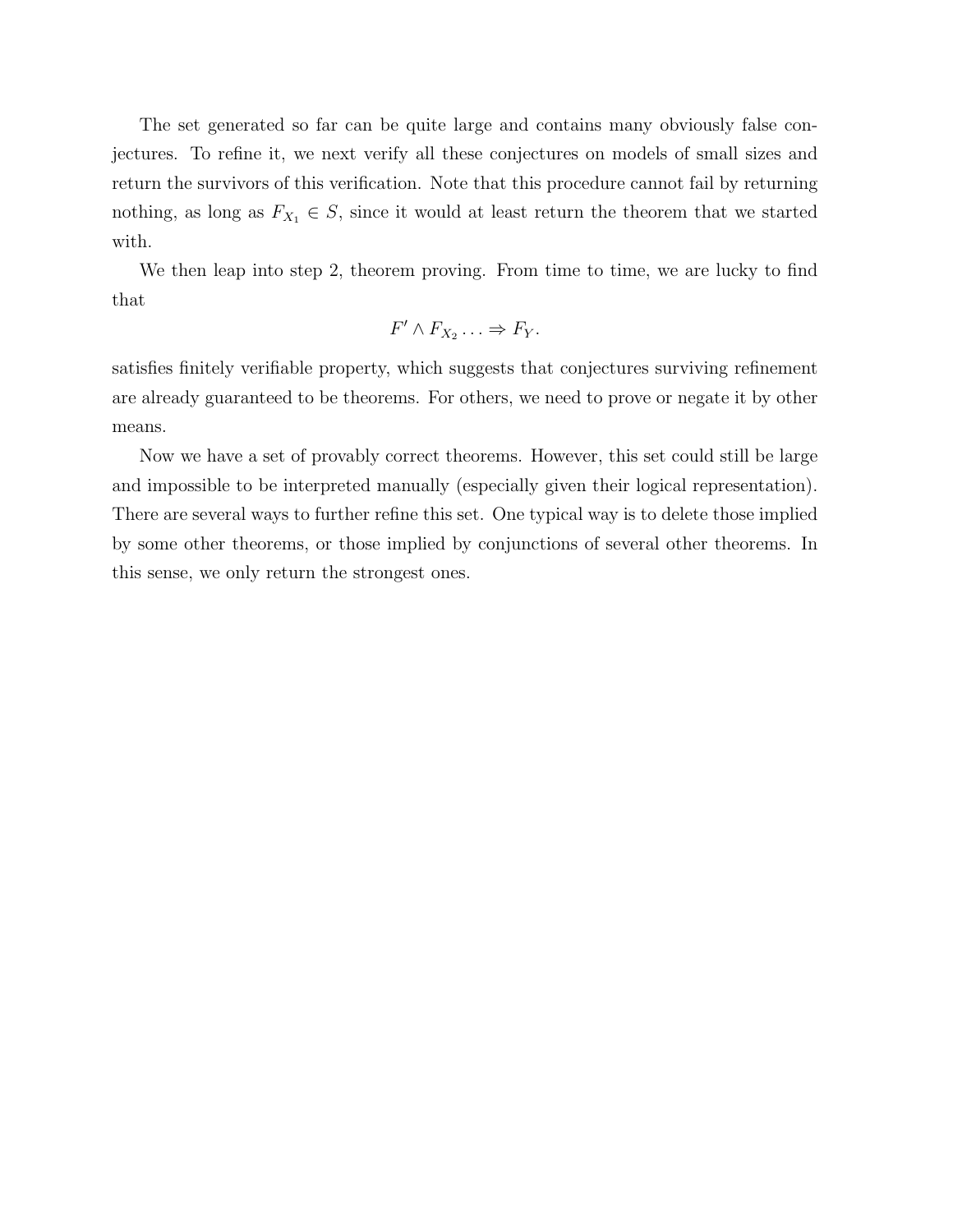## Chapter 4

## Discovering theorems in game theory

"I haven't played a chess match for several decades. At one point I lost most of my chess games. Then I realized many of my competitors were memorizing the best moves and I was unwilling to do this."

—John Harsanyi

The target theorems that we are interested in are those concerning pure Nash Equilibrium, henceforth PNE, in ordinal games which merely consist of individual action sets as well as individual preferences over action profiles, as appear in [28]. This definition of games generalizes the persuasive definition using utility functions in the sense that every utility function can be reduced to a totally ordered preference relation but not vice versa, unless the preferences being von Neumann-Morgenstern (vNM) [27].

Traditional equilibrium analysis has been mostly focused on mixed equilibria. Part of the reasons for this bias is that such an equilibrium always exists and algorithms such as the one by Lemke-Howson are guaranteed to find one. Moreover, best response functions in games with mixed strategies are continuous and differentiable, allowing for standard calculus techniques to be applied.

However, the concept of mixed equilibria in not well defined in the ordinal games briefly mentioned above simply because the utility functions may not exist. And indeed, pure Nash equilibria (PNEs) are also of interest, and there is already much work about them. Examples here include the existence of PNEs in (ordinal) potential games [21], (quasi- )supermodular games [43] as well as games with dominant strategies, and uniqueness of  $PNE$  payoffs<sup>1</sup> in two-person strictly competitive games.

## 4.1 Two-person games

A two-person game in strategic form is a tuple  $(A, B, \leq_1, \leq_2)$ , where A and B are sets of strategies of players 1 and 2, respectively, and  $\leq_1$  and  $\leq_2$  are total orders on  $A \times B$  called preference relations for players 1 and 2, respectively.

<sup>&</sup>lt;sup>1</sup>Note that the uniqueness of PNE payoffs is also an ordinal property, which means all the PNEs in a game are equally preferred to all players. In particular, the notion of unique PNE payoffs degenerates to unique PNEs in strict games where the preference orders are linear.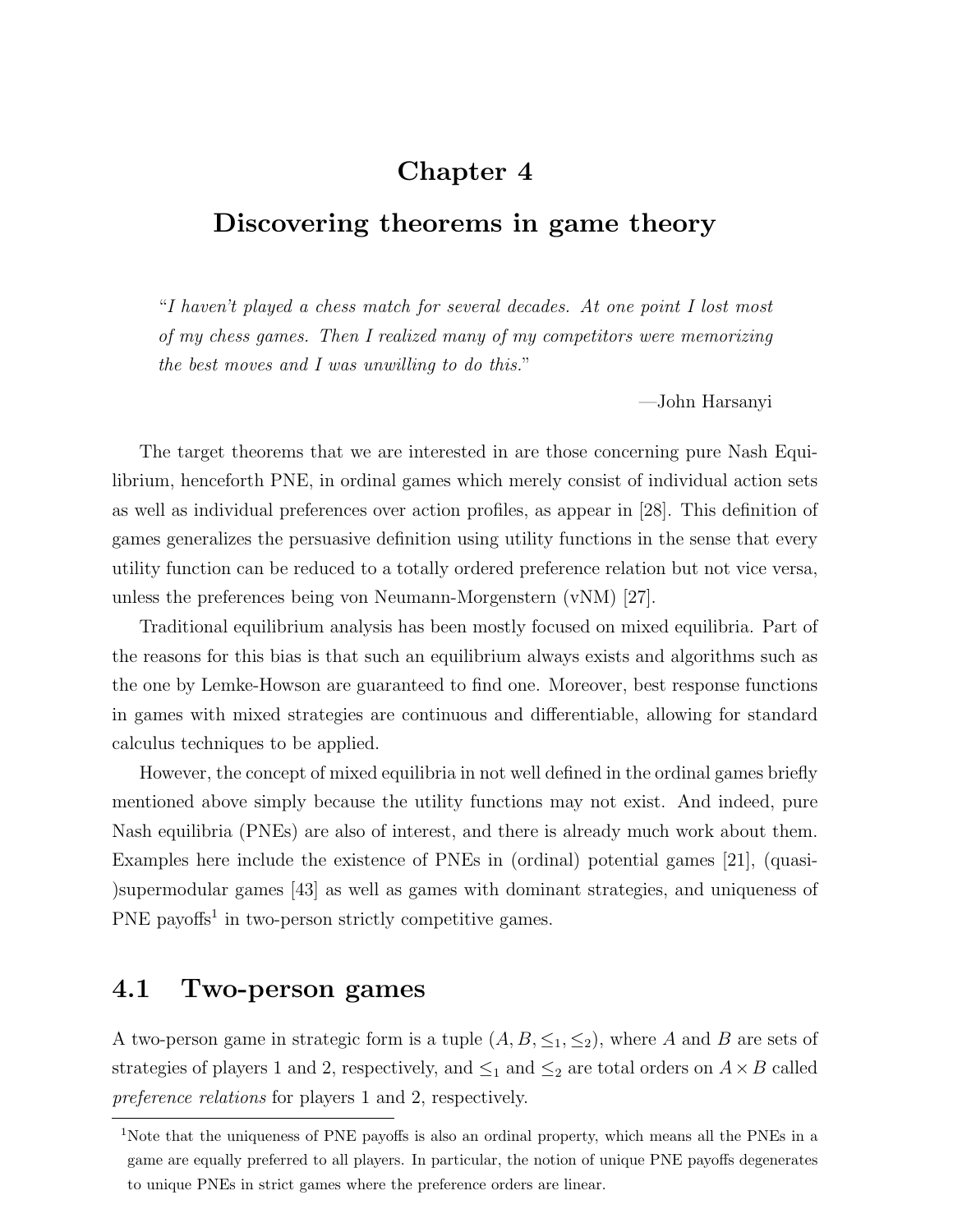Instead of two (vNM) preference relations, a two-person game can also be specified by two payoff functions, one for each player, which map profiles to numbers. The relationship between these two formulations are as follows: for any profiles s and s',  $s \leq i s'$  iff  $u_i(s) \leq$  $u_i(s')$ , where  $u_i$  is the payoff function for player i. In the following, we shall use these two formulations interchangeably.

In the following, two profiles  $(a, b)$  and  $(a', b')$  are said to be *equivalent* if their payoff profiles are the same:  $(u_1(a), u_2(b)) = (u_1(a'), u_2(b'))$ . In terms of preference relations,  $(a, b)$  and  $(a', b')$  are equivalent iff

$$
(x_1, y_1) \leq_i (x_2, y_2) \land (x_2, y_2) \leq_i (x_1, y_1),
$$

for  $i = 1, 2$ .

For each  $b \in B$ , we define  $B_1(b)$  to be the set of best responses by player 1 to the strategy b by player 2:

 $B_1(b) = \{a \mid a \in A, \text{ and for all } a' \in A, (a', b) \leq_1 (a, b)\}.$ 

Similarly, for each  $a \in A$ , the set of best responses by player 2 is:

$$
B_2(a) = \{b \mid b \in B, \text{ and for all } b' \in B, (a, b') \leq_2 (a, b)\}.
$$

A profile  $(a, b) \in A \times B$  is a *Pure Nash Equilibrium (PNE)* if both  $a \in B_1(b)$  and  $b \in B_2(a)$ . A game can have exactly one, more than one, or no PNEs. We say that a game has a unique PNE payoff if all the PNEs are equivalent.

#### 4.1.1 Strictly competitive games

**Definition 4.1** A game  $(A, B, \leq_1, \leq_2)$  is strictly competitive [28] if for every pair of profiles  $s_1$  and  $s_2$  in  $A \times B$ , we have that  $s_1 \leq_1 s_2$  iff  $s_2 \leq_2 s_1$ .

Thus in strictly competitive games, the two players' preferences are exactly opposite. Strictly competitive games are also known as zero-sum games when the game is represented by utility functions instead of preference relations. We shall henceforth use two notations interchangeably.

Zero-sum describes a game in where one player's gain (may be negative) is exactly balanced by the loss of the other player. Examples are Chess, Go and sports competitions where there is only one winners. Zero-sum are generally thought of as constant-sum where the gains to all players sum to a constant value. Cake dividing is constant-sum since obviously taking a larger piece for me reduces the amount available for the other.

The following game is a simple zero-sum game:

Example 4.1.1  $A = \{a_1, a_2\}, B = \{a_1, a_2\}$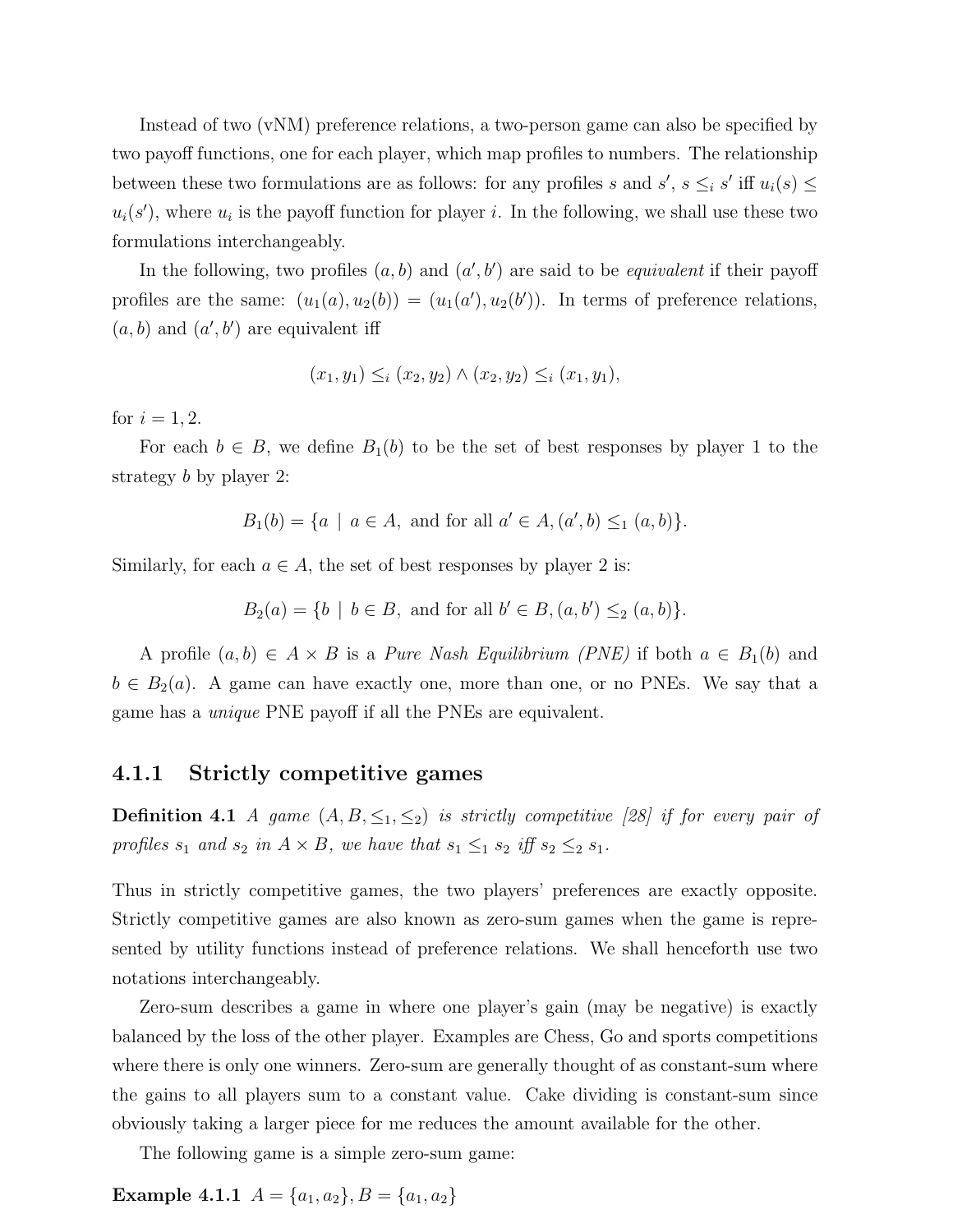| $1, -$         | 1,1<br>$\overline{\phantom{0}}$ |
|----------------|---------------------------------|
| $\mathsf{l},1$ | $1, -$                          |

Strictly competitive game has many nice properties. If  $(a, b)$  and  $(a', b')$  are both Nash equilibria of a strictly competitive game, then (1) The equal payoff property: they are indistinguishable in sense that  $(a, b) \leq_i (a', b')$  and  $(a', b') \leq_i (a, b)$  for both  $i = 1, 2;$ (2) The Interchangeability property: they are interchangeable in the sense that  $(a', b)$  and  $(a, b')$  are also Nash equilibria. Thus if a strictly competitive game has Nash equilibria, then they are unique. Furthermore, the mini-max duality theorem holds, which means, the liner program that maximizes the minimum utility of the rows of player one and liner program that minimizes the maximum utility of the columns of player two have the same optimal value. Thus, solving a single player's utility optimization problem solves the game. This also means that computing all mixed equilibria in such games is polynomial.

### 4.1.2 Potential games and ordinal potential games

**Definition 4.2** For a game  $\Gamma$  of  $(A, B, u_1, u_2)$ , A function  $P : A \times B \rightarrow R$  is an ordinal potential for  $\Gamma$ , if

$$
u_1(x, y) - u_1(z, y) > 0 \text{ iff } p(x, y) - p(z, y) > 0
$$

for every  $y \in B$ , every  $x, z \in A$  and

$$
u_2(x, y) - u_2(x, w) > 0 \text{ iff } p(x, y) - p(x, w) > 0
$$

for every  $x \in A$ , every  $y, w \in B$ .

Γ is called an ordinal potential game [21] if it admits an ordinal potential function.

**Definition 4.3** A function  $P: A \times B \to R$  is an (exact) potential for  $\Gamma$ , if

$$
u_1(x, y) - u_1(z, y) = p(x, y) - p(z, y)
$$

for every  $y \in B$ , every  $x, z \in A$  and

$$
u_2(x, y) - u_2(x, w) = p(x, y) - p(x, w)
$$

for every  $x \in A$ , every  $y, w \in B$ .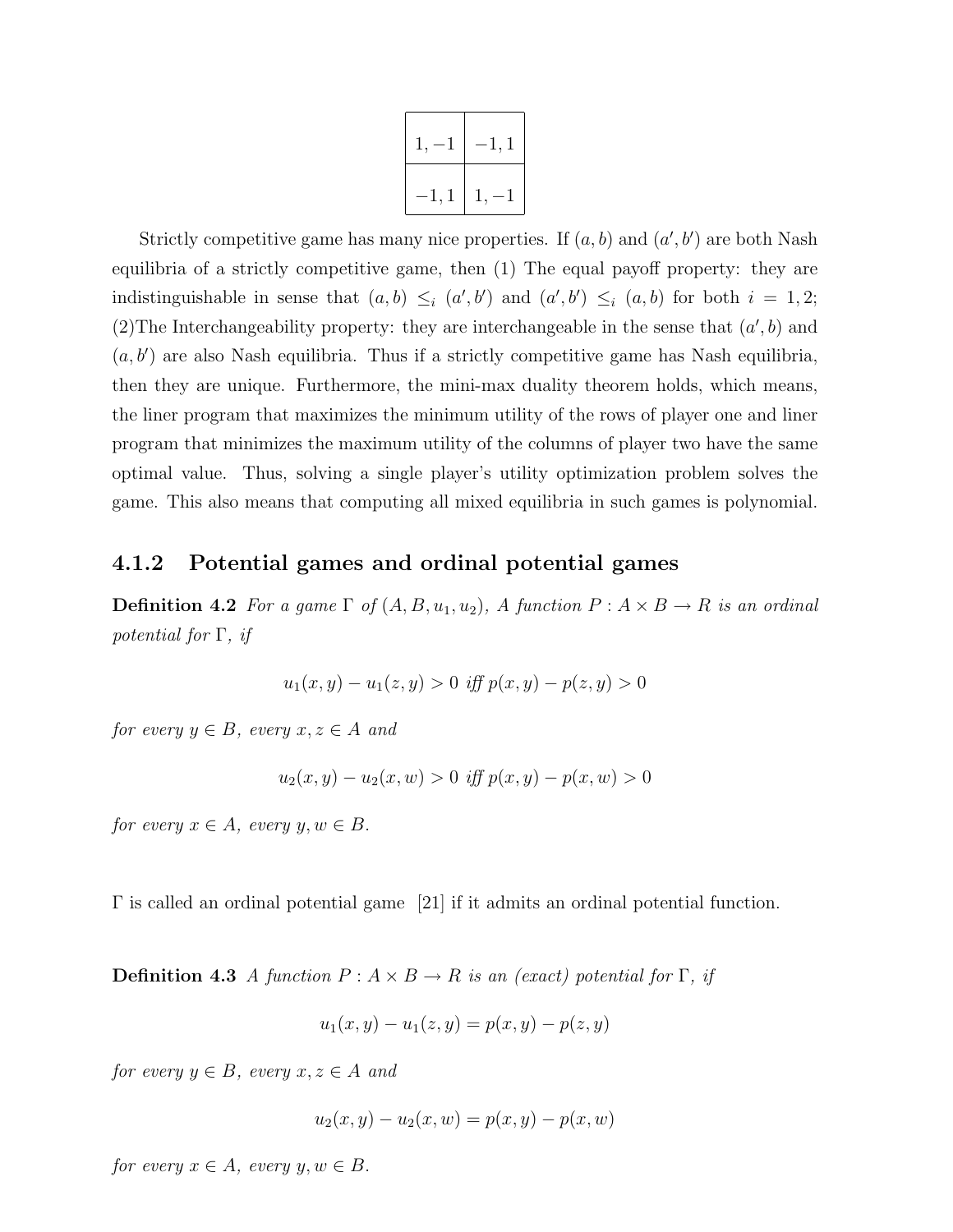Γ is called a potential game if it admits a potential function.

The first that uses potential functions in games was Rosenthal [32], where he defined the class of congestion games and proved, by explicitly constructing a potential function, that every game in this class possesses a pure-strategy equilibrium. The class of congestion games is, on the one hand, narrow, but on the other hand, widely applied in economics and computer science. The class of congestion games is proven to be best response equivalent to that of finite potential games.

Example 4.1.2 The following game is a potential game where the utility matrices are as follows:

| 1, 1 | 9,0  |
|------|------|
| 0, 9 | 6, 6 |

and the following function is the potential:



The game above is also a special case of prisoner's dilemma. As we can see, it is also an ordinal potential game. Generally, any potential game is an ordinal potential game and for some ordinal potential game, it is not necessarily a potential game. If we change the above utility matrices as follows,

| 2,1  | 9,0 |
|------|-----|
| 0, 9 | 6,6 |

it is still a ordinal potential game, but it turns out there is no potential function for the above matrices.

Ordinal potential game also have many nice properties. For instances, every finite ordinal potential game possesses a pure-strategy Nash Equilibrium. Moreover, every finite ordinal potential game has the *finite improvement property*. That is, every path, which starts from any profiles and consists of a sequence of unilateral deviations that benefits the deviating player, is finite and ends in a Nash equilibrium.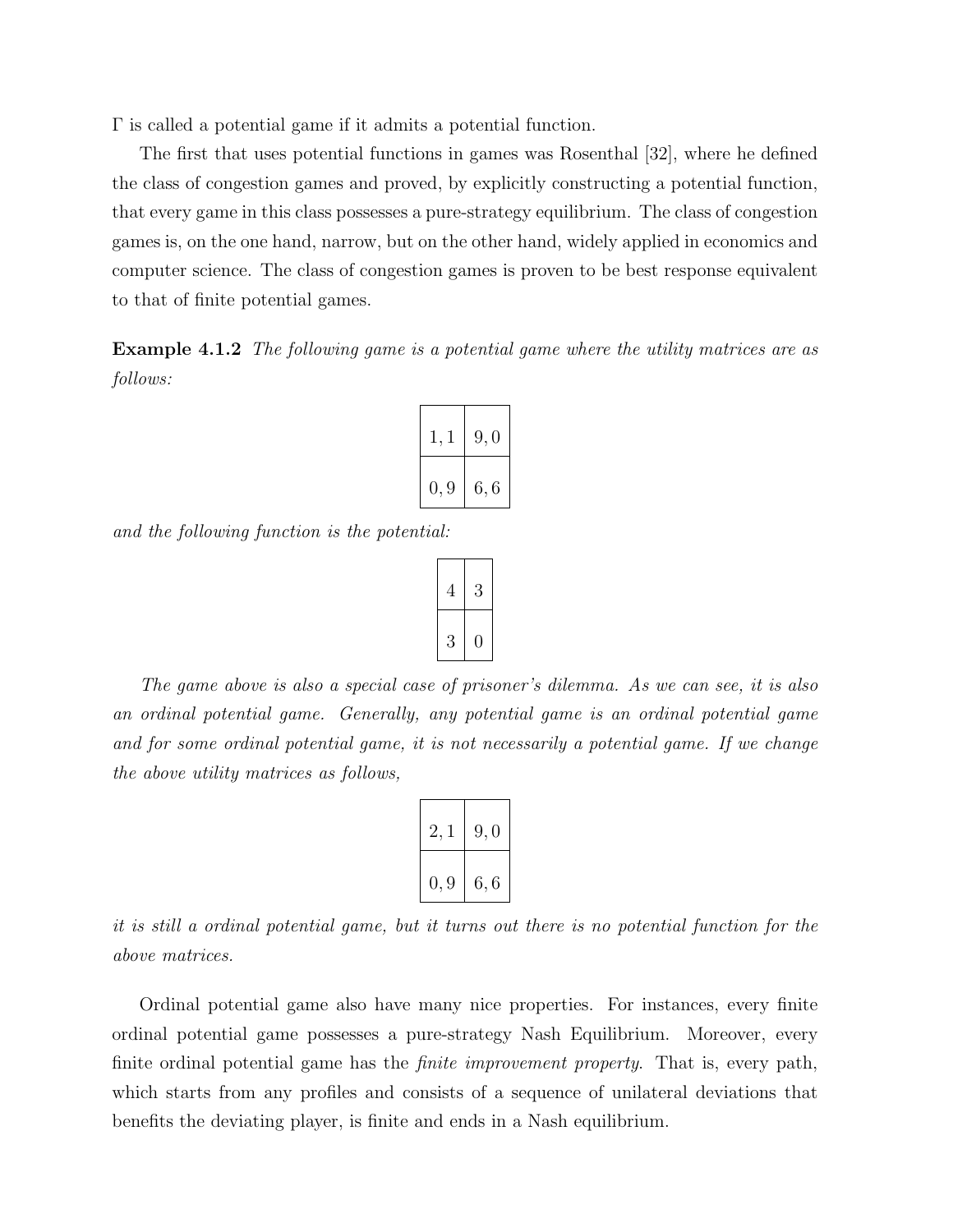#### 4.1.3 Supermodular games and quasi-supermodular games

Before we introduce the definition of Supermodular game, preliminary knowledge on supermodular function and monotone comparative statics would be necessary. However, as a matter of fact, one can directly jump to the end of this subsubsection to see a simplified definition (definition 4.6) of quasi-supermodular game, which is all that we need for our project introduced in later sections. We include the precise definitions here for completeness.

Let  $R^n$  denote n-dimensional Euclidean space. Given  $x = (x_1, x_2, ..., x_n)$  and  $y =$  $(y_1, y_2, \ldots, y_n)$  in  $R^n$ , denote by  $x \vee y$  and  $x \wedge y$  the coordinate-wise sup and inf of x and y,

$$
x \vee y = (\max\{x_1, y_1\}, \dots, \max\{x_n, y_n\})
$$

and

$$
x \wedge y = (\min\{x_1,y_1\},\ldots,\min\{x_n,y_n\}).
$$

More general, we extend the above notation to the lattice theory.

Let  $X$  be a partially ordered set, with the reflexive, antisymmetric and transitive binary relation  $\geq$  Given elements x and z in X, denote by  $x \vee z$  the least upper bound or join of x and z in X, provided it exists, and  $x \wedge z$  the greatest lower bound or meet of x and  $z$  in X, provided it exists. A partially ordered set X that contains the join and the meet of each pair of its elements is called a lattice. A lattice in which each nonempty subset has a supremum and an infimum is complete. In particular, a finite lattice is complete. If Y is a subset of a lattice X and Y contains the join and the meet with respect to X of each pair of elements of Y, then is Y is a sublattice of X. A sublattice Y of a lattice X in which each nonempty subset has a supremum and an infimum with respect to  $X$  that are contained in Y is a subcomplete.

A function  $F: A \rightarrow R$  is supermodular if

$$
F(a \wedge a') + F(a \vee a') \ge F(a) + F(a'), \forall a, a' \in A.
$$

The following increasing difference property is considered as a generalization of supermodularity on  $R^2$ .

Suppose  $S \subset R$  and T is partially ordered. A function  $F : S \times T \to R$  has *increasing* differences in  $(s, a)$  if

$$
F(s',a') - F(s',a) \ge F(s,a') - F(s,a), \forall a' > a, s' > s.
$$

This property does not discriminate between the two variables and the above condition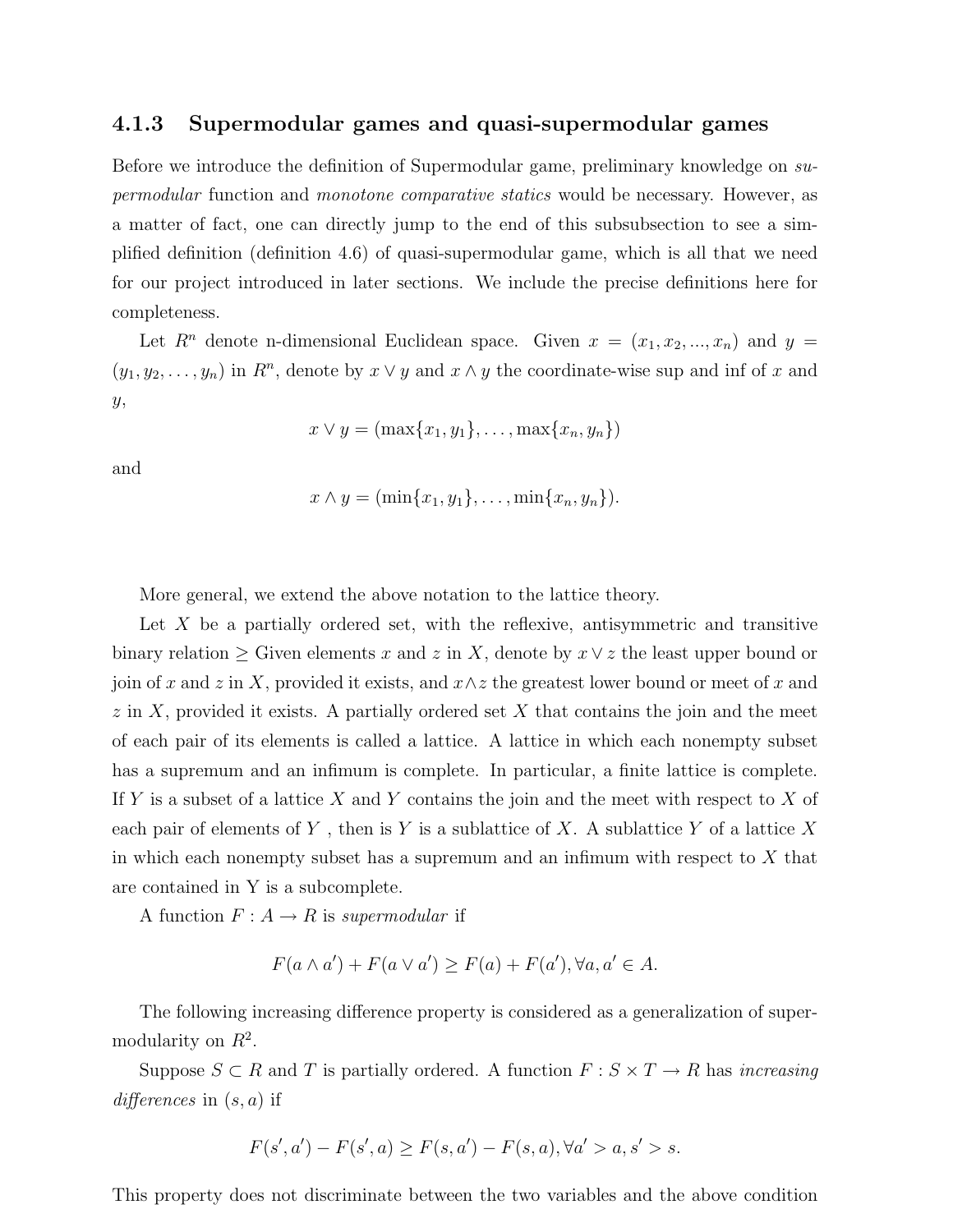is equivalent to

$$
F(s',a') - F(s,a') \ge F(s',a) - F(s,a), \forall a' > a, s' > s.
$$

Moreover, if we restrict our attention on functions on  $R^2$ , the increasing differences property here is equivalent to the supermodularity property on  $R^2$ .

A subset of Euclidean space  $R<sup>n</sup>$  is *compact* if it is *closed* and bounded. A set is *closed* if every limit point of the set is a point in the set.

A real valued function f is upper semi-continuous at a point  $x_0$  if the function values for the argument near  $x_0$  are either closed to  $f(x_0)$  or less than  $f(x_0)$ .

If we replace the less than in the above definition by greater than, we get the definition of lower semi-continuous. A function is continuous if it is both upper and lower continuous.

**Definition 4.4** A two-person game  $(A, B, u_1, u_2)$  is supermodular if for  $i \in 1, 2$ :

- 1.  $A, B$  is a compact subset of  $R$ ;
- 2.  $u_i$  is upper-semi-continuous in  $s_i$ , continuous in  $s_{-i}$ ;
- 3.  $u_i$  satisfies the increasing differences property in  $(s_i, s_{-i})$ .

For the second condition, the utility functions are required to be u.s.c to ensure the best response function of each player is well-defined(i.e. the maximum is attained.).

For supermodular games, pure strategy Nash equilibria exist. Furthermore, the set of strategies that survive Iterated Strict Dominance (IEDS) (Iterated elimination of dominated strategies) has the greatest and least elements  $\bar{s}$  and  $\underline{s}$ , which are PNEs.

Like the ordinal potential game, which is an ordinal version of potential game, can be represented by the preference relations rather than the requirement of the utility functions, the supermodular game also has its ordinal counterpart.

The following *single crossing property* is a weak (ordinal) version of increasing differences.

Suppose  $S \subset R$  and T is partially ordered. A function  $F : S \times T \to R$  has the *single crossing property* in  $(x; t)$  if:

$$
F(s',a) > F(s,a) \Rightarrow F(s',a') > F(s,a') \forall a' > a, s' > s
$$

and

$$
F(s',a) \ge F(s,a) \Rightarrow F(s',a') \ge F(s,a') \forall a' > a, s' > s.
$$

The following *quasisupermodular* property is a ordinal approximation of *supermodular* property.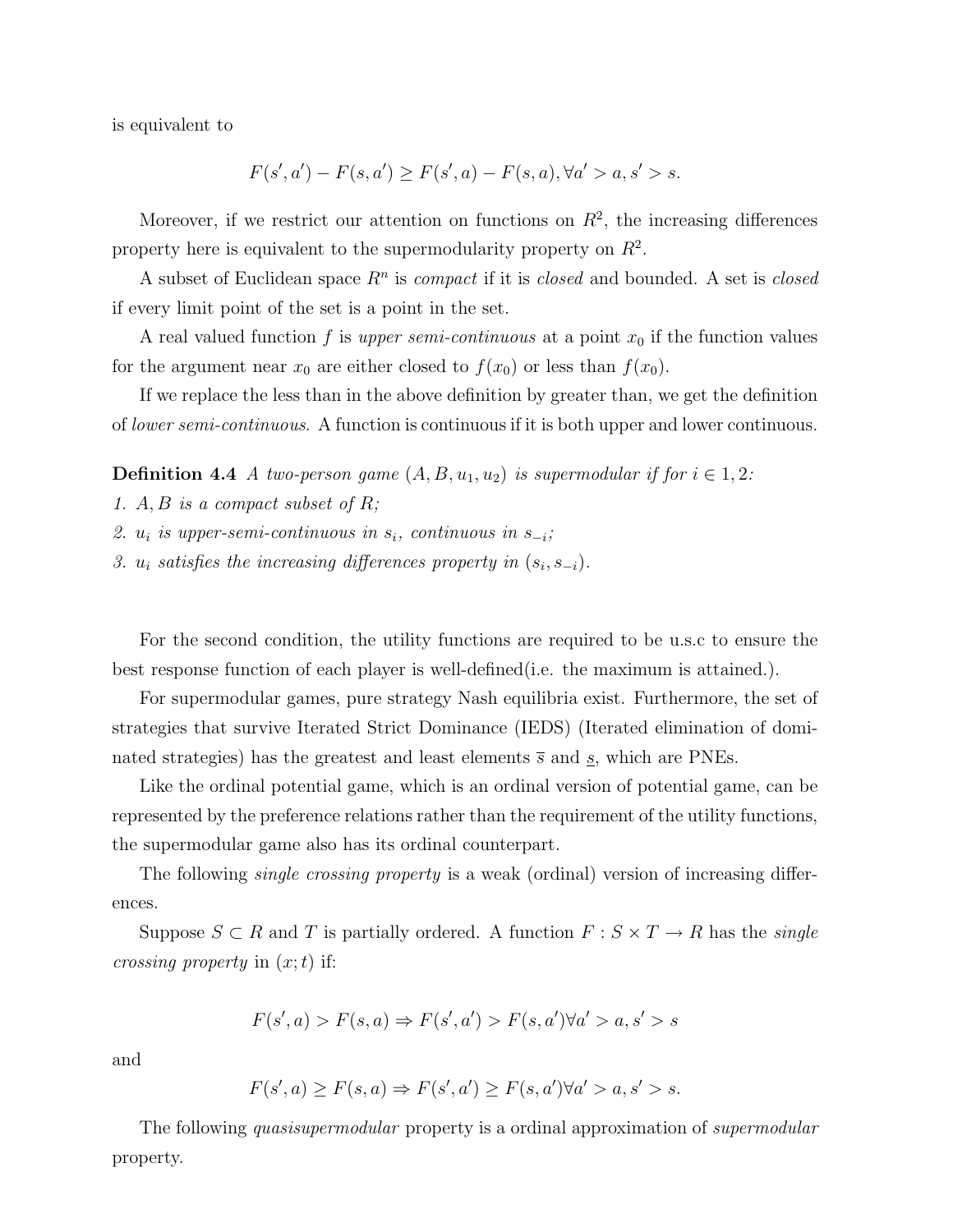Given a lattice X, a function  $F: X \to R$  is quasisupermodular if:

$$
F(a) \ge F(a \wedge a') \Rightarrow F(a \vee a') \ge F(a')
$$

and

$$
F(a) > F(a \wedge a') \Rightarrow F(a \vee a') > F(a').
$$

**Definition 4.5** A two-person game  $(A, B, u_1, u_2)$  is quasi-supermodular game if for  $i \in$  ${1,2}$ :

1. A, B is a compact subset of R;

2. u<sub>i</sub> is upper-semi-continuous in  $s_i$  when  $s_{-i}$  is fixed and continuous in  $s_{-i}$  when  $s_i$  is fixed;

3.  $u_i$  is quasisupermodular in  $s_i$  and satisfies the single crossing property in  $(x_i; x_{-i})$ .

A special case and yet widely used definition of quasi-supermodular game is simply given as follows,

**Definition 4.6** A finite game  $(A, B, u_1, u_2)$  is quasi-supermodular if there are two partial orders  $\lt_1$  and  $\lt_2$  on A and B, respectively, such that  $u_1$ ,  $u_2$  satisfies the single crossing property.

Henceforth, by quasi-supermodular games, we refer to the games defined by definition 4.6.

It is also known that any quasi-supermodular game has a PNE. Also, quasi-supermodularity generalize supermodularity in a trivial way, as one can easily find a game that is quasisupermodular but not supermodular.

### 4.2 Formulating two-person games in first-order logic

We consider a first-order language with two sorts  $\alpha$  and  $\beta$ , equality, and two predicates  $\leq_1$  and  $\leq_2$ . We use "∧" for conjunction, "√" for disjunction, "¬" for negation, "⊃" for implication, and "≡" for equivalence. Negation has the highest precedence, followed by conjunction and disjunction, implication, and then equivalence. The rule of precedence can be overridden by a new line. For instance, the following expression

$$
p \supset q \wedge
$$

$$
q \supset p
$$

stands for the sentence  $(p \supset q) \wedge (q \supset p)$ .

In our language, sort  $\alpha$  is for player 1's strategies, and  $\beta$  for player 2's strategies. In the following, we use variables  $x, x_1, x_2, ...$  to range over  $\alpha$ , and  $y, y_1, y_2, ...$  to range over  $\beta$ .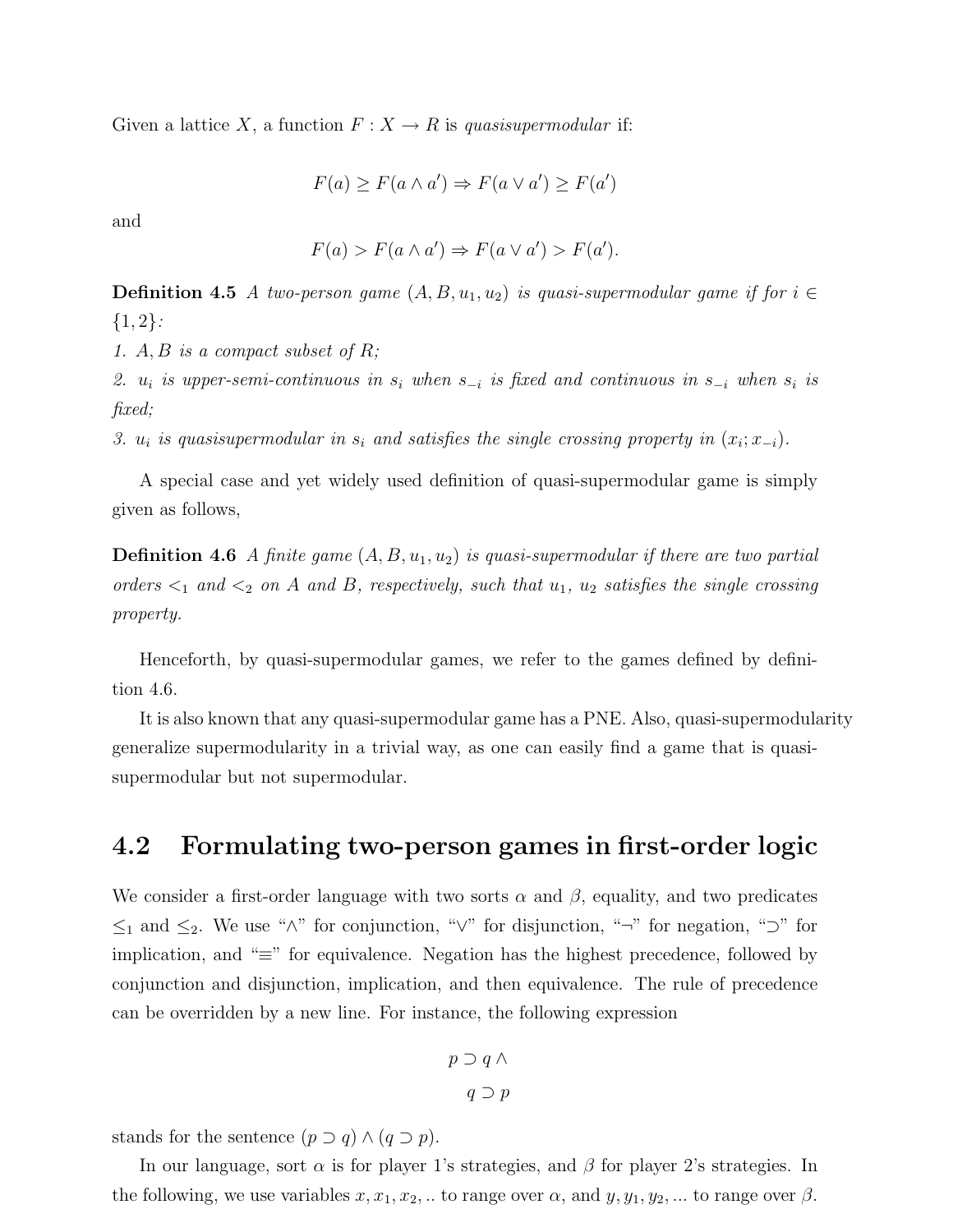The two predicates represent the two players' preference relations. In the following, as we have already done above, we write  $\leq_i (x_1, y_1, x_2, y_2)$  in infix notation as  $(x_1, y_1) \leq_i (x_2, y_2)$ ,  $i = 1, 2$ , and  $(x_1, y_1) \simeq_i (x_2, y_2)$  as a shorthand for

$$
(x_1, y_1) \leq_i (x_2, y_2) \land (x_2, y_2) \leq_i (x_1, y_1),
$$

where  $i = 1, 2$ . We also write  $(x_1, y_1) < i (x_2, y_2)$  as a shorthand for

$$
(x_1, y_1) \leq_i (x_2, y_2) \land \neg (x_2, y_2) \leq_i (x_1, y_1).
$$

The two relations need to be total orders (in the rest of the chapter, unless otherwise stated, all free variables in a displayed formula are assumed to be universally quantified from outside):

$$
(x, y) \leq_i (x, y), \tag{4.1}
$$

$$
(x_1, y_1) \leq_i (x_2, y_2) \vee (x_2, y_2) \leq_i (x_1, y_1), \tag{4.2}
$$

$$
(x_1, y_1) \leq_i (x_2, y_2) \land (x_2, y_2) \leq_i (x_3, y_3) \supset
$$
  

$$
(x_1, y_1) \leq_i (x_3, y_3),
$$
 (4.3)

where  $i = 1, 2$ . In the following, we denote by  $\Sigma$  the set of the above sentences. Thus two-person games correspond to first-order models of  $\Sigma$ , and two-person finite games correspond to first-order finite models of  $\Sigma$ . This correspondence extends to other type of games as well. For instance, let  $\Sigma_s$  be the union of  $\Sigma$  with the following two axioms:

$$
(x_1, y_1) \simeq_1 (x_2, y_2) \supset (x_1 = x_2 \land y_1 = y_2),
$$
  
 $(x_1, y_1) \simeq_2 (x_2, y_2) \supset (x_1 = x_2 \land y_1 = y_2).$ 

Then strict games and models of  $\Sigma_s$  are isomorphic.

We now show how some other notions in game theory can be formulated in first-order logic. The condition for a profile  $(\xi, \zeta)$  to be a PNE is captured by the following formula:

$$
\forall x. (x, \zeta) \leq_1 (\xi, \zeta) \land \forall y. (\xi, y) \leq_2 (\xi, \zeta). \tag{4.4}
$$

In the following, we shall denote the above formula by  $NE(\xi, \zeta)$ .

The following sentence expresses the uniqueness of PNE payoff in a game:

$$
NE(x_1, y_1) \land NE(x_2, y_2) \supset
$$
  
(x<sub>1</sub>, y<sub>1</sub>)  $\simeq_1 (x_2, y_2) \land (x_1, y_1) \simeq_2 (x_2, y_2).$  (4.5)

A game is strictly competitive if it satisfies the following property:

$$
(x_1, y_1) \leq_1 (x_2, y_2) \equiv (x_2, y_2) \leq_2 (x_1, y_1). \tag{4.6}
$$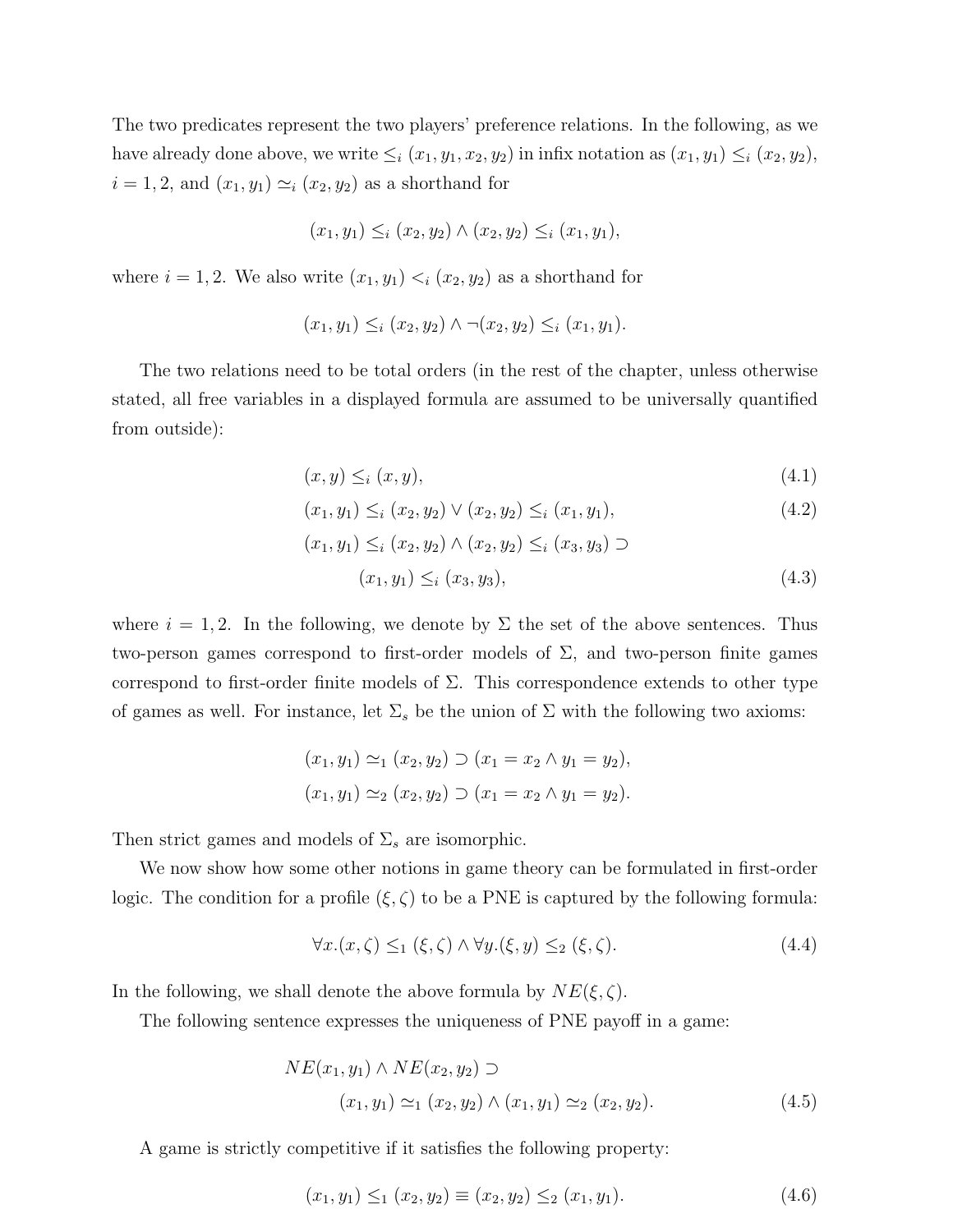Thus it should follow that

$$
\Sigma \models (4.6) \supset (4.5). \tag{4.7}
$$

Notice that we have assumed that all free variables in a displayed formula are universally quantified from outside. Thus (4.6) is a sentence of the form  $\forall x_1, x_2, y_1, y_2\varphi$ . Similarly for  $(4.5)$ .

Theorems like (4.7) can actually be generated automatically using the following theorem.

**Theorem 4.7** Suppose Q is a formula without quantifiers,  $\vec{x}_1$  and  $\vec{x}_2$  tuples of variables of sort  $\alpha$ , and  $\vec{y}_1$  and  $\vec{y}_2$  tuples of variables of sort  $\beta$ . We have that

- 1.  $\Sigma \models \exists \vec{x}_1 \exists \vec{y}_1 \forall \vec{x}_2 \forall \vec{y}_2 Q \supset (4.5)$ iff for all model G of  $\Sigma$  such that  $|A| \leq |\vec{x}_1| + 2$  and  $|B| \leq |\vec{y}_1| + 2$ , we have that  $G \models \exists \vec{x_1} \exists \vec{y_1} \forall \vec{x_2} \forall \vec{y_2} Q \supset (4.5),$ where A is the domain of G for sort  $\alpha$ , and B the domain of G for sort  $\beta$ .
- 2.  $\Sigma \models \exists \vec{x}_1 \exists \vec{y}_1 \forall \vec{x}_2 \forall \vec{y}_2 Q \supset \neg \exists x, y.NE(x, y)$ iff for all model G of  $\Sigma$  such that  $|A| \leq |\vec{x}_1| + 1$  and  $|B| \leq |\vec{y}_1| + 1$  we have that  $G \models \exists \vec{x_1} \exists \vec{y_1} \forall \vec{x_2} \forall \vec{y_2} Q \supset \neg \exists x, y. NE(x, y),$ where A is the domain of G for sort  $\alpha$ , and B the domain of G for sort  $\beta$ .

**Proof:** It follows directly from Theorem 2.2. ■

In other words, to prove that a sentence of the form  $\exists \vec{x}_1 \exists \vec{y}_1 \forall \vec{x}_2 \forall \vec{y}_2 Q$  is a sufficient condition for the uniqueness of PNE payoff, it suffices to verify that this is the case for all games of sizes up to  $(|\vec{x}_1|+2) \times (|\vec{y}_1|+2)$ , and to prove that it is a sufficient condition for the non-existence of PNE, it suffices to verify this for games of sizes up to  $(|\vec{x}_1|+1) \times (|\vec{y}_1|+1)$ .

Theorem 4.7 holds for many specialized games as well. For instance, it holds for strict games as well.

#### **Theorem 4.8** Theorem 4.7 holds when  $\Sigma$  is replaced by  $\Sigma_s$ .

In fact, Theorem 4.7 holds when  $\Sigma$  is replaced by any set of universally quantified sentences.

### 4.3 Uniqueness of PNE payoffs

In this section, we consider the possibility of using computers to discover new classes of two-person games that have unique PNE payoffs. Our starting point is the class of two-person strictly competitive games. We first formulate the notions of games, strictly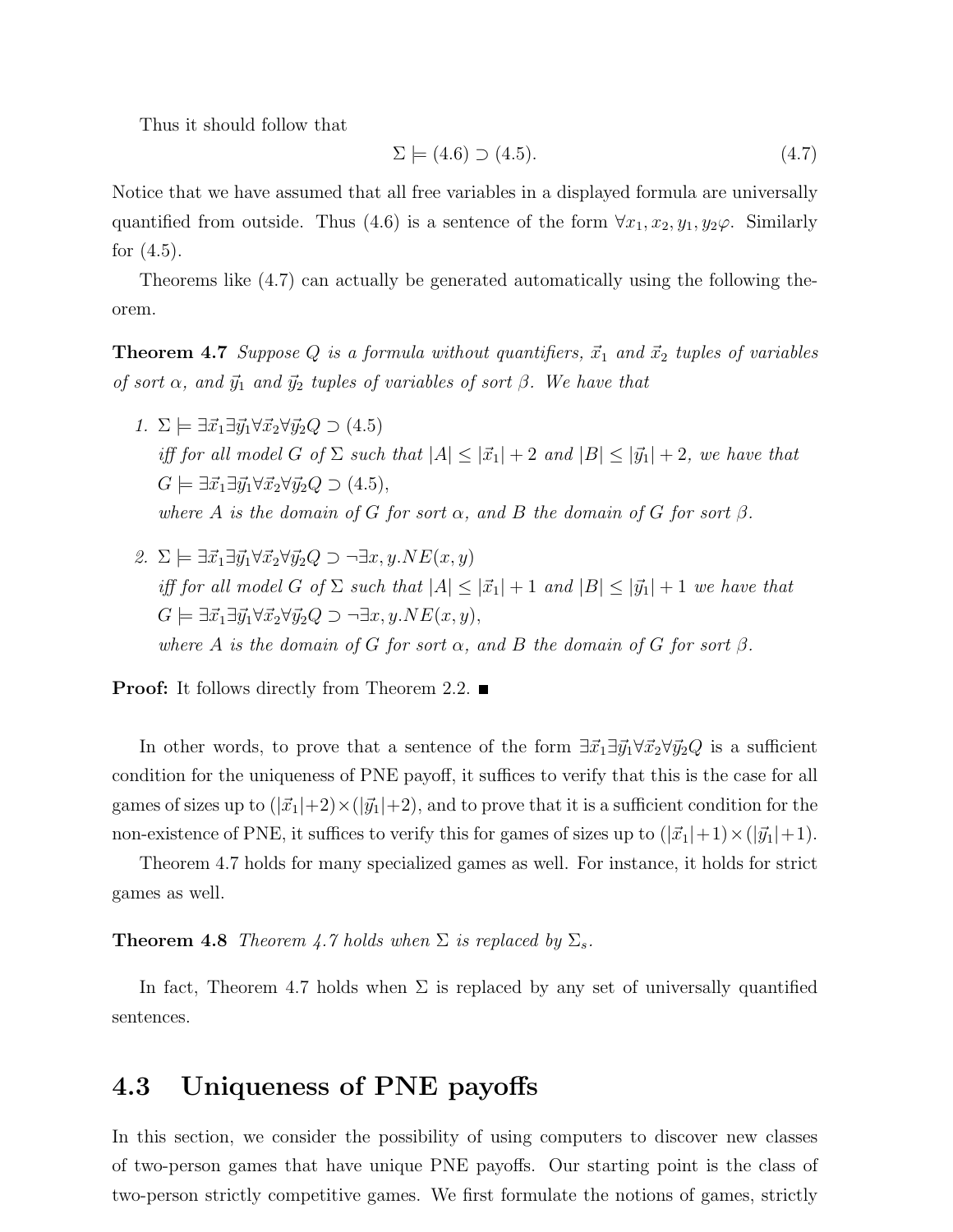competitive games and PNEs in first-order logic. Under our formulation, a class of games corresponds to a first-order sentence. In particular, the sentence that corresponds to the class of strictly competitive games is a conjunction of two binary clauses with all variables universally quantified. So we implemented a program that examines all these universally quantified conjunctions of binary clauses to see if there is another such condition that also captures a class of games with unique PNE payoffs. We did not expect much as these conditions are rather simple, but to our surprise, despite the simple form, our program returned various theorems, known or mostly unknown, that shed light on our understanding of this property. Before we start to describe these findings, let us take a briefly look at our procedure and setup.

#### 4.3.1 Theorem discovering

Since  $p \equiv q$  is logically equivalent to  $(\neg p \lor q) \land (p \lor \neg q)$ , the condition (4.6) for strictly competitive games can be written as a conjunction of two binary clauses:

$$
(l_1 \vee l_2) \wedge (l_3 \vee l_4), \qquad (4.8)
$$

where each  $l_i$ ,  $1 \leq i \leq 4$ , is a literal, i.e. either an atom or the negation of an atom. As we mentioned, we want to know if there are other sentences of the form (4.8) that also capture classes of games with unique PNE payoffs. In the following, we say that a condition  $\varphi$  is a *uniqueness condition* if whenever a game satisfies this condition, it has unique PNE payoff, that is, if  $\Sigma \models \varphi \supset (4.5)$ .

Based on Theorem 4.7, a straightforward way of discovering uniqueness conditions of the form (4.8) is as follows: For each condition of the form (4.8), check that if a  $2 \times 2$ game does not have unique PNE payoff, then it does not satisfy this condition. There are 810,000 such conditions, 1950 non-isomorphic  $2 \times 2$  two-person games, and among them 709 games that do not have unique PNE payoffs. Thus this strategy can be implemented on a modern computer even by brute-force search.

The search space can also be pruned by noticing that the conditions of the form (4.8) are not independent. For instance, condition

$$
(x_1, y_1) \leq_1 (x_2, y_2)
$$

entails (is stronger than) condition

$$
(x_1, y_1) \leq_1 (x_1, y_2).
$$

Once we know that a condition  $C$  is a uniqueness condition, those that entail  $C$  are no longer interesting as they become special cases of C, thus can be pruned.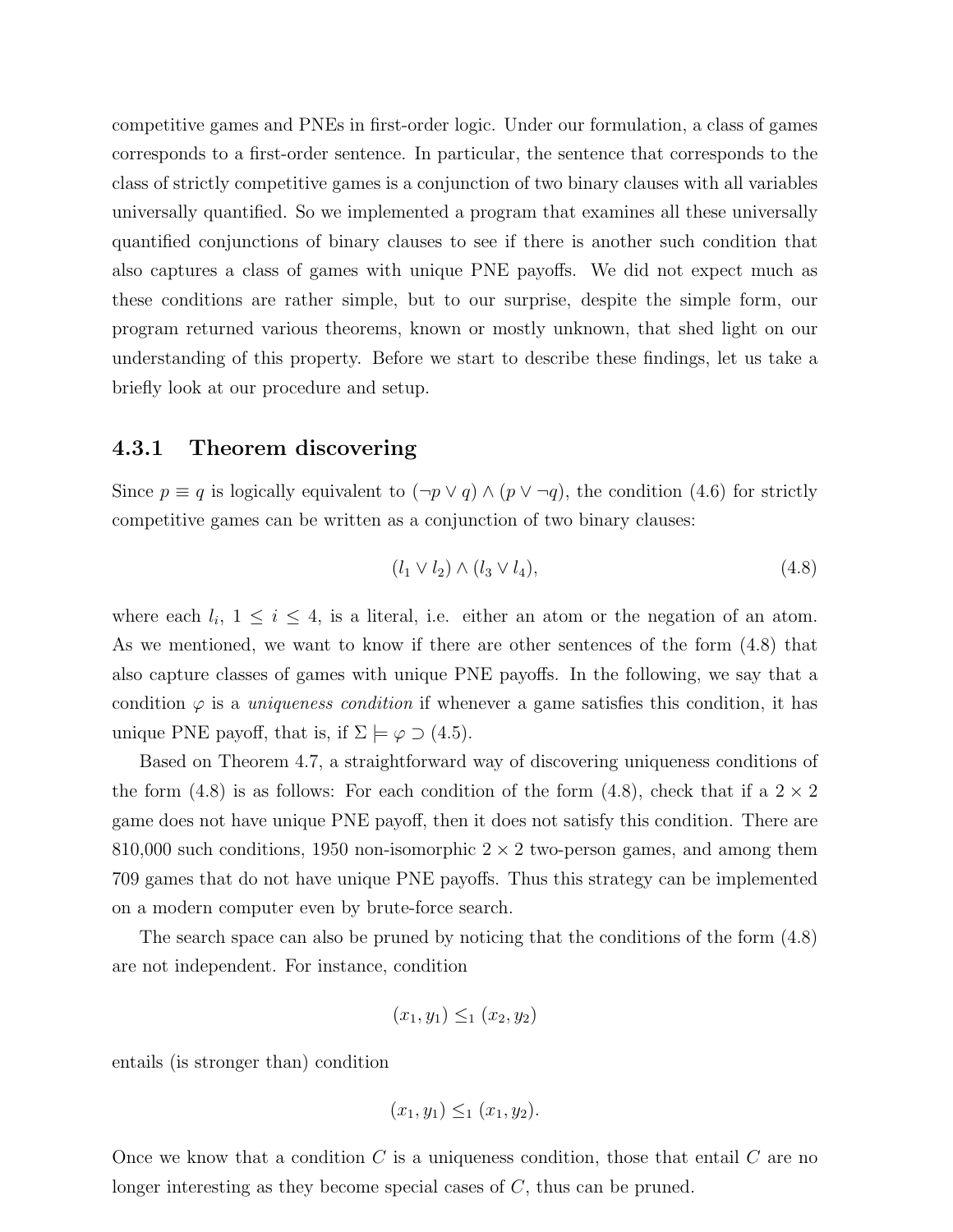However, checking logical entailment is in general not decidable for first-order logic. But as a strategy for pruning search space, we can use a weaker notion called subsumption on conditions of the form (4.8): C subsumes C' if there is a substitution  $\sigma$  such that  $C\sigma = C'$ . For our language, subsumption can be checked efficiently, and the search tree can be designed in such a way that the condition associated with a node always subsumes the conditions associated with the ancestors of the node. Thus once a condition is found to be a uniqueness condition, the entire sub-tree under this condition can be pruned.

However, we still need a way to check for complete logical entailment under  $\Sigma$  for conditions of the form (4.8). This is because we want every condition returned by our program to be a most general, "weakest" uniqueness condition in the sense that it does not entail any other uniqueness condition of the form (4.8). Fortunately, this can be done using the following proposition.

**Proposition 4.3.1** To check whether condition  $\forall \vec{x}_1 \vec{y}_1 Q_1$  entails condition  $\forall \vec{x}_2 \vec{y}_2 Q_2$  for all two-person games, it suffices to check this for all games up to  $max\{|\vec{x}_2|, 1\} \times max\{|\vec{y}_2|, 1\},$ where  $Q_1$  and  $Q_2$  are formulas without quantifiers. This result holds for strict games as well.

Notice that what we have described applies to the task of discovering uniqueness conditions of the form (4.8) for strict two-person games as well.

We now report our experimental results, first for general two-person games, and then for strict two-person games.

### 4.3.2 General games

For two-person general games, our program returns the following seven uniqueness conditions for 2x2 games.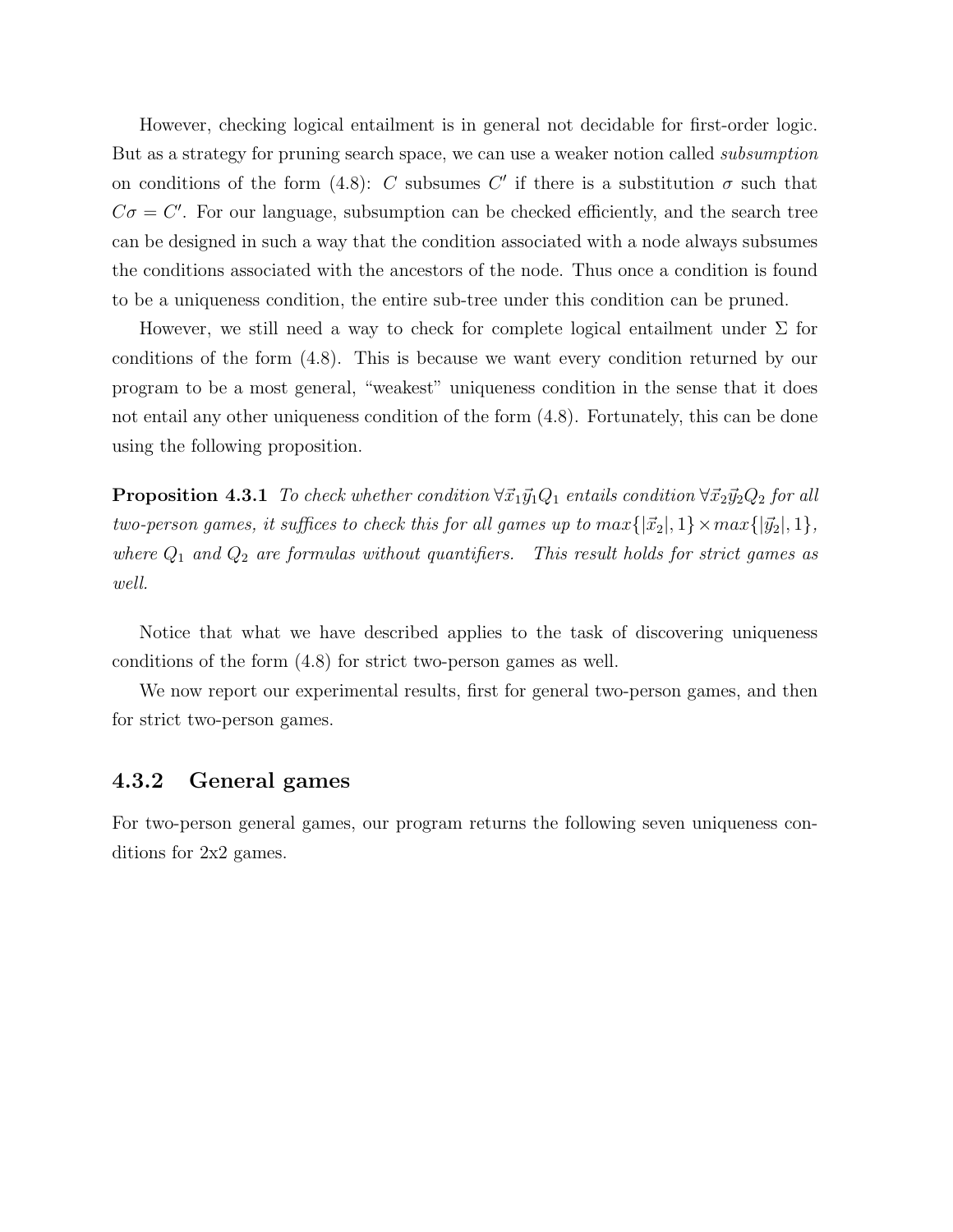$$
(x_1, y) \leq_1 (x_2, y) \supset (x_2, y) \leq_2 (x_1, y) \land (x, y_1) \leq_2 (x, y_2) \supset (x, y_2) \leq_1 (x, y_1)
$$
\n(4.9)

$$
(x_1, y) \leq_1 (x_2, y) \supset (x_1, y) \leq_2 (x_2, y) \land
$$
\n
$$
(x_1, y) \leq_2 (x_2, y) \leq_2 (x_3, y) \leq_2 (x_4, y) \tag{4.10}
$$

$$
(x, y_1) \leq_2 (x, y_2) \supset (x, y_2) \leq_1 (x, y_1)
$$
  

$$
(x_1, y) \leq_1 (x_2, y) \supset (x_2, y) \leq_2 (x_1, y) \land
$$
 (4.10)

$$
(x, y_1) \leq_2 (x, y_2) \supset (x, y_1) \leq_1 (x, y_2)
$$
\n(4.11)

$$
(x_1, y_1) \leq_1 (x_2, y_1) \supset (x_1, y_2) \leq_2 (x_2, y_2) \land (x, y_1) \leq_2 (x, y_2) \supset (x, y_1) \leq_1 (x, y_2)
$$
\n(4.12)

$$
(x_1, y) \leq_1 (x_2, y) \supset (x_1, y) \leq_2 (x_2, y) \land (x_1, y_1) \leq_2 (x_1, y_2) \supset (x_2, y_1) \leq_1 (x_2, y_2)
$$
\n(4.13)

$$
(x_1, y_1) \leq_1 (x_2, y_2) \supset (x_1, y_1) \leq_2 (x_2, y_1) \land (x_1, y_1) \leq_2 (x_2, y_2) \supset (x_2, y_1) \leq_1 (x_2, y_2)
$$
\n(4.14)

$$
(x_1, y_1) \leq_1 (x_2, y_2) \supset (x_1, y_2) \leq_2 (x_2, y_2) \wedge
$$
  

$$
(x_1, y_1) \leq_2 (x_2, y_2) \supset (x_1, y_1) \leq_1 (x_1, y_2).
$$
 (4.15)

By Theorem 4.7, these are also uniqueness conditions for all two-person games. Furthermore, since these are the only conditions returned by our program, for any sentence C of the form  $(4.8)$ , if it is a uniqueness condition, then it must entail one of the above conditions under  $\Sigma$ . In other words, the above seven conditions are the weakest (most general) uniqueness conditions of the form (4.8).

Notice that condition (4.10) and condition (4.11) are symmetric in the sense that one can be obtained from the other by swapping the roles of the two players. So are (4.12) and  $(4.13)$ , and  $(4.14)$  and  $(4.15)$ . On the other hand,  $(4.9)$  is symmetric to itself. It is easy to see that if two conditions are symmetric, then one is a uniqueness condition iff the other is.

Condition (4.9) looks like condition (4.6) for strictly competitive games, except that the strategy of one of the players is fixed in each implication. As it turned out, it captures exactly the class of two-person games that are *weakly unilaterally competitive* [12]:

"a game belongs to this class if a unilateral move by one player which results in an increase in that player's payoff also causes a (weak) decline in the payoffs of all other players. Furthermore, if that move causes no change in the mover's payoff then all other players' payoffs remain unchanged."

Clearly, if a game is strictly competitive, then it is also weakly unilaterally competitive, but the converse is not true in general. Kats and Thisse [12] showed that if a game is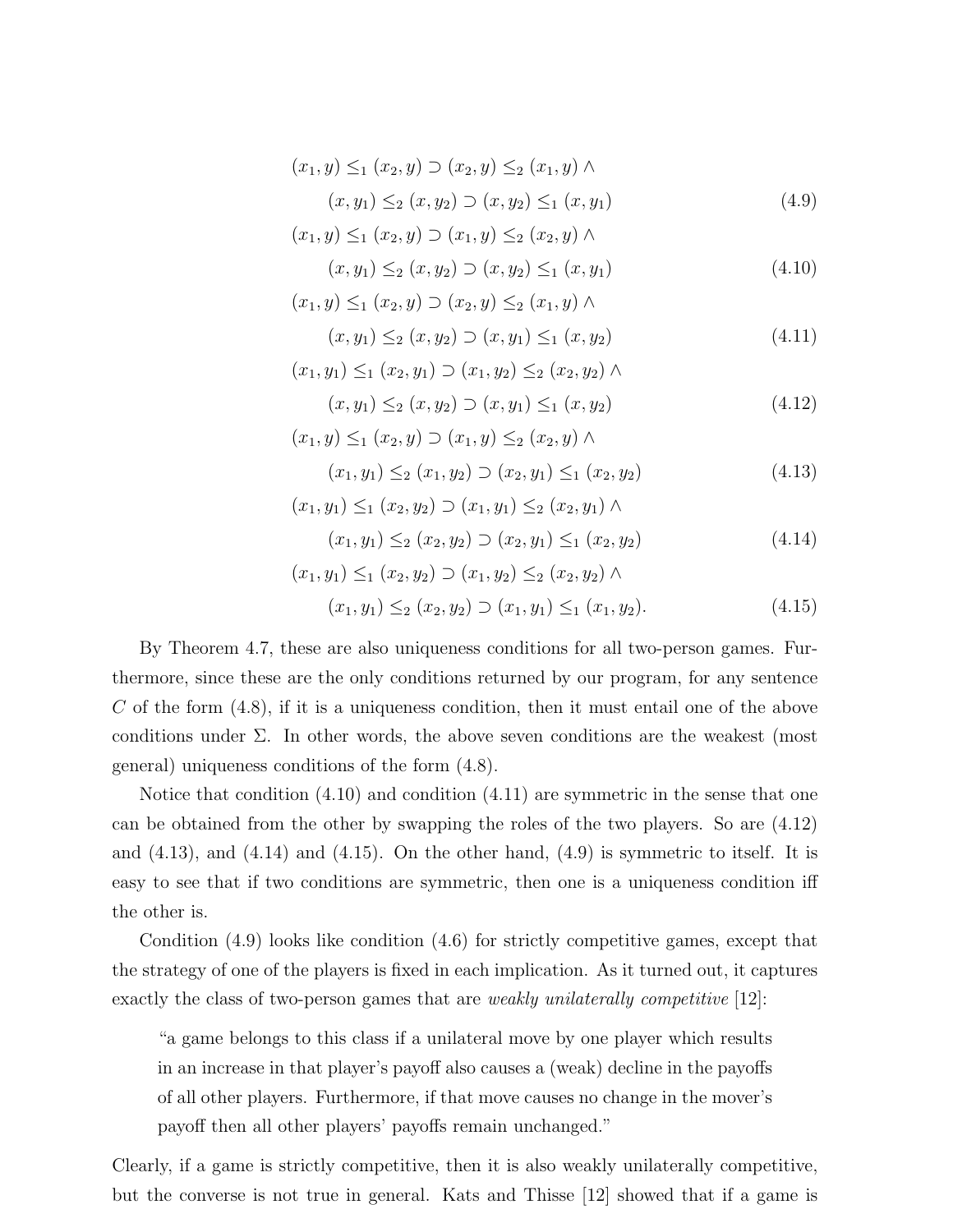weakly unilaterally competitive, then it has unique PNE payoff. For us, for two-person games, this follows directly from our computer output and Theorem 4.7.

Condition (4.10) can be given a similar interpretation:

A two-person game satisfies this condition if a unilateral move by player 1 which results in a (weak) increase in his payoff also causes a (weak) increase in the payoff of player 2, but a unilateral move by player 2 which results in a (weak) increase in his payoff will causes a (weak) decline in the payoff of player 1.

Thus in this class of games, the two players are not equal, and it clearly favors player 2. The game may be competitive for player 1, but not for player 2.

**Proposition 4.3.2** Given a game that satisfies  $(4.10)$ , if player 2's payoff is maximal at  $(a, b)$ , i.e.  $(a', b') \leq_2 (a, b)$  for all a', b', then there is a strategy a<sup>\*</sup> such that  $(a^*, b)$  is a PNE and  $(a^*,b) \simeq_2 (a,b)$ .

Thus for the class of games that satisfy condition (4.10), the optimal strategy for player 2 is to do the strategy for which there is a strategy by the other player that will give him the maximum payoff. The following is an example of such games (as usual, player 1 is the row player, and player 2 the column player; the first number in a cell is the payoff of the row player, the second the column player):

| 3, 6 | 4, 5 | $\vert 5, 1 \vert$ |
|------|------|--------------------|
| 2, 3 | 1, 4 | 6, 2               |

It has a unique equilibrium (3, 6).

As we mentioned, condition (4.11) is symmetric to condition (4.10), with the roles of the two players swapped. For the classes of games corresponding to the other conditions,  $(4.12)$  -  $(4.15)$ , both players can obtain their maximal payoffs.

**Proposition 4.3.3** Given a game that satisfies one of the conditions  $(4.12)$  -  $(4.15)$ , if player 1's (player 2's) payoff at  $(a, b)$  maximal, then there is a strategy  $b^*$   $(a^*)$  such that  $(a, b^*)$   $((a^*, b))$  is a PNE where both players receive the maximum payoffs.

Thus, from these two propositions, we see that the classes of games represented by the conditions  $(4.10)$  -  $(4.15)$  are not really "competitive" games. We can then conclude that among the classes of games that can be represented by a conjunction (4.8) of two binary clauses, the class of weakly unilaterally competitive games is the most general class of "competitive" and "fair" games that have unique PNE. As we mentioned above, by this we do not mean that other types of games are not interesting. In real life, unfair games like those described by (4.10) may well arise.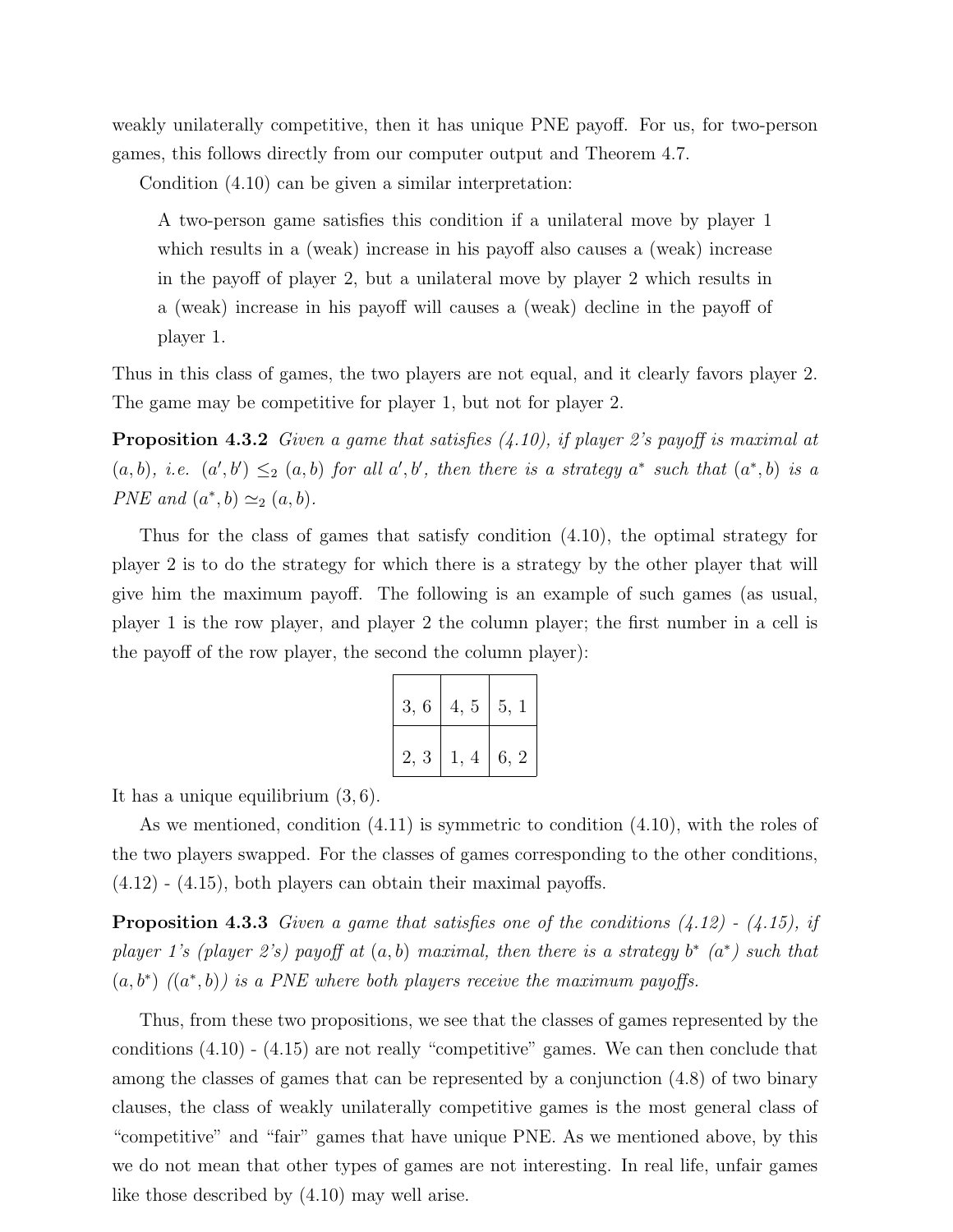#### 4.3.3 Strict games

We now describe our experimental results for strict games. Recall that these are games where for each player, different profiles have different payoffs. Thus uniqueness of PNE payoff simply means uniqueness of PNE in strict games.

#### Games with dominant strategies

We first consider conditions that mention only  $\leq_1$ :

$$
s_1 \leq_1 s_2 \vee s_3 \leq_1 s_4.
$$

For this class of conditions, our program outputs the following six uniqueness conditions on 2x2 strict games:

> $(x_1, y_1) \leq_1 (x_2, y_1) \vee (x_2, y_1) \leq_1 (x_1, y_2),$  $(x_1, y_1) \leq_1 (x_2, y_1) \vee (x_2, y_2) \leq_1 (x_1, y_1),$  $(x_1, y_1) \leq_1 (x_2, y_1) \vee (x_2, y_2) \leq_1 (x_1, y_2),$  $(x_1, y_1) \leq_1 (x_2, y_2) \vee (x_2, y_1) \leq_1 (x_1, y_1),$  $(x_1, y_1) \leq_1 (x_2, y_2) \vee (x_2, y_2) \leq_1 (x_1, y_2).$

By Theorem 4.8, these are also uniqueness conditions for all strict two-person games. Notice that these conditions do not mention  $\leq_2$ . This means that if player 1's preference relation satisfies any of the above conditions, then the game has a unique PNE, no matter what the other player's preference relation is.

For instance, the first condition can be written as

$$
\neg (x_1, y_1) \leq_1 (x_2, y_1) \supset (x_2, y_1) \leq_1 (x_1, y_2).
$$

For strict games, this is equivalent to

$$
(x_2, y_1) <_1 (x_1, y_1) \supset (x_2, y_1) \leq_1 (x_1, y_2)
$$

as  $\neg(x_1, y_1) \leq_1 (x_2, y_1)$  iff  $(x_2, y_1) <_1 (x_1, y_1)$ . It is not hard to see that the above condition implies the following condition:

$$
\exists x \forall x', y. (x', y) \leq_1 (x, y),
$$

meaning that no matter what player 2 does, the best response for player 1 is always the same. For strict games, this means that player 1 has a *strictly dominant strategy*: a strategy x is a strictly dominant strategy if for all other strategy  $x'$  of player 1, and any strategy y of player 2,  $(x', y) <_1 (x, y)$ . As it turned out, this is also the case for the other five conditions above, as the following proposition shows.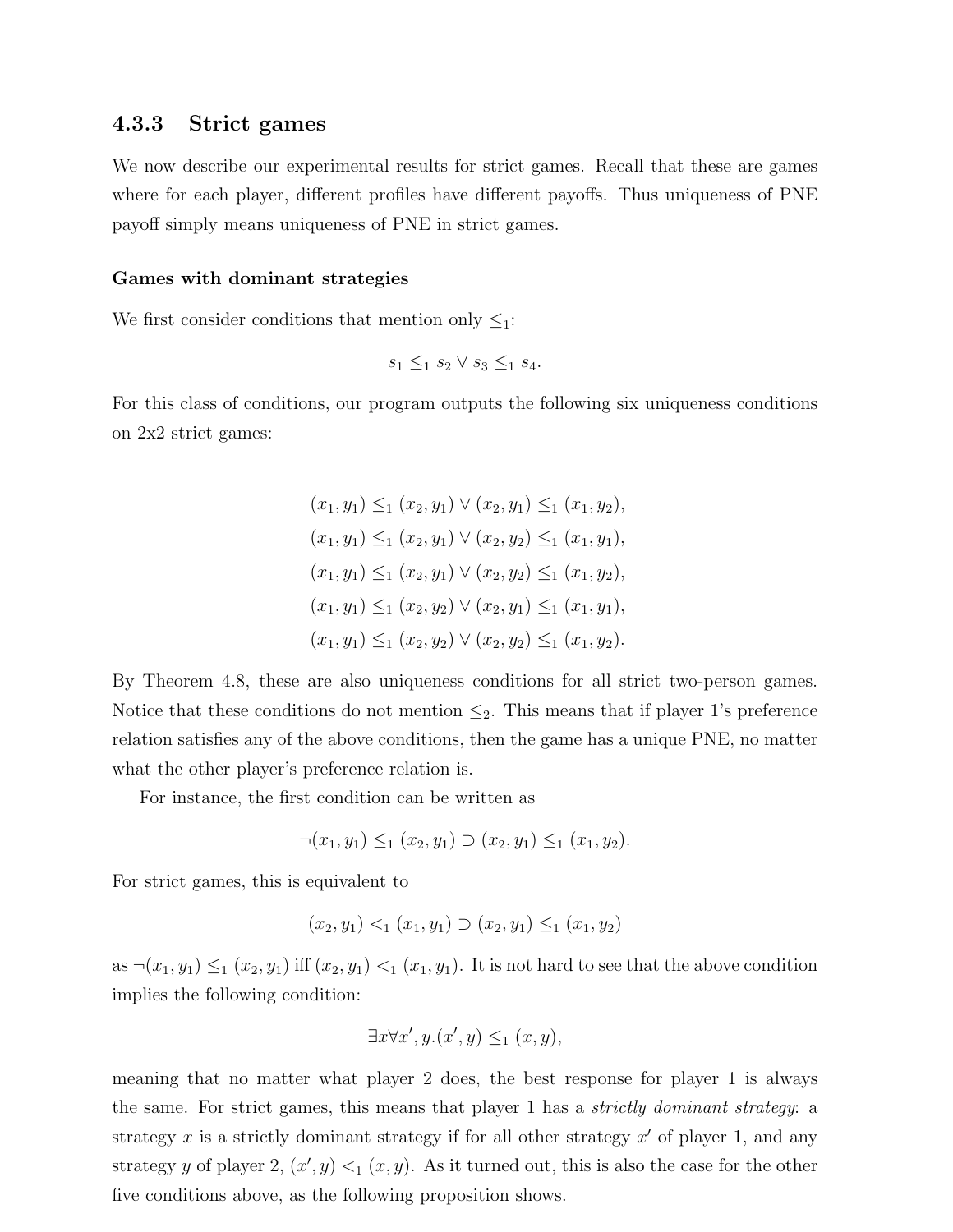**Proposition 4.3.4** A strict game  $G = (A, B, \leq_1, \leq_2)$  has a strictly dominant strategy for player 1 if and only if for any preference relation  $\leq'_2$  for player 2, the game  $G' =$  $(A, B, \leq_1, \leq_2')$  has exactly one PNE.

Given this result, there is no need to consider any condition of the form  $(4.8)$  that mentions only one player's preference.

It is interesting to note that for the prisoner's dilemma



each player has a strictly dominant strategy, thus should play this strategy. The dilemma is that each player can get a higher payoff by a unilateral move away from his dominant strategy.

#### Weakly unilaterally competitive games for individual players

For other conditions of the form (4.8), our program returns 16 uniqueness conditions for strict games. However, each of them has a symmetric one when the roles of the two players are swapped. Thus there are really only eight such conditions, given below:

$$
(x_1, y) \leq_1 (x_2, y) \vee (x_1, y) \leq_2 (x_2, y), \tag{4.16}
$$

$$
(x_1, y_1) \leq_1 (x_1, y_2) \vee (x_1, y_2) \leq_2 (x_2, y_1), \tag{4.17}
$$

$$
(x_1, y_1) \leq_1 (x_1, y_2) \vee (x_2, y_2) \leq_2 (x_1, y_1), \tag{4.18}
$$

$$
(x_1, y_1) \leq_1 (x_1, y_2) \vee (x_2, y_2) \leq_2 (x_2, y_1), \tag{4.19}
$$

$$
(x_1, y_1) \leq_1 (x_2, y_2) \vee (x_1, y_2) \leq_2 (x_1, y_1), \tag{4.20}
$$

$$
(x_1, y_1) \leq_1 (x_2, y_2) \vee (x_2, y_2) \leq_2 (x_1, y_2), \tag{4.21}
$$

$$
(x_1, y_1) \leq_1 (x_1, y_2) \vee (x_1, y_1) \leq_2 (x_2, y_1), \tag{4.22}
$$

$$
(x_1, y_1) \leq_1 (x_2, y_1) \vee (x_2, y_2) \leq_2 (x_2, y_1). \tag{4.23}
$$

In particular, we found that for strict games, a conjunction  $C_1 \wedge C_2$  of two binary clauses is a uniqueness condition iff either  $C_1$  or  $C_2$  is a uniqueness condition.

The first condition is equivalent to

$$
(x_2, y) \leq_1 (x_1, y) \supset (x_1, y) \leq_2 (x_2, y) \tag{4.24}
$$

as in strict games,  $s_1 \leq_1 s_2$  iff  $s_1 <_1 s_2 \vee s_1 = s_2$ . This is exactly one of the two conjuncts in the condition (4.9) for weakly unilaterally competitive games.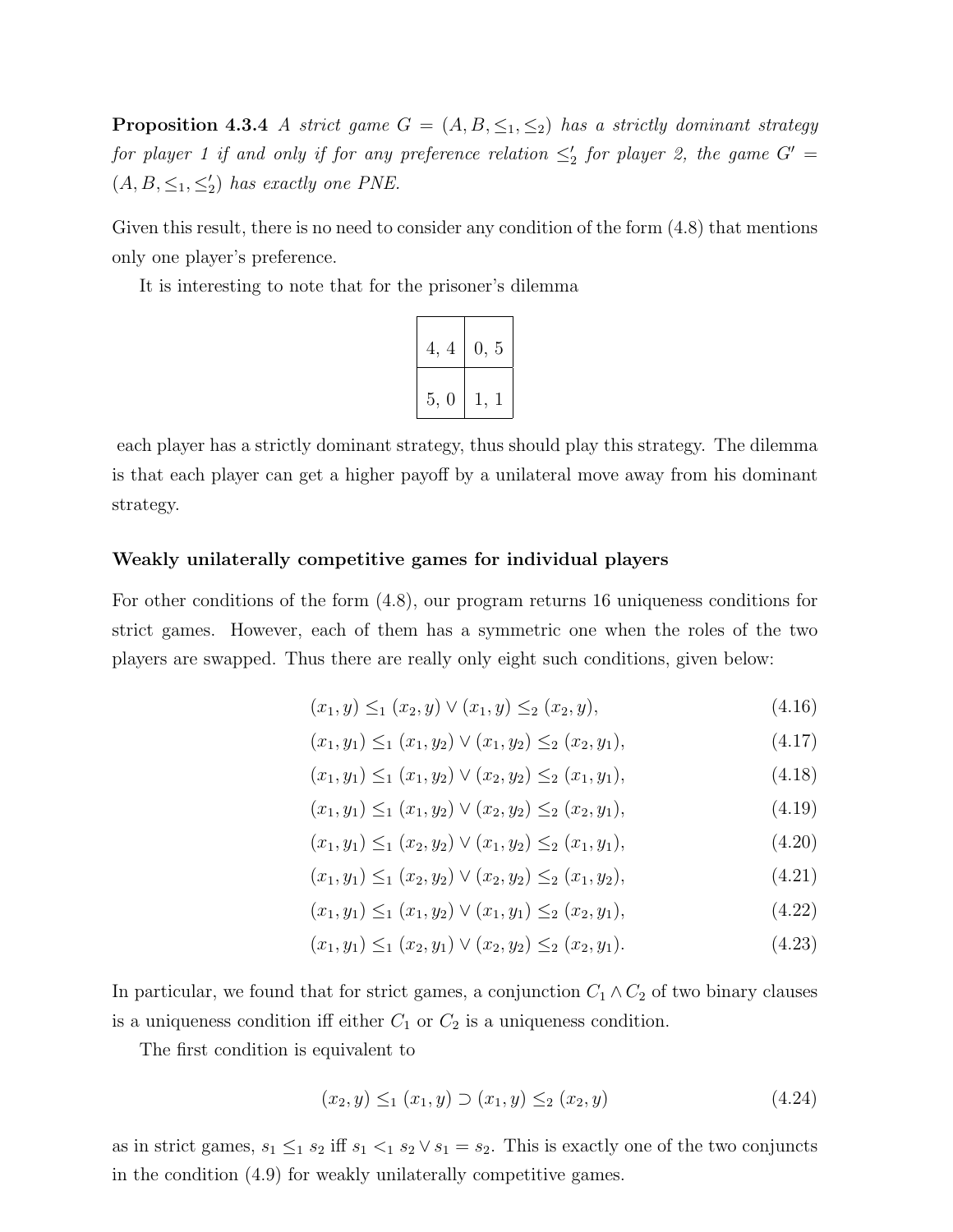Now swap the roles of the two players in (4.24), we get the following condition

$$
(x, y_1) \leq_2 (x, y_2) \supset (x, y_2) \leq_1 (x, y_1), \tag{4.25}
$$

which is exactly the other conjunct in the condition  $(4.9)$ .

In the following, we call a game that satisfies  $(4.24)$  a *weakly unilaterally competitive* for player 1, and a game that satisfies (4.25) a weakly unilaterally competitive for player 2. Thus a game is weakly unilaterally competitive if it is weakly unilaterally competitive for both players. The following example shows that a game can be weakly unilaterally competitive for player 1 but not for player 2.

| 2.<br>1    | 3, 4 |
|------------|------|
| $1\quad 2$ | 4, 3 |

This example also shows that a weakly unilaterally competitive game for player 1 may not be *almost strictly competitive* [3]: a game is almost strictly competitive if

- 1. the set of payoff vectors of the PNEs is the same as the set of payoff vectors of the twisted equilibria; and
- 2. there is a PNE that is also a twisted equilibrium,

where  $(a, b)$  is a twisted equilibrium if no player can decrease the payoff of the other player by a unilateral change of his strategy: for every  $a' \in A$   $(b' \in B)$ ,  $(a, b) \leq a'$ ,  $(b)$  $((a, b) \leq_1 (a, b'))$ . For this example, it is easy to see that the only equilibrium of the game, (4, 3), is not a twisted equilibrium.

As it turns out, (4.24) and (4.25) are the only non-trivial conditions. The last two conditions (4.22) and (4.23) can never be satisfied by games larger or equal to 3x3. The remaining five conditions  $(4.17)$  -  $(4.21)$  are games with dominant strategies.

**Proposition 4.3.5** If G is a strict game and satisfies one of the conditions  $(4.17)$  $(4.21)$ , then one of the players has a strictly dominant strategy in G.

### 4.3.4 Generalization of the experimental results

To summarize, for strict games, the only interesting uniqueness conditions that can be expressed by a conjunction of two binary clauses and include games that do not have dominant strategies are weakly unilaterally competitive conditions for individual players, (4.24) and (4.25). This led us to wonder if these two conditions are also necessary conditions for a strict game to have a unique PNE. However, it is easy to see that this is not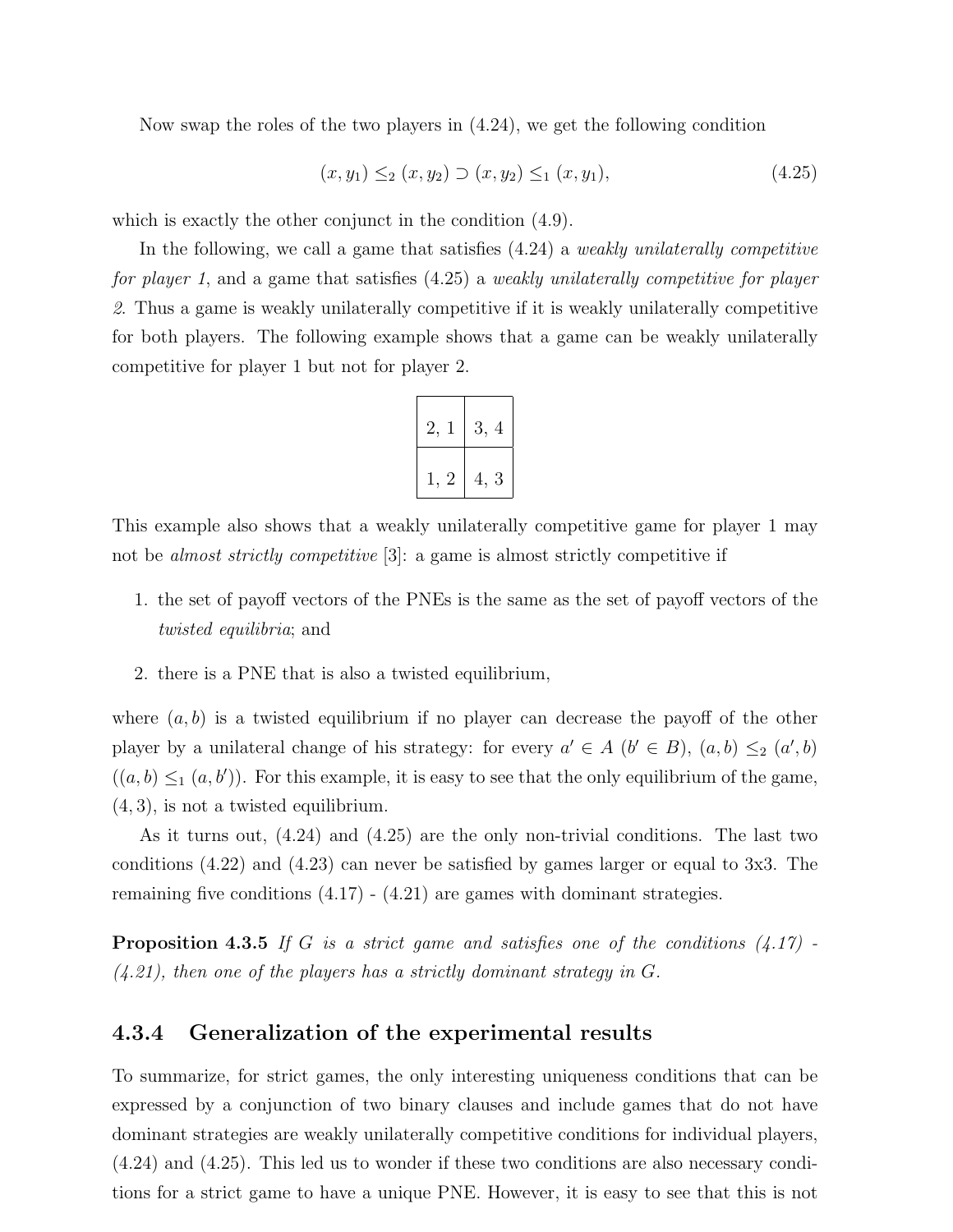the case. In fact, a universal condition like (4.8) can never be both a necessary and a sufficient condition for a game to have unique PNE. This is because for any given game, no matter how many PNEs it has, we can always extend it by one more strategy for each player, and make it into a game with a unique PNE by assigning payoffs large enough to a profile made of the two new strategies. However, if a universal condition is satisfied by a game, it is also satisfied by any of its sub-games.

This led us to consider not individual games, but classes of games under certain equivalence relation.

Two games  $G_1 = (A, B, \leq_1, \leq_2)$  and  $G_2 = (A', B', \leq'_1, \leq'_2)$  are unilaterally order equiv- $\alpha lent^2$  if

- $A = A'$ , and  $B = B'$ .
- For every  $a \in A, b, b' \in B, (a, b) \leq_2 (a, b')$  iff  $(a, b) \leq_2 (a, b')$ .
- For every  $b \in B$ ,  $a, a' \in A$ ,  $(a, b) \leq_1 (a', b)$  iff  $(a, b) \leq'_1 (a', b)$ .

They are *best-response equivalent* [31] if for all  $a \in A$ ,  $B_2(a)$  in  $G_1$  and  $G_2$  are the same, and for all  $b \in B$ ,  $B_1(b)$  in  $G_1$  and  $G_2$  are the same. Clearly, if  $G_1$  and  $G_2$  are unilaterally order equivalent, then they are also best-response equivalent, but the converse is not true in general. Both notions of equivalence preserve PNEs.

We have the following result.

**Theorem 4.9** A strict game has at most one PNE iff it is best-response equivalent to a strictly competitive game.

To prove this theorem, for any given game  $G = (A, B, u_1, u_2)$ , we associate with it a direct graph R whose vertices are profiles of the game and there is an arc from s to  $s'$  if  $(s, s')$  is in the following set:

$$
\{((a, b), (a', b)) \mid a' \in B_1(b), a \notin B_1(b)\} \cup \{((a, b), (a, b')) \mid b \in B_2(a), b' \notin B_2(a)\}.
$$

The theorem then follows from the following two lemmas about R.

**Lemma 4.10** A 2-person game  $G = (A, B, u_1, u_2)$  is best-response equivalent to a strictly competitive game iff R has no cycle.

**Proof:** If R has a cycle, then G cannot be equivalent to a strictly competitive game because if  $G' = (A, B, u'_1, u'_2)$  is such a game, then for any profiles  $s_1$  and  $s_2$ , if there is an

<sup>&</sup>lt;sup>2</sup>We call it unilaterally order equivalence to distinguish it from *order equivalence* [31] that requires both the row and column orders in the two games to be the same for both players.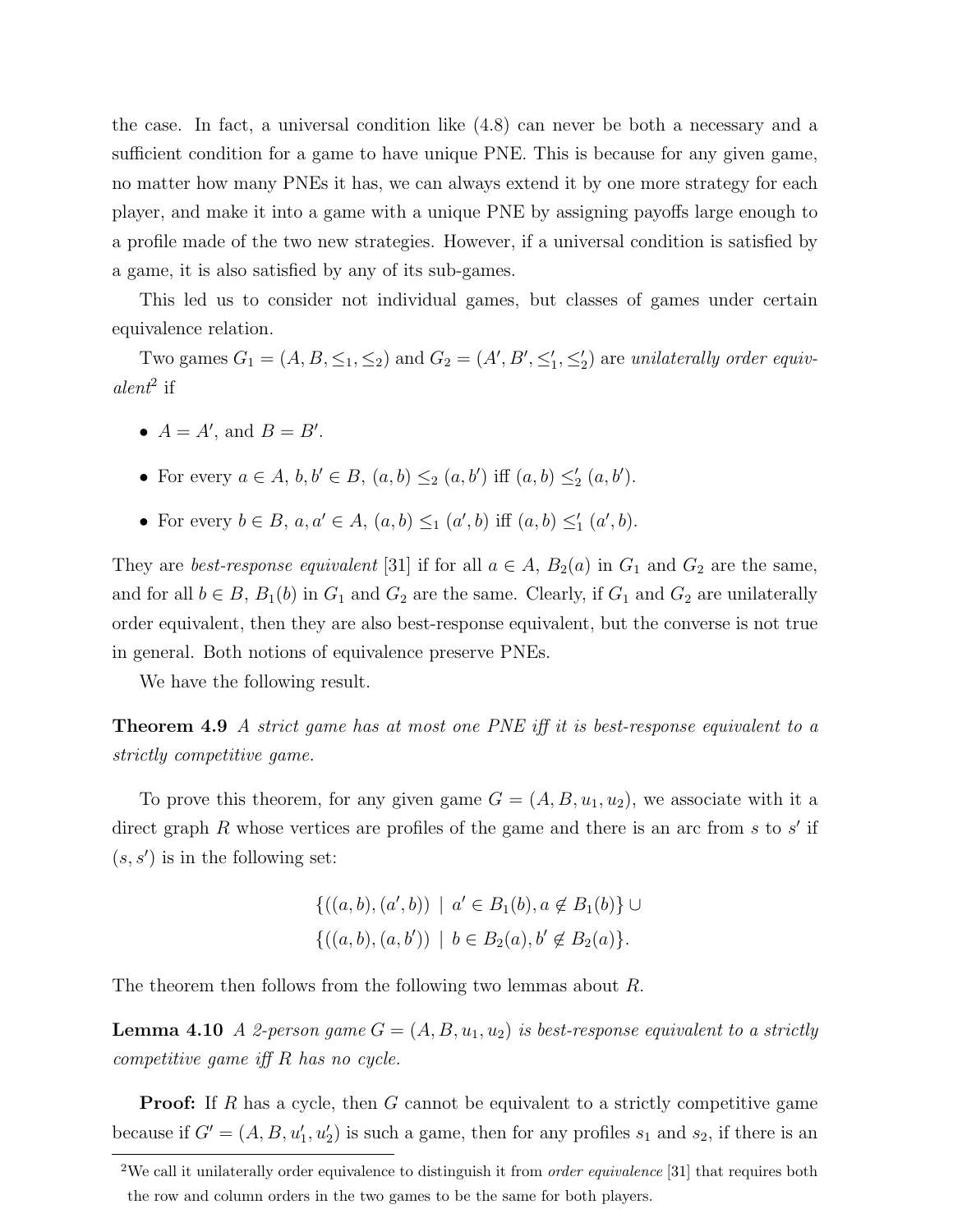arc from  $s_1$  to  $s_2$  in R, then  $u'_1(s_1) < u'_1(s_2)$ . So along the cycle, there must be a sequence  $u'_1(t_1) < u'_1(t_2) < \ldots < u'_1(t_k) < u'_1(t_1)$ , which is a contradiction.

Now if R has no cycle, construct a game  $G' = (A, B, u'_1, u'_2)$  where  $u'_1$  and  $u'_2$  are defined as follows:

- $R_0 = \{(s, s')|$  there is an arc from s to s' in R,  $S_0 = \{s \mid s \in A \times B$ , there is no s' such that  $(s', s) \in R_0$ .
- Suppose that  $R_k$  and  $S_k$  is defined, let

$$
R_{k+1} = \{(s, s') \mid (s, s') \in R_k, \text{ and } s, s' \notin S_k\},
$$
  

$$
S_{k+1} = \{s \mid \text{ for some } s', (s, s') \in R_k \text{ but there is}
$$
  
no s' such that  $(s', s) \in R_{k+1}\}.$ 

- Since R has no cycles, there is a finite number n such that  $R_k = S_k = \emptyset$ , and  $A \times B = S_0 \cup \cdots \cup S_n.$
- Let  $u'_1$  be a one-to-one function from  $A \times B$  to the set of positive integers such that if  $i < j$ , then for any  $s \in S_i$  and  $s' \in S_j$ ,  $u'_1(s) < u'_1(s')$ .

• Let 
$$
u'_2 = -u'_1
$$
.

Clearly,  $G'$  is strictly competitive, and best-response equivalent to  $G$ .

**Lemma 4.11** If G is a strict 2-person game, and its graph R has a cycle, then G has more than one Nash equilibria.

**Proof:** Suppose  $s_1, ..., s_k, s_{k+1}$  is a cycle in R. Suppose  $s_1 = (a, b)$ . Then either  $s_2 = (a', b)$  for some  $a' \neq a$  or  $s_2 = (a, b')$  for some  $b' \neq b$ . Suppose it is the first case,  $s_2 = (a', b)$ . The proof for the second case is similar. Then by our construction of R,  $s_3 = (a', b')$  for some  $b' \neq b$ ,  $s_4 = (a'', b')$  for some  $a'' \neq a'$ . We show that  $s_2$  and  $s_4$  are both Nash equilibria of G. Because there is an arc from  $(a, b)$  to  $(a', b)$  in  $R, a' \in B_1(b)$ . Because there is an arc from  $(a', b)$  to  $(a', b')$  in R,  $b \in B_2(a')$ . Thus  $s_2 = (a', b)$  is a Nash equilibrium. Similarly, Because there is arc from  $(a', b')$  to  $(a'', b')$  and an arc from  $(a'', b')$  to  $(a'', b'')$  in R for some b'' (it is possible that  $a = a''$  and  $b = b''$ )  $a'' \in B_1(b')$  and  $b' \in B_2(a'')$ . Thus  $s_4 = (a'', b')$  is a Nash equilibrium as well. Since G is a strict game,  $s_2 \neq s_4$  implies  $u_1(s_2) \neq u_1(s_4)$ , thus G has at least two Nash equilibria with different payoffs.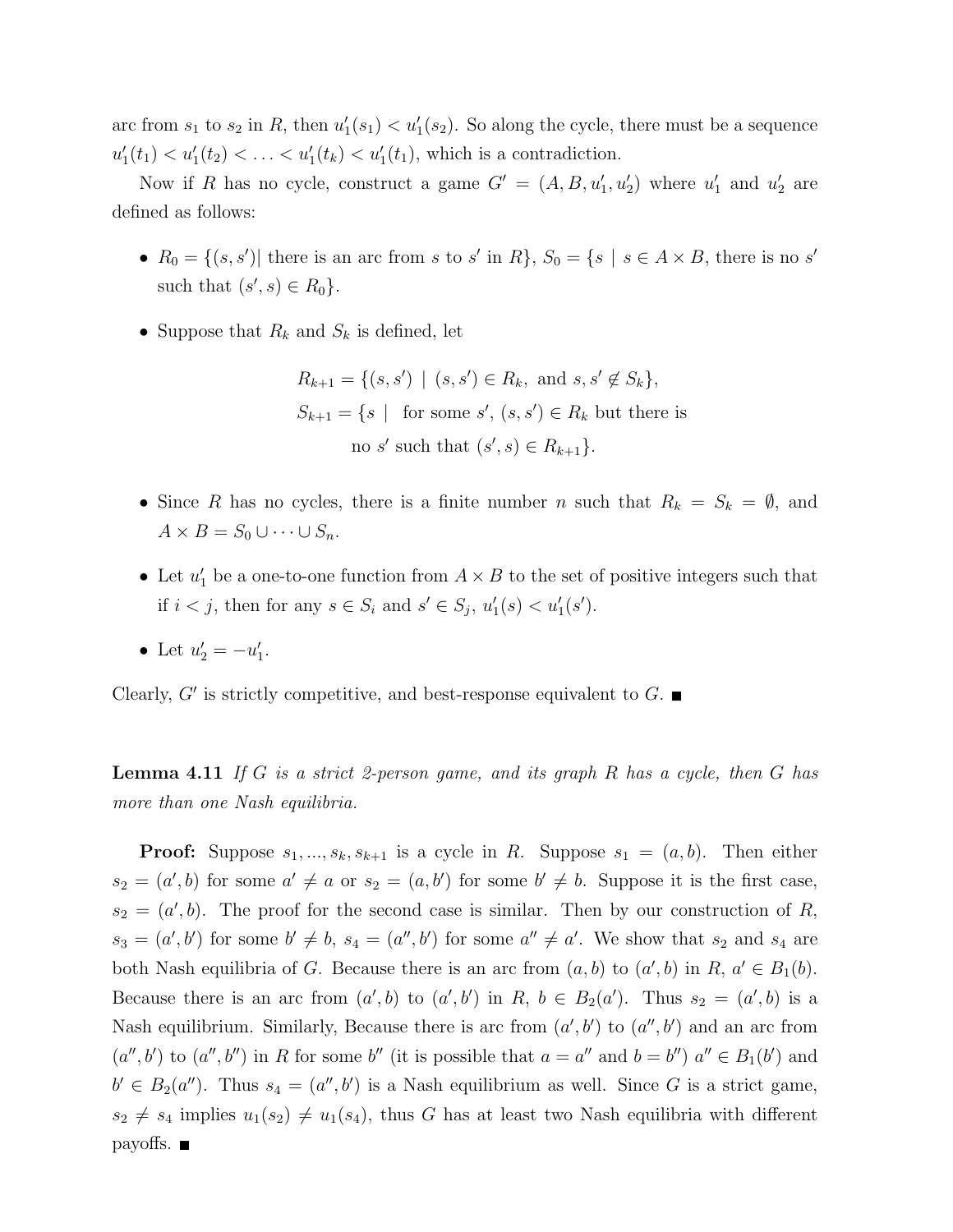Theorem 4.9 does not hold for general two-person games. For instance, the following game



has a unique equilibrium  $(2, 2)$  but is not best-response equivalent to any strictly competitive games.

## 4.4 Existence of PNE

The same approach can be applied to discover the sufficient conditions for the existence of PNE.

### 4.4.1 Theorem discovering

As mentioned, we conducted experiments on discovering the sufficient conditions of the existence of PNE, using the same setting as in that of uniqueness PNE payoffs. We have made the following observations concerning the results.

• Failure of the finite verifiable property. As one might notice, the formula that describe the existence of PNE,

$$
\exists x, yNE(x, y), \tag{4.26}
$$

violates the format in Theorem 2.2, no matter the format of the sufficient condition.

- The results returned by our program (that is, the ones pass the verification on small domains) are extremely likely to be true in general. In fact, we haven't found any counter example that passes the small domain tests (up to  $3 \times 3$  games) but fails in general. Thus, these conditions serve as very good conjectures for the sufficient conditions.
- The conditions returned by our program implies either,
	- 1. Each player possesses a dominant strategy, or;
	- 2. Potential game, or;
	- 3. Supermodular game.
- Besides the three classes of games described above, there still exist other games possessing a PNE.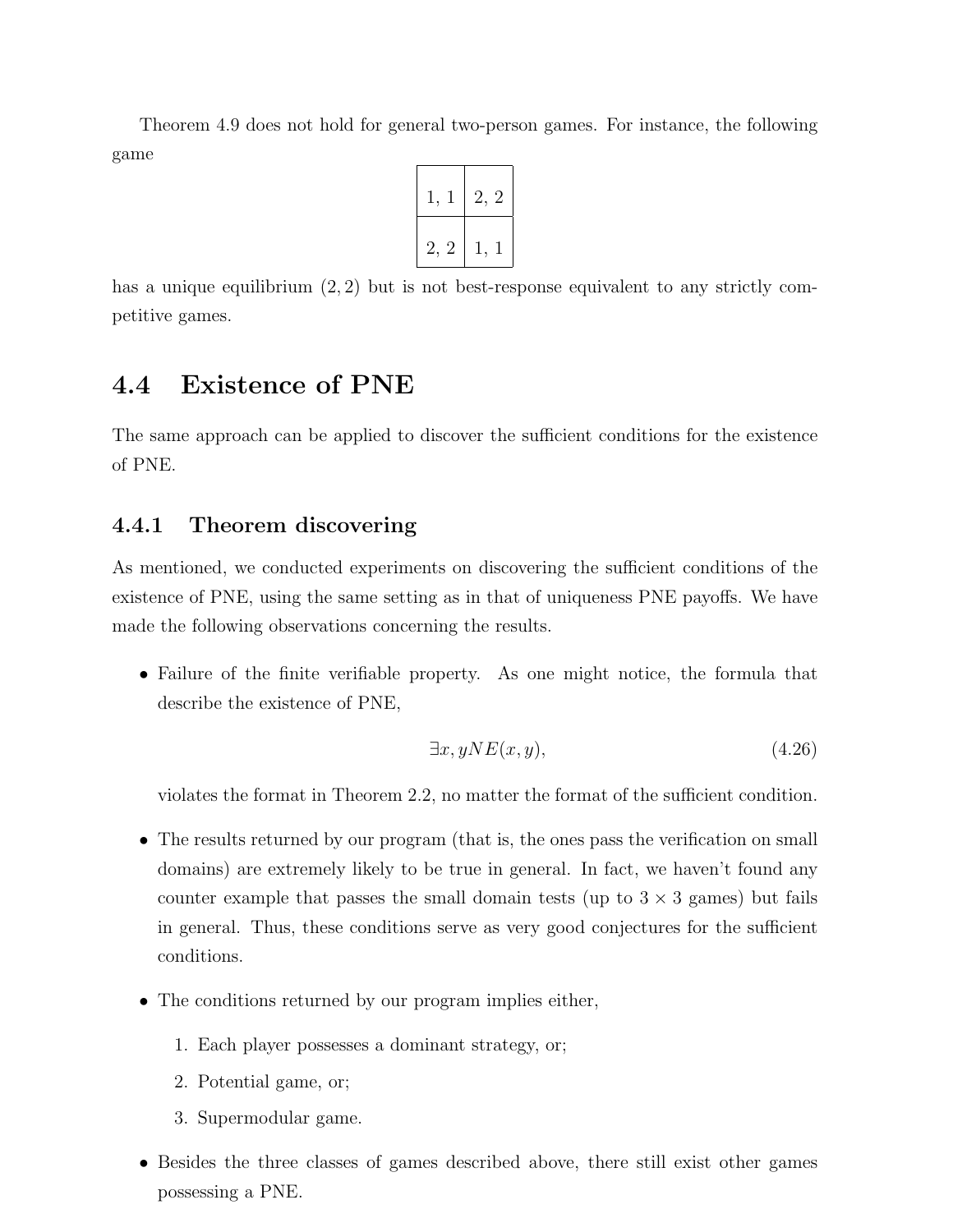#### 4.4.2 Generalization of the experimental results

Although the last item reveals the sad fact that the program cannot return the complete set of conditions that characterize the existence of PNE, we do notice that, two important classes of games among those conditions, namely potential games and supermodular games, overlap extremely frequently. It lets us wonder if we can similarly generalize a result up to best-response equivalence, as we did in the uniqueness case, that connect these two classes of games, and the answer is surely affirmative.

Given a 2-person game, a best-response path of the game is a sequence of profiles  $s_1, ..., s_n$  such that for each  $1 \leq i < n$ ,  $s_i$  and  $s_{i+1}$  differ on exactly one coordinate with the deviating player moving to a best response: if  $s_i = (a, b)$  and  $s_{i+1} = (a', b)$ , then a' is a best response of player 1 to the action b by player 2, similarly if  $s_i$  and  $s_{i+1}$  differ on the second coordinate.

Voorneveld [44] showed that a game with countable strategy sets is best response equivalent to an ordinal potential game iff it has no best response cycle. We prove here that a 2-person strict finite game is best response equivalent to a quasi-supermodular game iff it has no best response cycle. Thus, a finite strict 2-person game is best response equivalent to an ordinal potential game iff it is best response equivalent to a quasi-supermodular game.

**Theorem 4.12** A strict game is best response equivalent to a quasi-supermodular game iff it has no best response cycle.

Corollary 4.13 A 2-person strict game is best-response equivalent to a quasi-supermodular game iff it is best-response equivalent to an ordinal potential game.

Notice that best-response paths model Cournot dynamics, thus Theorem 4.12 also implies that if Cournot dynamics does not cycle, then it must be best-response equivalent to a quasi-supermodular game.

We now prove Theorem 4.12 through two lemmas. The first one relates quasi-supermodular games to the complementarity of best response functions, and the second the complementarity of best-response function to the acyclicity of best-response paths. While the "only if" part of Theorem 4.12 is already entailed by the current results, these two lemmas also provide an interesting alternative proof.

Given a 2-person game  $(A, B, u_1, u_2)$ , and two linear orderings  $\lt_1$  and  $\lt_2$  of A and B, respectively, we say that the best-response function  $B_1$  for player 1 is non-decreasing with respect to  $\lt_1$  and  $\lt_2$ , if for each pair  $b_i \lt_2 b_j$   $a_i = B_1(b_i)$  and  $a_j = B_1(b_j)$ , we have  $a_i \leq_1 a_j$  and similarly for player 2, the best-response function  $B_2$  is non-decreasing with respect to  $\lt_1$  and  $\lt_2$ , if for each pair  $a_i < a_j$   $1 \leq i \leq j \leq m$ ,  $b_i = B_2(a_i)$  and  $s'_j = (a_j, b_j)$ , we have  $b_i \leq_2 b_j$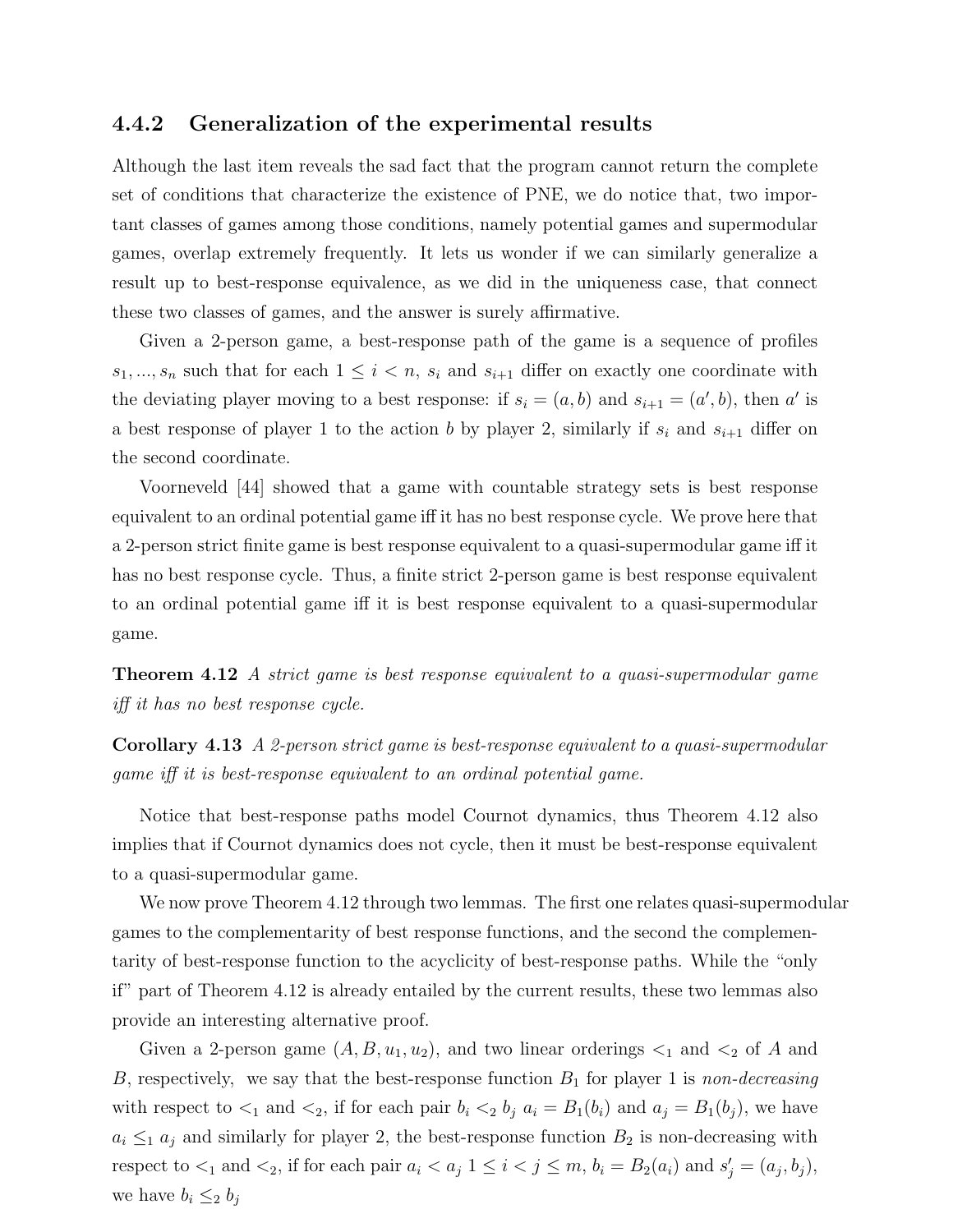Essentially, if both players' best-response functions are non-decreasing, then they are complementary.

**Lemma 4.14** A strict game is best-response equivalent to a quasi-supermodular game iff there exist two linear orderings under which the best-response functions for both players are non-decreasing.

Non-decreasing best-response functions for quasi-supermodular game is a well known intuition (the only if part), although we still prove it as follows since it is simple.

**Proof:** Let  $G = (A, B, u_1, u_2)$  be a strict game.

 $\Rightarrow$ : Suppose G is best-response equivalent to a quasi-supermodular game G'. Clearly, the best-response functions of  $G$  and  $G'$  are the same under any linear orderings. Now let  $G' = (A, B, u'_1, u'_2)$ . Since G' is quasi-supermodular, there are two linear orderings  $\lt_1$  of A and  $\lt_2$  of B such that  $u'_1$  and  $u'_2$  satisfy the single crossing properties. Then in G', the best-response functions under  $\leq_1$  and  $\leq_2$  are non-decreasing. For otherwise, suppose that  $B_1$  is not non-decreasing in G'. Then there are two profiles  $(a_1, b_1)$  and  $(a_2, b_2)$  such that

$$
a_1 \in B_1(b_1)
$$
,  $a_2 \in B_1(b_2)$ ,  $b_1 <_2 b_2$ ,  
 $a_2 <_1 a_1$ .

Thus  $u'_1(a_1, b_1) > u'_1(a_2, b_1)$  and  $u'_1(a_2, b_2) > u'_1(a_1, b_2)$ , which violate the single crossing conditions.

 $\Leftarrow$ : Suppose the best-response functions of the two players in G are non-decreasing under  $\leq_1$  and  $\leq_2$ . We denote in this part that for  $a_i, a_j \in A$ ,  $a_i \leq_1 a_j$  if  $i \leq j$ . Similar for  $b_i, b_j \in B$ . Now consider the following game  $G' = (A, B, u'_1, u'_2)$ :

- if  $s < t$ , then  $u'_1(a_i, b_s) < u'_1(a_j, b_t)$  for any  $a_i$  and  $a_j$  in A;
- for any  $b_s \in B$ , if  $B_1(b_s) = \{a_k\}$  in G, then
	- $-$  if  $i \neq a_k$ , then  $u'_1(a_i, b_s) < u'_1(a_k, b_s);$
	- $-$  if  $i > j > k$ , then  $u'_1(a_i, b_s) < u'_1(a_j, b_s)$ ;
	- $-$  if  $i < j < k$ , then  $u'_1(a_j, b_s) > u'_1(a_i, b_s)$ ;
	- if  $i < k < j$ , then  $u'_1(a_j, b_s) > u'_1(a_i, b)$ ;
- similarly for  $u'_2$ .

Clearly, one can find two such functions  $u'_1$  and  $u'_2$ , and that G' is best-response equivalent to G. We show that G' is quasi-supermodular on  $\leq_1$  and  $\leq_2$ . Suppose  $i \leq j$ ,  $s \leq t$ , and  $u'_1(a_j, b_s) > u'_1(a_i, b_s)$ . We show that  $u'_1(a_j, b_t) > u'_1(a_i, b_t)$ . Let  $B_1(b_s) = \{a_k\}$  and  $B_1(b_t) = \{a_i\}.$  Then  $k \leq l$  according to the non-decreasing property of player one's best-response function. Given  $u'_1(a_j, b_s) > u'_1(a_i, b_s)$ , there are three cases: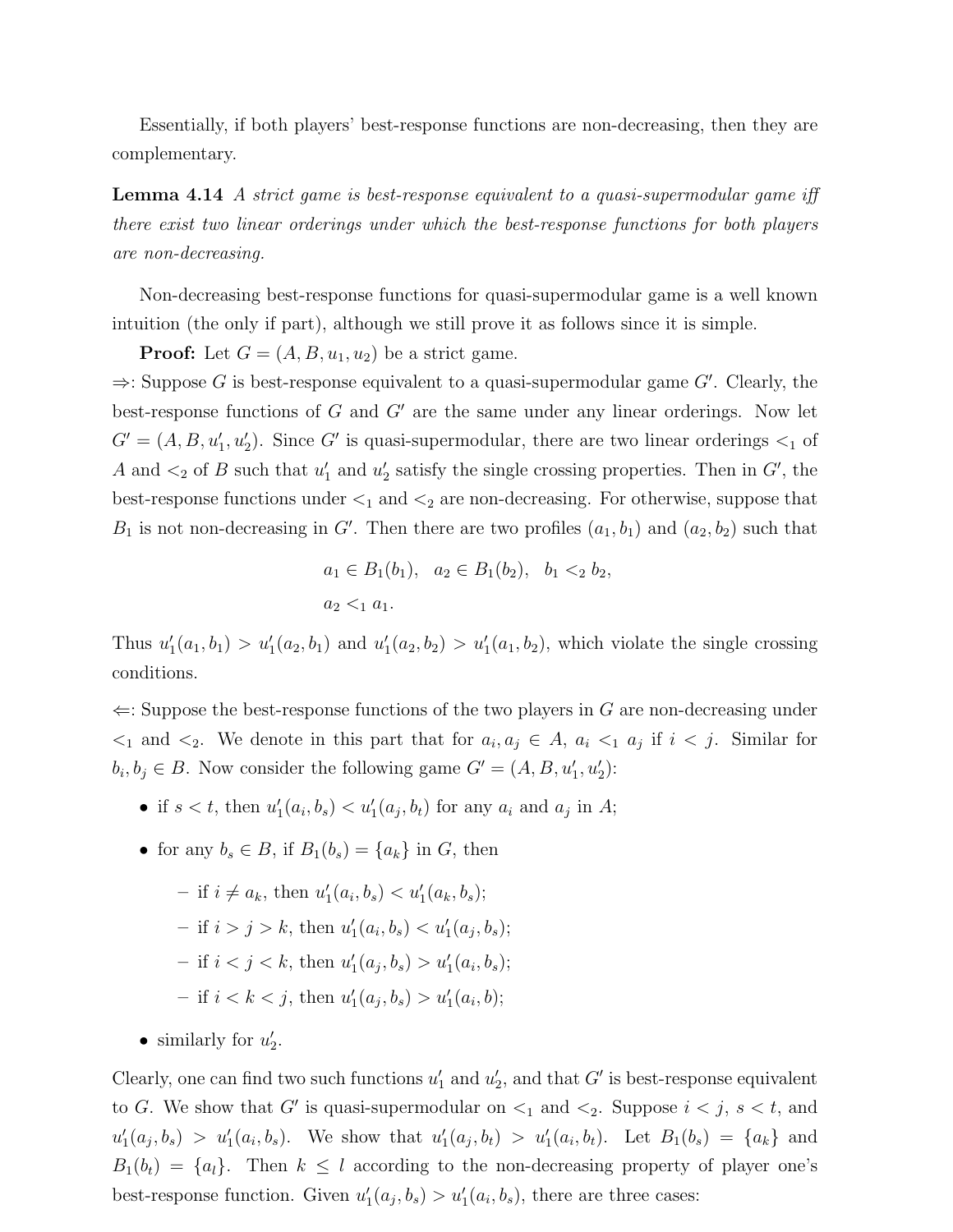- 1.  $j = k$ . We have  $i < j \leq l$ , thus  $u'_1(a_j, b_t) > u'_1(a_i, b_t)$ .
- 2.  $i < j < k$ . We have  $i < j < k \leq l$ , thus  $u'_1(a_j, b_t) > u'_1(a_i, b_t)$ .
- 3.  $i < k < j$ . We have either  $i < l \leq j$  or  $i < j < l$ . Either way, we have  $u'_1(a_j, b_t) >$  $u'_1(a_i, b_t)$  by our construction.

Thus  $u'_1$  satisfies the single crossing condition. Similarly,  $u'_2$  satisfies the single crossing condition. So G is a quasi-supermodular game.  $\blacksquare$ 

Lemma 4.15 A strict 2-person game has no best-response cycle iff there are two linear orderings under which both players' best response functions are non-decreasing.

**Proof:** Let  $G = (A, B, u_1, u_2)$  be a strict game.

 $\Leftarrow$ : Let  $\lt_1$  and  $\lt_2$  be two linear orderings of A and B, respectively, under which the best-response functions  $B_1$  and  $B_2$  for player 1 and 2, respectively, are non-decreasing. We show that G has no best-response cycle. We begin with a profile  $(a_1, b_1)$  where, with loss of generality,  ${a_1} = B_1(b_1)$ . Let then player 2 and player 1 deviates to each own best-response alternatively in the following rounds. If in the first round, player 2 deviates to an action  $b_2$ , there are three cases

- Case 1:  $b_1 \leq_2 b_2$ , then according to the non-decreasing property of  $B_1$ , we have  $a_1 \leq_1 a_2$  where  $\{a_2\} = B_1(b_2)$ . If  $a_1 = a_2$ , it means that  $(a_1, b_2)$  is a PNE, where the best response path terminates. Otherwise  $a_1 \leq_1 a_2$ , this process will continue generating new profiles that alternatively increase in each player's action until it meets a PNE and terminates. This shows that the best-response path generated this way can not return to where it started, therefore in this case there is no bestresponse cycle.
- Case 2:  $b_2 <sub>2</sub> b_1$ . It is not hard to see that this process will continue generating new profiles that strictly increases in one of its players rank until it meets a PNE. This shows again that there is no best-response cycle.
- Case 3:  $b_1 = b_2$ , this means that  $(a_1, b_1)$  is a PNE, where the best-response path terminates. No cycle exists.

We have proved the  $\Leftarrow$  part of the lemma.

 $\Rightarrow$ : We prove this part constructively. Suppose there is no best-response cycle in G. Our following procedure will produce two ranking functions,  $rank_A$  that maps each  $a \in A$ to an integer between 1 and |A|, and  $rank_B$  that maps each  $b \in B$  to an integer between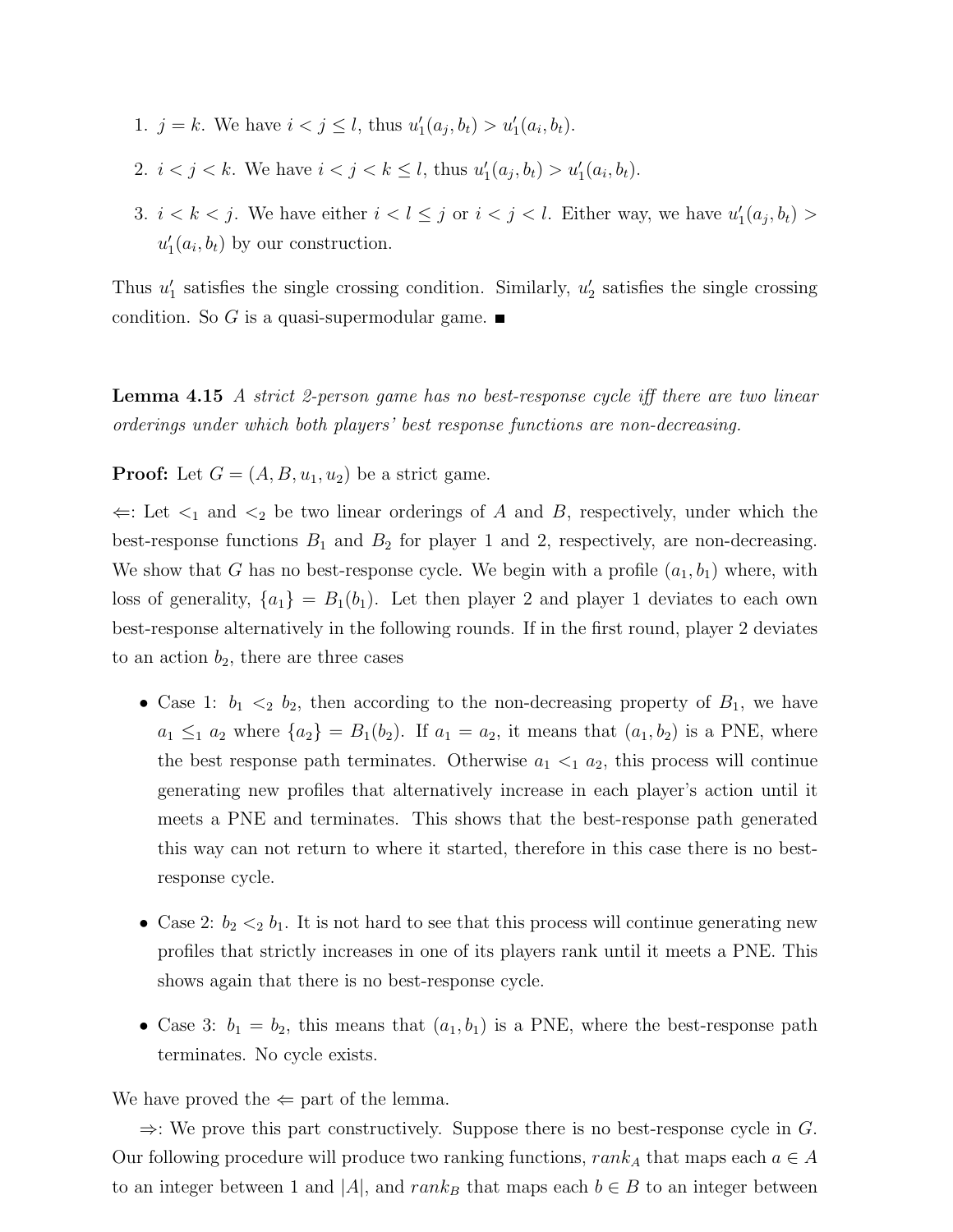1 and |B|. From these two rankings, we get two linear orderings on A and B:  $a \leq_1 a'$  if  $rank_A(a) > rank_A(a')$ , and  $b <_2 b'$  if  $rank_B(b) > rank_B(b')$ . We show that under these two linear orderings, the best-response functions for both players are non-decreasing.

- 1. Initially, let  $A_r = A$ ,  $B_r = B$ ,  $I_A = I_B = 1$ ,  $A_c = B_c = []$  (the empty list),  $rank_A(a) = 0$  for any  $a \in A$ , and  $rank_B(b) = 0$  for any  $b \in B$ .
- 2. while  $A_r \neq \emptyset$  or  $B_r \neq \emptyset$  do
	- 2.1. Let  $(a, b) \in A_r \times B_r$  be a Nash equilibrium of G (there must be such a Nash equilibrium as we show below), and let  $A_c = [a], B_c = [b].$
	- 2.2. while  $A_c \neq []$  or  $B_c \neq []$  do
		- i. If  $A_c \neq ||$  then
			- (a) Let  $a^*$  be the first element in  $A_c$ .
			- (b)  $rank_A(a^*) = I_A; I_A = I_A + 1.$
			- (c) Delete  $a^*$  from  $A_c$ .
			- (d) Delete  $a^*$  from  $A_r$ .
			- (e) For each  $b' \in B$  such that  $B_1(b') = \{a^*\}$ , add b' to the end of  $B_c$ . (If there are more than one such  $b'$ , the order by which they are added to  $B_c$  does not matter.)
		- ii. If  $B_c \neq []$  then
			- (a) Let  $b^*$  be the first element in  $B_c$ .
			- (b)  $rank_B(b^*) = I_B$ ;  $I_B = I_B + 1$ .
			- (c) Delete  $b^*$  from  $B_c$ .
			- (d) Delete  $b^*$  from  $B_r$ .
			- (e) For each  $a' \in A$  such that  $B_2(a') = \{b^*\}$ , add  $a'$  to the end of  $A_c$ . (If there are more than one such  $a'$ , the order by which they are added to  $A_c$  does not matter.)

We now show the correctness of step 2.1 and that the best-response sequences for both players under the orderings output by the procedure are non-decreasing.

Let  $A_{r_i}$  and  $B_{r_i}$  be the  $A_r$  and  $B_r$  at the beginning of the *i*th loop and let  $G_i =$  $(A_{r_i}, B_{r_i}, u_1, u_2)$ , we have the following properties of our procedure that guarantee the precondition of 2.1 can always be satisfied.

**Proposition 4.4.1** For each  $G_i = (A_{r_i}, B_{r_i}, u_1, u_2)$ , we have

1. For all  $b_j \in B_{r_i}$ ,  $B_1(b_j) \subseteq A_{r_i}$ .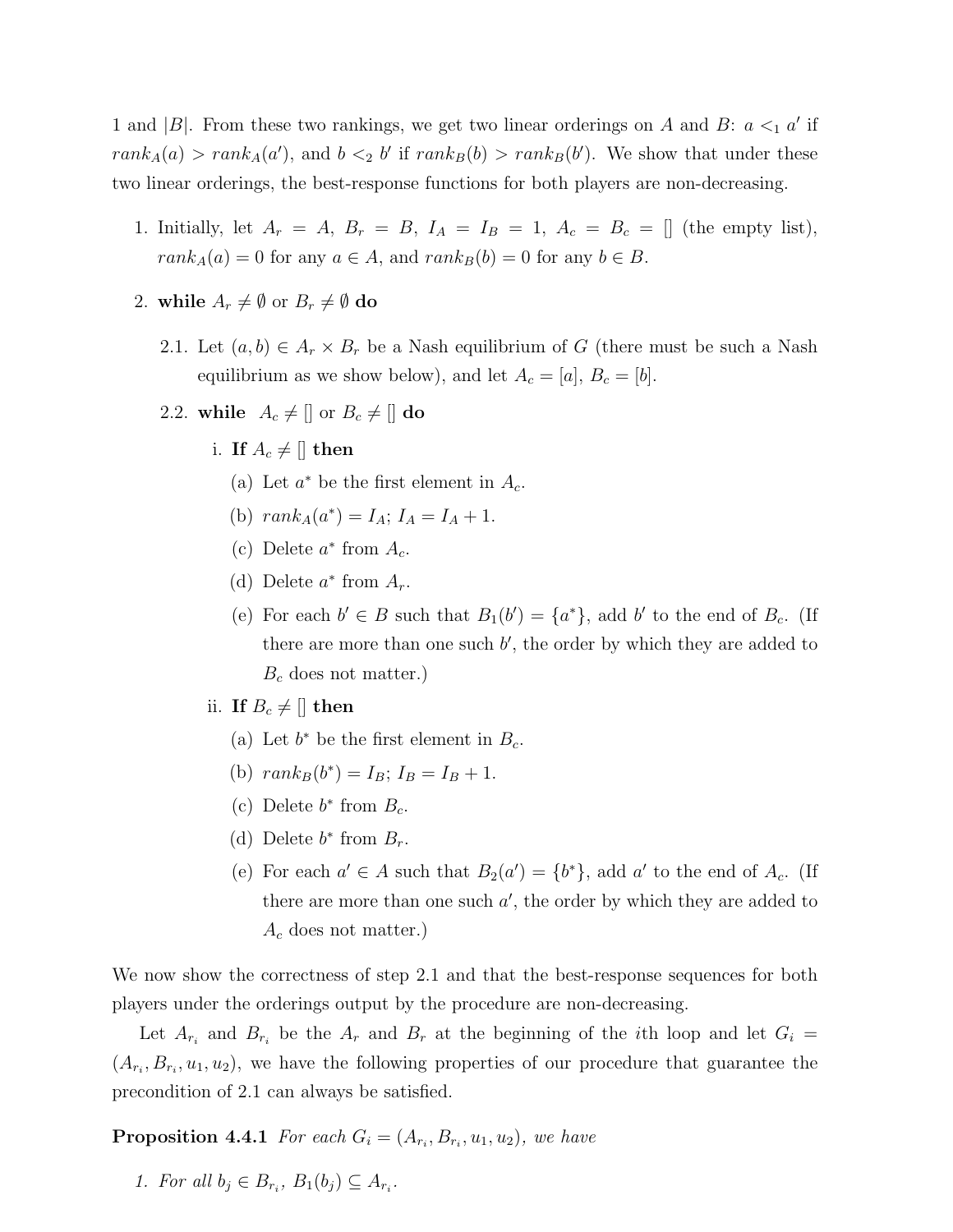- 2. For all  $a_j \in A_{r_i}$ ,  $B_2(a_j) \subseteq B_{r_i}$ .
- 3.  $G_i$  has no best-response cycle
- 4. Every Nash equilibrium of  $G_i$  is also one of the original game  $G$ .

**Proof:** We prove this proposition by induction on  $i$ .

- Base case: It is easy to verify that  $G_1 = G$  satisfies 1-4.
- Inductive case: Suppose  $G_i$  satisfies 1-4, we now verify 1-4 for  $G_{i+1}$ .
	- 1. Suppose otherwise, there exists  $b_j \in B_{r_{i+1}}$  such that  $B_1(b_j) = \{a\} \subseteq A_{r_i} \setminus A_{r_{i+1}}$ According to our procedure, a will be deleted during this loop, which means  $b_j$ will been added to  $B_c$  and deleted during this loop because  $B_c$  will be empty at the end of the loop. This means  $b_j \in B_{r_i} \setminus B_{r_{i+1}},$  a contradiction.
	- 2. Similar to above.
	- 3. 1-2 tells us the best-responses of  $G_{i+1}$  are also best-responses of G. Suppose  $G_{i+1}$  has a best-response cycle, this cycle would still be one in  $G$ , a contradiction.
	- 4. This part also follows directly from 1-2.

Since  $G_i$  has no best-response cycle  $\Leftrightarrow G_i$  is best-response equivalent to an ordinal potential game  $\Rightarrow G_i$  has a Nash equilibrium. According to 1 and 4 of the above proposition,  $G_i$  always has a Nash equilibrium. Up to now, we have proved that the precondition of 2.1 in our procedure can always be satisfied.

Proposition 4.4.2 The best-response functions under the orderings generated by our procedure are non-decreasing.

**Proof:** For  $B_2$  and for all  $a_1, a_2 \in A$  with  $a_2 <_1 a_1$ , let  $B_2(a_1) = \{b_1\}$  and  $B_2(a_2) = \{b_2\}$ , we show in the following that  $b_2 \leq_1 b_1$ .

If  $b_1 = b_2$ , we get to the conclusion immediately.

Now consider  $b_1 \neq b_2$ , when  $b_1$  is the first element of  $B_c$ ,  $a_1$  is added to the end of  $A_c$  because  $B_2(a_1) = \{b_1\}$ . Similarly, when  $b_2$  is the first element of  $B_c$ ,  $a_2$  is added to the end of  $A_c$  because  $B_2(a_2) = \{b_2\}$ . Since  $a_2 <_1 a_1$ , we must have  $a_2$  is added to  $A_c$ later than  $a_1$ . This means  $b_2$  appears as the first element of  $B_c$  later than  $b_1$ . So we get  $b_2 <_2 b_1$ .

Similar for player  $B_1$ .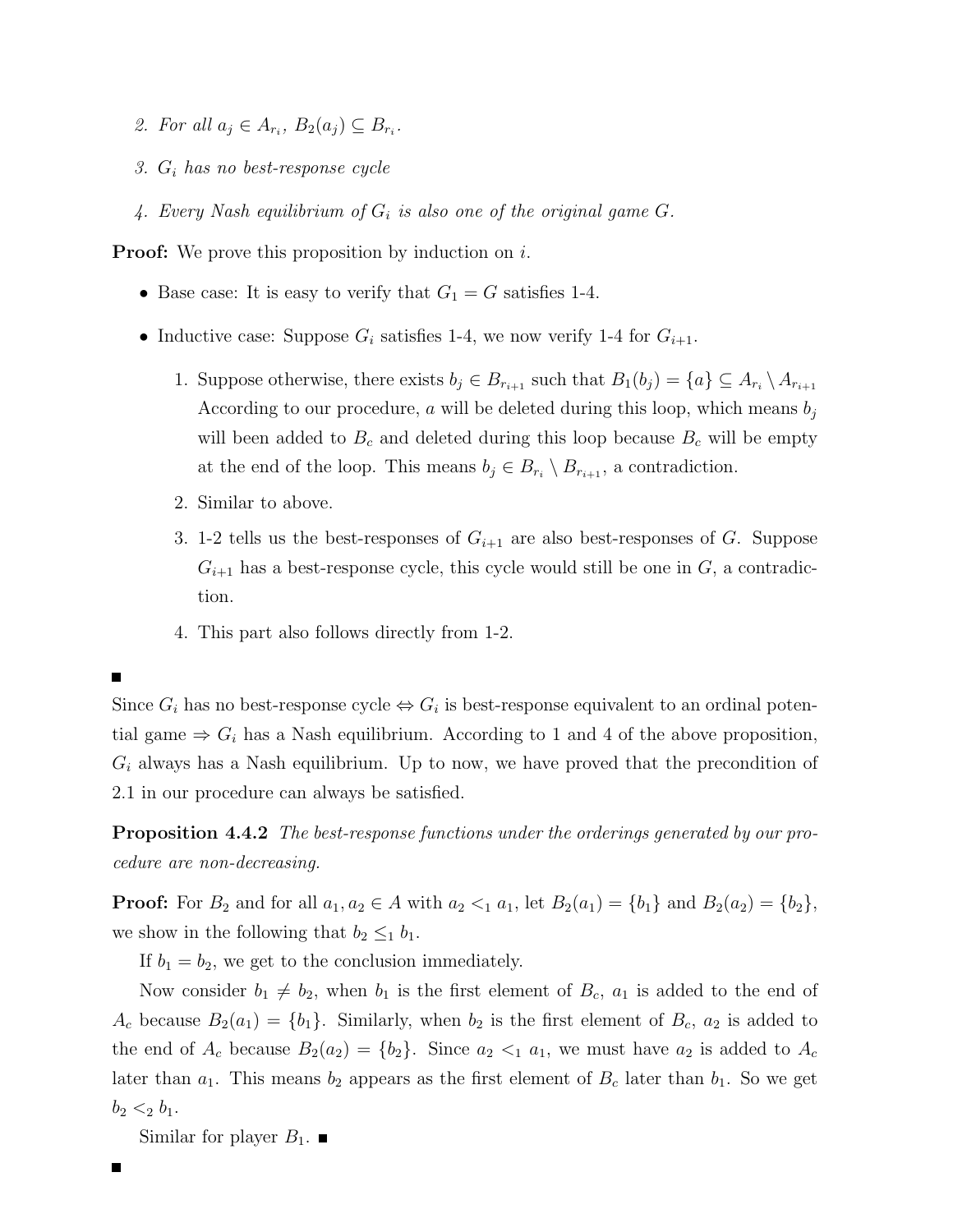### 4.5 Summary and discussion

To sum up, we have conducted theorem discovery on two types of theorems, the conditions that imply the unique PNE payoffs as well as those imply the existence of PNE.

For the uniqueness part, our program returned a condition that is more general than the strict competitiveness condition. As it turned out, it exactly corresponds to Kats and Thisse's [12] class of weakly unilaterally competitive two-person games. Our program also returned some other conditions. Two of them capture a class of "unfair" games where one player has advantage over the other. The remaining ones capture games where everyone gets what he wants - each receives his maximum payoff in every equilibrium state, thus there is no real competition among the players. Thus one conclusion that we can draw from this experiment is that among all classes of games that can be expressed by a conjunction of two binary clauses, the class of weakly unilaterally competitive games is the most general class of "competitive" and "fair" games that have unique PNE payoffs. Of course, this does not mean that the other conditions are not worth investigating. For instance, sometimes one may be forced to play an unfair game.

For the same set of conditions, we also consider strict two-person games where different profiles have different payoffs for each player. Among the results returned by our program, two of them are exactly the two conjuncts in Kats and Thisse's weakly unilaterally competitive condition, but the others all turn out to be special cases of games with dominant strategies. Motivated by these results, we consider certain equivalent classes of games, and show that a strict game has a unique PNE iff it is best-response equivalent [31] to a strictly competitive game.

For the existence part, the program outputs per se are not so exciting, as they are among the special cases of either games with dominant strategies, potential games or supermodular games. However, a closer look at them gives us very good intuition that helps to prove a rather surprising result, which says that in strict games, potential games and supermodular games are best response equivalent.

We want to advocate that this methodology be applied to more theorems. For instance, one can also prove that if we replace the formula that we describe the unique PNE payoff by the pareto optimality of PNE, the finitely verifiable property still holds. This amounts to say that, to prove such a condition is a sufficient condition for pareto optimality of PNE, it also suffices to verify it for all the  $2 \times 2$  games. Moreover, as we mentioned, even for some theorem format that may not pertain finitely verifiable property, as in the existence case, going through our routine test still provides valuable conjectures and intuitions which can aid later manual discovery.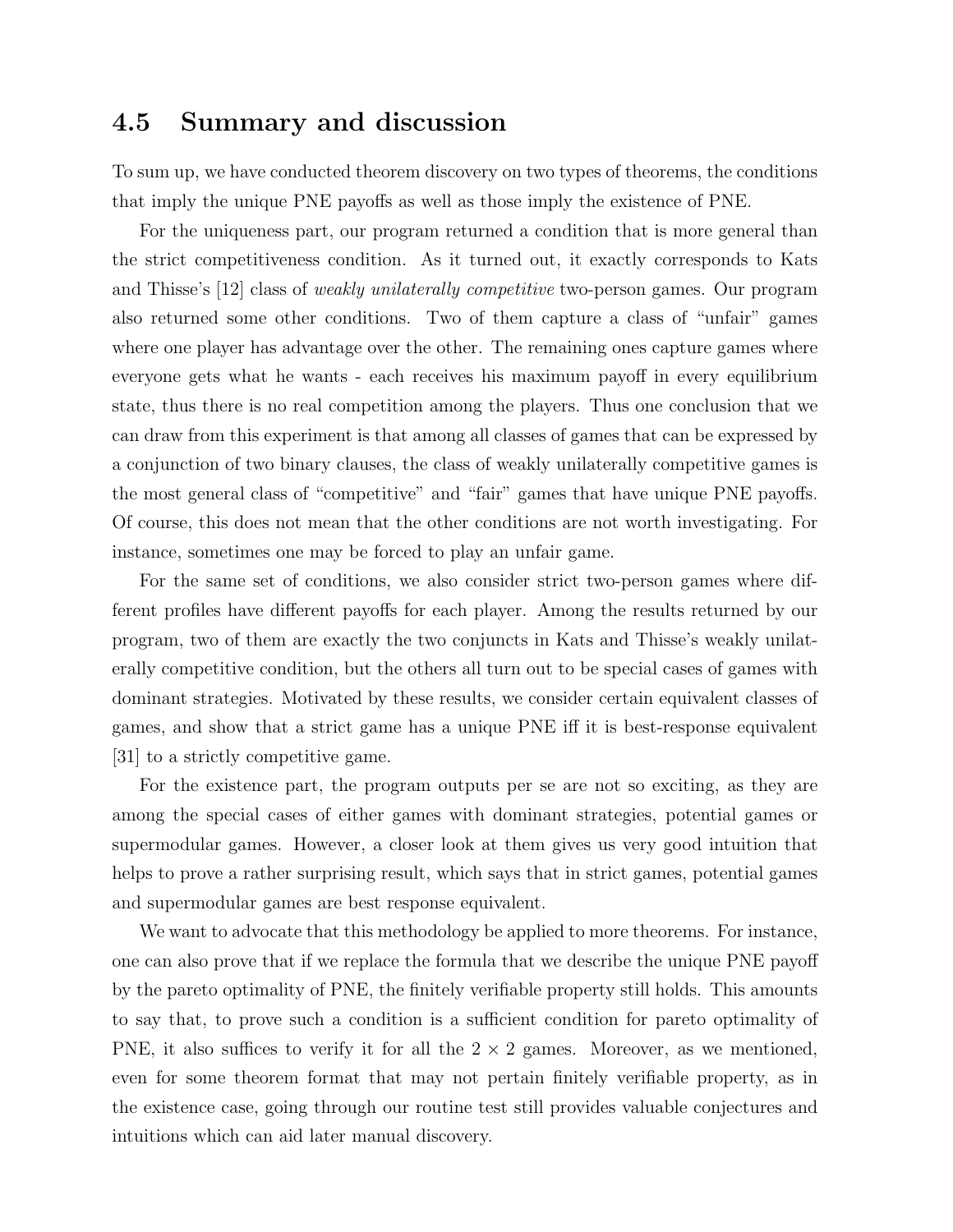# Chapter 5

# Proving and discovering theorems in social choice theory

"Social choice theory, a science of the impossible."

—Handbook of social choices and welfare

Arrow's Impossibility Theorem is one of the landmark results in social choice theory. Over the years since the theorem was proved in 1950, quite a few alternative proofs have been put forward. In this chapter, we propose yet another alternative proof of the theorem. The basic idea is to use induction to reduce the theorem to the base case with 3 alternatives and 2 agents and then use computers to verify the base case. This turns out to be an effective approach for proving other impossibility theorems such as Muller-Satterthwaite and Sen's theorems as well. Motivated by the insights of the proof, we discover a new theorem with the help of computer programs. We believe this new proof opens an exciting prospect of using computers to discover similar impossibility or even possibility results.

### 5.1 Social choice theory and impossibility theorems

The particular theorems that we are interested in are the impossibility theorems such as those by Arrow [2], Sen [35], and Muller and Satterthwaite [23] in social choice theory [1], an area concerning about how individual preferences can be aggregated to form a collective preference in a society. Social choice theory has sometimes been called "a science of the impossible" because of the many famous impossibility theorems that have been proved in it. Among them, Arrow's theorem [2] on the non-existence of rational social welfare function is without doubt the most famous one. It shows the non-existence of the collective social preference (called social welfare function) even when some minimal standards such as Pareto efficiency and non-dictatorship are imposed. Arrow's original proof of this result is relatively complex, and over the years, quite a few alternative proofs have been advanced (see e.g [8, 4, 37, 9]).

We propose yet another alternative proof of this result, with the help of computers. Briefly, Arrow's theorem says that in a society with at least three possible outcomes (alternatives) for each agent, it is impossible to have a social welfare function that satisfies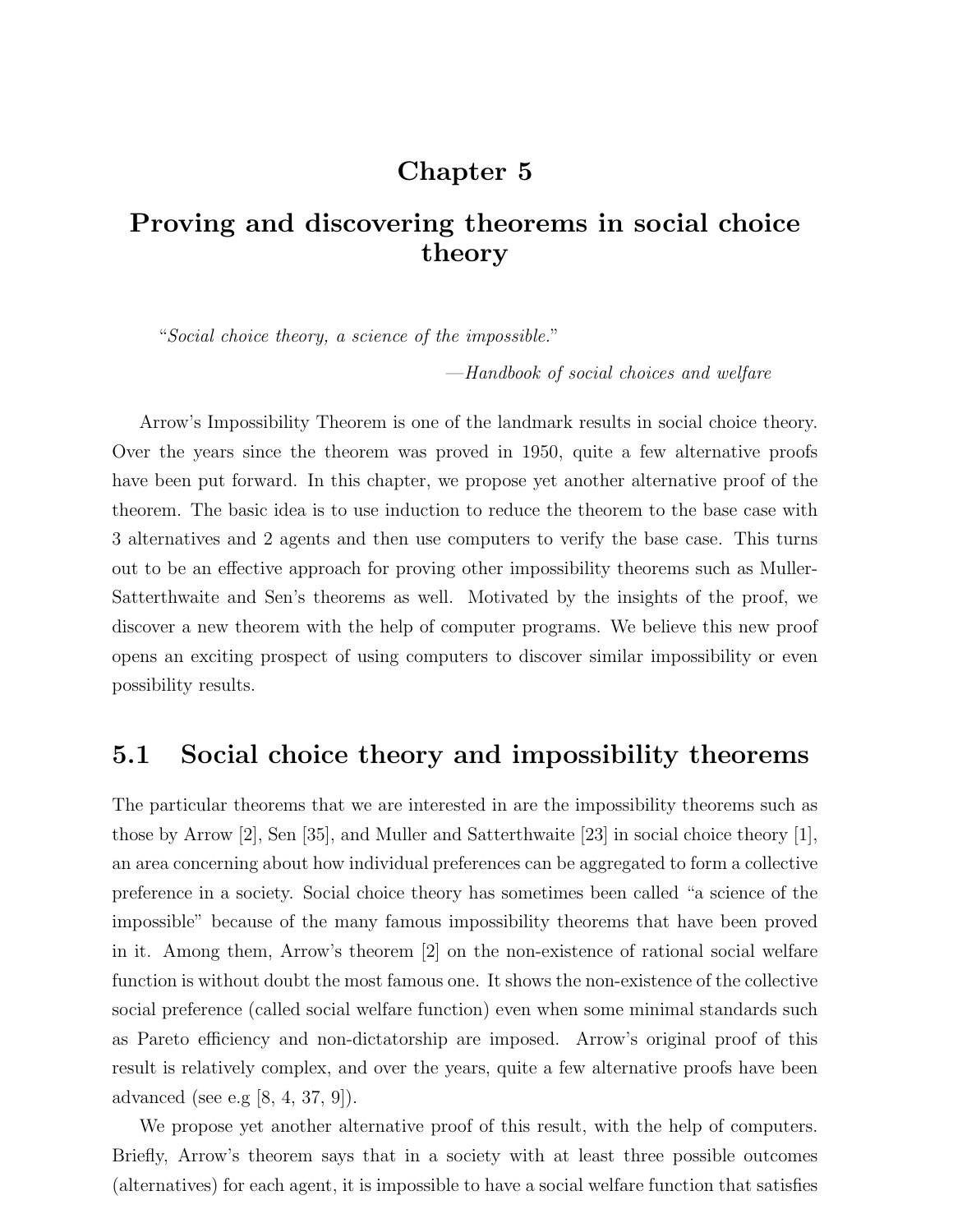the following three conditions: unanimity (Pareto efficiency), independent of irrelevant alternatives (IIA), and non-dictatorship. We shall show by induction that this result holds if and only if it holds for the base case when there are exactly two agents and three alternatives (the single agent case is trivial). For the base case, we verify it using computers in two ways. One views the problem as a constraint satisfaction problem (CSP), and uses a depth-first search algorithm to generate all social welfare functions that satisfy the first two conditions, and then verifies that all of them are dictatorial. The other translates these conditions to a logical theory and uses a SAT solver to verify that the resulting logical theory is not satisfiable. Either way, it took less than one second on an AMD Opteron-based server (with 4 1.8GHz CPUs and 8GB RAM) for the base case to be verified.

As it turns out, this strategy works not just for proving Arrow's theorem. The same inductive proof can be adapted almost directly for proving other impossibility results such as Sen's and Muller-Satterthwaite theorems. We have used it to prove Gibbard-Satterthwaite theorem [10, 34] as well, but we leave its proof to the next chapter.

As a byproduct of our proof of Arrow's theorem, the social welfare functions that satisfies IIA only in the base case can all be generated by our program. To our surprise, the number of such functions is so small that we are able to look at them one by one. By doing so, we form an interesting conjecture and then prove it using the same techniques as in the previous proofs. We then demonstrate the powerfulness of the newly proved theorem by showing that it subsumes both Arrow's and Wilson's theorems.

These proofs suggest that many of the impossibility results in social choice theory are all rooted in some small base cases. Thus an interesting thing to do is to use computers to explore these small base cases to try to come up with new conjectures automatically, and to understand the boundary between impossibility and possibility results. This is what we think the long term implication of our new proofs of Arrow's and other impossibility theorems lies, and the main reason why we want to formulate the conditions in these theorems in a logical language and use a SAT solver to check their consistency.

### 5.2 Arrow's Theorem

A voting model is a tuple  $(N, O)$ , where N is a finite set of individuals (agents) and O a finite set of outcomes (alternatives). An agent's preference ordering is a linear ordering of O, and a preference profile  $>$  of  $(N, O)$  is a tuple  $(\geq_1, ..., \geq_n)$ , where  $\geq_i$  is agent i's preference ordering, and n the size of  $N$ . In the following, when  $N$  is clear from the context, we also call  $>$  a preference profile of O. Similarly, when O is clear from the context, we also call it a preference profile of N.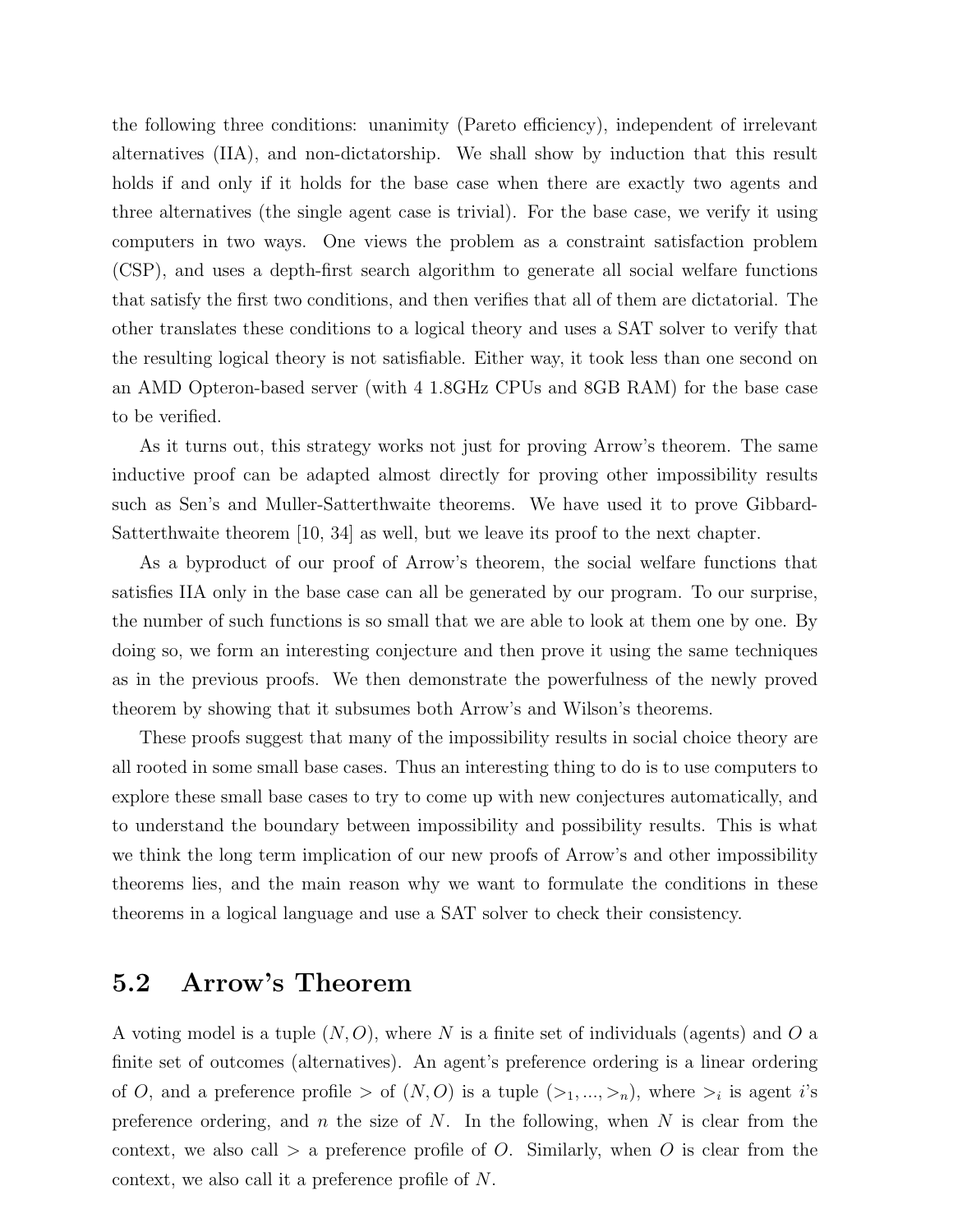**Definition 5.1** Given a voting model  $(N, O)$ , a social welfare function is a function  $W$ :  $L^n \to L$ , where L is the set of linear ordering of O, and n the size of N.

A social welfare function defines a social ordering for each preference profile. If we consider the social ordering given by a social welfare function as the aggregates of the preference orderings of the individuals in the society, it is natural to impose some conditions on it. For instance, it should not be dictatorial in that the aggregated societal preference ordering always is the same as a particular individual's preference. Arrow showed that a seemingly minimal set of such conditions turns out to be inconsistent.

In the following, given a preference profile  $\geq$  =  $(\geq_1, ..., \geq_n)$ , we sometimes write  $\geq_W$ for  $W(\ge)$ . Thus both  $a >_W b$  and  $a W(\ge) b$  mean the same thing: the alternative a is preferred over the alternative b according to the societal preference ordering  $W(>)$ .

**Definition 5.2** A social welfare function  $W$  is unanimous (Pareto efficient) if for all alternatives  $a_1$  and  $a_2$ , we have that if  $a_1 >_i a_2$  for every agent i, then  $a_1 >_W a_2$ 

In words, if everyone ranks alternative  $a_1$  above  $a_2$ , then  $a_1$  must be ranked above  $a_2$ socially.

**Definition 5.3** A social welfare function  $W$  is independent of irrelevant alternatives (IIA) if for all alternatives  $a_1$  and  $a_2$ , and all preference profiles  $>^{\prime}$  and  $>^{\prime\prime}$ , we have that  $\forall i \ a_1 >'_i a_2 \ if \ a_1 >''_i a_2 \ implies \ that \ a_1 >'_W a_2 \ if \ a_1 >''_W a_2.$ 

Literally, IIA means that the relative social ordering of two alternatives depends only on their relative orderings given by each agent and has nothing to do with other alternatives.

**Definition 5.4** An agent i is a dictator in a social welfare function W if for all alternatives  $a_1$  and  $a_2$ ,  $a_1 >_W a_2$  iff  $a_1 >_i a_2$ . If there is a dictator in W, then it is said to be dictatorial. Otherwise, W is said to be non-dictatorial.

It is easy to see that if there are at least two alternatives, then there can be at most one dictator in any social welfare function.

**Theorem 5.5 (Arrow's theorem [2])** For any voting model  $(N, O)$ , if  $|O| \geq 3$ , then any social welfare function that is unanimous and IIA is also dictatorial.

Arrow's original proof of this result is somewhat complicated, and there are several alternative proofs by others, e.g [8, 4, 9]. We now give yet another one using induction.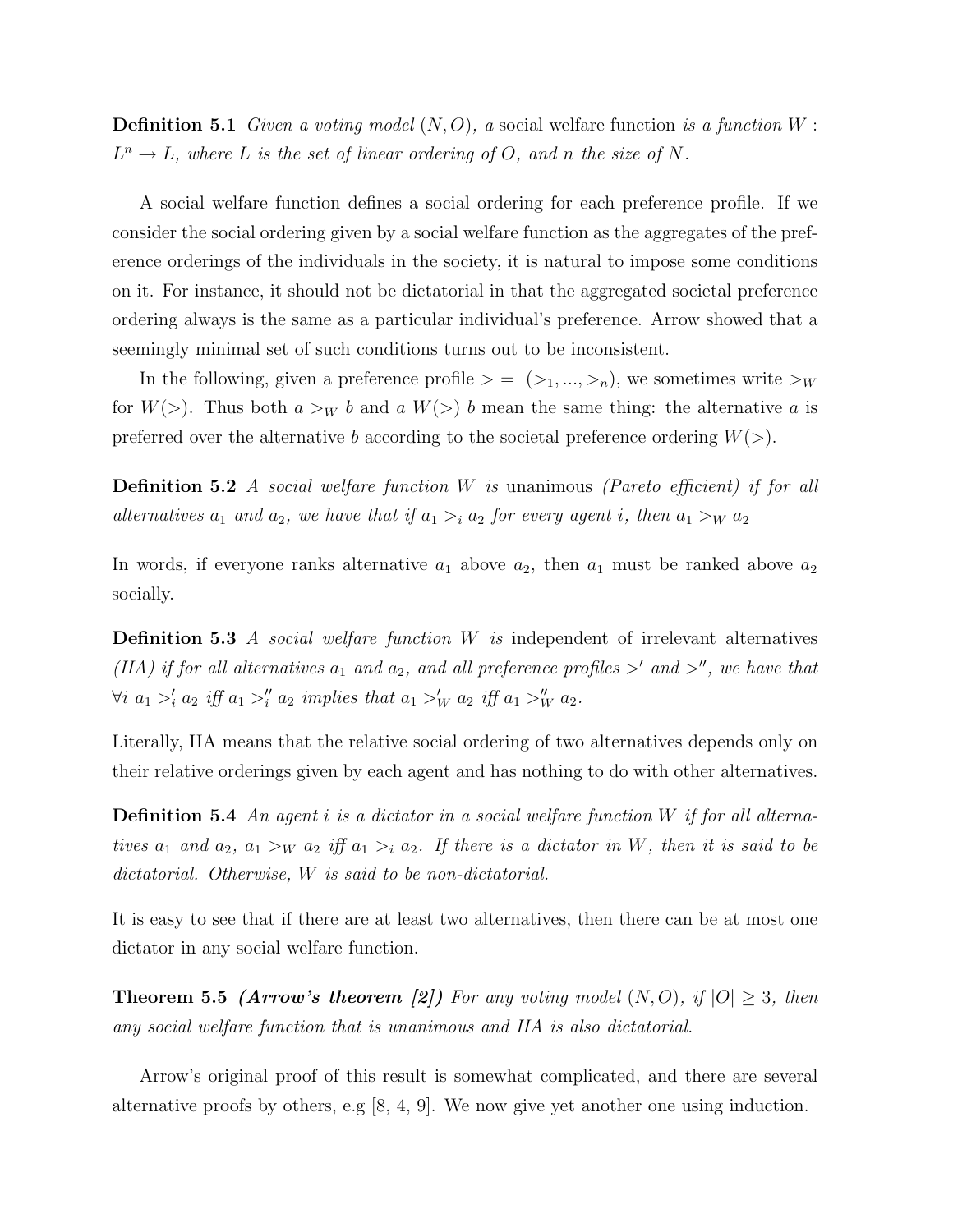### 5.3 An inductive proof of Arrow's Theorem

For ease of presentation, we assume the following notations.

- For any set S, we use  $S_{-a}$  to denote  $S \setminus \{a\}$ , i.e. the result of deleting a in S.
- We extend the above notation to tuples as well: if  $t = (t_1, ..., t_n)$ , then we use  $t_{-i}$  to denote the tuple  $(t_1, ..., t_{i-1}, t_{i+1}, ..., t_n)$ . Furthermore, we use  $(t_{-i}, s)$  to denote the result of replacing ith item in t by s:  $(t_{-i}, s) = (t_1, ..., t_{i-1}, s, t_{i+1}, ..., t_n)$ . We use  $t_{-\{i,j\}}$  to denote  $(t_{-i})_{-j}$ .
- If > is a linear ordering of O, and  $a \in O$ , then we let  $\geq_{-a}$  be the restriction of > on  $O_{-a}$ : for any  $a', a'' \in O_{-a}, a' >_{-a} a''$  iff  $a' > a''$ . On the other hand, if  $>$  is a linear ordering of  $O_{-a}$  for some  $a \in O$ , then we let  $>^{+a}$  be the extension of  $>$  to  $O$ such that for any  $a' \in O_{-a}$ ,  $a' > a a$ . Similarly, we let  $a^{-}$  to be the extension of > to O such that for any  $a' \in O_{-a}$ ,  $a > a^+ a'$ . Thus if > is a linear ordering of O, and  $a \in O$ , then  $\sum_{-a}^{+a}$  is  $(\geq_{-a})^{+a}$ , i.e. the result of moving a to the bottom of the ordering. These notations extend to tuples of orderings. Thus if  $\geq$  is a preference profile of  $(N, O_{-a})$ , then

$$
\gt^{+a} = (>_1, ..., >_n)^{+a} = (>_1^{+a}, ..., >_n^{+a}),
$$

which will be a preference profile of  $(N, O)$ . Similarly for  $>^{a+}$ 

Like any inductive proof, there are two cases for our proof, the inductive case and the base case.

#### 5.3.1 The inductive case

**Lemma 5.6** If there is a social welfare function for n individuals and  $m + 1$  alternatives that is unanimous, IIA and non-dictatorial, then there is a social welfare function for n individuals and m alternatives that satisfies these three conditions as well, for all  $n >$  $2, m \geq 3$ .

**Proof:** Let  $N = \{1, ..., n\}$  be a set of n agents, O a set of  $m + 1$  alternatives, and W a social welfare function for  $(N, O)$  that satisfies the three conditions in the lemma. We show that there is an  $a \in O$  such that the "restriction" of W on  $O_{-a}$  also satisfies these three conditions.

For any  $a \in O$ , we define the restriction of W on  $O_{-a}$ , written  $W_a$ , to be the following function: for any preference profile  $> = (\ge_1, ..., \ge_n)$  of  $O_{-a}$ ,  $W_a(\ge) = W(\ge^{+a})_{-a}$ . In other words,  $W_a$   $\gg$  is the result of applying W to the preference profile  $>^{+a}$  of O, and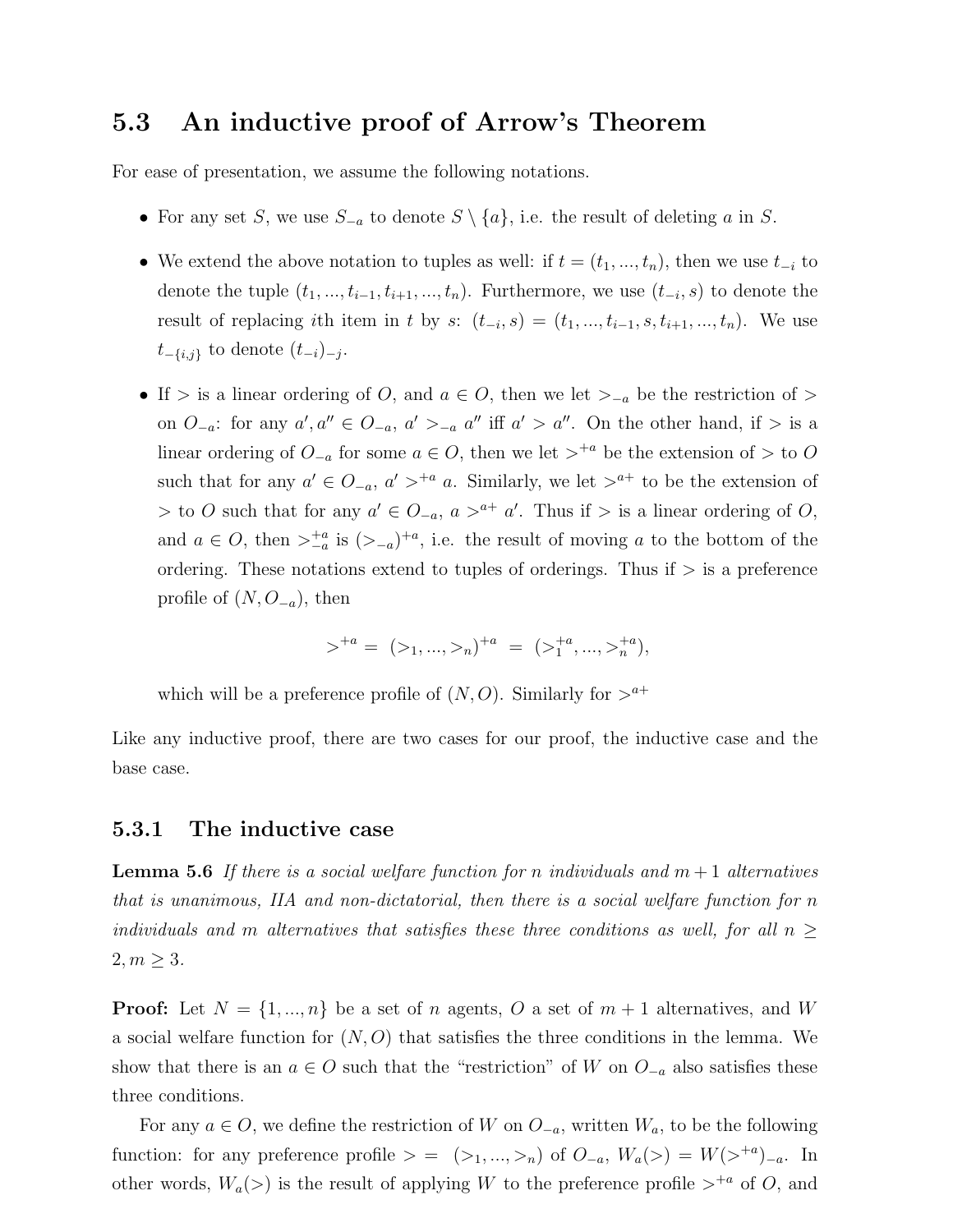then projecting it on  $O_{-a}$ . The key property of this welfare function is that for any  $a'$ and a'' in  $O_{-a}$ , and any preference profile > of  $O_{-a}$ , a'  $W_a(>)$  a'' iff a'  $W(>^{+a})$  a''.

We show that  $W_a$  is unanimous and IIA:

- Suppose  $a', a'' \in O_{-a}$  and  $a' >_i a''$  for all i. By our definition  $a' >_i^{\pm a} a''$  for all i as well. Since W is unanimous, a'  $W(>^{+a})$  a''. Thus a'  $W_a(>)$  a''. This shows that  $W_a$  is unanimous.
- Let  $a', a'' \in O_{-a}$  and  $\geq', \geq''$  be two preference profiles of  $O_{-a}$  such that  $\forall i \ a' >'_i a''$ iff  $a' >''_i a''$ . Thus  $\forall i \ a' >'^{+a}_{i} a''$  iff  $a' >''^{+a}_{i} a''$  as well. Since W is IIA,  $a' W(>^{+a}) a''$ iff a'  $W(\geq^{n+a})$  a". Hence a'  $W_a(\geq')$  a" iff a'  $W_a(\geq'')$  a". This shows that  $W_a$  is also IIA.

We now show that there is an  $a \in O$  such that  $W_a$  is not dictatorial. First for any  $a \in O$ and any  $a', a'' \in O_{-a}$ , and any profile > of O, we have

$$
a' >_W a'' \text{ iff } a' \ W(>\_{a}^{+a}) \ a''. \tag{5.1}
$$

This follows because W is IIA and  $a', a'' \in O_{-a}$ .

Now let b be any alternative in O. Suppose  $W_b$  has a dictator, say agent 1 in it. Since W is not dictatorial, there must be a preference profile  $>$  of O and some  $c, d \in O$  such that  $c >_1 d$  but  $d >_W c$ . Since  $|O| = m+1 > 3$ , we can find an alternative  $e \in O_{-b} \setminus \{c, d\}.$ We now show that  $W_e$  is not dictatorial. Suppose otherwise. There are two cases:

- Agent 1 is again the dictator in  $W_e$ . Then  $W_e(\geq -e)$  and  $\geq 1$  agree on c and d. Thus  $c W_e(\geq_{-e}) d$ . By our definition of  $W_e$ , this means that  $c W_{\geq_{-e}}(W(\geq_{-e}^{+e}))_{-e} d$ . Since  $c, d \in O_{-e}$ , this means that  $c W(>\vert e \vert^e) d$ . By (5.1), we have  $c >_W d$ , a contradiction with our assumption that  $d >_W c$ .
- Another agent, say agent 2 is the dictator in  $W_e$ . Let  $a_1 \neq a_2$  be any two alternatives in  $O \setminus \{b, e\}$ . This is possible since  $|O| > 3$ . Let  $>^{\prime}$  be a preference profile of O such that  $a_1 >'_1 a_2$  but  $a_2 >'_2 a_1$ . From  $a_1 >'_1 a_2$ ,  $\{a_1, a_2\} \subseteq O_{-b}$ , and that agent 1 is the dictator in  $W_b$ , we can conclude  $a_1 >'_W a_2$  as we have done in the previous case. Similarly, from  $a_2 >_2' a_1$ ,  $\{a_1, a_2\} \subseteq O_{-e}$ , and that agent 2 is the dictator in  $W_e$ , we can conclude  $a_2 >_W' a_1$ , a contradiction.

Thus we have shown that  $W_e$  cannot have a dictator.

Note that it is essential for our proof that  $m \geq 3$ . Notice also that we only use the assumptions that W is IIA and non-dictatorial in our proof that  $W_a$  is not dictatorial for some  $a \in O$ . The assumption that W is unanimous is used only in showing that  $W_a$  is also unanimous.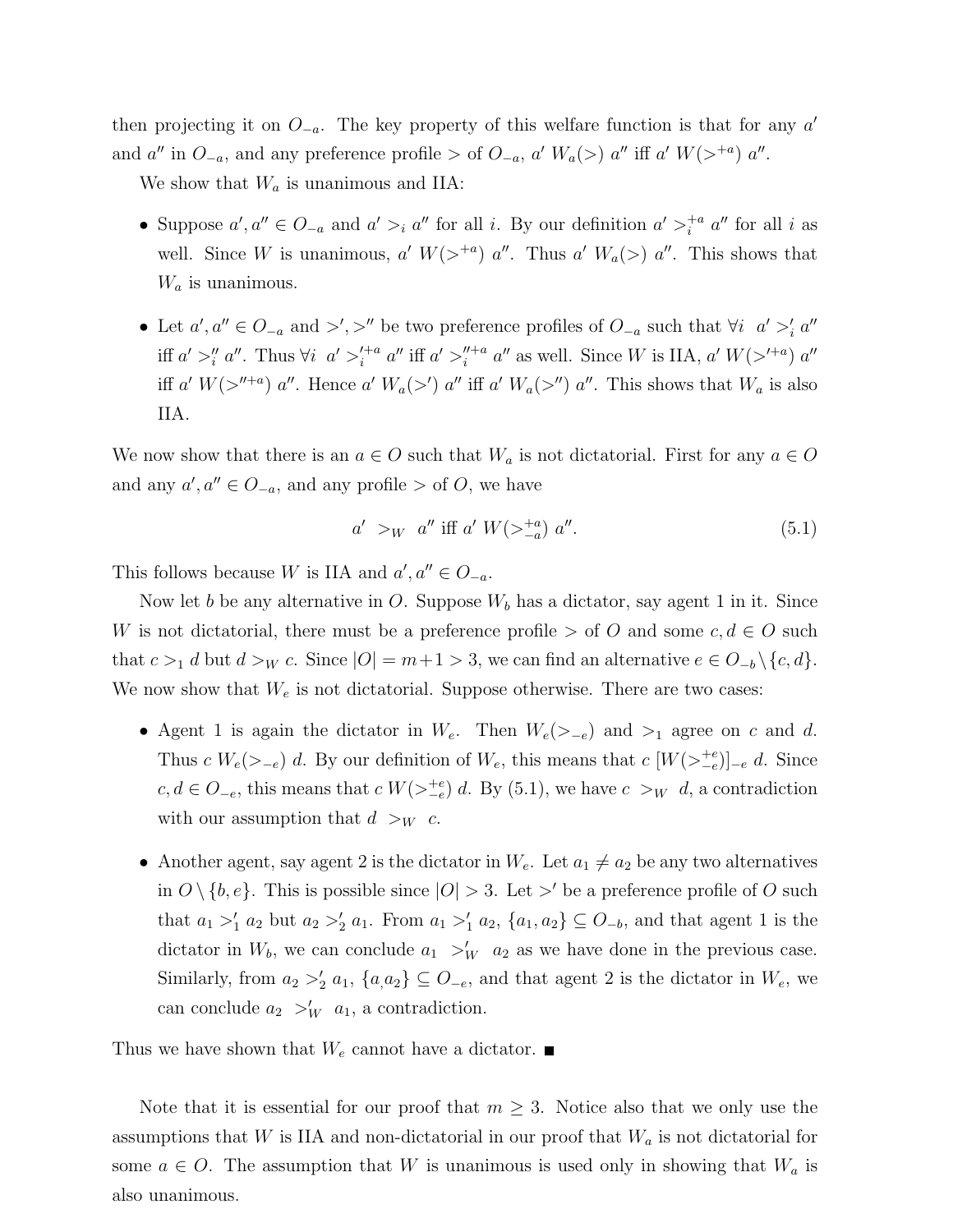**Lemma 5.7** If there is a social welfare function for  $n+1$  individuals and m alternatives that is unanimous, IIA and non-dictatorial, there will also be a social welfare function for n individual and m alternatives that satisfies these three conditions as well, for all  $n \geq 2, m \geq 3.$ 

**Proof:** Let  $N = \{1, ..., n, n+1\}$  be a set of agents, and O a set of m alternatives, and W a social welfare function for  $(N, O)$  that satisfies the three conditions in the lemma. For any  $i \neq j \in N$ , we define  $W_{i,j}$  to be the following social welfare function for  $(N_{-i}, O)$ : for any preference profile > of  $(N, O), W_{i,j}(\geq i,j) = W(\geq i,j),$  where  $(\geq i, \geq j)$ , as we defined earlier, is the result of replacing  $\ge_i$  in  $\ge$  by  $\ge_j$ . Thus the social welfare function  $W_{i,j}$  is defined through W by making agent i and agent j always agreeing with each other. Clearly, for any  $i, j, W_{i,j}$  is unanimous and IIA because W satisfies these two conditions. We now show that we can find two distinct agents i and j such that  $W_{i,j}$  is not dictatorial. Suppose otherwise, for every pair  $i > j \in N$ ,  $W_{i,j}$  is dictatorial. Now consider three distinct agents  $i_1 < i_2 < i_3$  in N. This is possible because  $|N| = n + 1 \ge 3$ . Suppose *i* is the dictator in  $W_{i_1,i_2}, j$  the dictator in  $W_{i_1,i_3}$ , and *k* the dictator in  $W_{i_2,i_3}$ . There are two cases:

- Case 1:  $i = j = k$ . Since W is not dictatorial, there is a profile  $>$  of  $(N, O)$ and two alternatives  $a_1$  and  $a_2$  such that  $\gt_W$  and  $\gt_i$  disagree on  $a_1$  and  $a_2$ , say  $a_1 >_i a_2$  but  $a_2 >_W a_1$ . Now at least two players from  $\{i_1, i_2, i_3\}$  must agree on  $a_1, a_2$ . Let these two players be  $j_1$  and  $j_2$ , and without loss of generality, suppose  $j_1 < j_2$ . Now consider the profile  $(>_{-j_1}, >_{j_2})$ . Since W is IIA, and because  $>_{j_1}$ and  $>_{j_2}$  agree on  $a_1$  and  $a_2$ ,  $>_{W}$  and  $W(\gt_{j_1}, \gt_{j_2})$  must agree on  $a_1$  and  $a_2$ . So  $a_2 W(\gt_{-j_1}, \gt_{j_2})$   $a_1$ . But *i* is the dictator in  $W_{j_1, j_2}, W_{j_1, j_2}(\gt_{-j_1})$  must agree with  $\gt_i$ . Since  $W_{j_1,j_2}(\gt_{-j_1})$  is defined to be  $W(\gt_{-j_1},\gt_{j_2})$ , thus  $W(\gt_{-j_1},\gt_{j_2})$  agrees with  $\gt_i$ , so  $a_1 W(\gt_{-j_1}, \gt_{j_2})$   $a_2$ , a contradiction.
- Case 2:  $i \neq j$  or  $i \neq k$  or  $j \neq k$ . First, by our definition of  $W_{x,y}$ , and our assumption that agents i, j, and k are dictators in  $W_{i_1,i_2}$ ,  $W_{i_1,i_3}$ , and  $W_{i_2,i_3}$ , respectively, for any preference profile > of  $(N, O)$ , if  $>_{i_1} = >_{i_2} = >_{i_3}$ , then  $>_{W} = >_{i_1} >_{W} = >_{j}$ , and  $>_{W} = >_{k}$ . Since two of  $\{i, j, k\}$  must be distinct, this means that  $\{i, j, k\} \subseteq$  $\{i_1, i_2, i_3\}$ . Since i must be in  $N_{-i_1}$ , so  $i \neq i_1$ , thus  $i \in \{i_2, i_3\}$ . Similarly,  $j \in \{i_2, i_3\}$ and  $k \in \{i_1, i_3\}$ . This leads to eight possible combinations for i, j, and k. Each of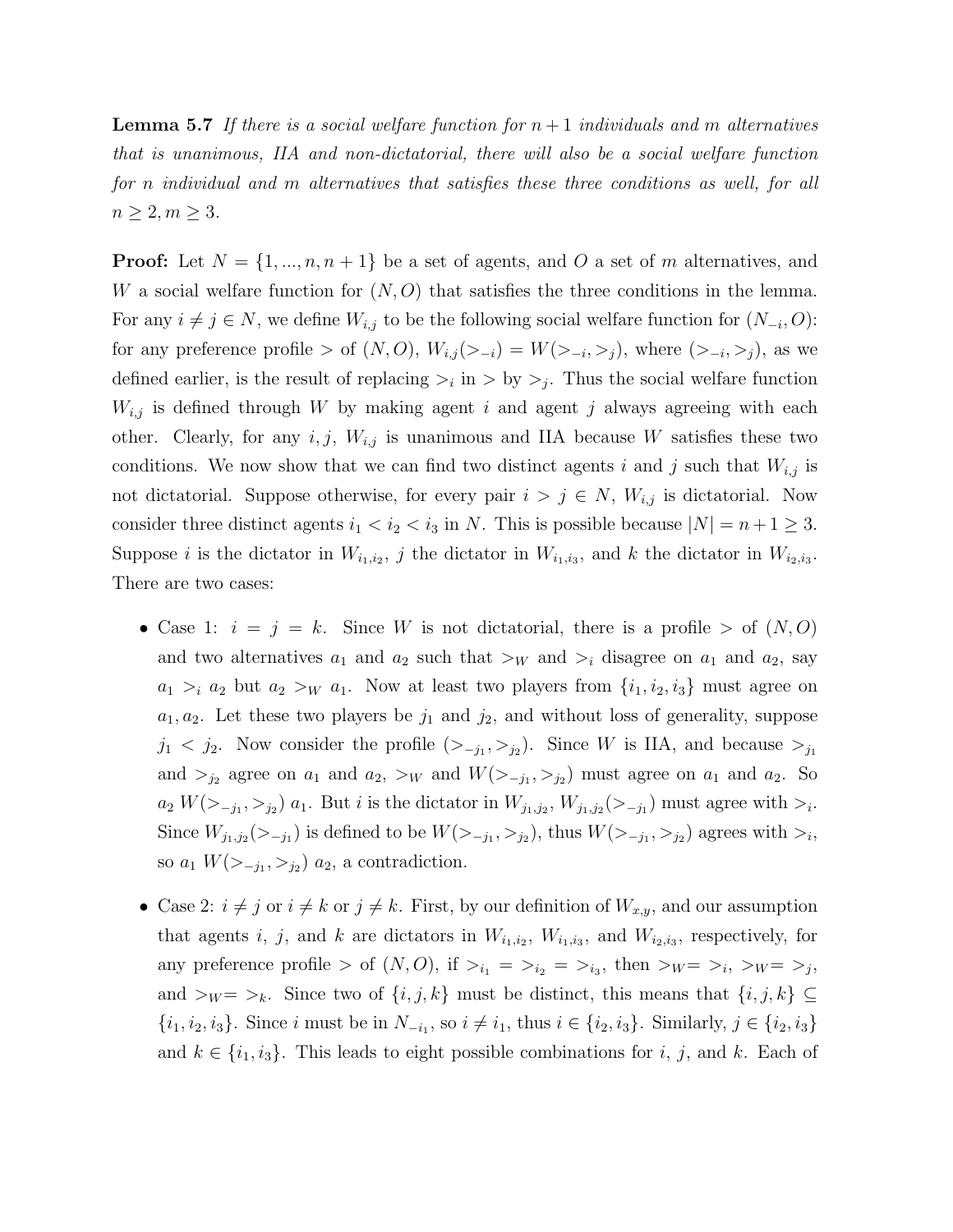| (i, j, k)         | $>_{i_1}$ | $>_{i_2}$ | $>_{i_3}$ |
|-------------------|-----------|-----------|-----------|
| $(i_2, i_2, i_1)$ | c > a > b | a > b > c | a > c > b |
| $(i_2, i_2, i_3)$ | case 1    |           |           |
| $(i_2, i_3, i_1)$ | case 1    |           |           |
| $(i_2, i_3, i_3)$ | c > a > b | b > c > a | a > b > c |
| $(i_3,i_2,i_1)$   | c > a > b | a > b > c | b > c > a |
| $(i_3, i_2, i_3)$ | b > a > c | b > c > a | a > b > c |
| $(i_3,i_3,i_1)$   | b > c > a | b > a > c | a > b > c |
| $(i_3, i_3, i_3)$ | case 1    |           |           |

them will lead to a contradiction, using the following table:

Each row in the above table either gives a preference profile that will lead to a contradiction or point to "case 1", meaning a contradiction can be derived similar to case 1. For instance, consider the row  $(i, j, k) = (i_2, i_3, i_1)$ , which says "case 1". This case can be reduced to "case 1" as follows. Since  $i = i_2$  is the dictator in  $W_{i_1,i_2}$ ,  $i_1$  is the dictator in  $W_{i_2,i_1}$ . Similarly,  $i_1$  is the dictator in  $W_{i_3,i_1}$  because  $i_3 = k$  is the dictator in  $W_{i_1,i_3}$ . Thus  $i_1$  is the dictator in  $W_{i_2,i_1}$ ,  $W_{i_3,i_1}$ , and  $W_{i_2,i_3}$ , and the same reasoning in case 1 will lead to a contradiction here.

Now consider the first row  $(i, j, k) = (i_2, i_2, i_1)$ , and the preference profile  $>$  given in the row:

$$
c >_{i_1} a >_{i_1} b, \quad a >_{i_2} b >_{i_2} c, \quad a >_{i_3} c >_{i_3} b.
$$

Because  $i_2 = j$  is the dictator in  $W_{i_1,i_3}$ ,  $W(\gt_{-i_1}, \gt_{i_3}) = \gt_{i_2}$ . But  $\gt_{i_1}$  and  $\gt_{i_3}$  agree on  $b$  and  $c$ , thus by IIA:

$$
b >_W c
$$
 iff  $b W(>_{-i_1}, >_{i_3}) c$  iff  $b >_{i_2} c$ .

So

$$
b >_W c. \tag{5.2}
$$

Similarly,  $>_{i_1}$  and  $>_{i_2}$  agree on a and b, and  $i_2$  is the dictator in  $W_{i_1,i_2}$ , thus  $a >_W b$ iff  $a >_{i_2} b$ . So

$$
a >_W b. \tag{5.3}
$$

Now  $>_{i_2}$  and  $>_{i_3}$  agree on a and c, and  $i_1$  is the dictator in  $W_{i_2,i_3}$ , thus  $a >_W c$  iff  $a >_{i_1} c$ . So  $c >_W a$ , which contradicts with  $(5.2)$  and  $(5.3)$ . The other cases are similar.

This means that there must be some  $i \neq j \in N$  such that  $W_{i,j}$  is not dictatorial.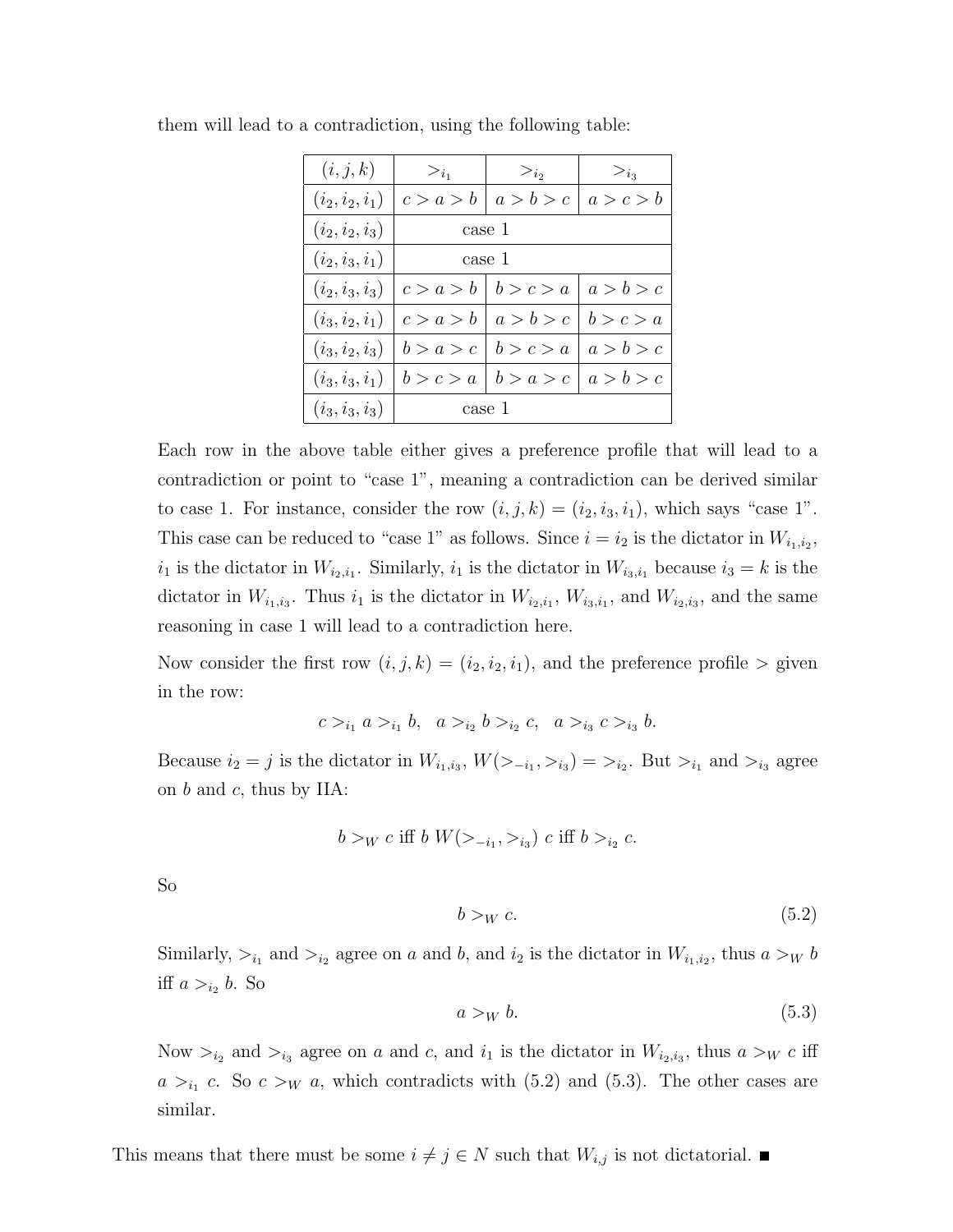Again notice that it is essential for our proof that  $|N| = n + 1 \geq 3$ , and that the existence of a non-dictatorial  $W_{i,j}$  depends only on the assumptions that W is IIA and non-dictatorial.

By these two lemmas, we see that Arrow's theorem holds iff it holds for the case when there are exactly two agents and three possible outcomes.<sup>1</sup>

#### 5.3.2 The base case

We now turn to the proof of the base case, and as we mentioned earlier, we use computer programs to do that.

The base case says that when  $|N| = 2$  and  $|O| = 3$ , there is no social welfare function on  $(N, O)$  that is unanimous, IIA, and non-dictatorial. A straightforward way of verifying this is to generate all possible social welfare functions in  $(N, O)$  and check all of them one by one for these three conditions. However, there are too many such functions for this to be feasible on current computers: there are  $3! = 6$  number of linear orderings of O, resulting in  $6 \times 6 = 36$  total number of preference profiles of  $(N, O)$ , and  $6^{36}$  possible social welfare functions.

Thus one should not attempt to explicitly generate all possible social welfare functions. What we did instead is to generate explicitly all social welfare functions that satisfy the conditions of unanimity and IIA, and then check if any of them is non-dictatorial.

We treat the problem of generating all social welfare functions that satisfy the conditions of unanimity and IIA as a constraint satisfaction problem (CSP). A CSP is a triple  $(V, D, C)$ , where V is a set of variables, and D a set of domains, one for each variable in V, and C a set of constraints on V (see, e.g. [33]). An assignment of the CSP is a function that maps each variable in  $V$  to a value in its domain. A solution to the CSP is an assignment that satisfies all constraints in C.

Now consider the voting model  $({1, 2}, {a, b, c})$  in our base case. We define a CSP for it by introducing 36 variables  $x_1, ..., x_{36}$ , one for each preference profile of the voting model. The domain of these variables is the set of 6 linear orderings of  $\{a, b, c\}$ , and the constraints are the instantiations of the unanimity and IIA conditions on the voting model. As can be easily seen, there is a one-to-one correspondence between the social welfare functions of the voting model and the assignments of the CSP. Furthermore, a solution to the CSP corresponds to a social welfare function that satisfies the unanimity and IIA conditions, and vice versa.

To solve this CSP, we use a depth-first search that backtracks whenever the current partial assignment violates the constraints, and implemented it in SWI-Prolog. As we

<sup>&</sup>lt;sup>1</sup>Technically speaking, we also need to consider the case when  $|N| = 1$ , but this is a trivial case.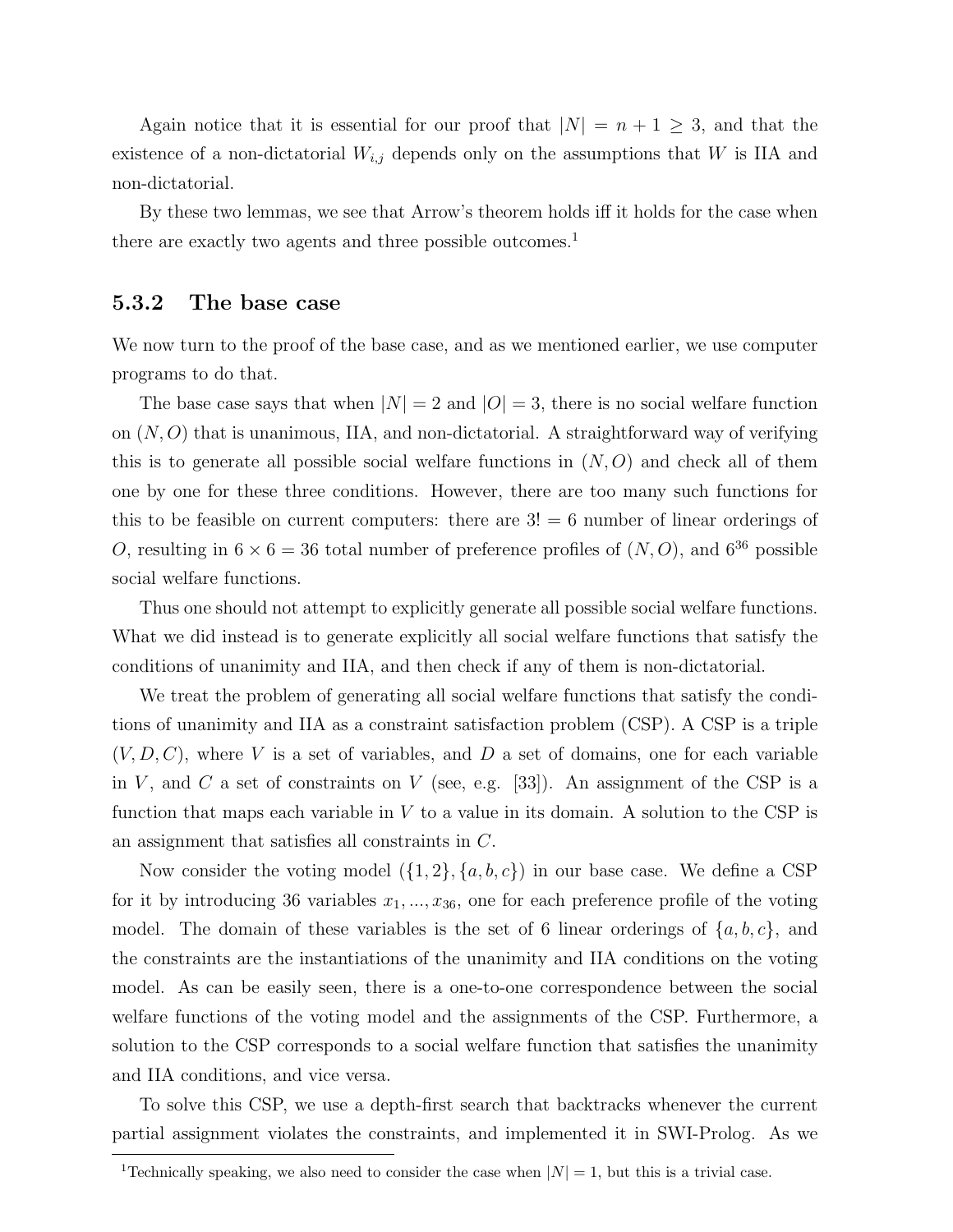mentioned earlier, when run on our AMD server machine, our Prolog program returned in less than one second two solutions, one corresponds to the social welfare function where agent 1 is the dictator, and the other agent 2 the dictator.

This verifies the base case of our inductive proof of Arrow's theorem, thus completes our proof. As mentioned in the introduction, we also verified the base case using a SAT solver. This requires a logical language to encode postulates in social choice theory, and will be described in a separate section below.

At last, it is worth noting that Suzumura [37] also provided, in his presidential address to the Japanese Economic Association, a specific backwards induction proof that reduces Arrow's theorem to two agents (but n alternatives) base case and then proves the base case with almost the same amount of efforts as the inductive case. In contrast, our further reduction to three alternatives case makes the computational verification possible and as we will show, our reduction to two agents case is more general and can be used to prove other impossibility theorems.

### 5.4 Muller-Satterthwaite Theorem

As mentioned before, the same strategy that we used for proving Arrow's theorem can be used to prove other impossibility theorems. In fact, we have modified the above proof for proving Sen's and Muller-Satterthwaite theorems. We prove in the following Muller-Satterthwaite theorem (cf. eg. [18]).

Arrow's theorem is about the social welfare function which maps a preference profile to a preference ordering. In comparison, Muller-Satterthwaite theorem concerns about social choice function which maps a preference profile to an outcome which is supposed to be the "winner" of the election (as represented by the preference profile).

**Definition 5.8** Given a voting model  $(N, O)$ , a social choice function is a function C:  $L^n \to O$ , where L is the set of linear orders on O, and n the number of agents in N.

Instead of the conditions of unanimity, IIA, and non-dictatorship in Arrow's theorem, Muller and Satterthwaite considered the following three corresponding conditions.

**Definition 5.9** A social choice function C is weakly unanimous if for every preference profile  $>$ , if there is a pair of alternatives  $a_1, a_2$  such that  $a_1 >_i a_2$  for every agent i, then  $C(>) \neq a_2.$ 

Thus according to this condition, an alternative that is dominated by another should never be selected.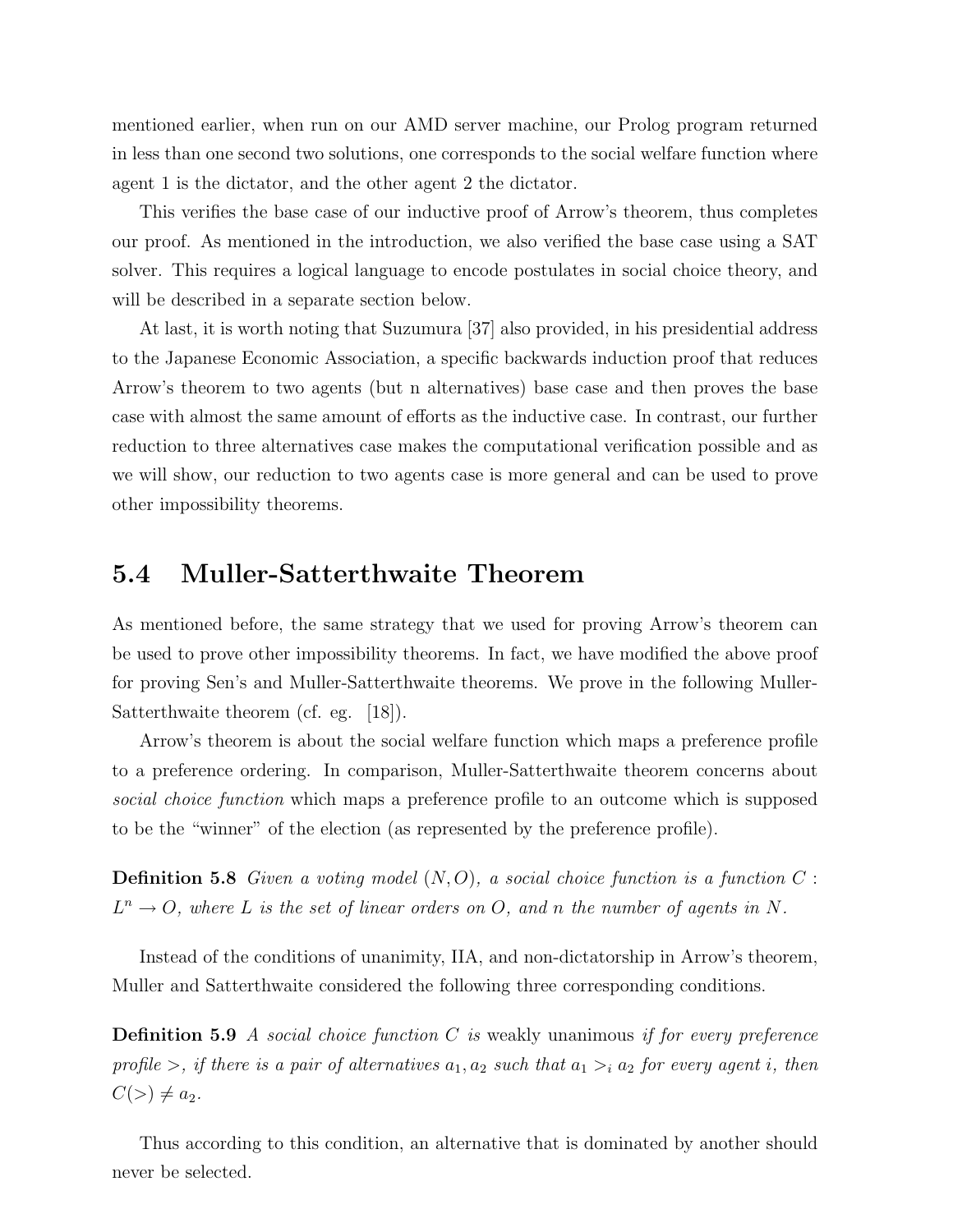**Definition 5.10** A social choice function C is monotonic if, for every preference profile  $\Rightarrow$  such that  $C(>) = a$ , if  $>'$  is another profile such that  $a >'_i a'$  whenever  $a >_i a'$  for every agent i and every alternative a', then  $C(\gt') = a$  as well.

In words, monotonicity means that if a choice function selects an outcome for a preference profile, then it will also select this outcome for any other preference profile that does not decrease the ranking of this outcome.

**Definition 5.11** An agent i is a dictator in a social choice function  $C$  if  $C$  always selects i's top choice: for every preference profile >,  $C(>) = a$  iff for all  $a' \in O$  that is different from a,  $a >_i a'$ . C is non-dictatorial if it has no dictator.

**Theorem 5.12 (Muller-Satterthwaite Theorem [23])** For any voting model  $(N, O)$ such that  $|O| \geq 3$ , any social choice function that is weakly unanimous and monotonic is also dictatorial.

Like our proof of Arrow's theorem, we prove this theorem by induction. The inductive step is again by two lemmas similar to the ones for Arrow's theorem.

**Lemma 5.13** If there is a social choice function for n individuals and  $m + 1$  alternatives that is weakly unanimous, monotonic and non-dictatorial, then there is also a social choice function for n individuals and m alternatives that satisfies these three conditions, for all  $n \geq 2, m \geq 3.$ 

**Proof:** Let  $(N, O)$  be a voting model such that  $|N| = n$  and  $|O| = m + 1$ , and C a social choice function that satisfies the three conditions in the lemma. Just like our proof of the corresponding Lemma 6.7, for any  $a \in O$ , we define  $C_a$  to be a social choice function that is the "restriction" of C on  $O_{-a}$ : for any preference profile > of  $O_{-a}$ ,  $C_a(>) = C(>}^{+a})$ . Again it can be easily seen that for any  $a \in O$ ,  $C_a$  is weakly unanimous and monotonic. Now we show that there is one such a such that  $C_a$  is non-dictatorial.

Suppose otherwise: for any  $a, C_a$  is dictatorial. We start by assuming  $C_b$  has a dictator i. Since C is non-dictatorial, we can find a profile  $\geq \in O$  such that  $C(\geq) = c \neq d$ , where d is top ranked outcome according to  $\geq_i$ . Since there are  $|m+1|\geq 4$  outcomes, we can find another outcome e that is distinct from  $b, c, d$ . Now we consider  $C_e$ , there are two cases:

•  $C_e$  still has agent *i* as its dictator. We have  $d = C_e((>)_{-e}) = C((>)_{-e}^{+e})$ , but according to monotonicity, we have  $C((>)_{-e}^{+e}) = C(>) = c$ , which leads to a contradiction since  $c \neq d$ .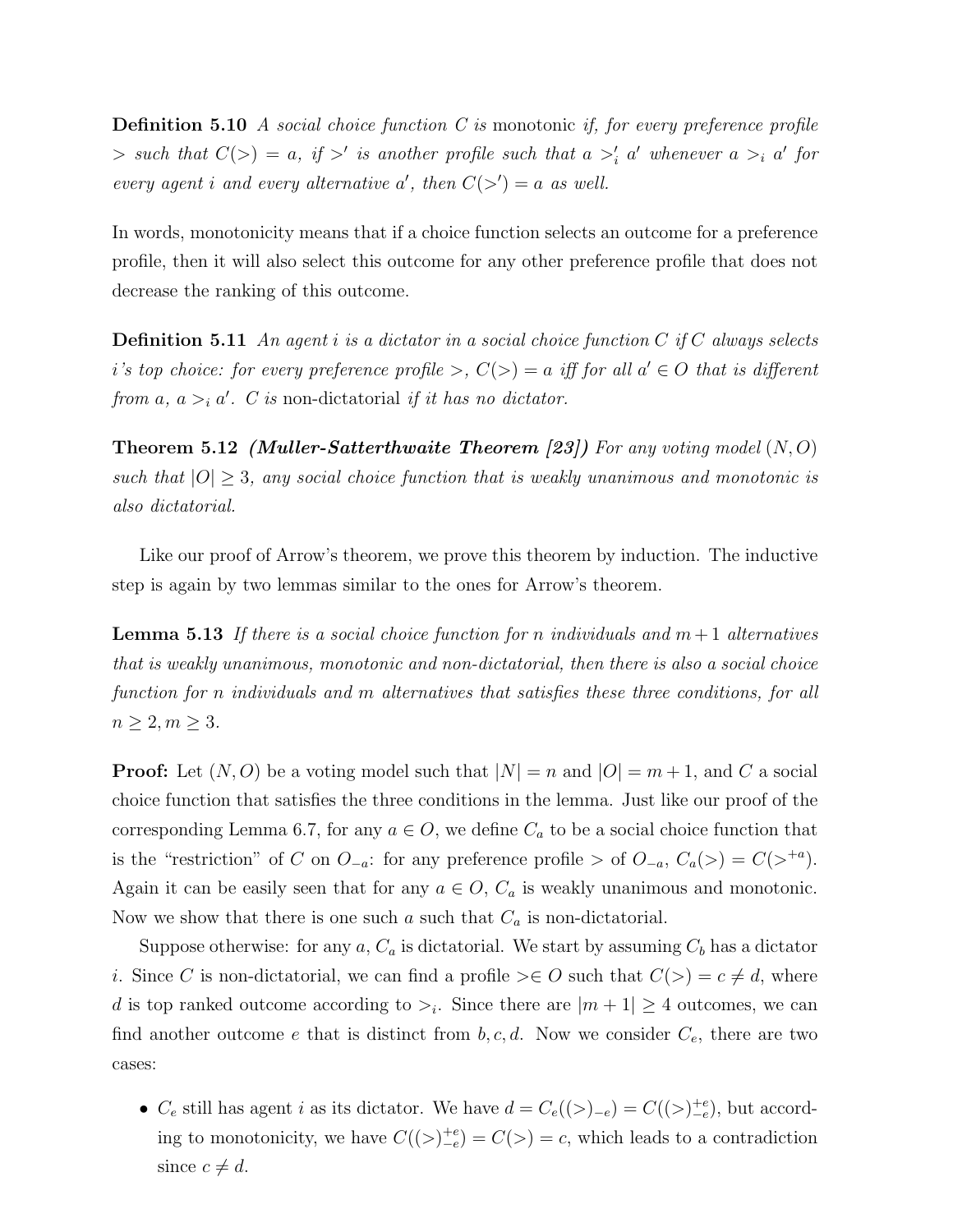•  $C_e$  has a dictator  $j \neq i$ . For any preference profile  $\geq^{\prime} \in O$  such that f is ranked top according to  $\geq'_i$ , g is ranked top according to  $\geq'_j$ ,  $f \neq g$  and  $f, g$  are distinct from  $b, e$ , we consider the following two preference profiles  $\geq^{\prime\prime} = ((\geq)_{-b}^{+b})$  $_{-b}^{+b})_{-e}^{+e}$  and  $>'''=(\left(>\right)_{-e}^{+e})_{-b}^{+b}$  $\frac{+b}{-b}$ . Clearly, we have  $C(\gt'') = g$  and  $C(\gt'') = f$ . However, according to monotonicity, we have  $C(\gt'') = C(\gt''')$ . This leads to a contradiction.

Therefore,  $C_e$  cannot have a dictator. So we have prove that there is always a outcome  $a$ so that  $C_a$  is non-dictatorial.

**Lemma 5.14** If there is a social choice function for  $n+1$  individuals and m alternatives that is weakly unanimous, monotonic and non-dictatorial, then there is also a social choice function for n individuals and m alternatives that satisfies these three conditions, for all  $n \geq 2, m \geq 3.$ 

**Proof:** Let  $(N, O)$  be a voting model such that  $|N| = n + 1$  and  $|O| = m$ , and C a social choice function that satisfies the three conditions in the lemma. Just like our proof of Lemma 6.8, for any pair of agents  $i \neq j \in N$ , we define  $C_{i,j}$  to be the following social welfare function for  $(N_{-i}, O)$ : for any preference profile > of  $(N, O), C_{i,j}$   $\langle >_{-i} \rangle$  =  $C(\gt_{-i},\gt_j)$ . Again it can be easily seen that for any pair of agents  $i \neq j$ ,  $C_{i,j}$  is weakly unanimous and monotonic.

We prove in the following that we can find two distinct agents  $i, j$  such that  $C_{i,j}$  is non-dictatorial. Suppose not, then for every pair of agents  $i, j$ , there is an agent  $d_{i,j}$  that is a dictator of  $C_{i,j}$ . We first show that  $d_{i,j} = j$  for any  $i, j$ . Suppose otherwise,  $d_{i,j} = k \neq j$ . Since C is non-dictatorial, we can find a profile  $\gt$  such that  $a = C(\gt) \neq b$  where b is on top of  $\gt_k$ . We then still have  $C(\gt_{-\{i,j\}}, \left(\gt_j)_{-a}^{a+}, \left(\gt_j\right)_{-a}^{a+}\right) = a$  according to monotonicity of C. But according to the dictatorship of  $C_{i,j}$ , we have  $C(>_{-\{i,j\}},(>_{j})_{-a}^{a+},(>_{j})_{-a}^{a+})=b$ , a contradiction. Therefore, we have  $d_{i,j} = j$  for any  $i, j$ .

Now consider a profile any  $>$  on  $(N+1, 0)$ , any triple of agents i, j, k and any triple of alternatives (this is possible since  $|N + 1| \geq 3$ ,  $|O| \geq 3$ ) where

- $a >_i c >_i b >_i ...$  for  $>_i$
- $c >_j b >_j a >_j ...$  for  $>_j$
- $b >_k a >_k c >_k ...$  for  $\geq_k$

Notice that  $\gt_i, \gt_j, \gt_k$  only differ in  $\{a, b, c\}$ . There are the following cases:

1.  $C(>) = a$ , then we change  $>_{i}$  to  $>_{k}$  and denote the new profile  $>'$ . By monotonicity, we still have  $C(\gt') = a$ . This leads to the contradiction that  $d_{j,k} \neq k$ .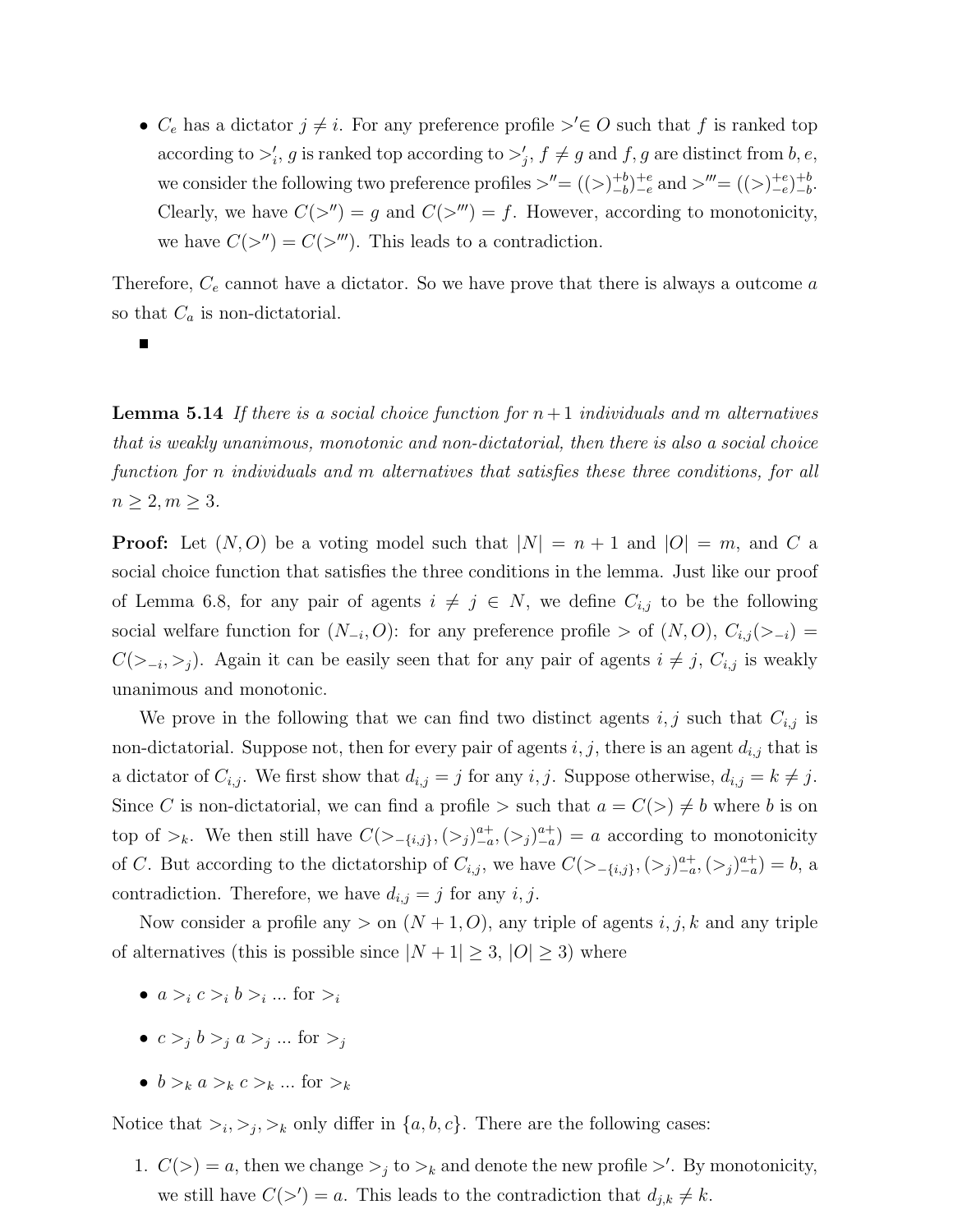2. Other cases where  $C(>) = b, c$  or other alternatives are similar to the case above.

Therefore, we conclude that there are two distinct agents  $i, j$  such that  $C_{i,j}$  is nondictatorial.

For the base case again notice that the case for  $N = 1$  is trivial, thus we need only to consider the case when there are two agents and three alternatives. Again the number of all possible social choice functions is too large to enumerate explicitly, but both our methods for verifying the base case in Arrow's theorem can be adapted here. For the depth-first search method, our program similarly reported that there are exactly two social choice functions that are weakly unanimous and monotonic, and both of them are dictatorial.

One additional interesting thing to note is that it is also extremely fast to generate all the social choice functions that satisfy monotonicity only. There are 17 functions returned in total: 2 are dictatorships, 3 are constant and the remaining 12 are all functions whose ranges contain 2 elements. Since a generalization of Muller Satterthwaite theorem [26] says that the condition weak unanimity can be weakened by only requiring that the range contains at least 3 elements, these 12 functions are the only interesting ones to look at when one wants to completely generalize the monotonicity condition.

Notice that our proof outlined above parallels our earlier proof of Arrow's theorem but does not make use of Arrow's theorem. In contrast, the existing proofs such as those in [23, 18, 26] are more complicated and [23, 18] rely on Arrow's theorem.

# 5.5 Sen's Theorem

We show in the following that our proof can also be copied to prove the impossibility theorem by Sen [35].

**Definition 5.15** A collective choice rule is a functional relationship  $F: L^n \to R$  that specifies one and only one social preference relation r for any preference profile.

The set R of preference relations includes all the possible binary relations. Particularly, the members of R are not necessarily transitive or complete. However, Sen focused only on social decision functions, a subset of collective choice rules with certain restriction on R.

**Definition 5.16** A social decision function is a collective choice rule  $C: L^n \to R$  such that for each  $r \in R$ , r should generate a choice function.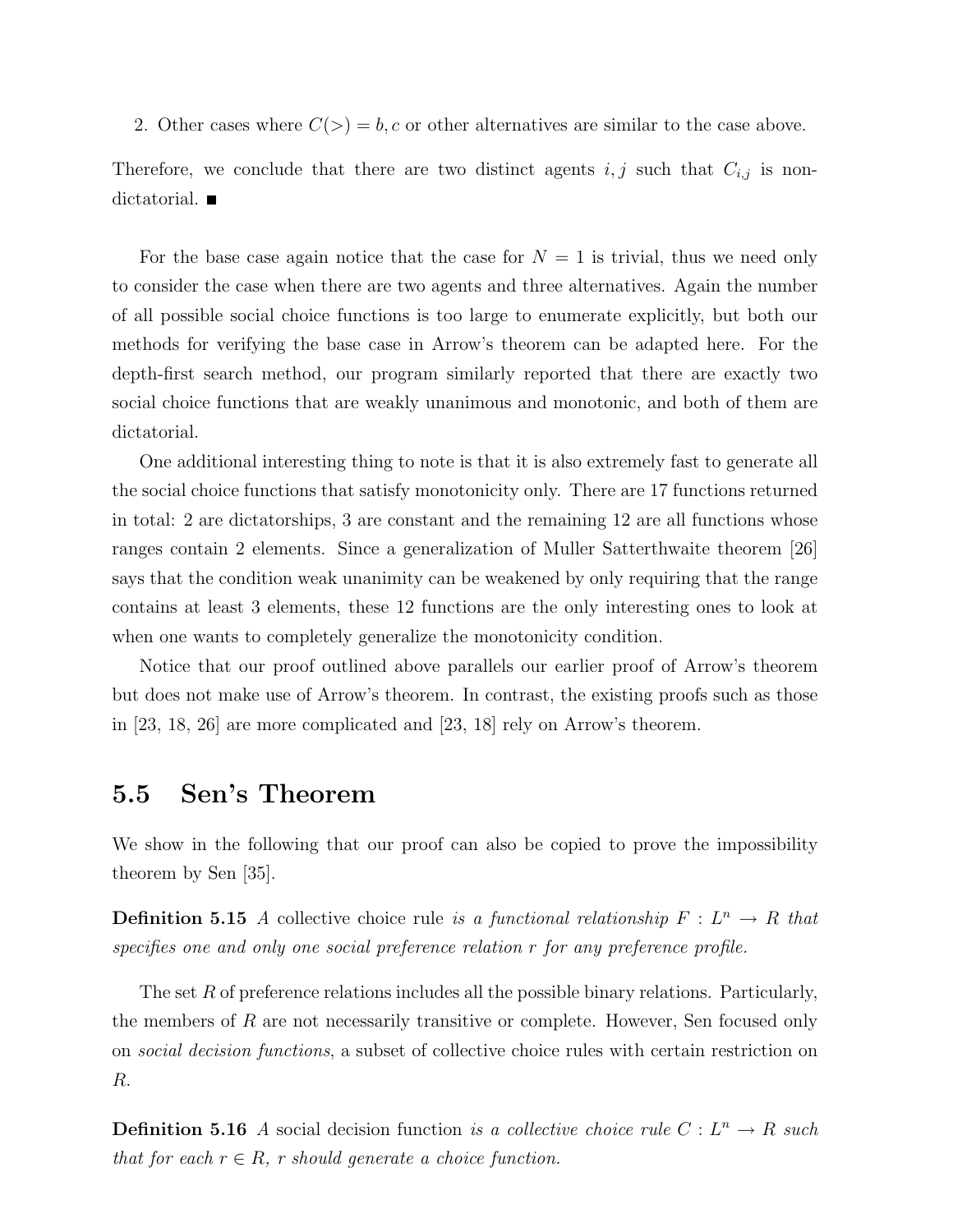A preference relation r should generate a "choice function" if according to r, there exists a best alternative in every subset of alternatives. In other words, there exists an alternative that is at least as preferred as any other alternative in that subset.

Sen then suggested three conditions which should be satisfied by any rational social decision function, namely unrestricted domain (condition U), unanimity (condition P, named after Pareto principle) and liberalism (condition L).

The first two conditions are mentioned explicitly or implicitly in Arrow's framework: unrestricted domain says that all the possible preference profiles should be included in the domain of a social decision function while unanimity is exactly the same one as in Arrow's theorem.

The third condition, liberalism, is somewhat debatable. The intuitive justification behind is that each individual has the freedom to determine at least one social choice. For example, I should feel free to have my own garden planted lily rather than rose.

**Definition 5.17** Liberalism: For each individual i, there is at least one pair of alternatives, say  $(a_1, a_2)$ , such that this individual is decisive for  $(a_1, a_2)^2$ .

Theorem 5.18 (Sen' Theorem [35]) There is no social decision function that can simultaneously satisfy U, P and L.

Sen further weakened the condition L to be the following form  $L^*$ ,

Definition 5.19 Liberalism\* There are at least two individuals such that for each of them there is at least one pair of alternatives over which he is decisive.

In other words, condition  $L^*$  only guarantees the freedom for two individuals instead of everyone in the society, as required by condition  $L$ . The following theorem subsumes Theorem 5.18.

**Theorem 5.20 (Sen' Theorem [35])** There is no social decision function that can simultaneously satisfy Conditions U, P, and  $L^*$ , for any voting model with  $|N| \geq 2$  and  $|O| \geq 3$ .

We prove in the following Theorem 5.20. The inductive step consists of the following two lemmas

**Lemma 5.21** If there is a social decision function for  $m+1$  alternatives and n outcomes that satisfies  $U, P$  and  $L^*$ , then there is a social decision function for m outcomes and n individuals that satisfies these three conditions as well, for all  $m \geq 4$ .

<sup>&</sup>lt;sup>2</sup>*i* is decisive for  $(a_1, a_2)$  if i prefers  $a_1$  to  $a_2$  implies that  $a_1$  is preferred to  $a_2$  according to the social preference relation returned by the decision function.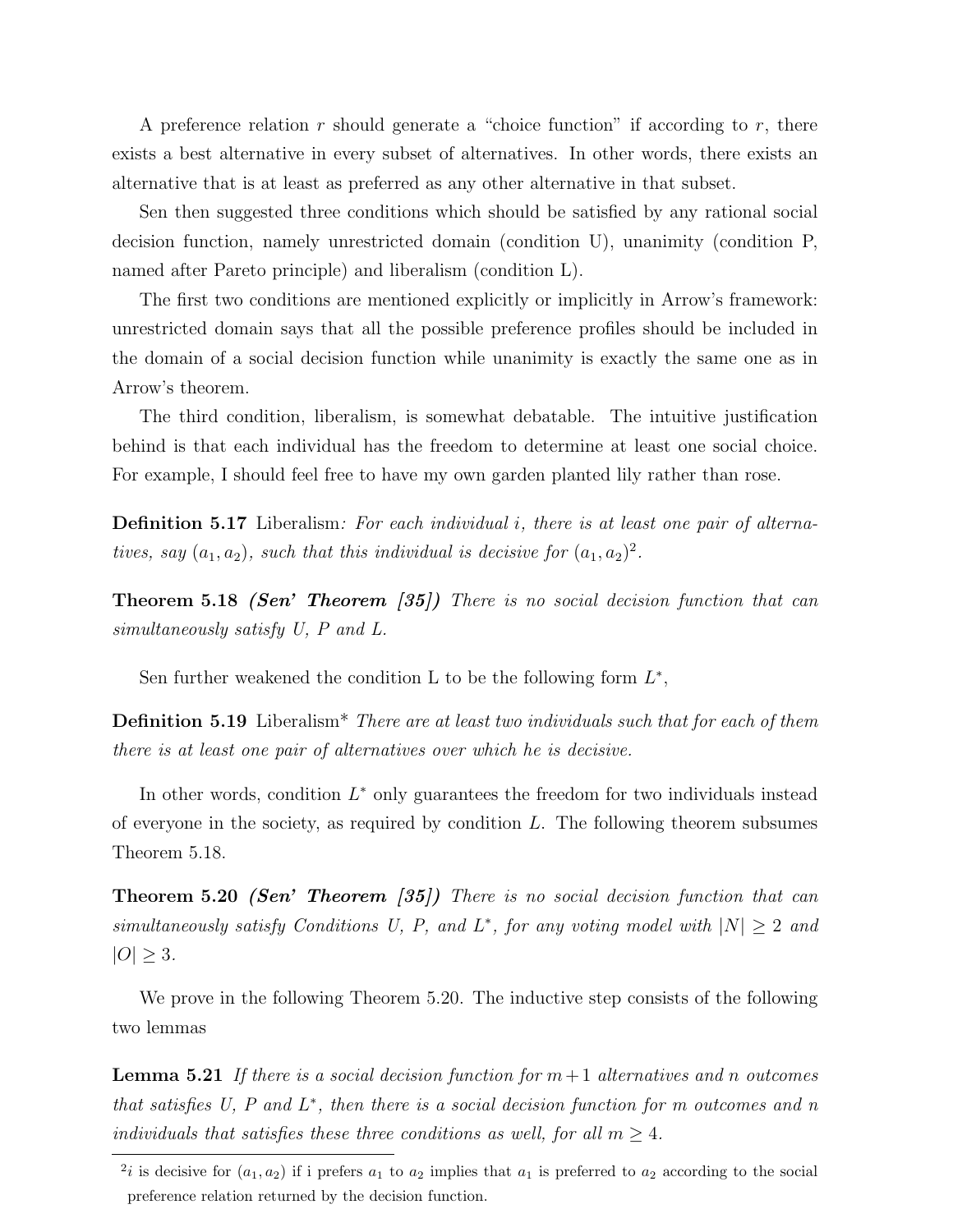**Proof:** Let  $(N, O)$  be a voting model such that  $|N| = n$  and  $|O| = m + 1$ , and C a social decision function that satisfies the three conditions in the lemma. For any  $a \in O$ , we define  $C_a$  to be a function that is the "restriction" of C on  $O_{-a}$ : for any preference profile  $>$  of  $O_{-a}$ ,  $C_a(>) = C(>^{+a})_{-a}$ .

- $C_a$  is still a social decision function. Since C is a social decision function, so the range of  $C$  is the set of preferences that can generate a choice function. That is, for any subset of outcomes, there is a best outcome. This outcome will still be the best after we restrict on  $C_a$  since a is less preferred than any other outcome by unanimity.
- The property of U and P of  $C_a$  follows directly from that of C.
- Since  $C$  satisfies  $L^*$ , we can always find two individuals and their decisive pairs  $(a_1, a_2)$  and  $(a_3, a_4)$  respectively. Since  $|m + 1| \geq 5$ , we can find an element  $a_5$ that is not in  $\{a_1, a_2, a_3, a_4\}$ . Now we can see that  $C_{a_5}$  still satisfies  $L^*$  because the two decisive individuals are still decisive for their pairs of alternatives  $(a_1, a_2)$  and  $(a_3, a_4).$

**Lemma 5.22** If there is a social decision function for m alternatives and  $n+1$  outcomes that satisfies  $U, P$  and  $L^*$ , then there is a social decision function for m outcomes and n individuals that satisfies these three conditions as well, for all  $n \geq 2$ .

**Proof:** By the property  $L^*$  of C, we have two individuals j, k that are decisive for their own pair of outcomes. We can also find another distinct agent  $i$ , since there are at least  $2+1$  three individuals for C. We now define  $C_{i,j}$  to be the following social welfare function for  $(N_{-i}, O)$ : for any preference profile > of  $(N, O), C_{i,j}(\geq -i) = C(\geq -i, \geq j)$ . Then  $C_{i,j}$  is still a social decision function and all the three properties follows directly from that of  $C$ .

Notice that we have  $m \geq 4$  in lemma 5.21, so the base case for Sen's theorem is  $|N| = 2$ and  $|O|=3,4$ . We can still check it by our depth-first search algorithm, which we do not want to repeat here.

# 5.6 Discovering new theorems

We have been advocating a methodology of theorem discovering using computers [15, 39]. The basic idea is to look for conjectures that are true in small domains using computers.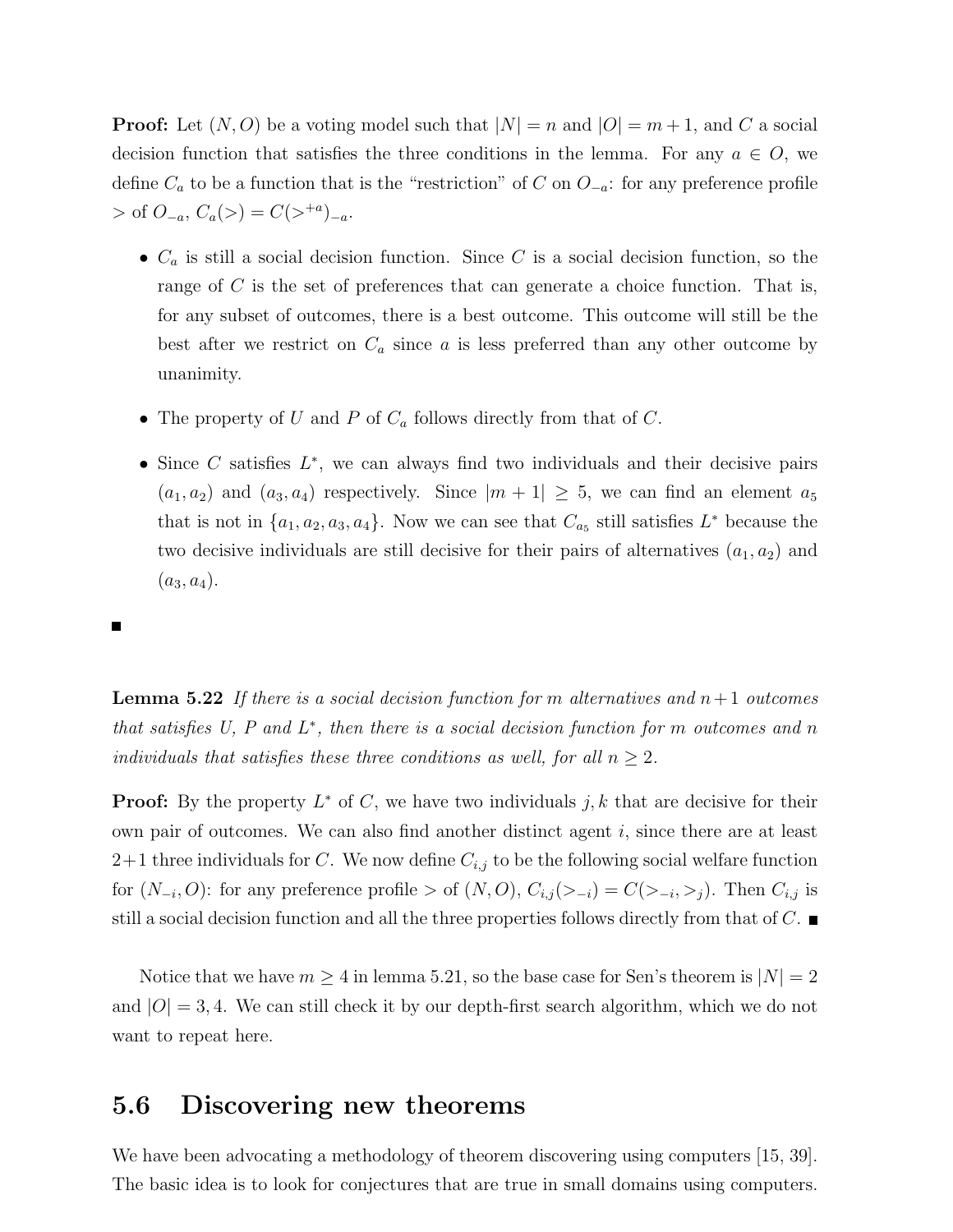Once we find such a conjecture, we then hope it to be true in general. In the following, we present a new theorem discovered this way.

### 5.6.1 An observation in small domain

Recall that in our CSP formulation of the base case of Arrow's theorem, constraints are the instantiations of both IIA and Unanimity conditions. Using the same algorithm, we can generate all the functions that satisfies IIA by restricting the constraints to be the instantiations of IIA only.

To our surprise (not so surprised if one is familiar with Wilson's theorem [45], which will be introduced later in this section), among the total  $6^{36}$  social welfare functions, they are only 94 of them satisfying IIA. This seems to suggest that the impossibility in Arrow's theorem is actually not caused by the conflict between unanimity and IIA but mostly by IIA, which is too strong for a social welfare function to satisfy.

Among these 94 functions, 2 of them are dictatorial, 2 of them are inversely dictatorial which means the social order of the function is always opposite to someone's individual order, and each of the remaining 90 functions has at most two values in the range. Of course among the 90 functions, there are 6 constant functions, each of which has exactly one value. Moreover, for any of the remaining 84 functions which have two different values, the distance between these values is at most one pair of outcomes. For example, if one value is  $a_1 >_W a_2 >_W a_3$ , then the other value can only be  $a_2 >_W a_1 >_W a_3$  or  $a_1 >_W a_3 >_W a_2.$ 

**Definition 5.23** An agent i is a inverse dictator in W if for all alternatives  $a_1$  and  $a_2$ ,  $a_1 >_W a_2$  iff  $a_2 >_i a_1$ . If there is a inverse dictator in W, then it is said to be inversely dictatorial.

**Definition 5.24** The (Kendall tau) distance of two orderings on  $O$  is the number of pairs of outcomes where two orderings disagree.

When IIA holds for a function  $W$ , we can define from it a social welfare function  $W_Y$ :  $L_Y^n \to L_Y$ , the restriction of W on an arbitrary non-empty subset Y of O, where  $L_Y$  is the restriction of L on Y and for any profile  $\geq' \in L^n_Y$ ,  $W_Y(\geq') = W(\geq)_Y$ , for any  $\geq \in L^n$ such that  $>_{Y}=>'.$ 

We then generalize the above observation in small domain into the following theorem.

**Theorem 5.25** If a social welfare function W on  $(N, O)$  satisfies IIA, then for every subset Y of O such that  $|Y| = 3$ ,

1.  $W_Y$  is dictatorial, or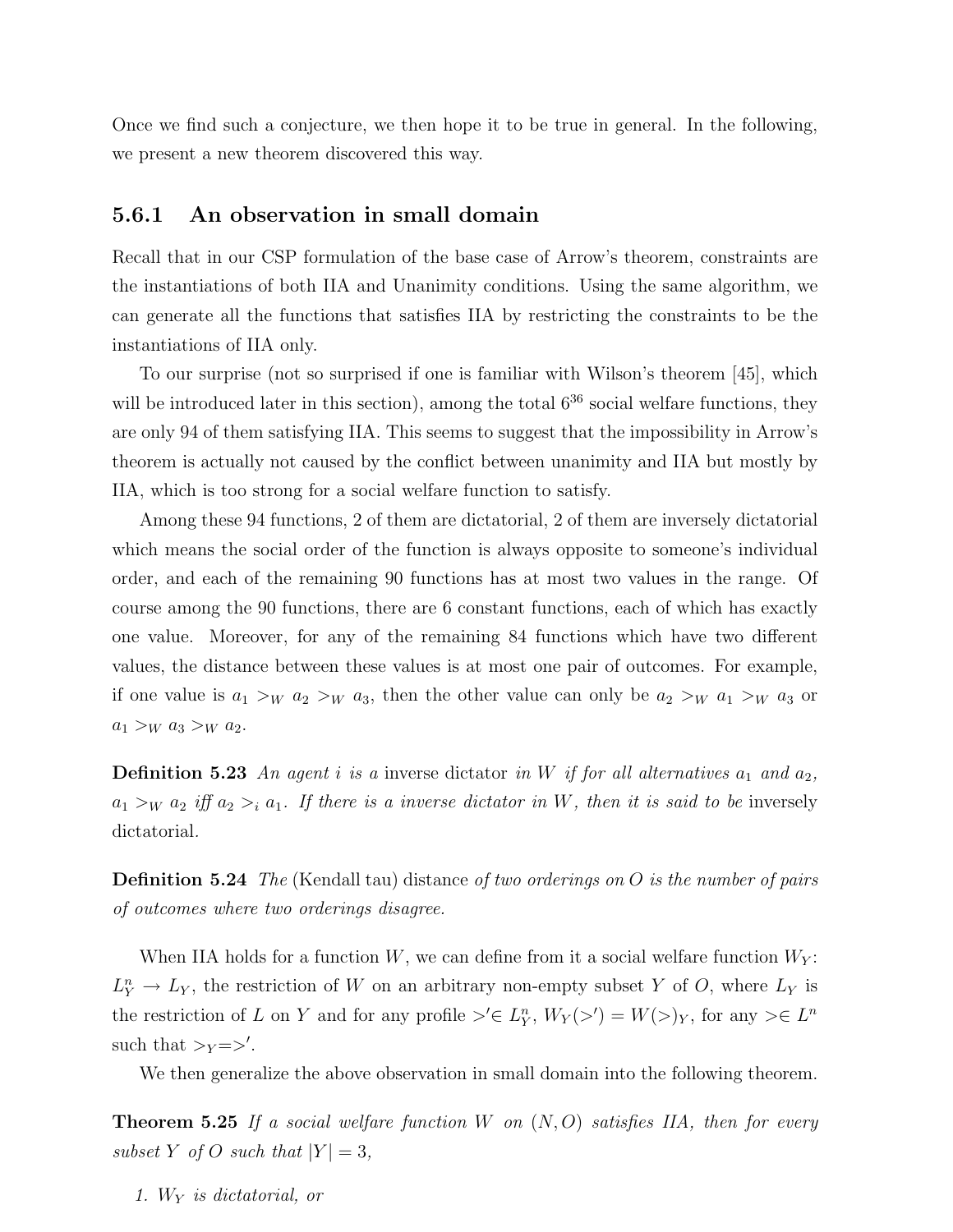- 2.  $W_Y$  is inversely dictatorial, or
- 3. The range of  $W_Y$  has at most 2 elements, whose the distance is at most 1.

Notice that 1-3 are pairwise disjoint. Fortunately, by observation we have already proved the base case for theorem 5.25.

**Lemma 5.26** If a social welfare function W on  $(N, O)$  where  $|N| = 2, |O| = 3$  satisfies IIA,

- 1. W is dictatorial, or
- 2. W is inversely dictatorial, or
- 3. The range of W has at most 2 elements, whose distance is at most 1.

We show in the following the inductive step hold for this theorem too.

### 5.6.2 The inductive step

We first prove the following lemma that translates dictatorship to unanimity and translates inverse dictatorship to inverse unanimity under IIA.

Definition 5.27 A social welfare function W is inversely unanimous (inversely Pareto efficient) if for all alternatives  $a_1$  and  $a_2$ , we have that if  $a_1 >_i a_2$  for all agent i, then  $a_2 >_W a_1$ 

**Lemma 5.28** If a social welfare function W on  $(N, O)$  where  $|O| \geq 3$  satisfies IIA, then

- 1. W is dictatorial iff W is unanimous;
- 2. W is inversely dictatorial iff W is inversely unanimous.

Proof: Assuming IIA,

- 1. if W is unanimous, by Arrow's theorem, it is dictatorial; if  $W$  is dictatorial, by the definition of unanimity, it is unanimous.
- 2. Now if W is inversely dictatorial, but  $W$  is not inversely unanimous, we can construct a new function W' such that  $a >_W b$  iff  $b >_{W'} a$  for any  $(a, b)$  and any preference profile  $\geq$ . We can see that W' satisfies IIA and dictatorial, but not unanimity. This contradicts to what we have proved above; similarly, if  $W$  is inversely unanimous but not inversely dictatorial, we can construct the same  $W'$  that satisfies IIA and unanimity but not dictatorial, violating Arrow's theorem.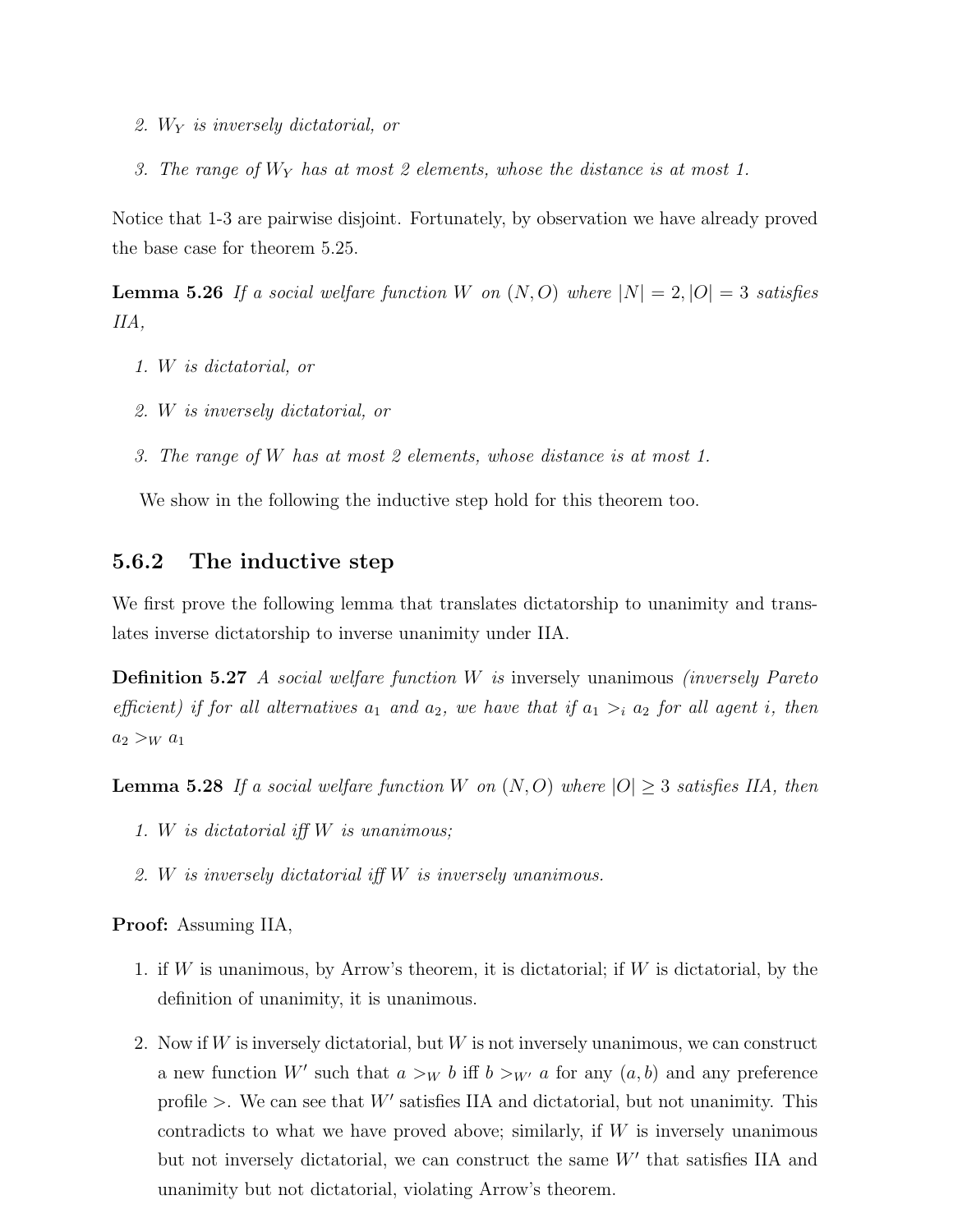By the following lemma, together with Lemma 5.28, we can extend Lemma 5.26 to voting models with any number of agents.

**Lemma 5.29** If there is a social welfare function for  $n + 1$  individuals and 3 outcomes that is IIA, but not unanimous or inversely unanimous and its range has two elements whose distance is at least 2, then there is a social welfare function for n individuals and 3 outcomes that is IIA, but not unanimous or inversely unanimous and its range has two elements whose distance is at least 2 as well.

**Proof:** Let  $N = \{1, ..., n, n+1\}$  be a set of agents, and  $O = \{a, b, c\}$  a set of 3 alternatives, and W a social welfare function for  $(N, O)$  that satisfies the four conditions in the lemma. The same as before, for any  $i \neq j \in N$ , we define  $W_{i,j}$  to be the following social welfare function for  $(N_{-i}, O)$ : for any preference profile > of  $(N, O), W_{i,j}(\geq -i) = W(\geq -i, \geq j)$ , where  $(>_{-i}, >_j)$  is the result of replacing  $>_i$  in  $>$  by  $>_j$ . Clearly, for any *i*, *j*,  $W_{i,j}$  is IIA, not unanimous or inversely unanimous because W satisfies these three conditions. We now show that we can find two distinct agent  $i, j$  such that the range of  $W_{i,j}$  has two elements whose distance is at least 2.

Since there exist two preference profiles  $>$  and  $>'$  such that  $W(>)$  differs from  $W(>)'$ in at least two pair of outcomes, say  $(a, b)$  and  $(a, c)$ . Since W is IIA, its restrictions  $W_{\{a,b\}}$  and  $W_{\{a,c\}}$  are well defined. Now we consider  $W_{\{a,b\}}(a > b, \ldots, a > b)$ ,  $W_{\{a,b\}}(b > b)$  $a, \ldots, b > a$ ,  $W_{\{a,c\}}(a > c, \ldots, a > c)$  and  $W_{\{a,c\}}(c > a, \ldots, c > a)$ . There are four cases as follows:

- 1.  $W_{\{a,b\}}(a > b, \ldots, a > b) \neq W_{\{a,b\}}(b > a, \ldots, b > a)$  and  $W_{\{a,c\}}(a > c, \ldots, a > b)$  $c) \neq W_{\{a,c\}}(c > a, \ldots, c > a)$ . Without loss of generality, we suppose  $W(z)$  agrees with  $W_{\{a,b\}}(a > b, \ldots, a > b)$  in  $(a, b)$  and agrees with  $W_{\{a,c\}}(a > c, \ldots, a > c)$ in  $(a, c)$ , therefore  $W(\gt')$  agrees with  $W_{\{a,b\}}(b > a, \ldots, b > a)$  in  $(a, b)$  and agrees with  $W_{\{a,c\}}(c > a, \ldots, c > a)$  in  $(a, c)$ . Now we consider a profile  $>''=(a > b > a)$  $c, \ldots, a > b > c$ , clearly  $W(>)$  agrees with  $W(>')$  in  $(a, b), (a, c)$ ; similarly, for  $\triangleright'''=(c > b > a, \ldots, c > b > a)$ ,  $W(\triangleright')$  agrees with  $W(\triangleright'')$  in  $(a, b), (a, c)$ . So  $W(\gt'')$  and  $W(\gt''')$  differ in  $(a, b), (a, c)$ . For two profiles  $\gt''_{-i}, \gt'''_{-i}$ , their values of  $W_{i,j}$  differ in  $(a, b), (a, c)$  for any j.
- 2.  $W_{\{a,b\}}(a > b, \ldots, a > b) = W_{\{a,b\}}(b > a, \ldots, b > a)$  and  $W_{\{a,c\}}(a > c, \ldots, a > c) \neq b$  $W_{\{a,c\}}(c > a, \ldots, c > a)$ . Without loss of generality, we suppose  $W(>)$  agrees with  $W_{\{a,b\}}(a > b, \ldots, a > b)$  in  $(a, b)$  and agrees with  $W_{\{a,c\}}(a > c, \ldots, a > c)$  in  $(a, c)$ , therefore  $W(\gt')$  agrees with  $W(c > a, \ldots, c > a)$  in  $(a, c)$ . Now we consider a profile  $>''=(a > b > c, \ldots, a > b > c)$ , clearly  $W(>)$  agrees with  $W(>'')$  in  $(a, b), (a, c)$ ;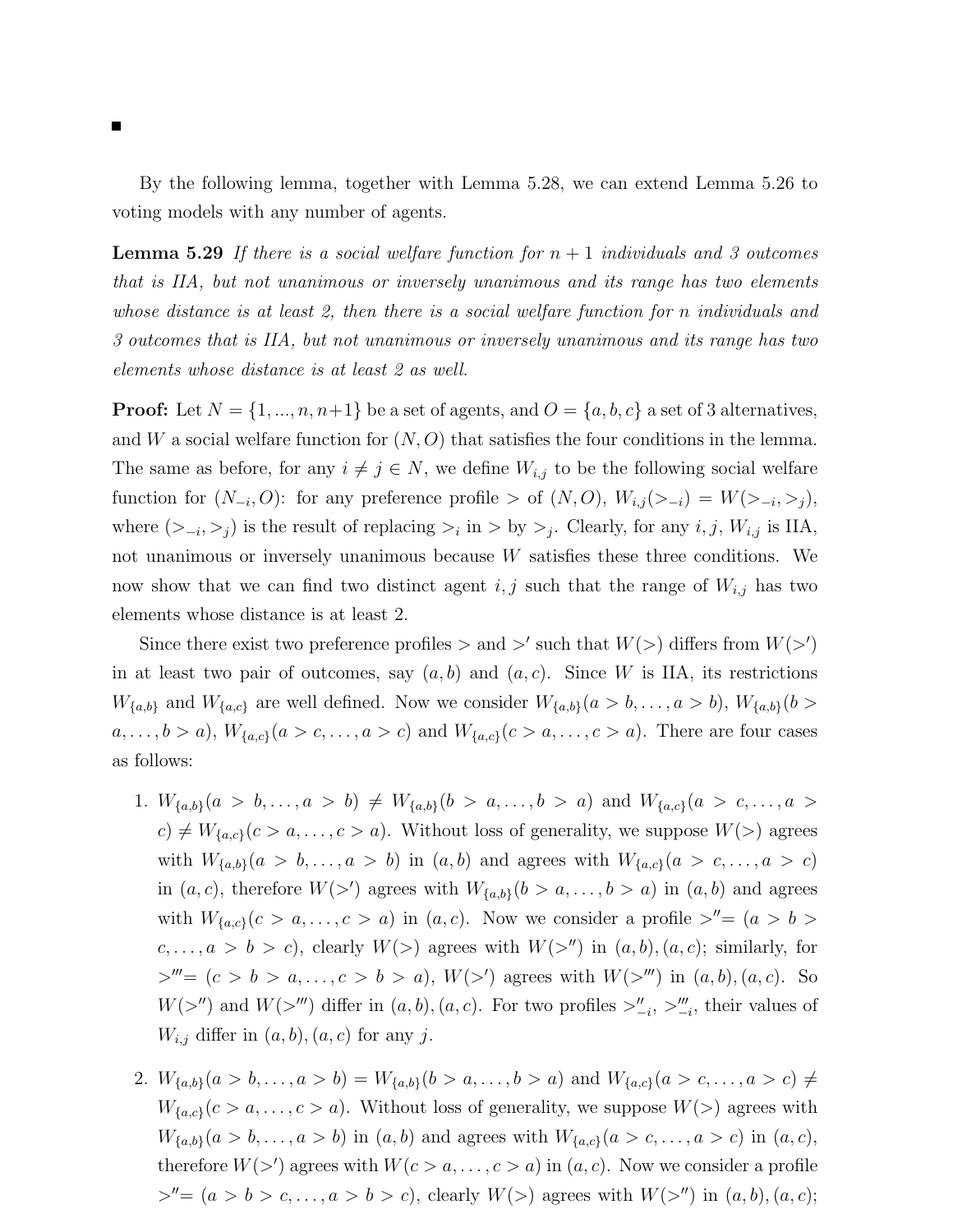we can also construct another profile  $\geq$ <sup>*m*</sup> such that  $\geq$ <sup>*m*</sup> has *c*  $>$  *a* for each agent and  $>^{\prime\prime\prime}$  with  $>^{\prime}$  on  $(a, b)$  for each agent. So  $W(>^{\prime\prime})$  and  $W(>^{\prime\prime\prime})$  differ in  $(a, b), (a, c)$ . Now we look at the relation of  $(a, b)$  in  $\gt^{\prime\prime\prime}$ , since there are at least 3 agents, we can always find two agents, say *i*, *j* that agree on  $(a, b)$ . For profiles  $\geq_{-i}^n$ ,  $\geq_{-i}^m$ , their values of  $W_{i,j}$  differ in  $(a, b), (a, c)$ .

- 3.  $W_{\{a,b\}}(a > b, \ldots, a > b) \neq W_{\{a,b\}}(b > a, \ldots, b > a)$  and  $W_{\{a,c\}}(a > c, \ldots, a > c)$  =  $W_{\{a,c\}}(c > a, \ldots, c > a)$ . This case is similar to case 2 above.
- 4.  $W_{\{a,b\}}(a > b, \ldots, a > b) = W_{\{a,b\}}(b > a, \ldots, b > a)$  and  $W_{\{a,c\}}(a > c, \ldots, a > c)$  $W_{\{a,c\}}(c > a, \ldots, c > a)$ . In this case, we first show that there exist two profiles  $>^1$  and  $>^2$  such that  $W(>^1)$  and  $W(>^2)$  differ in  $(b, c)$ . We construct  $>^1$  in such a way that  $>^1$  agrees with either  $>$  or  $>'$  in  $(a, b)$  for each player so that  $b >^1_W a$  and  $>$ <sup>1</sup> agrees with either  $>$  or  $>'$  in  $(a, c)$  for each player so that  $a >_W^1 c$ . Therefore, we have  $b >W u a >W c$ . Similarly, we can construct  $>^2$  so that  $c >W u a >W u b$ . In this way,  $W(>^1)$  and  $W(>^2)$  differ in  $(a, b), (b, c), (a, c)$ . Now we consider further  $W_{\{b,c\}}(c > b, \ldots, c > b)$  and  $W_{\{b,c\}}(b > c, \ldots, b > c)$ . There are two cases:
	- $W_{\{b,c\}}(c > b, \ldots, c > b) \neq W_{\{b,c\}}(b > c, \ldots, b > c)$ , then this case will still be case 2 by considering  $(a, b), (b, c)$  instead.
	- $W_{\{b,c\}}(c > b, \ldots, c > b) = W_{\{b,c\}}(b > c, \ldots, b > c)$ . We prove in the following that this case is impossible. Suppose  $W(a > b > c, \ldots, a > b > c) = o_1 >$  $o_2 > o_3$  where  $(o_1, o_2, o_3)$  is a permutation of  $(a, b, c)$ . Now we construct a new profile  $>^*$  where  $o_2$  is always on top of each agent's preference and  $>^*$ agrees with either  $>^1$  or  $>^2$  in  $(o_1, o_3)$  for each player so that  $o_3W(>^*)o_1$ . But since  $o_2$  is always on top such that we have  $o_1W(\gt^*)o_2$  and  $o_2W(\gt^*)o_3$  because  $W_{\{a,b\}}(a > b, \ldots, a > b) = W_{\{a,b\}}(b > a, \ldots, b > a), W_{\{a,c\}}(a > c, \ldots, a > c) =$  $W_{\{a,c\}}(c > a, \ldots, c > a)$  and  $W_{\{b,c\}}(c > b, \ldots, c > b) = W_{\{b,c\}}(b > c, \ldots, b > c).$ By transitivity, we have  $o_1W(\gt^*)o_3$ , which is a contradiction.

Since W is IIA, its restriction on any non-empty subset Y of  $|O|$  is still IIA. Therefore our Theorem 5.25 follows from Lemma 5.26, 5.28 and 5.29.

### 5.6.3 The implication of the new theorem

We show in the following how to use Theorem 5.25 to prove two existing theorems.

#### A brief proof of Arrow's Theorem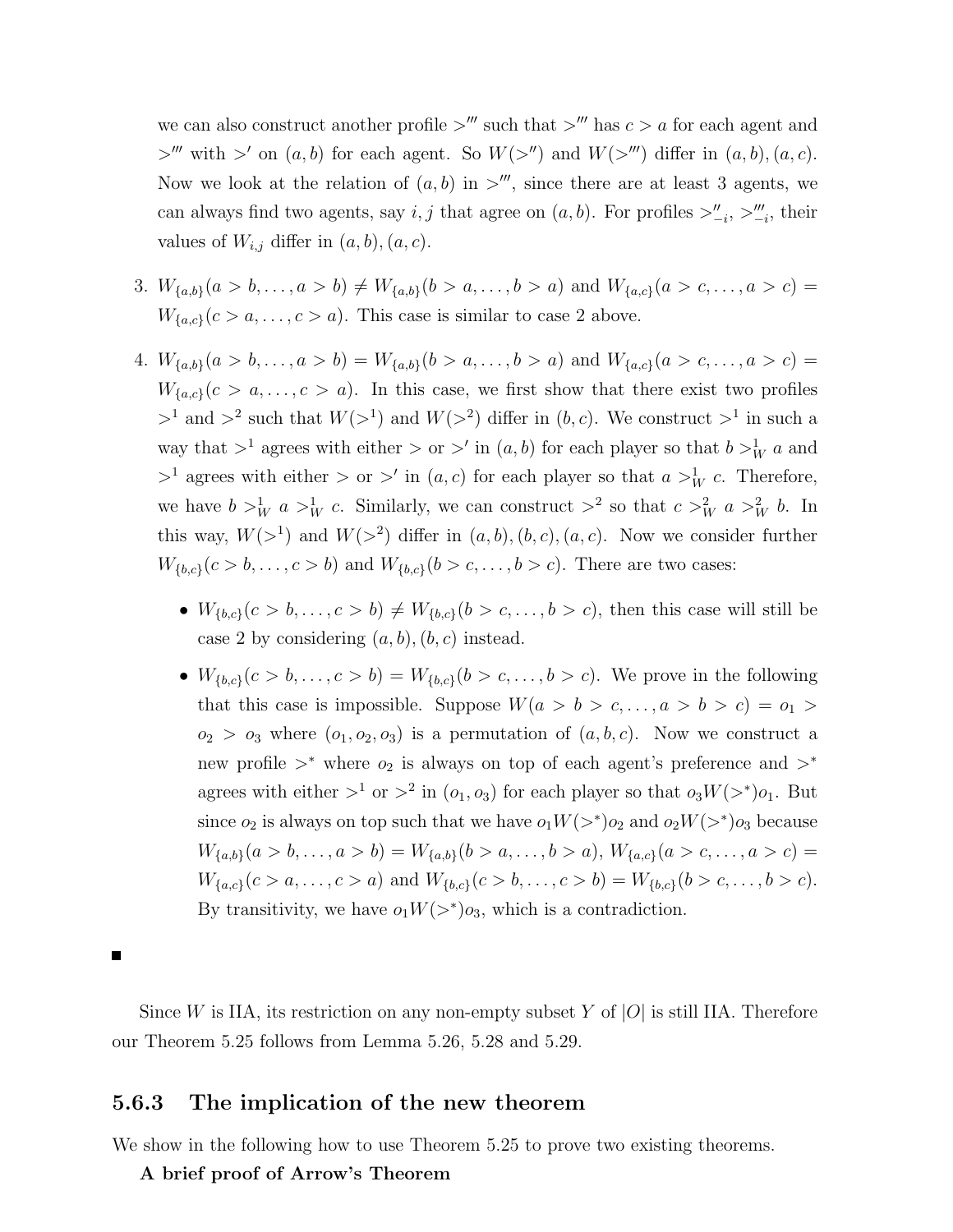One immediate implication of theorem 5.25 is Arrow's theorem. Given that a social welfare function W on  $(O, N)$  is IIA, by applying theorem 5.25, we know  $W_Y$  is either of the three cases when  $Y \subseteq |O|, |Y| = 3$ . If W is further unanimous assumed by Arrow's theorem, so is  $W_Y$ . Clearly  $W_Y$  can only be case 1 for any Y. In other words, The restriction of  $W$  on any three-element subset is dictatorial. Now we arbitrarily choose such a  $Y = \{a_1, a_2, a_3\}$ , suppose the dictator in  $W_Y$  is *i*. Then *i* will still be a dictator in  $W_{Y^1}$ , where  $Y^1 = \{a_1, a_2, a_4\}$  for any  $a_4 \in O \setminus Y$ , since there can only be one agent that is decisive for the pair  $(a_1, a_2)$ . Similarly, i is still the dictator for  $W_{Y^2}$ , where  $Y^2 = \{a_1, a_3, a_4\}$  or  $\{a_2, a_3, a_4\}$ ,  $\{a_1, a_4, a_5\}$  or  $\{a_4, a_5, a_6\}$  for any distinct  $a_5, a_6$ . Therefore, we prove that all the restrictions of  $W$  on three-elements subset have a common dictator *i*. Since *i* is decisive for any pair in  $O^2$ , *i* is a dictator in W.

#### A brief proof of Wilson's Theorem

There have been fruitful researches on relaxing the unanimity condition in Arrow's framework. In other words, these researches also aim at finding the implication of IIA condition. One of the most famous one is Wilson's Theorem [45]. It states that even with a condition called nonimposition that is much weaker than unanimity, IIA can already imply dictatorship or inverse dictatorship.

**Definition 5.30** A social welfare function W is nonimposition if for all distinct alternatives  $a_1$  and  $a_2$ , there exists a preference profile  $>$  such that  $a_1 >_W a_2$ 

**Theorem 5.31 (Wilson's theorem [45])** For any voting model  $(N, O)$ , if  $|O| \geq 3$ , then any social welfare function that satisfies nonimposition and IIA is either dictatorial or inversely dictatorial.

Theorem 5.25 also implies Wilson' theorem as well. Given that a social welfare function W on  $(O, N)$  is IIA, by applying Theorem 5.25, we know  $W_Y$  is either of the three cases when  $Y \subseteq |O|, |Y| = 3$ . If W is further nonimposition assumed by Wilson's theorem, so is  $W_Y$ . Therefore  $W_Y$  can only be dictatorial or inversely dictatorial since case 3 in Theorem 5.25 obviously violates nonimposition. Dictatorship or inverse dictatorship then follows from similar arguments to those of Arrow's theorem above.

# 5.7 A logical language for social choice theory

As we mentioned earlier, we are not only interested in alternative proofs of existing theorems or even the manual discovery of new theorem like what we did in section 5.25. Our long term goal is to automate the discovery of theorems in social choice theory, game theory, and others [15, 39]. One insight of our new proofs is that these known impossibility results are all rooted in some small base cases. Thus by experimenting with other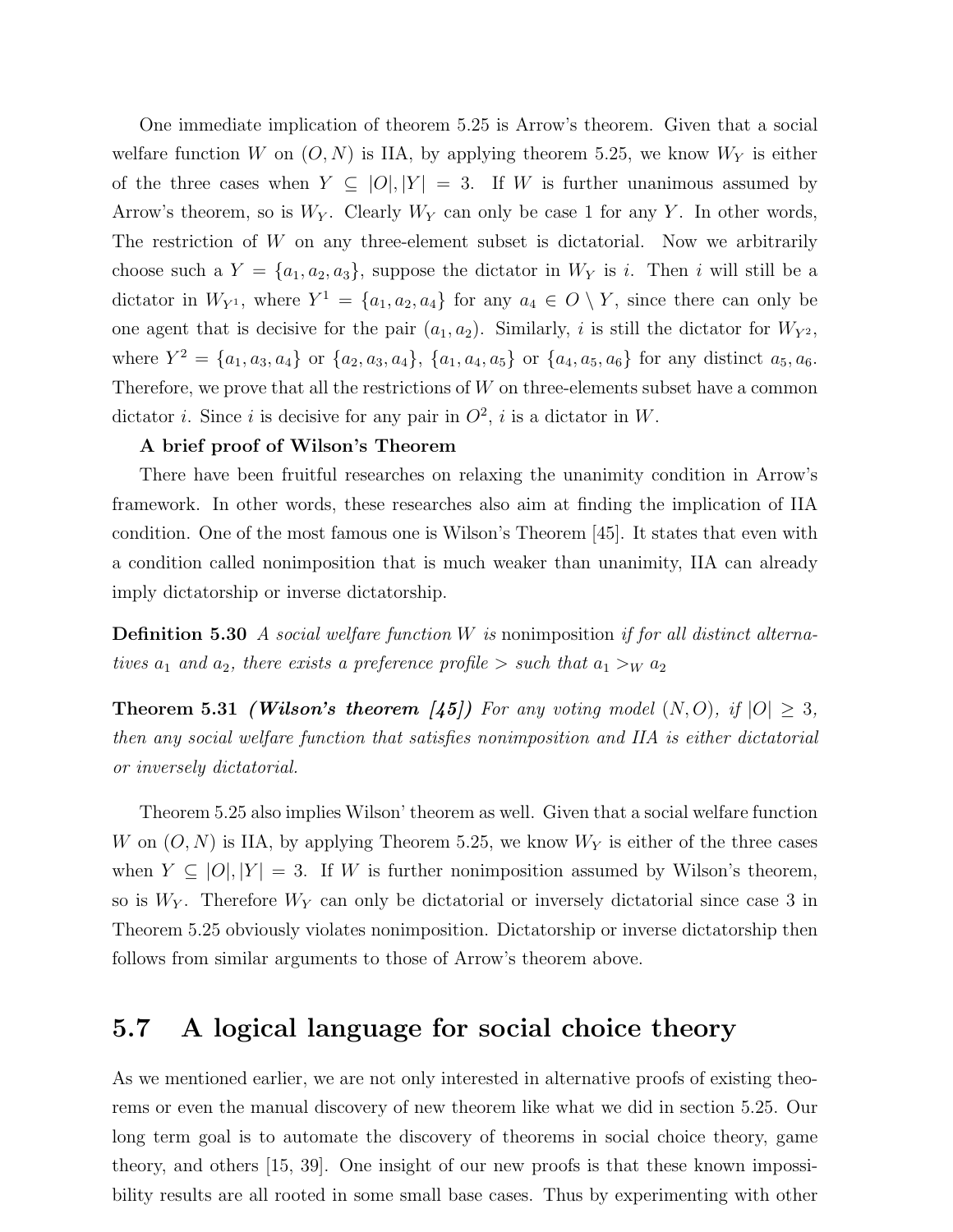conditions in small cases, we could discover some new results. To fully automate the enumeration and verification process of these conditions, we propose a logical language for social choice theory.

This language is a variant of the situation calculus [20], one of the best known languages in AI. For representing Arrow's theorem, we use two predicates:  $p(x, a, b, s)$  (in the situation s, agent x prefers a over b) and  $w(a, b, s)$  (in the situation s, a is preferred over b according to the social welfare function). The intuition is that in each situation, there is a preference ordering for each player (represented by predicate  $p$ ), and a social welfare function for the society (predicate  $w$ ). The requirement that the preferences be linear corresponds to the following axioms:

$$
p(x, a, b, s) \lor p(x, b, a, s) \lor a = b,\tag{5.4}
$$

$$
\neg p(x, a, a, s) \land \neg w(a, a, s),\tag{5.5}
$$

$$
p(x, a, b, s) \land p(x, b, c, s) \supset p(x, a, c, s),
$$
\n
$$
(5.6)
$$

$$
w(a,b,s) \lor w(b,a,s) \lor a=b,\tag{5.7}
$$

$$
w(a,b,s) \wedge w(b,c,s) \supset w(a,c,s), \tag{5.8}
$$

where "⊃" is the logical implication operator. We have used the convention that all free variables in a formula are implicitly universally quantified from outside unless stated otherwise. So the full sentence for the first axiom above is:

$$
\forall x, a, b, s. p(x, a, b, s) \lor p(x, b, a, s) \lor a = b.
$$

We also need an axiom which says that the predicate  $w$  indeed represents a function that aggregates individual preferences:

$$
[\forall x, a, b. p(x, a, b, s_1) \equiv p(x, a, b, s_2)] \supset
$$
  

$$
[\forall a, b. w(a, b, s_1) \equiv w(a, b, s_2)].
$$
 (5.9)

The unanimity condition corresponds to the following axiom:

$$
\forall a, b, s. [\forall x \ p(x, a, b, s)] \supset w(a, b, s), \tag{5.10}
$$

the non-dictatorship condition the following axiom:

$$
\neg \exists x \forall s, a, b. p(x, a, b, s) \equiv w(a, b, s), \tag{5.11}
$$

and the IIA condition the following one:

$$
\forall a, b, s_1, s_2. [\forall x. p(x, a, b, s_1) \equiv p(x, a, b, s_2)] \supset
$$

$$
[w(a, b, s_1) \equiv w(a, b, s_2)], \tag{5.12}
$$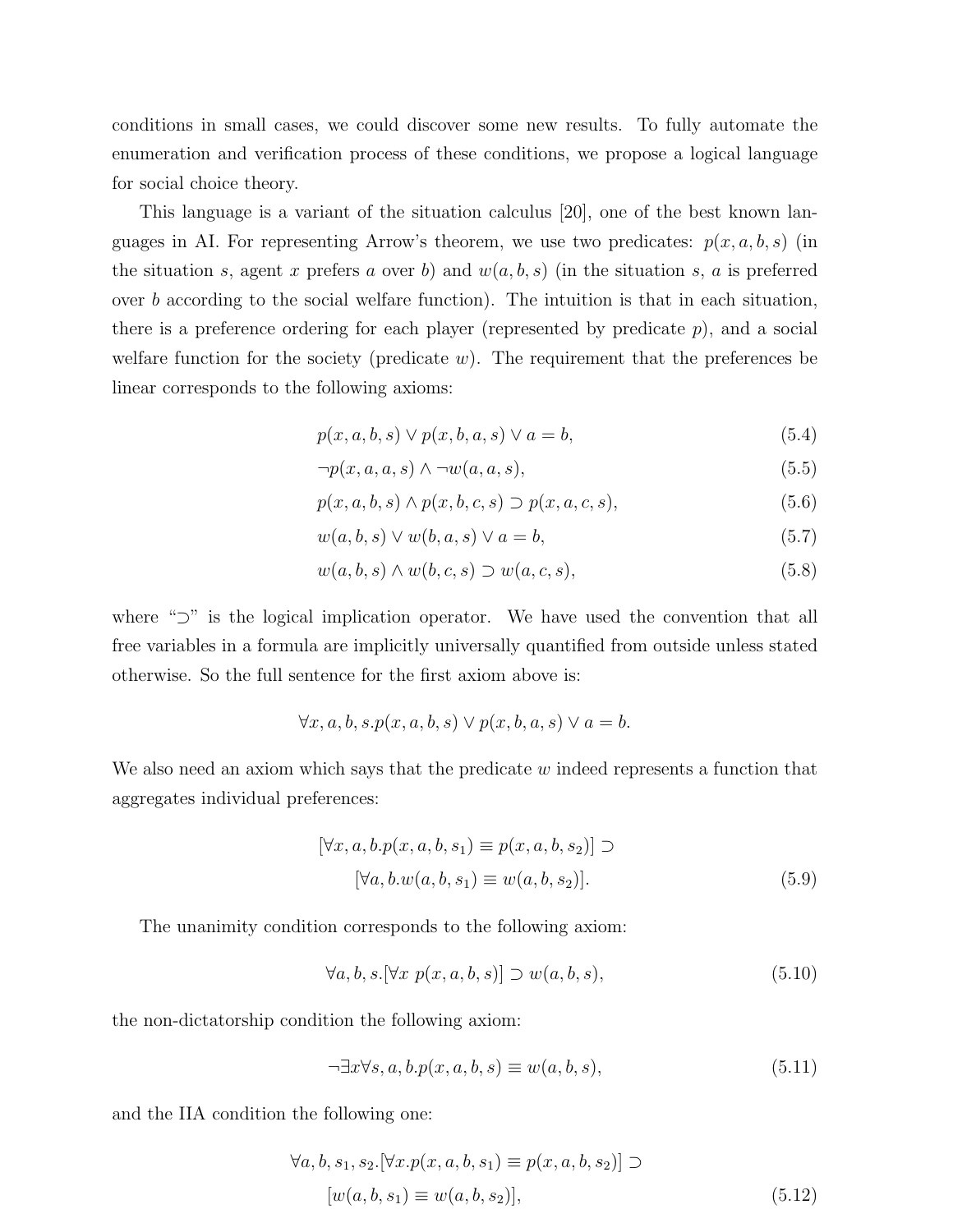Furthermore, we need to say that each preference profile is represented by some situation (the assumption of unrestricted domain). One way to do it is to introduce an action  $swap(x, a, b)$  which when performed will swap the positions of a and b in agent x's preference ordering.

$$
p(x, a, b, do(swap(x, a, b), s)) \equiv p(x, b, a, s),
$$

where in general,  $do(A, s)$  denotes the situation resulting from doing action A in s. We also need other axioms to say that in the new situation, agent x prefers  $a'$  over b iff she prefers  $a'$  over a before, she prefers  $a'$  over a iff she prefers  $a'$  over b before, that this action has no effects on the orderings of other pairs of alternatives, and no effect on the preference orderings of other agents. All these can be conveniently specified using Reiter's successor state axioms:

$$
p(x, a, b, do(swap(y, a_1, b_1), s)) \equiv
$$
  
\n
$$
p(x, a, b, s) \land [x \neq y \lor (a \neq a_1 \land a \neq b_1 \land b \neq a_1 \land b \neq b_1)] \lor
$$
  
\n
$$
x = y \land a = a_1 \land b = b_1 \land p(x, b, a, s) \lor
$$
  
\n
$$
x = y \land a = a_1 \land b \neq b_1 \land b \neq a \land p(x, b_1, b, s) \lor
$$
  
\n
$$
x = y \land b = b_1 \land a \neq a_1 \land b \neq a \land p(x, a, a_1, s).
$$

This way, given an initial situation  $S_0$  that encodes any preference profile, we can get any other preference profile by performing a sequence of swapping actions in  $S_0$ .

However, if we are given a specific voting model, we can name each preference profile explicitly by a situation constant. For instance, for the voting model  $({1, 2}, {a, b, c})$  corresponding to the base case in our proof of Arrow's theorem, there are 36 different profiles, so we introduce 36 situation constants  $S_1, ..., S_{36}$ , and add axioms like the following ones to define them:

$$
p(1, a, b, S_1) \land p(1, a, c, S_1) \land p(1, b, c, S_1),
$$
  

$$
p(2, a, b, S_1) \land p(2, a, c, S_1) \land p(2, b, c, S_1).
$$

In fact, this is what we did for using a SAT solver to verify the base case in our inductive proof of Arrow's theorem. We instantiated the axioms  $(5.10) - (5.12)$  as well as the general axioms about p and w on  $({1, 2}, {a, b, c})$ , and converted them as well as the axioms like the above ones for the 36 situation constants to clauses. The resulting set of clauses has 35973 variables and 106354 clauses, and we were surprised that the SAT solver Chaff2 [22] returned in less than 1 second when run on our AMD server machine and confirmed that the set of clauses has no models.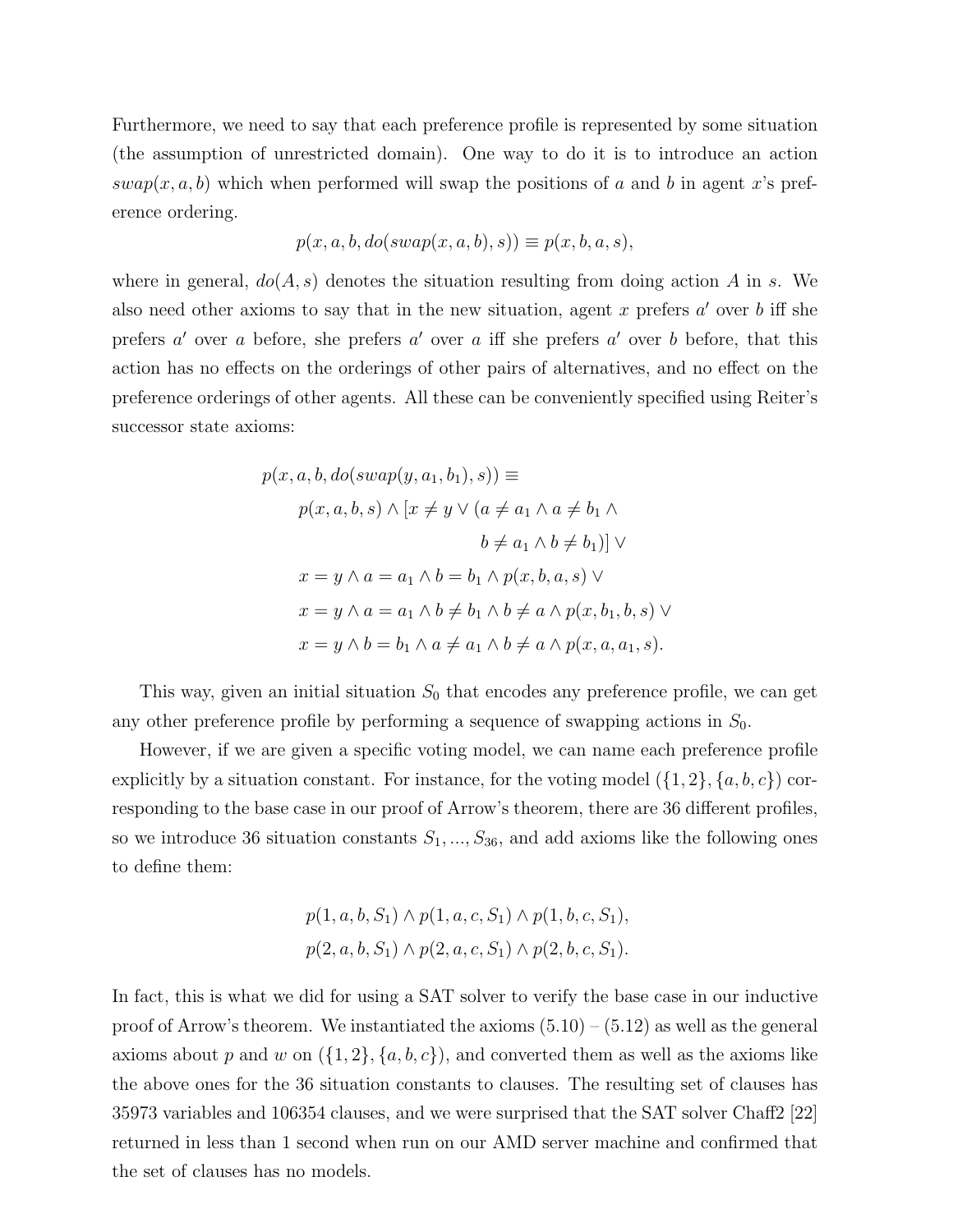### 5.8 Summary and discussion

We have given a new proof of Arrow's theorem. The basic idea is extremely simple: use induction to reduce it to the base case which is then verified using computers. One remarkable thing about it is that it appears to be a very general approach for proving other theorems in the area. In fact, we have adapted it almost straightforwardly to proving two other well-known theorems of the same nature, one by Muller and Satterthwaite and the other by Sen.

One insight we have obtained from the proof is that theorems that are verified to be true in the small base cases are extremely likely to be true in general. That is how we have discovered and proved our new theorem in section 5.6.

If all these axioms in social choice theory can be checked in base case as fast as those in Arrow's theorem, an interesting future work is to verify all the possible combinations of these candidate axioms using a computer program and then try to extend the survivors to general case using the "two-lemma trick" introduced in the inductive step. To facilitate the above systematical generation and verification process, it becomes nature to describe these axioms in a logical language that is easy in syntax and semantics as well as allows for fast implementation. That is why we have proposed a new logical formalism for social choice theory despite the rich literature. In fact, we did discover this way two theorems, as described in [17]. It is pity that both theorems can be implied immediately by existing theorems. We are still exploring this territory to see if we could come up with something new.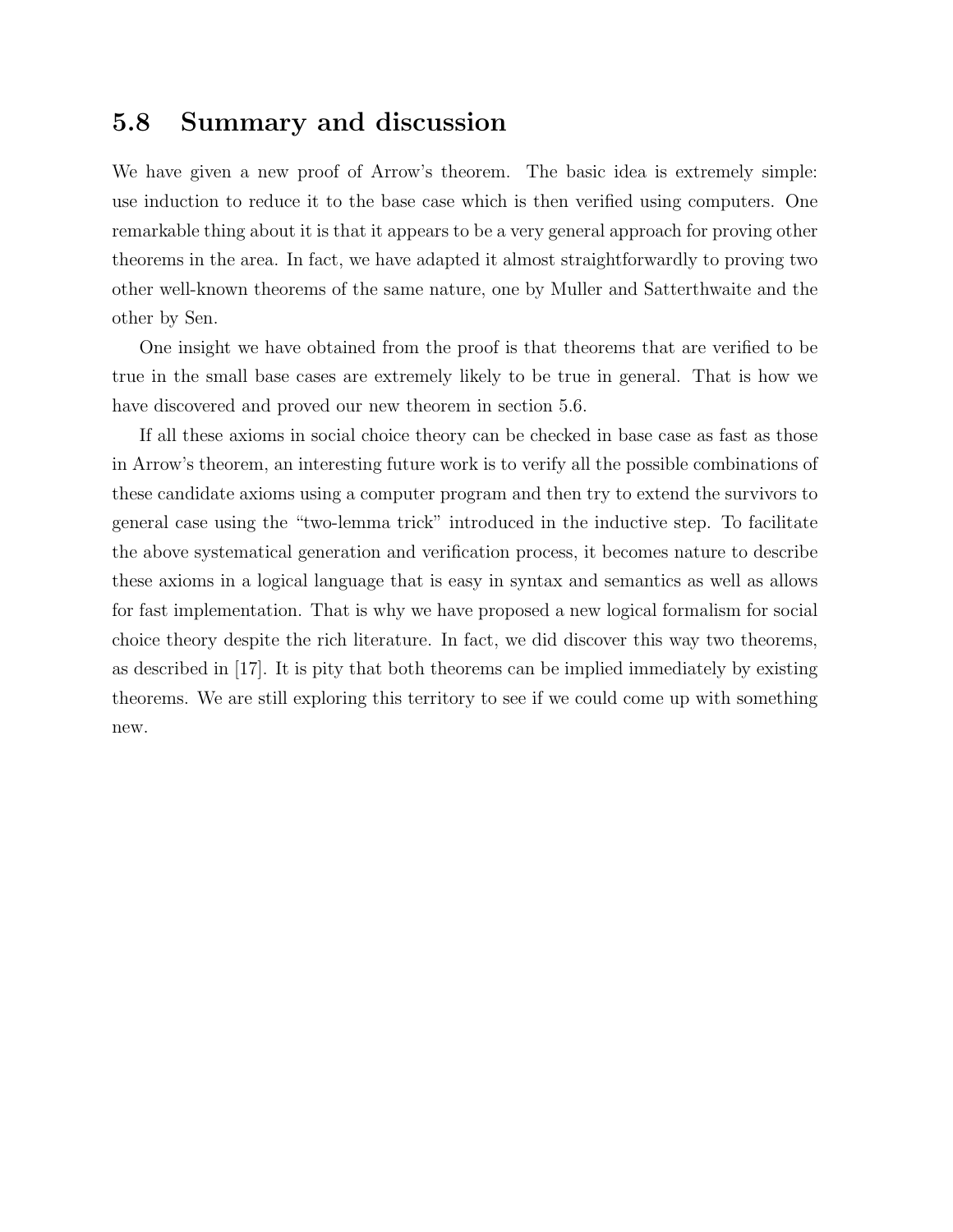# Chapter 6

# Proving theorems in implementation theory

Implementation theory, which, given a social goal, characterizes when we can design a mechanism whose predicted outcomes (i.e., the set of equilibrium outcomes) coincide with the desirable outcomes, according to that goal.

—Eric Maskin

The Gibbard-Satterthwaite Theorem is a landmark result in both social choice theory and implementation theory, as it bridges normative and strategic analysis of voting problems. The theorem states that any social choice function that is strategy-proof and onto is also dictatorial. In this chapter, we provide a computer-aided inductive proof for the theorem. We first show that this result holds if and only if it holds for the base case where there are exactly 2 agents and 3 alternatives. We then verify the base case using a computer program. Following the same strategy, we prove Maskin's theorem on Nash implementation as well. These proofs successfully generalize this general methodology from social choice theory to implementation theory.

# 6.1 Gibbard-Satterthwaite Theorem

As introduced before, a voting model is a tuple  $(N, O)$ , where N is a finite set of individuals (agents) and O a finite set of outcomes (alternatives). An agent's preference ordering is a linear ordering of O, and a preference profile  $>$  of  $(N, O)$  is a tuple  $(\geq_1, ..., \geq_n)$ , where  $\geq_i$  is agent *i*'s preference ordering, and *n* the size of *N*. In the following, when *N* is clear from the context, we also call  $>$  a preference profile of O. Similarly, when O is clear from the context, we also call it a preference profile of N.

**Definition 6.1** Given a voting model  $(N, O)$ , a social choice function is a function W:  $L^n \to O$ , where L is the set of linear ordering of O, and n the size of N.

The first assumption about a social choice function is that of *onto*.

**Definition 6.2** A social choice function C is an onto if for each  $a \in O$ , there exists a  $\geq \in L^n$  such that  $C(\geq) = a$ .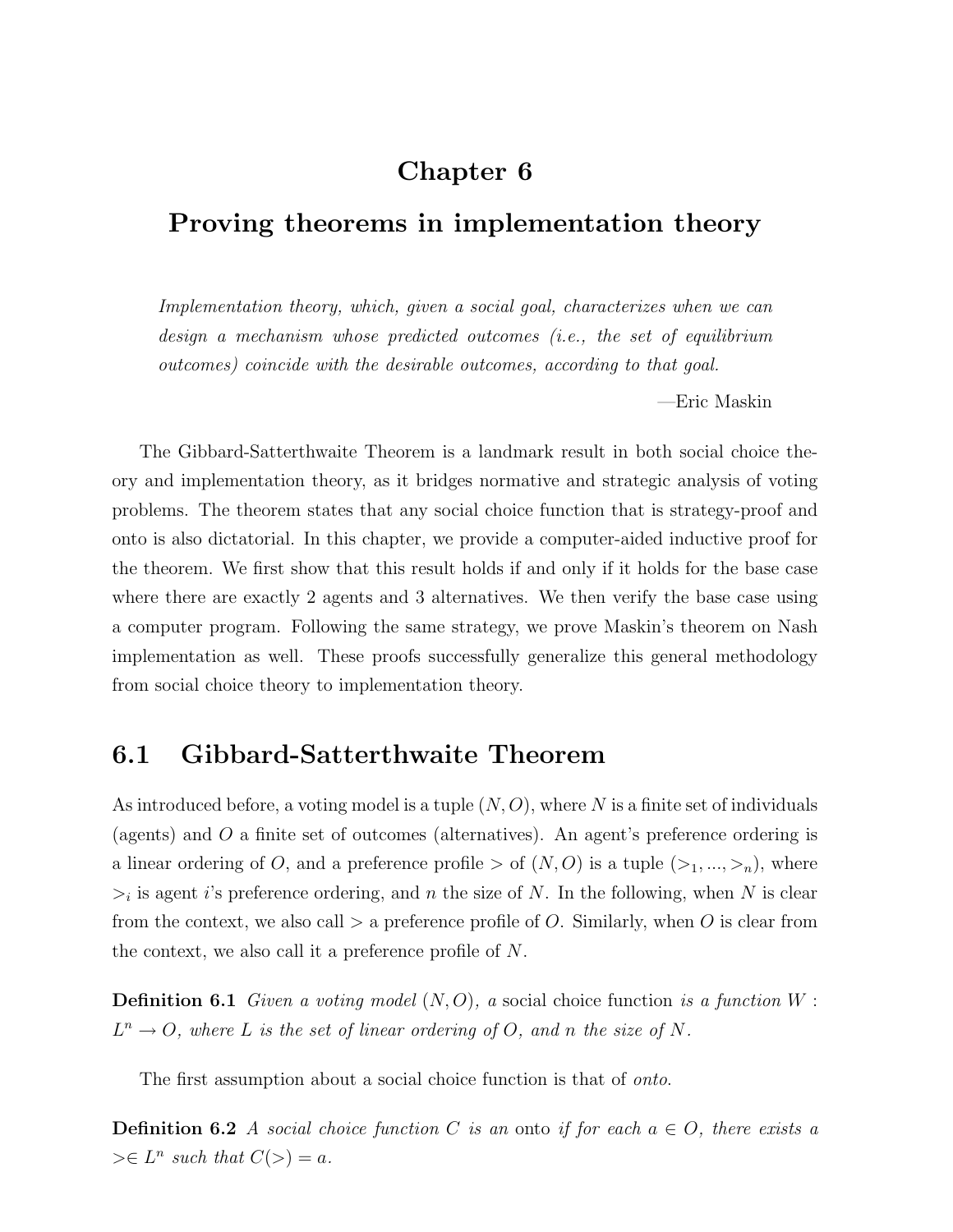In other words, this assumption guarantees that every alternative has a chance to win. Before we get to the second assumption called strategy-proof, we need another concept called manipulation.

**Definition 6.3** A social choice function C is manipulable at profile  $>$  by individual i via  $\geq'$  if  $C(\gt_{-i},\gt'_{i}) > i C(\gt)$ , where  $(\gt_{-i},\gt'_{i})$  is the profile resulting from replacing  $\gt_{i}$  with  $>i'$  in  $>$ .

Manipulability is a typical feature of strategic voting in contrast with normative voting where agents always report the truth. If a social choice function  $C$  is manipulable, there is always a state where some agent is better off by lying about his true preference, thus the resulting outcome may not truthfully represent a social choice. Manipulability is not a desirable property and should be precluded from the picture of a rational social choice function.

**Definition 6.4** A social choice function is strategy-proof if it is not manipulable by any individual at any profile.

Strategy-proof is sometimes said to be *dominant strategy incentive compatible*, because if a choice function is strategy-proof, then every agent always has the incentive to report his true preference in the sense that no matter what the other agents report, he is better off to report his true preference.

**Definition 6.5** An agent i is a dictator in a social choice function  $C$  if  $C$  always selects i's top choice: for every preference profile >,  $C(>) = a$  iff for all  $a' \in O$  that is different from a,  $a >_i a'$ . C is non-dictatorial if it has no dictator.

**Theorem 6.6 (Gibbard-Satterthwaite Theorem)[10, 34]** For any voting model  $(N, O)$ such that  $|O| \geq 3$ , any social choice function that is strategy-proof and onto is also dictatorial.

# 6.2 An inductive proof of Gibbard-Satterthwaite Theorem

For ease of presentation, we assume the following notations.

- For any set S, we use  $S_{-a}$  to denote  $S \setminus \{a\}$ , i.e. the result of deleting a in S.
- We extend the above notation to tuples as well: if  $t = (t_1, ..., t_n)$ , then we use  $t_{-i}$ denotes the tuple  $(t_1, ..., t_{i-1}, t_{i+1}, ..., t_n)$ . Furthermore, we use  $(t_{-i}, s)$  to denote the result of replacing ith item in t by s:  $(t_{-i}, s) = (t_1, ..., t_{i-1}, s, t_{i+1}, ..., t_n)$ . We use  $t_{-\{i,j\}}$  to denote  $(t_{-i})_{-j}$ .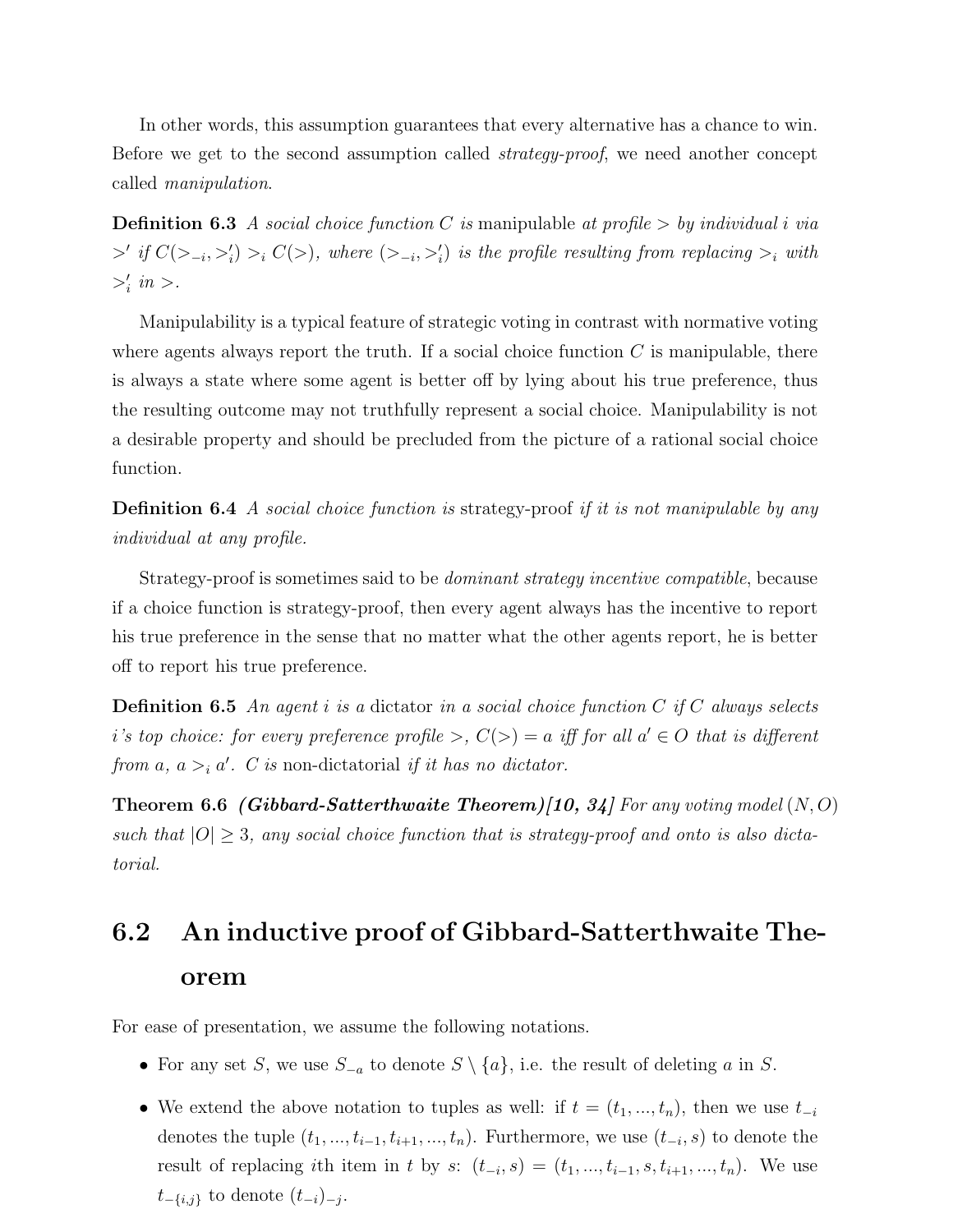• If > is a linear ordering of O, and  $a \in O$ , then we let  $\geq_{-a}$  be the restriction of > on  $O_{-a}$ : for any  $a', a'' \in O_{-a}, a' >_{-a} a''$  iff  $a' > a''$ . On the other hand, if  $>$  is a linear ordering of  $O_{-a}$  for some  $a \in O$ , then we let  $>^{+a}$  to be the extension of  $>$  to O such that for any  $a' \in O_{-a}$ ,  $a' > a$ <sup>+a</sup> a. Similarly, we let  $a^+$  to be the extension of > to O such that for any  $a' \in O_{-a}$ ,  $a > a^+ a'$ . Thus if > is a linear ordering of O, and  $a \in O$ , then  $\sum_{-a}^{+a}$  is  $(\geq_{-a})^{+a}$ , i.e. the result of moving a to the bottom of the ordering. These notations extend to tuples of orderings. Thus if  $\geq$  is a preference profile of  $(N, O_{-a})$ , then

$$
\gt^{+a} = (>_1, ..., >_n)^{+a} = (>_1^{+a}, ..., >_n^{+a}),
$$

which will be a preference profile of  $(N, O)$ . Similarly for  $>^{a+}$ 

### 6.2.1 The inductive step

The inductive step consists of the following two lemmas.

**Lemma 6.7** If there is a social choice function for n individuals and  $m + 1$  alternatives that is onto, strategy-proof and non-dictatorial, then there is a social choice function for n individuals and m alternatives that satisfies these three conditions as well, for all  $n \geq 2, m \geq 3.$ 

**Proof:** Let  $(N, O)$  be a voting model such that  $|N| = n$  and  $|O| = m + 1$ , and C a social choice function that satisfies the three conditions in the lemma. For any  $a \in O$ , we define  $C_a$  to be a social choice function that is the "restriction" of C on  $O_{-a}$ : for any preference profile > of  $O_{-a}$ ,  $C_a(>) = C(>_{+a})$ .

- We first show that  $C_a$  is well defined. That is,  $C_a(\geq) \neq a$  for any  $>$  on  $O_{-a}$ . Suppose  $C_a(\ge) = C(\ge)_{+a}) = a$  for some  $\ge$ . We have  $C(\ge)_{-i}, \ge) = a$  for any agent *i* and any ordering  $\geq_i$ , otherwise *i* can manipulate at  $\geq$  via  $\geq_i$ . Similarly, we have  $C(\geq_{-\{i,j\}}, \geq'_i, \geq'_j) = a$ , otherwise j can manipulate at  $(\geq_{-i}, \geq'_i)$  via  $\geq'_j$ . We continue the above argument until we get  $C(\gt') = a$  for any  $\gt'$ , which leads to the contradiction that C is an onto.
- We now show that  $C_a$  is strategy-proof. Suppose otherwise: some agent i can manipulate at  $>$  via  $\geq_i$  in  $C_a$ . This is equivalent of saying i can manipulate at  $>^{+a}$ via  $>^{t+a}$ , which leads to the contradiction that C is not strategy-proof.
- Instead of showing  $C_a$  is an onto, we prove C and  $C_a$  are unanimous, which implies onto by letting each alternative on top of everyone's preference. Since  $C$  is an onto, we can find some > for each b such that  $C(>) = b$ . We have  $C(>_{i} , (>\'_{i})_{-b}^{b+}$  $_{-b}^{b+}$  $= b.$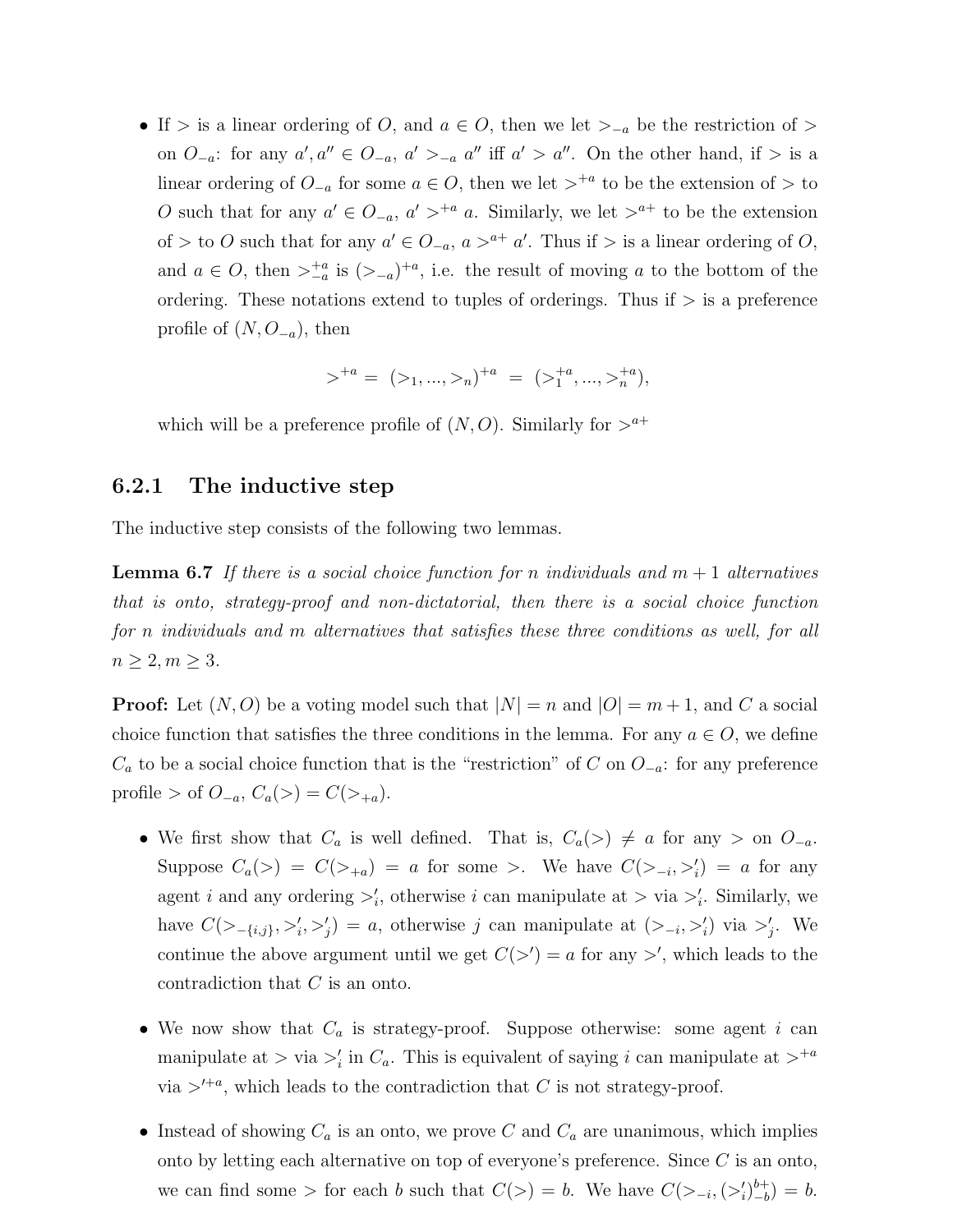In words, by moving b to the top of any  $\geq'_i$ , the resulting choice will still be b. Otherwise, i can manipulate at  $(>_{-i}, (>'_i)_{-b}^{b+})$  $_{-b}^{b+}$ ) via ><sub>i</sub>. We continue the argument until we get  $C((>)_{-h}^{b+}$  $\binom{b+}{-b} = b$ . Therefore C is unanimous and so is  $C_a$  by definition.

- We finally show that an alternative  $a$  can be chosen properly so that  $C_a$  is nondictatorial. We proceed in two steps:
	- 1. We now prove that for any two distinct alternative  $c, d, C_c$  and  $C_d$  have the same dictator, if they have one. Suppose otherwise, that is,  $C_c$  has dictator i,  $C_d$  has dictator j and  $i \neq j$ . We consider the following profile  $\gt$ , where we have

$$
- a >_{s} b >_{s} \ldots >_{s} d >_{s} c, for \ all \ s \neq j
$$

$$
- b >_{j} a >_{j} \ldots >_{j} d >_{j} c, for >_{j}
$$

Obviously,  $C(>) = a$  because  $C_c$  has dictator *i*. Now we change  $>_i$  into  $a >'_i b >'_i ... >'_i c >'_i d$ , then we still have  $C(>_{-i}, >'_i) = a$ . Otherwise i can manipulate at  $(>_{-i}, >'_i)$  via  $>_{i}$ . We continue the same argument until we get  $C(\geq'_{-j},\geq_j) = a$ . However, there is a manipulate for j at  $(\geq'_{-j},\geq_j)$  via  $\langle \cdot | \cdot \rangle = b \rangle_i'$   $a \rangle_i' \dots \rangle_i'$   $c \rangle_i' d$ . So contradiction occurs.

2. Now suppose  $C_a$  has a dictator for each  $a \in O$ , by (1) above,  $\forall a \in O$   $C_a$  has the same dictator i. Since C is non-dictatorial, there exists some  $>$  so that  $C(>) = a_1$  is different from the topmost alternative  $a_2$  of  $>_i$ . Now consider  $\geq'=(\geq_{-a_1}^{a_1+})_{-a_3}^{+a_3}$ , where  $a_3$  is distinct from  $a_1$  and  $a_3$ . We can continue to change  $\geq_s$  to  $\geq'_s$  for all  $s \neq i$  without changing the social value until we get  $C(\geq'_{-i})$  $(z_1, z_1) = a_1$ . Now we have a manipulation for agent i at  $(z_1, z_1)$  via  $(z_1)_{-a_3}^{+a_3}$ , which contradicts to the strategy-proof property of C.

Therefore, there exists some a such that  $C_a$  is non-dictatorial.

**Lemma 6.8** If there is a social choice function for  $n + 1$  individuals and m alternatives that is onto, strategy-proof and non-dictatorial, then there is a social choice function for n individuals and m alternatives that satisfies these three conditions as well, for all  $n \geq 2, m \geq 3.$ 

**Proof:** Let  $(N, O)$  be a voting model such that  $|N| = n + 1$  and  $|O| = m$ , and C a social choice function that satisfies the three conditions in the lemma. For any pair of agents  $i \neq j \in N$ , we define  $C_{i,j}$  to be the following social choice function for  $(N_{-i}, O)$ : for any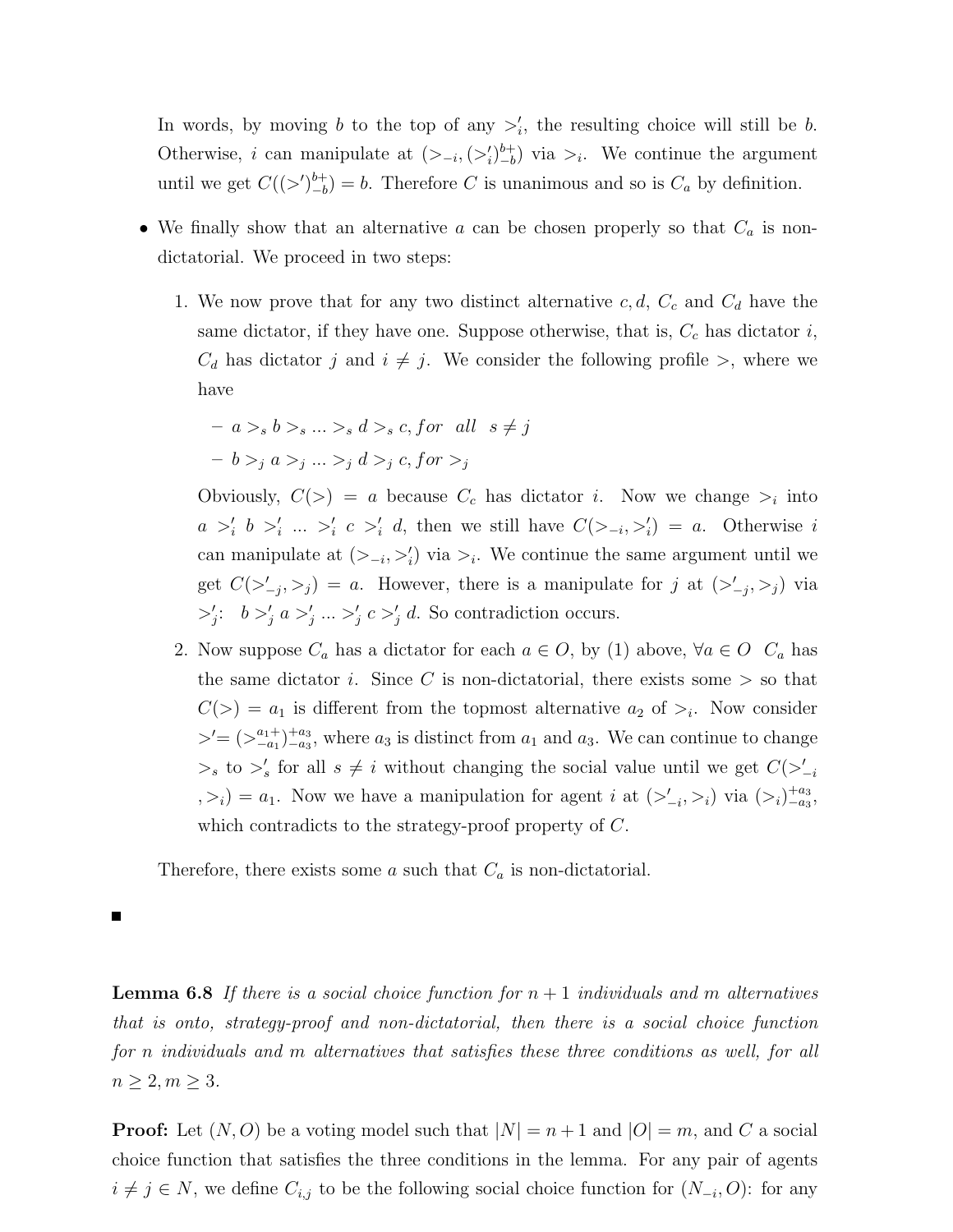preference profile > of  $(N, O), C_{i,j}(\geq -i) = C(\geq -i, \geq j)$ . That is, let agent *i* always agree with agent  $j$ .

- Again the onto property of  $C_{i,j}$  follows from the unanimity of C as shown in the proof of lemma 6.7.
- For the strategy-proofness of  $C_{i,j}$ , suppose otherwise that  $C_{i,j}(\geq k, \geq k) >_k C_{i,j}(\geq)$ for some  $\gt$ ,  $\gt'_{k}$  and k. There are two cases:
	- 1. If  $k \neq j$ , then C is not strategy-proof since  $C_{i,j}(\gt_{-k},\gt'_{k}) = C(\gt_{-k},\gt'_{k},\gt_{j}) >_k$  $C(\gt, \gt_j) = C_{i,j}(\gt)^1$ . A contradiction.
	- 2. If  $k = j$ , by definition of  $C_{i,j}$ , we have  $a_1 = C(\sum_{j} \sum_{j}^j, \sum_{j}^j) >_j C(\sum_{j} \sum_{j}^j, \sum_{j}^j)$ ) =  $a_2$ . Now consider  $C(\gt_{-j}, \gt_j, \gt'_j) = a_3$ .
		- If  $a_1 >_j a_3$ , then j can manipulate at  $(>_{-j}, >_j, >'_j)$  via  $>'_j$
		- If  $a_3 \geq_j a_1$ , then i can manipulate at  $(>_{-j}, >_j, >_j)$  via  $>'_j$  (since i, j have the same preference in this profile).

Either way, there is a contradiction to the strategy-proofness of C.

So  $C_{i,j}$  is strategy-proof.

• We prove in the following that we can find two distinct agents  $i, j$  such that  $C_{i,j}$ is non-dictatorial. Suppose not, then for every pair of agents  $i, j$ , there is an agent  $d_{i,j}$  that is a dictator of  $C_{i,j}$ . We first show that  $d_{i,j} = j$  for any  $i, j$ . Suppose otherwise,  $d_{i,j} = k \neq j$ . Since C is non-dictatorial, we can find a profile  $>$  such that  $a = C(\gt) \neq b$  where b is on top of  $\gt_k$ . We then still have  $C(\gt_{-i}, \left(\gt_i\right)_{-a}^{a+}) = a$ , otherwise there would be a manipulation for i at  $\geq' = (\geq_{-i}, (\geq_i)^{a+}_{-a})$  via  $\geq_i$ . Similarly, we have  $C(\geq'_{-j},\geq'_{i})=a$ . Now we have a contradiction, since according to  $d_{i,j}=k$ , we would have  $C(\gt'_{-j}, \gt'_{i}) = b$ .

Now consider a profile any  $>$  on  $(N+1, O)$ , any triple of agents i, j, k and any triple of alternatives (this is possible since  $|N + 1| \geq 3$ ,  $|O| \geq 3$ ) where

 $- a >_i c >_i b >_i ...$  for  $>_i$  $-c >_j b >_j a >_j ...$  for  $>_j$  $b >_k a >_k c >_k ...$  for  $\geq_k$ 

Notice that  $>_{i},>_{j},>_{k}$  only differ in  $\{a,b,c\}$ . There are the following cases:

 $-C(>) = a$ , then we change  $>_j$  to  $>_k$  and denote the new profile  $>'$ . Then,

<sup>&</sup>lt;sup>1</sup>According to the definition of  $C_{i,j}$ ,  $(>_{-k}, >'_k, >_j)$  is a preference profile on  $|N| = n + 1$  by adding  $>_j$ as agent *i*'s preference to  $(>_{-k}, >'_k)$ , which is on  $N \setminus \{i\}$ ; similarly for  $(>, >_j)$  and others.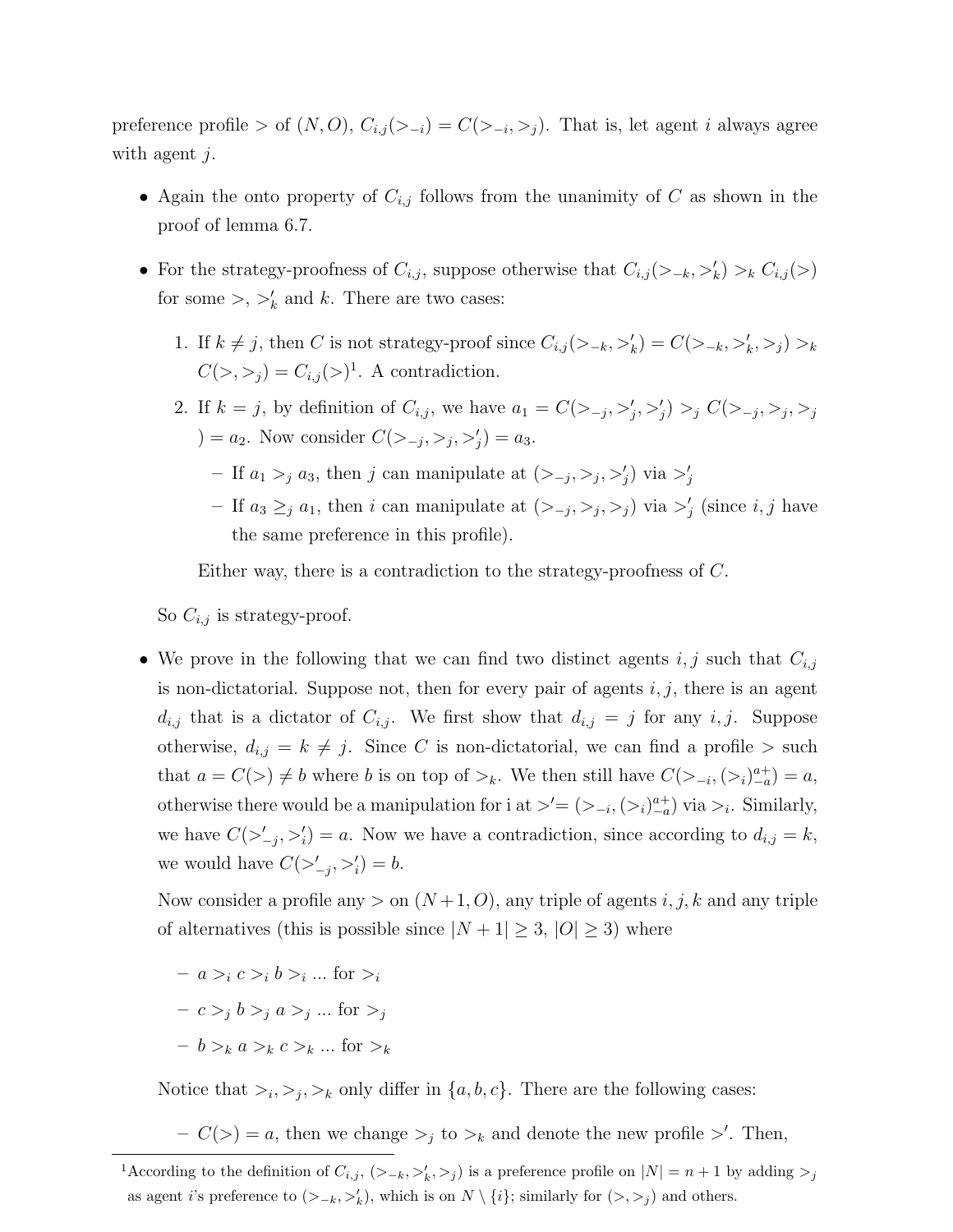- 1. If  $C(\gt') \neq b$ , then  $d_{j,k} \neq k$
- 2. If  $C(\gt') = b$ , then j can manipulate at  $> \text{via } \gt'_{j}$
- Other cases where  $C(>) = b, c$  or other alternatives are similar to the case above.

Therefore, we conclude that there are two distinct agents  $i, j$  such that  $C_{i,j}$  is nondictatorial.

### 6.2.2 The base step

We use computer programs to verify this part. The base case says that when  $|N| = 2$ and  $|O|=3$ , there is no social choice function on  $(N, O)$  that is onto, strategy-proof, and non-dictatorial. One might start to wonder if it is possible to generate all possible social choice functions in  $(N, O)$  and check all of them one by one for these three conditions. However, there are too many such functions for this to be feasible on current computers: there are  $3! = 6$  number of linear orderings of O, resulting in  $6 \times 6 = 36$  total number of preference profiles of  $(N, O)$ , and  $3^{36}$  possible social choice functions.

Our approach here is similar to what we did to verify the base case of Arrow;s theorem in [41]: we generate explicitly all social welfare functions that satisfy the conditions of strategy-proof and onto, and then check if any of them is non-dictatorial.

To achieve this, we formulate the above function generation problem as a constraintsatisfaction problem (CSP). A CSP is a triple  $(V, D, C)$ , where V is a set of variables, and  $D$  a set of domains, one for each variable in  $V$ , and  $C$  a set of constraints on  $V$  (see, e.g. [33]). An assignment of the CSP is a function that maps each variable in V to a value in its domain. A solution to the CSP is an assignment that satisfies all constraints in C.

Now consider the voting model  $(\{1, 2\}, \{a, b, c\})$  in our base case. We define a CSP for it by introducing 36 variables  $x_1, ..., x_{36}$ , one for each preference profile of the voting model. The domain of these variables is the set of 3 elements in  $\{a, b, c\}$ , and the constraints are the instantiations of the strategy-proof and onto conditions on the voting model. Apparently, there is a one-to-one correspondence between the social welfare functions of the voting model and the assignments of the CSP. Furthermore, a solution to the CSP corresponds to a social welfare function that satisfies the strategy-proof and onto conditions, and vice versa.

To tackle this CSP, we use the standard depth-first search that backtracks whenever the current partial assignment violates the constraints. We implement the above idea SWI-Prolog. Our program returns in less 1 second on an old laptop with 2.0GHZ CPU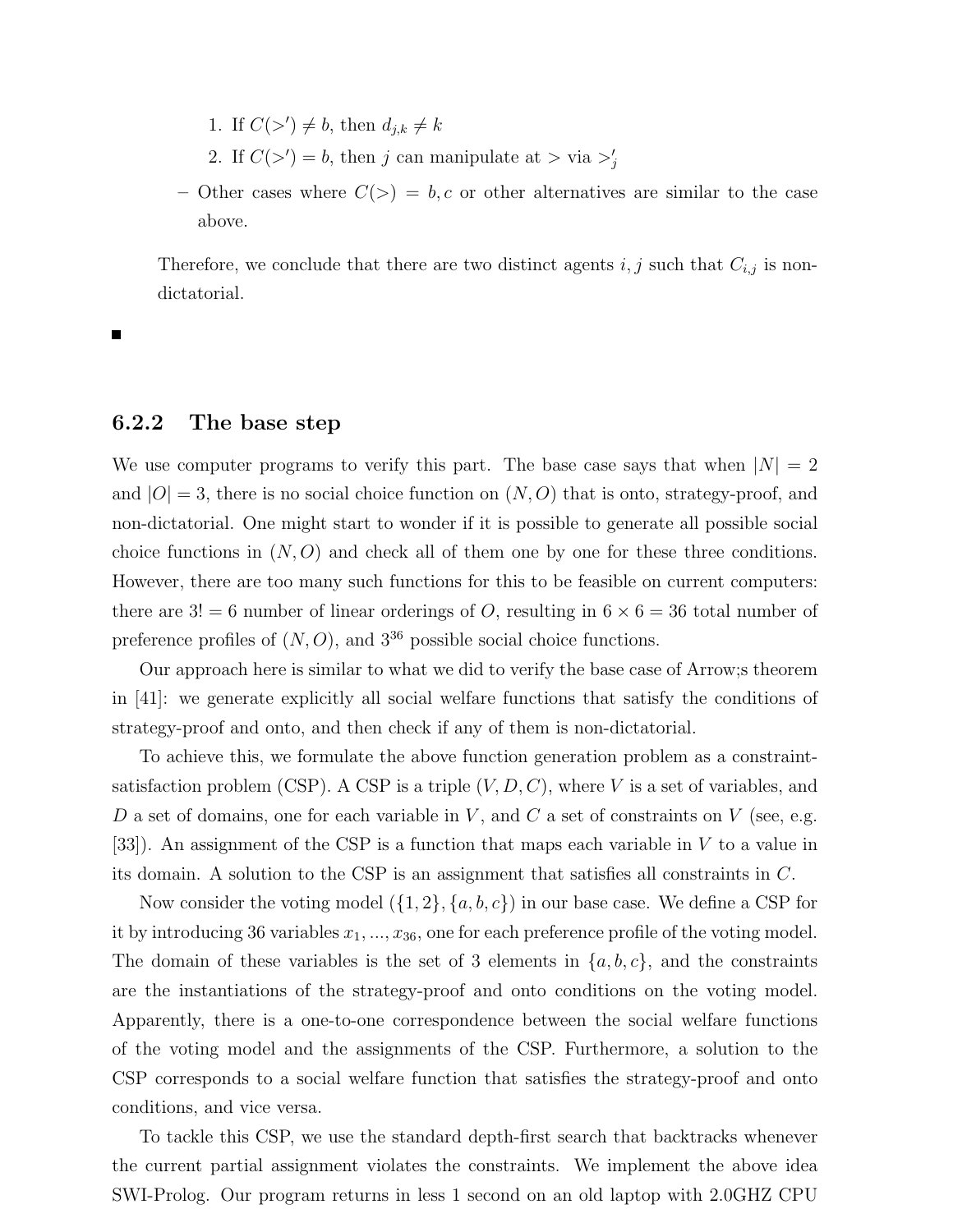and 512MB RAM. There are 17 strategy-proof social choice functions when  $|N| = 2$  and  $|O| = 3$ . Among these 17 functions, 3 of them are constant functions which choose a single outcome for all the preference profiles, 12 of them have the ranges of size 2, the remaining 2 of them are onto which correspond to the dictatorships of two agents. In fact, all these 17 functions are all dictatorial on their images  $(p256, |1|)$ .

This verifies the base case, thus completes our inductive proof of Gibbard-Satterthwaite Theorem.

### 6.2.3 Related work

There are several existing proofs of the Gibbard-Satterthwaite theorem. Gibbard [10] finds a connection between a social welfare function that satisfies Arrow's condition and a social choice function, thus by proving the strategy-proofness of the underlying social choice function, dictatorship follows from that of Arrow's impossibility theorem. Muller and Satterthwaite [24] find an equivalent relation between strategy-proofness and strong monotonicity and generalize Gibbard-Satterthwaite theorem to their celebrated Muller-Satterthwaite theorem. Others [5, 30] prove them directly without using Arrow's theorem. Particularly, Sen [36] also provides a semi-inductive proof in which he reduces the theorem to a base case where there are  $n$  agents and 3 outcomes, which makes proving the base case intellectually demanding as well. In our proof, we completely reduce the theorem to the base case where there are exactly 2 agents and 3 outcomes so that we can verify it using a simple computer program. Our proof follows the same structure of proof given for Arrow's theorem and other impossibility theorems [38].

### 6.3 Maskin's Theorem

As we mentioned, Gibbard-Satterthwaite theorem not only states the sad fact that designing strategy-proof voting rule is impossible (unless being dictatorial) but also describes a more general paradox that implementation in dominant strategy is also impossible (again, unless begin dictatorial)<sup>2</sup>.

**Definition 6.9** A mechanism M is a tuple  $\langle S, g \rangle$ , where

- $\bullet$   $S =$  $\overline{a}$  $S_i$ , is the product set of each agent's action space  $S_i$ .
- $g : S \to O$ , is the outcome function that maps each action profile to an outcome.

<sup>&</sup>lt;sup>2</sup>This conclusion can be derived directly from the theorem as well as revelation principle, which states that a social choice function is implementable in dominant strategy equilibrium or Nash equilibrium if and only if it is implementable in a mechanism where each agent reports their truthful preference as an equilibrium strategy. We will make use of this principle when we prove Maskin's theorem.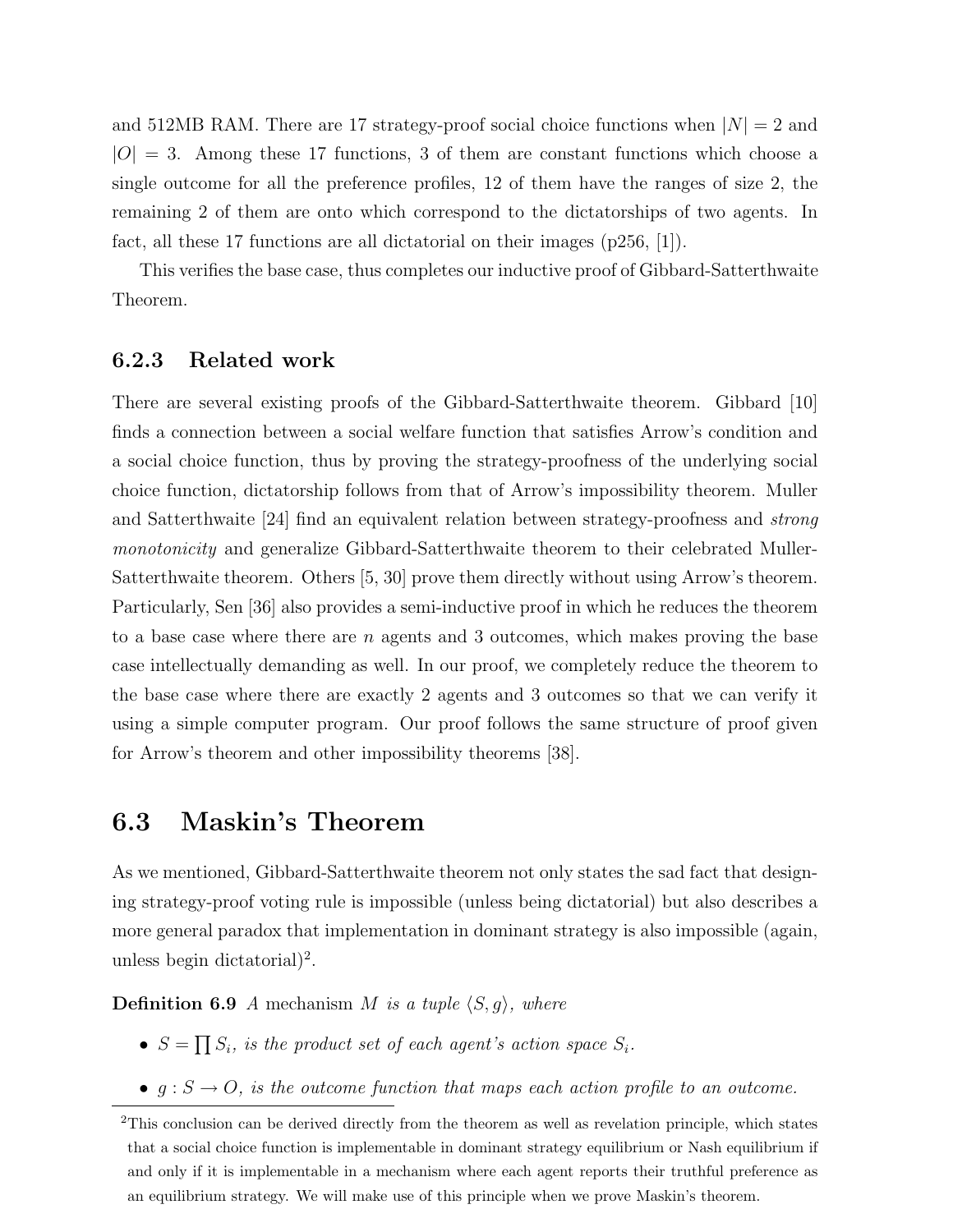Maskin's theorem gives a necessary condition for a social choice function to be Nash Implementable.

**Definition 6.10** A mechanism M implements a social choice function C in Nash equilibrium if for each preference profile  $>$  and each Nash equilibrium s in the game induced by M and >, we have  $g(s) = C(\gt)$ . Such a C is called Nash implementable.

A condition of a social choice function that is closely related to the Nash implementability is called *monotonicity*.

**Definition 6.11** A social choice function C is monotonic if, for every preference profile  $\Rightarrow$  such that  $C(>) = a$ , if  $>'$  is another profile such that  $a >'_i a'$  whenever  $a >_i a'$  for every agent i and every alternative a', then  $C(\gt') = a$  as well.

In other words, monotonicity means that if a choice function selects an outcome for a preference profile, then it will also select this outcome for any other preference profile that does not decrease the ranking of this outcome.

**Theorem 6.12 Maskin's Theorem [19].** If a social choice function C is Nash implementable, then C is monotonic.

As we mentioned, the above theorem gives a tight necessary condition to characterize the Nash implementatbility as Maskin [19] later showed that together with another extremely weak condition called *no veto power*, monotonicity suffices for Nash implementatbility. These findings gave Maskin the honor of Nobel Prize in Economics in 2007. We prove Theorem 6.12 in the following again using our computer-aided approach.

# 6.4 An inductive proof of Maskin's Theorem

For consistency, we keep the notation we used for the proof of Gibbard-Satterthwaite theorem.

### 6.4.1 The inductive step

Again, the inductive step consists of two lemmas.

**Lemma 6.13** If there is a social choice function for n individuals and  $m + 1$  alternatives that is Nash-implementable and non-monotonic, then there is a social choice function for n individuals and m alternatives that satisfies these two conditions as well, for all  $n \geq 2, m \geq 2.$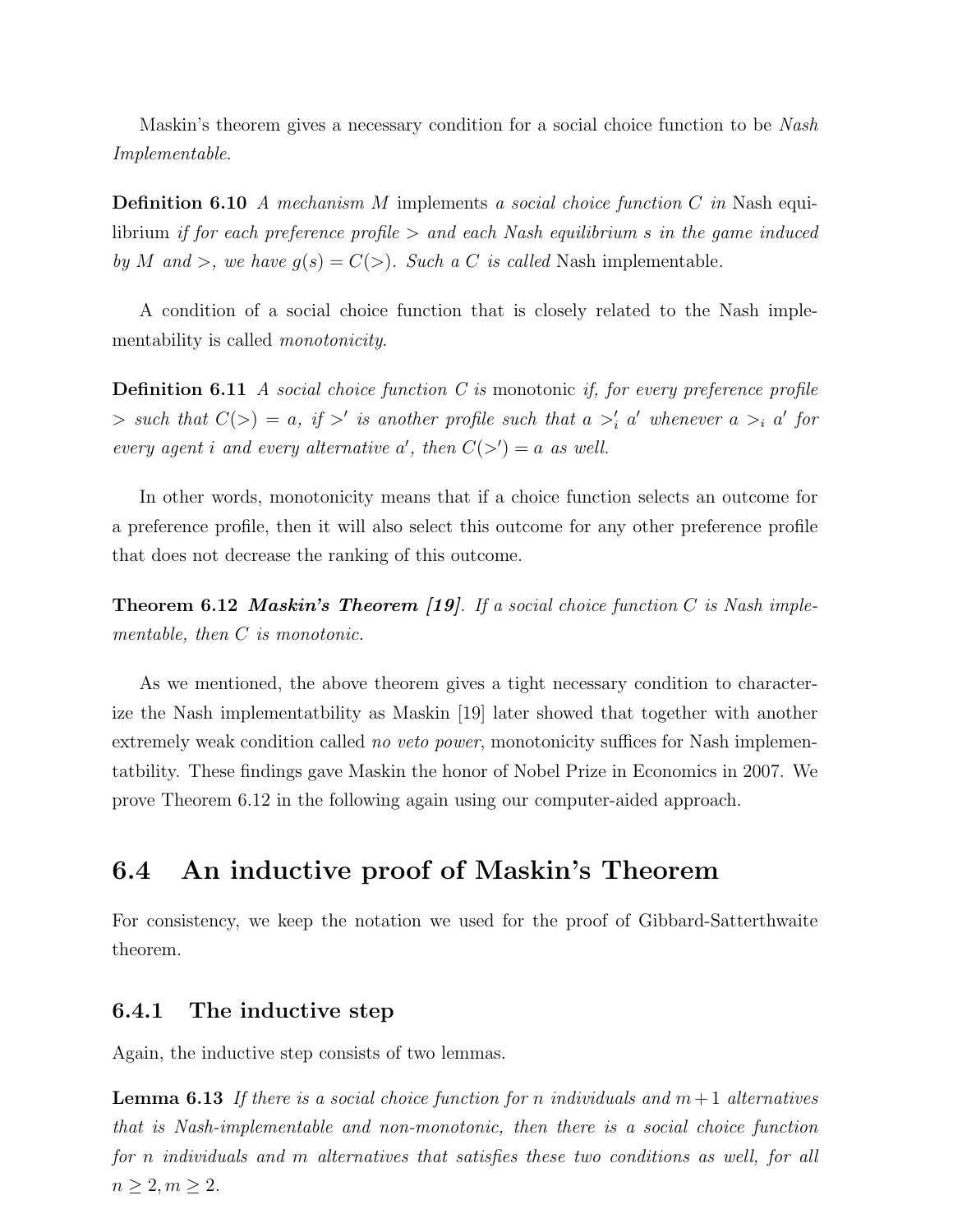**Proof:** Let  $(N, O)$  be a voting model such that  $|N| = n$  and  $|O| = m + 1$ , and C a social choice function that satisfies the two conditions in the lemma. We define  $C_a$  to be the same one as we defined in the previous proof. That is, for any preference profile  $>$  of  $O_{-a}, C_a(\geq) = C(\geq_{+a}).$  We now prove separately that,

- $C_a$  is well defined. That is,  $C_a(\geq) \neq a$ . Suppose otherwise that  $C_a(\geq) = C(\geq_{+a})$ ) = a. Since C is Nash-implementable, there exists a mechanism  $M = \langle S, g \rangle$  and an action profile s such that s is a Nash equilibrium in the game induced by  $>_{+a}$  and  $g(s) = a$ . We must have  $g(s_{-i}, s'_i) = a$  for any  $s'_i \in S_i$  since otherwise will contradict to the fact that s is a Nash equilibrium in  $\gt_{+a}$ . In fact, this further implies that s is a Nash equilibrium in the game induced by any preference profile  $\geq\in O$ . By the definition of Nash implementation, we must have  $C(\gt') = a$  for any  $\gt'$ . Notice that such a C is monotonic in a trivial sense, contradicting to our assumption that  $C$  is non-monotonic.
- $C_a$  is Nash-implementable. We can use the mechanism that implements  $C$  to implement  $C_a$ .
- We can find a  $o \in O$  such that  $C_o$  is non-monotonic. Since C is non-monotonic, there exist  $C(>) = a$  and  $C(>) = b \neq a$  such that a improves its ranking in  $>'$  with respect to >. Let  $o \neq a$ , b and we prove that  $C_o(\gt_{-o}) = a$  and  $C_o(\gt'_{-o}) = b$ . Since  $C(>) = a$ , there exists a mechanism  $M = \langle S, g \rangle$  and an action profile s such that s is a Nash equilibrium in the game induced by  $\geq$  and  $g(s) = a$ . s is still a Nash equilibrium in the game induced by  $>_{-o}$ . By the definition of Nash implementation, we have  $C_o(\gt_{-o}) = a$ . Similarly, we have  $C_o(\gt'_{-o}) = b$ . We also have a improves its ranking in  $\geq_{-\sigma}^{\prime}$  with respect to  $\geq_{-\sigma}$ . Therefore, we find a monotonic violation in  $C_{\sigma}$ too. In other words,  $C<sub>o</sub>$  is non-monotonic.

**Lemma 6.14** If there is a social choice function for  $n+1$  individuals and m alternatives that is Nash-implementable and non-monotonic, then there is a social choice function for n individuals and m alternatives that satisfies these two conditions as well, for all  $n \geq 2, m \geq 2.$ 

**Proof:** Let  $(N, O)$  be a voting model such that  $|N| = n + 1$  and  $|O| = m$ , and C a social choice function that satisfies the two conditions in the lemma. For any pair of agents  $i \neq j \in N$ , we similarly define  $C_{i,j}$  on  $(N_{-i}, O)$  such that for any preference profile  $>$  of  $(N, O), C_{i,j}(\geq i) = C(\geq i, \geq j)$ . That is, let agent *i* always agree with agent *j*. We now show that,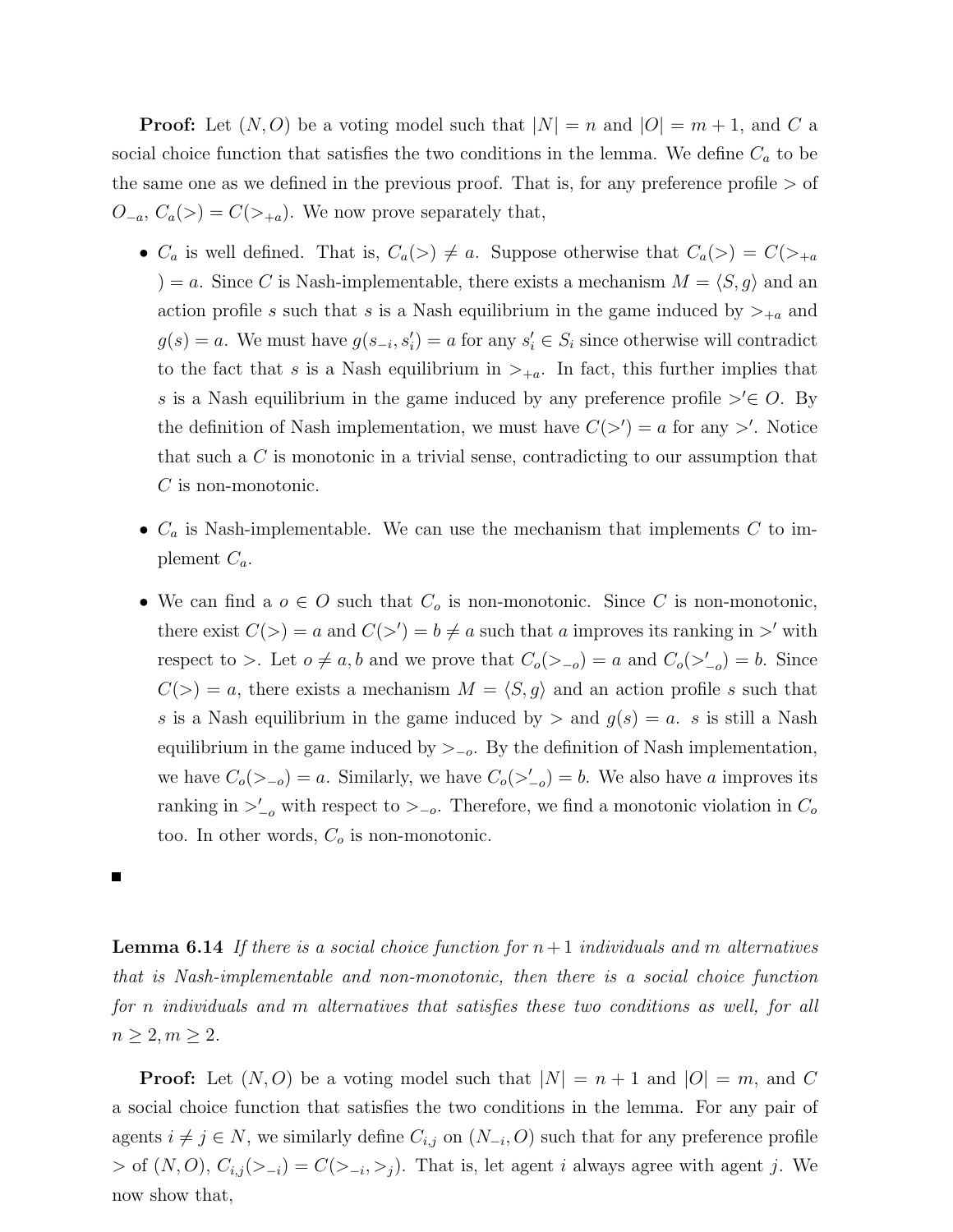- $C_{i,j}$  is Nash Implementable. Suppose C is implemented by  $\langle S, g \rangle$  and we define  $g_{i,j}(s_{-i}) = g(s_{-i}, s_j)$ , the same way as we define  $C_{i,j}$ . Suppose  $C_{i,j}(>_{-i}) = C(\geq_{-i}$ , >j) is implemented by any Nash Equilibrium s in the game induced by ><sub>-i</sub>, >j and g. We now show that  $s_{-i}$  is still a Nash Equilibrium in game induced by  $>_{-i}$ and  $g_{i,j}$  (and all the Nash Equilibria in it can be generated this way). It follows immediately that, for any agent  $k \neq i, j$ , his unilateral deviation cannot lead to a better outcome. The only exception is agent j, whose unilateral deviation in  $g_{i,j}$ now leads to the deviation of both i and j in g. We now show that this deviation cannot lead to a better outcome either. By revelation principle, we can restrict our attention on direct revelation mechanism, i.e,  $C = q$ . Suppose otherwise, that is,  $C_{i,j}(>) = C(>, >j) = a$  and  $C_{i,j}(>-, >'_j) = C(>-, >'_j, >'_j) = b$  with  $b >_j a$ . On one hand, since we have  $C(>, >_j) = a$ , we still have  $C(>, >_j^{\prime\prime}) = a$  where  $>_j^{\prime\prime} = \{c >_j\}$  $a > \ldots,$ . This is because the Nash equilibrium that implements  $\gt, \gt_i$  is still a Nash equilibrium that implements  $(>, \gt;''_j)$ . Similarly, we have  $C(>_{-j}, \gt;''_j, \gt'''_j) = a;$ on the other hand, for the same reason, since  $C(>_{-j}, >'_{j}, >'_{j}) = b$ , we also have  $C(\sum_{j} \sum_{j}^{\prime}, \sum_{j}^{\prime\prime}) = b \neq a$ . This leads to a contradiction. To sum up, we have proved that  $g_{i,j}$  implements  $C_{i,j}$ .
- We can find  $i, j$  such that  $C_{i,j}$  is non-monotonic. Again, by revelation principle, we consider  $C = g$  only. Since C is non-monotonic, there exist  $C(>) = a$  and  $C(\gt') = b \neq a$  such that a improves its ranking in  $\gt'$  with respect to  $\gt$ . There are two cases,
	- **Case 1.** We can find two agents i, j such that  $a > b$  in both  $\geq_i$  and  $\geq_j$ . For the same reason we argued in the previous part, we have  $C(\gt_{-i,-j},\gt_{j}''',\gt_{j}''')$  $a = C_{i,j}(\geq -i, -j, \geq j')$  where  $\geq j' = \{a > b > \ldots, \}$ . Similarly, since a improves its ranking in  $\geq'$  with respect to  $\geq$ , we have  $a > b$  in both  $\geq'_i$  and  $\geq'_j$ . Similarly, we have  $C(\geq'_{-i,-j},\geq''_j,\geq''_j) = b = C_{i,j(\geq'_{-i,-j},\geq''_j)}$ . As one can see, a still improves its ranking in  $(\geq_{-i,-j}^{\prime}, \geq_{j}^{\prime\prime})$  with respect to  $(\geq_{-i,-j}, \geq_{j}^{\prime\prime})$ . Thus, we find a monotonic violation in  $C_{i,j}$
	- Case 2. Otherwise (since there are at least 3 agents), we can find two agents i, j such that  $b > a$  in both  $\geq_i$  and  $\geq_j$ . The remaining follows similar arguments to Case 1.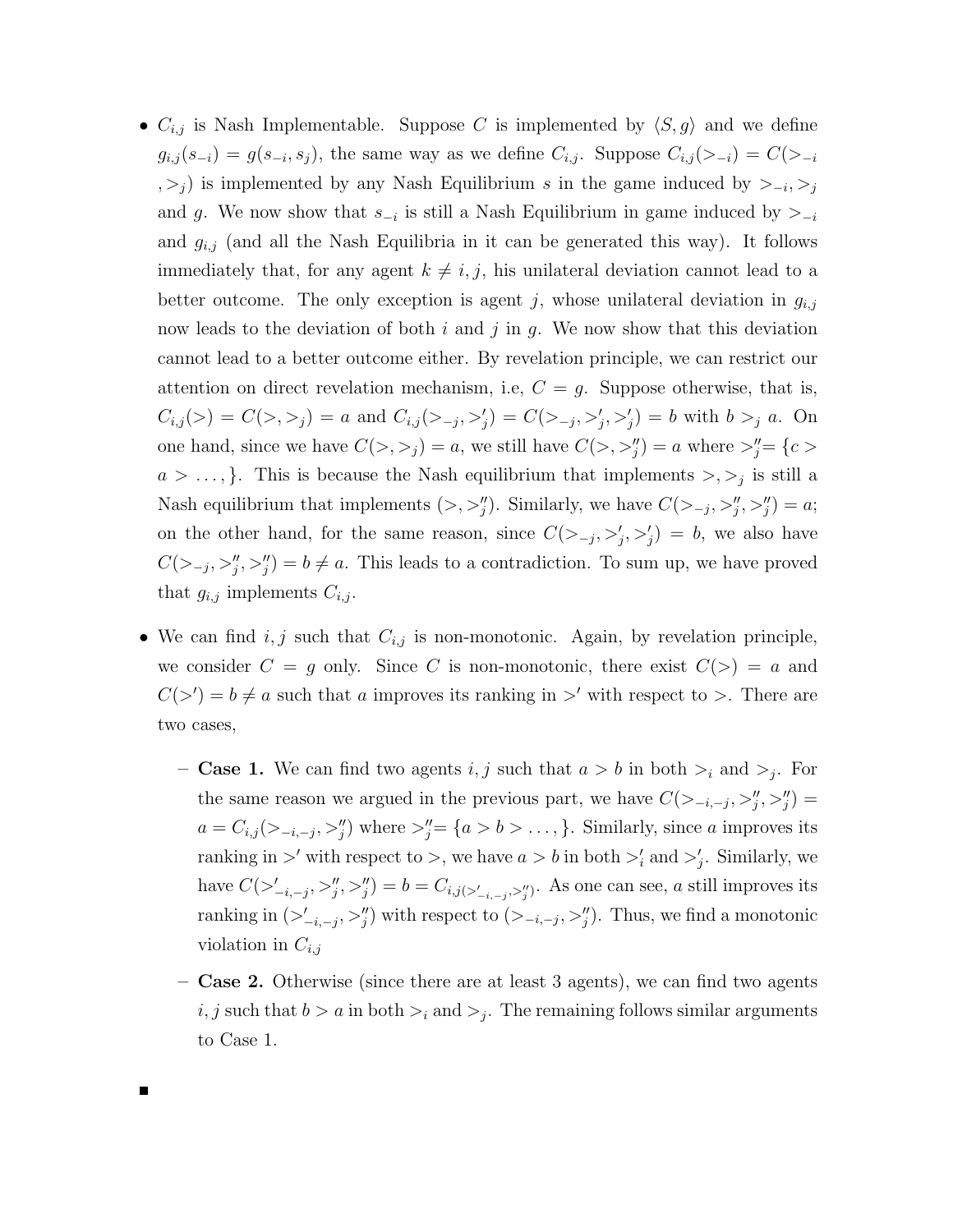## 6.4.2 The base step

To verify the base case where there are two agents and two outcomes, notice again that we could apply the revelation principle and verify only if there is any social choice function that can be truthfully implemented by a direct revelation mechanism. The technical details, which we omit here, are similar to those of Gibbard-Satterthwaite theorem. Up till now, we have finished the proof of Maskin's theorem.

## 6.5 Summary and discussion

In this chapter, we follow the methodology we used earlier for proving Arrow's theorem and successfully prove Gibbard-Satterthwaite theorem. We first show that GS theorem holds if and only if it holds for the base case where there are exactly 2 agents and 3 alternatives. We then verify the base case using a computer program. Following similar strategy, we prove Maskin's theorem on Nash implementation as well. These proofs successfully generalize our methodology from social choice theory to implementation theory.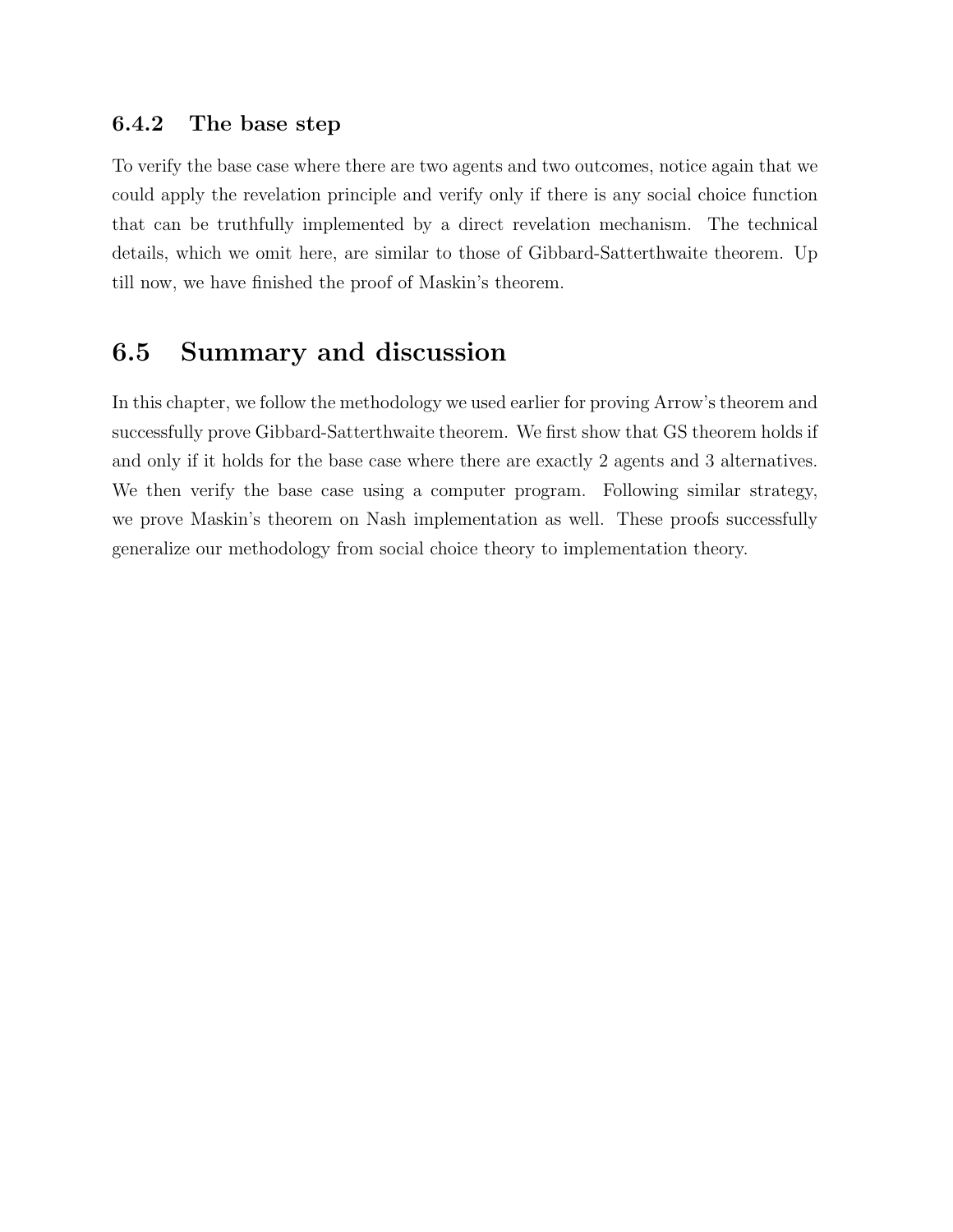## Chapter 7 Concluding remarks

"That's one small step for a man, one giant leap for mankind."

—Neil Armstrong

From the beginning of this thesis, we have been advocating a methodology for discovering and proving theorems using computers. We now restate it as follows.

- Start from an existing theorem describing a sufficient condition of a property.
- Formulate the theorem and underlying theory in a logical language.
- Substitute the sufficient condition in the theorem with any logical sentence (within certain length) in the language and all such substitutions form a set of conjectures.
- Base step: Model-check these conjectures on small domains.
- Inductive step: Extend these survivors by finite verifiable property or any other means.
- Post-processing: delete those subsumed by others and return the remainings.

We have also seen some initial applications of this approach to economic theory. Some highlights are,

- 1. Game Theory
	- Starting from strictly competitiveness, we find a set of conditions that are also sufficient for uniqueness of PNE payoffs in two-person games. Among these conditions, we re-discover unilateral competitiveness and discover several new conditions. For strictly games, among others, we discover that unilateral competitiveness for individual player is suffice.
	- Strictly competitiveness is best-response equivalent to Uniqueness of PNE in strict two-person games.
	- In strict two-person games, a game is best-response equivalent to ordinal potential game iff it is best response equivalent to a quasi-supermodular game.
- 2. Social-Choice Theory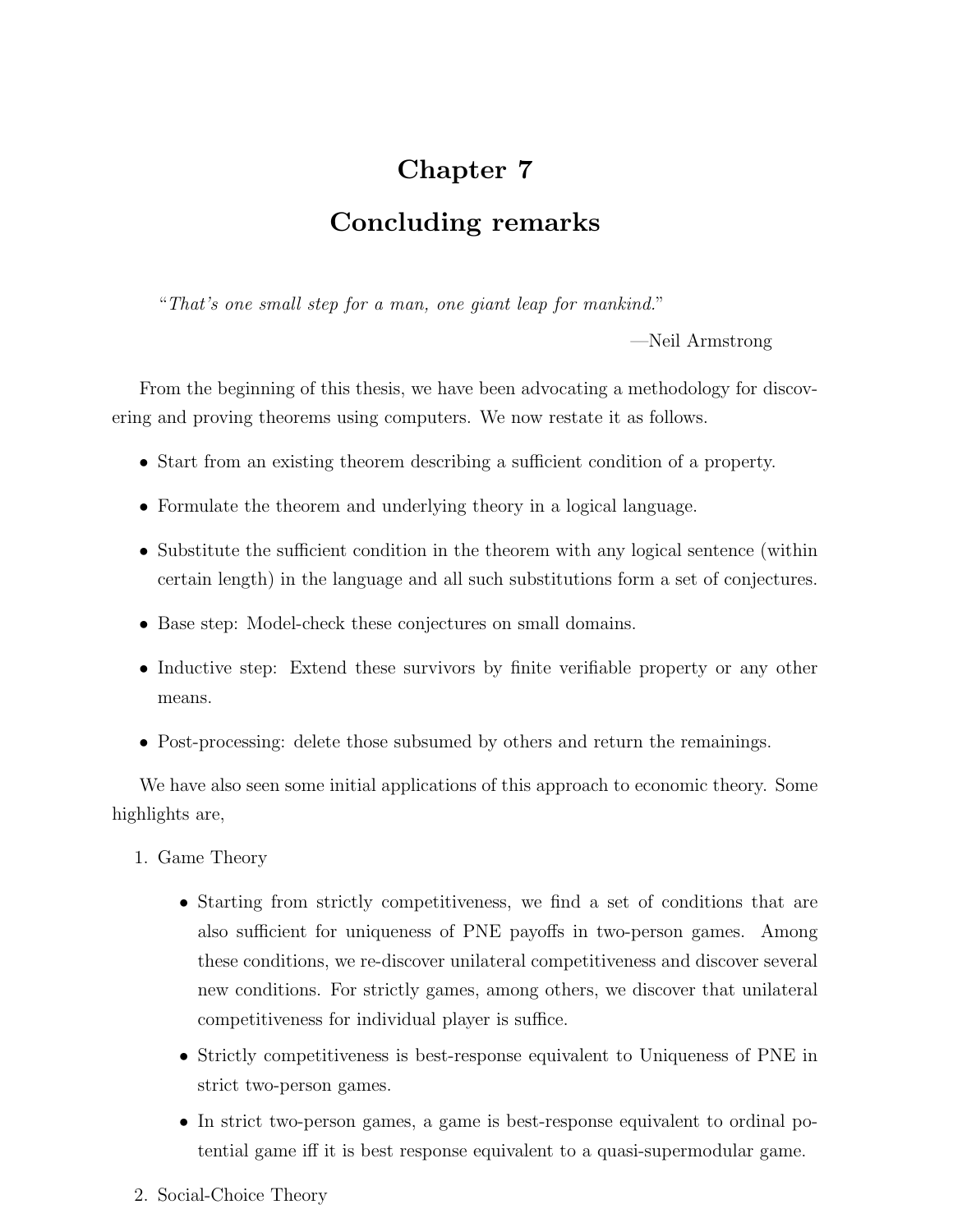- We reprove Arrow's, Muller-Satterthwaite and Sen's impossibility Theorems.
- We discover two generalizations of Arrow's theorem.
- We discover a characterization theorem for Arrow's IIA condition.
- 3. Implementation Theory.
	- We reprove Gibbard-Satterthwaite and Maskin's Theorems.

We plan to expand our methodology in at least two directions.

- 1. One direction is to seek other fields where the methodology is applicable. One potential field we wish to explore is the classic bargaining theory. Nash's axiomatic approach reveals a sufficient condition for the optimal solution. One straightforward idea is to weaken this condition and search for a condition that is both sufficient and necessary. To achieve this, we first need to formulate the bargaining problem in a concise language and then apply our computer-aided approach to search for formulas that describe various sufficient conditions. Other potential fields include impossibility theorems in auction as well as those in mechanism design theory.
- 2. The other direction is to precisely define an algorithmic procedure that can be carried out given a target theory. This presents challenges for knowledge representation, that is, how to precisely represent a target theory.

When hopping on the moon, Neil Armstrong said that,

"It suddenly struck me that that tiny pea, pretty and blue, was the Earth. I put up my thumb and shut one eye, and my thumb blotted out the planet Earth. I didn't feel like a giant. I felt very, very small."

That's also how we feel in front of the skyscraper of science. As Lenat [14] pointed out, theorem discovery is a science that requires the cooperation of domain experts. A nice theorem may be overlooked without appreciation of experts in the field. That is why we would hope a call to arms for this great adventure. After all, we have nothing to lose, because at least we give a computer-aided proof to the theorem we started with.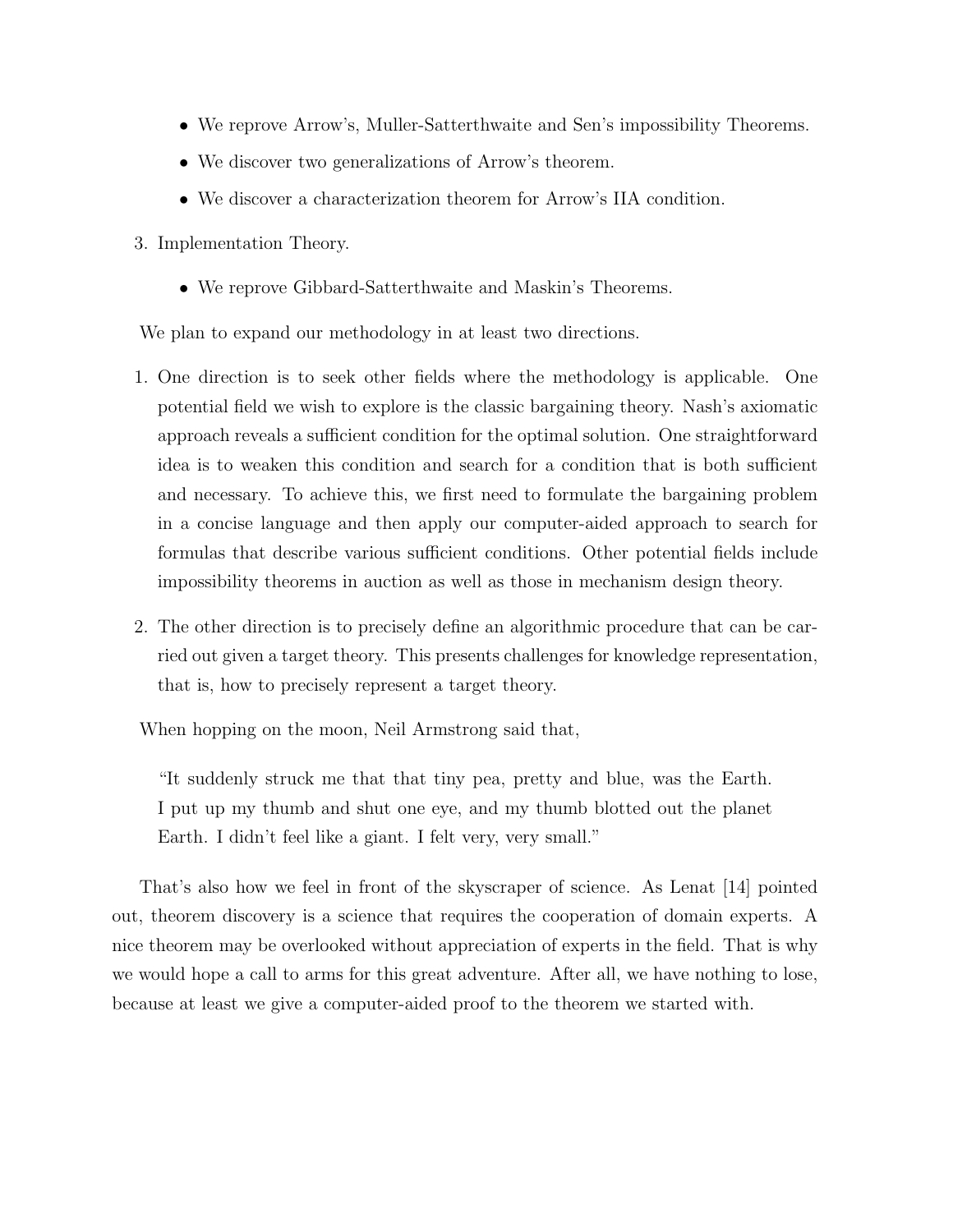## Bibliography

- [1] K. J. Arrow, A. K. Sen, and K. Suzumura, editors. Handbook of Social Choice and Welfare, volume 1 of Handbook of Social Choice and Welfare. Elsevier, 2002.
- [2] K.J. Arrow. A difficulty in the concept of social welfare. Journal of Political Economy, pages 328–246, 1950.
- [3] Robert Aumann. Almost strictly competitive games. Journal of the SIAM, (6), 1962.
- [4] Salvador Barbera. Pivotal voters : A new proof of arrow's theorem. Economics Letters, 6(1):13–16, 1980.
- [5] Salvador Barbera. Strategy-proofness and pivotal voters: A direct proof of the gibbard-satterthwaite theorem. International Economic Review, 24(2):413–17, June 1983.
- [6] Heinz-Dieter Ebbinghaus and Jrg Flum. Finite Model Theory. New York : Springer, 1995.
- [7] S. Fajtlowicz. On conjectures of graffiti. Discrete Math., 72(1-3):113–118, 1988.
- [8] Peter C. Fishburn. Arrow's impossibility theorem: Concise proof and infinite voters. Journal of Economic Theory, 2(1):103–106, March 1970.
- [9] John Geanakoplos. Three brief proofs of arrow's impossibility theorem. Economic Theory, (26):211–215, April 2005.
- [10] Allan Gibbard. Manipulation of voting schemes: A general result. Econometrica, 41(4):587–601, July 1973.
- [11] Mehmet H. Goker and Karen Zita Haigh. Introduction to the special issue on innovative applications of artificial intelligence. AI Magazine,  $30(2)$ :15–16, 2009.
- [12] Amoz Kats and Jacques-Francois Thisse. Unilaterally competitive games. International Journal of Game Theory, 21(3):291–99, 1992.
- [13] Pat Langley. The computer-aided discovery of scientific knowledge. In In Proceedings of the first international conference on discovery science, pages 25–39. Springer, 1998.
- [14] Douglas B. Lenat. Automated theory formation in mathematics. In IJCAI, pages 833–842, 1977.
- [15] Fangzhen Lin. Discovering state invariants. In KR'04, pages 536–544, 2004.
- [16] Fangzhen Lin and Yin Chen. Discovering classes of strongly equivalent logic programs. Journal of Artificial Intelligence Research, 28:431–451, 2007.
- [17] Fangzhen Lin and Pingzhong Tang. Computer aided proofs of arrows and other impossibility theorems. In AAAI'08, 2008.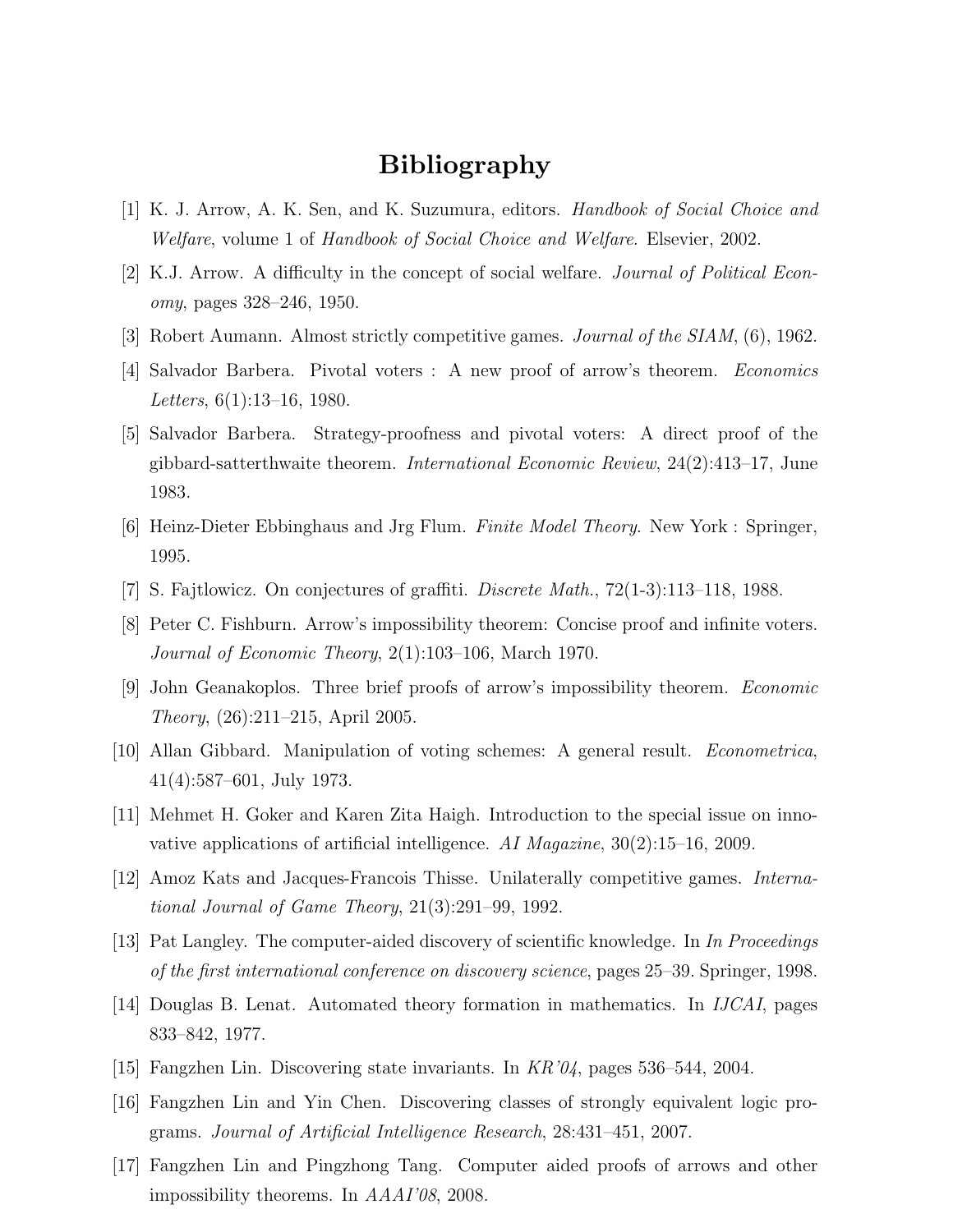- [18] Andreu Mas-Colell, Michael D. Whinston, and Jerry R. Green. Microeconomic Theory. Oxford University Press, June 1995.
- [19] Eric Maskin and Tomas Sjostrom. Implementation theory, volume 1 of Handbook of Social Choice and Welfare. Elsevier, March 2002.
- [20] John McCarthy. Situations, actions and causal laws. Semantic Information Processing, pages 410–417, 1968.
- [21] D. Monderer and L.S. Shapley. Potential games. Games and Economic Behavior, 14:124–143, 1996.
- [22] Matthew W. Moskewicz, Conor F. Madigan, Ying Zhao, Lintao Zhang, and Sharad Malik. Chaff: Engineering an Efficient SAT Solver. In *Proceedings of the 38th Design* Automation Conference (DAC'01), 2001.
- [23] Eitan Muller and Mark A. Satterthwaite. The equivalence of strong positive association and strategy-proofness. Journal of Economic Theory, 14(2):412–418, April 1977.
- [24] Eitan Muller and Mark A. Satterthwaite. The equivalence of strong positive association and strategy-proofness. Journal of Economic Theory, 14(2):412–418, April 1977.
- [25] Michael Munie, Pingzhong Tang, and Yoav Shoham. A framework for quantitative evaluation of voting rules. In *Logic, Game Theory and Social Choice 6,* 2009.
- [26] Roger B. Myerson. Fundamentals of social choice theory. Discussion Papers 1162, Northwestern University, Center for Mathematical Studies in Economics and Management Science, September 1996.
- [27] Martin J. Osborne. An introduction to game theory. Oxford Univ. Press, 2004.
- [28] Martin J. Osborne and Ariel Rubinstein. A Course in Game Theory. MIT Press, 1994.
- [29] Marko Petkovsek, Herbert Wilf, and Doron Zeilberger.  $A=B$ . A K Peters, Ltd, 1996.
- [30] Philip J. Reny. Arrow's theorem and the gibbard-satterthwaite theorem: a unified approach. Economics Letters,  $70(1):99-105$ , January 2001.
- [31] Robert W. Rosenthal. Correlated equilibria in some classes of two-person games. International Journal of Game Theory, (3):119 – 128, 1974.
- [32] R.W. Rosenthal. A class of games possessing pure-strategy Nash equilibria. International Journal of Game Theory, 2:65–67, 1973.
- [33] Stuart Russell and Peter Norvig. Artificial Intelligence: A Modern Approach. Prentice-Hall, Englewood Cliffs, NJ, 2nd edition edition, 2003.